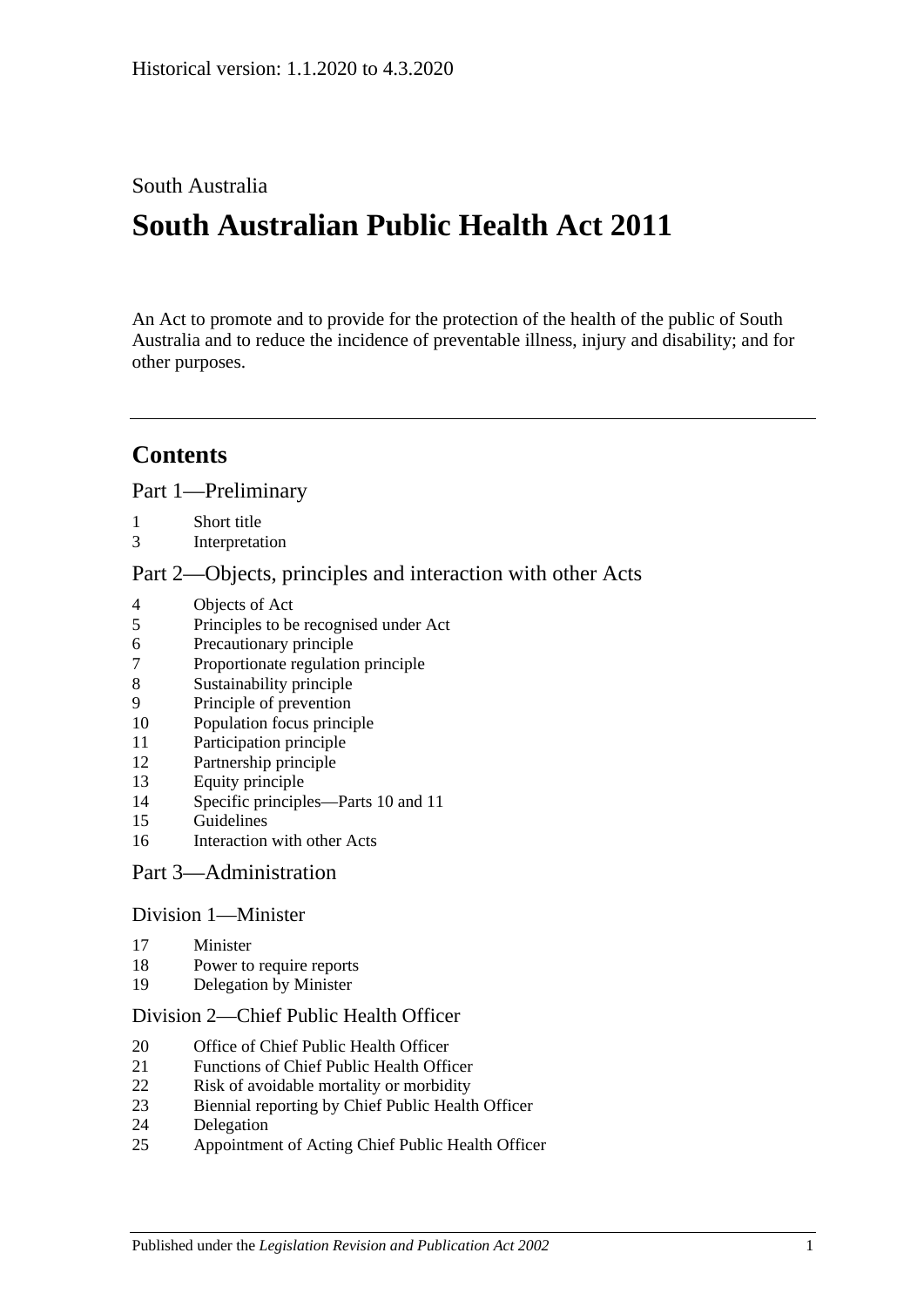### Division [3—South Australian Public Health Council](#page-15-2)

- [Establishment of SAPHC](#page-15-3)<br>27 Composition of SAPHC
- [Composition of SAPHC](#page-15-4)
- [Conditions of appointment](#page-16-0)
- [Allowances and expenses](#page-17-0)
- [Validity of acts](#page-17-1)
- [Functions of SAPHC](#page-17-2)
- [Conduct of business](#page-17-3)
- [Committees and subcommittees](#page-18-0)
- [Delegation by SAPHC](#page-18-1)
- [Annual report](#page-18-2)
- [Use of facilities](#page-19-0)

### Division [4—Councils](#page-19-1)

- [Functions of councils](#page-19-2)
- [Immunisation services](#page-19-3)
- [Cooperation between councils](#page-19-4)
- [Power of Chief Public Health Officer to act](#page-20-0)
- [Council failing to perform a function under Act](#page-20-1)
- [Transfer of function of council at request of council](#page-21-0)

### Division [5—Authorised officers](#page-22-0)

- [State authorised officers](#page-22-1)
- [Local authorised officers](#page-22-2)
- [Qualifications](#page-23-0)
- [Identity cards](#page-23-1)
- [Powers of authorised officers](#page-24-0)

### Division [6—Emergency officers](#page-25-0)

[Emergency officers](#page-25-1)

### Division [7—Specific power to require information](#page-26-0)

[Specific power to require information](#page-26-1)

## Part [4—Public health plans](#page-26-2)

## Division [1—State public health plan](#page-26-3)

[State public health plan](#page-26-4)

### Division [2—Regional public health plans](#page-28-0)

- [Regional public health plans](#page-28-1)
- [Reporting on regional public health plans](#page-30-0)

## Part [5—Public health policies](#page-31-0)

- [Public health policies](#page-31-1)
- [Procedure for making policies](#page-31-2)
- [Reference of policies to Parliament](#page-32-0)

### Part [6—General duty](#page-32-1)

[General duty](#page-32-2)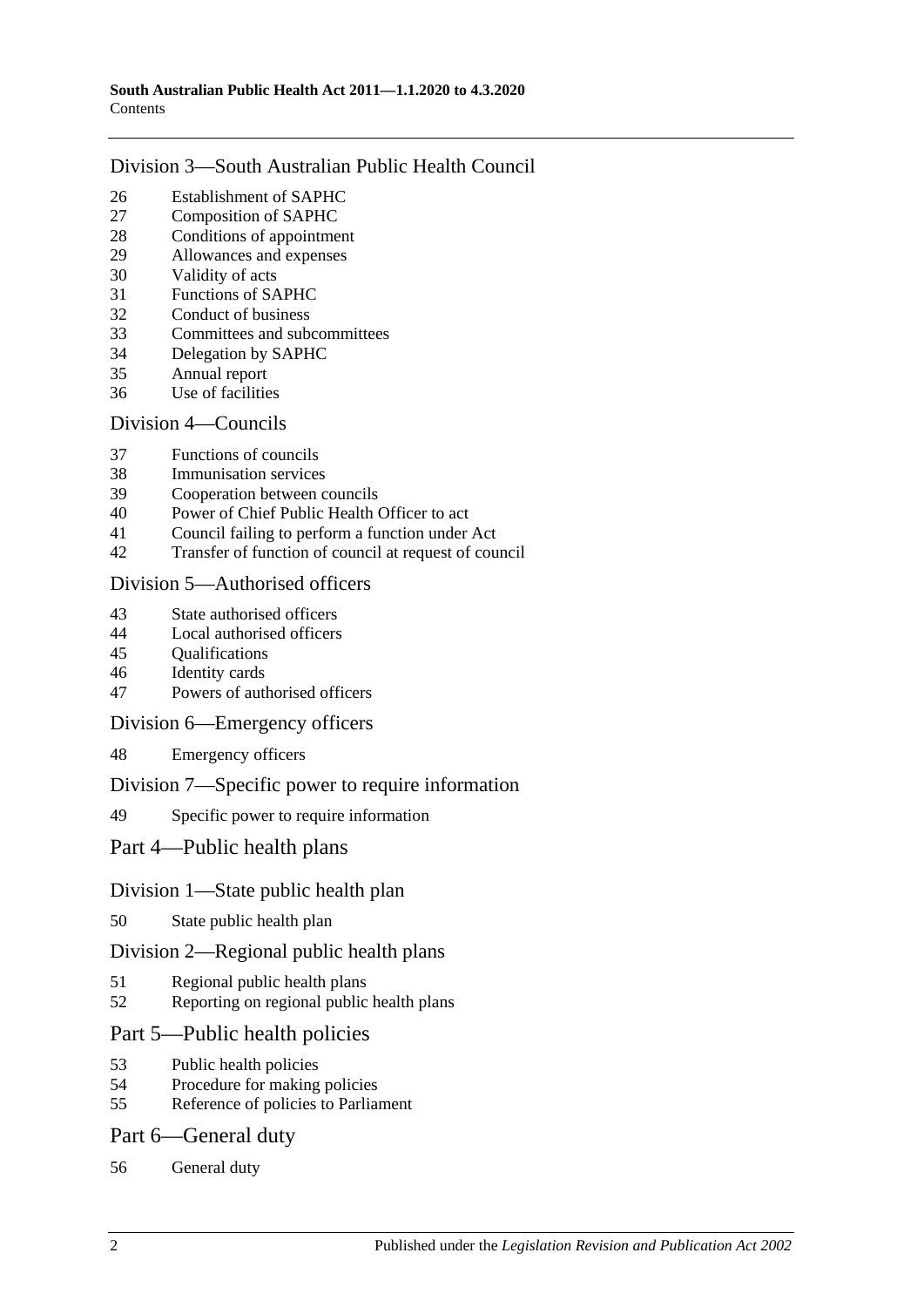## Part [7—General public health offences](#page-33-0)

- [Material risk to public health](#page-33-1)
- [Serious risk to public health](#page-33-2)
- [Defence of due diligence](#page-34-0)
- [Alternative finding](#page-34-1)

## Part [8—Prevention of non-communicable conditions](#page-35-0)

- [Declaration of non-communicable conditions](#page-35-1)
- [Minister may issue code of practice](#page-35-2)

### Part [9—Notifiable conditions and contaminants](#page-36-0)

#### Division [1—Notifiable conditions](#page-36-1)

- [Declaration of notifiable conditions](#page-36-2)
- [Notification](#page-36-3)
- [Report to councils](#page-37-0)
- [Action to prevent spread of infection](#page-38-0)

#### Division [2—Notifiable contaminants](#page-39-0)

- [Declaration of notifiable contaminants](#page-39-1)
- [Notification of contaminant](#page-39-2)

### Part [10—Controlled notifiable conditions](#page-41-0)

#### Division [1—Preliminary](#page-41-1)

- [Principles](#page-41-2)
- Declaration [of controlled notifiable conditions](#page-41-3)
- [Chief Public Health Officer to be able to act in other serious cases](#page-42-0)
- [Children](#page-43-0)

#### Division [2—Controls](#page-43-1)

- [Power to require a person to undergo an examination or test](#page-43-2)
- [Power to require counselling](#page-45-0)
- [Power to give directions](#page-45-1)
- [Review by Tribunal](#page-47-0)
- [Power to require detention](#page-47-1)
- [Review of detention orders by Supreme](#page-49-0) Court
- [Warrants](#page-50-0)
- [General provisions relating to orders, requirements and directions](#page-51-0)
- [Duty to comply](#page-51-1)

### Division [3—Related matters](#page-51-2)

- [Advisory Panels](#page-51-3)
- [Interstate orders](#page-52-0)
- [Protection of information](#page-53-0)

## Part [11—Management of significant emergencies](#page-53-1)

- [Principles](#page-53-2)
- [Public health incidents](#page-53-3)
- [Public health emergencies](#page-53-4)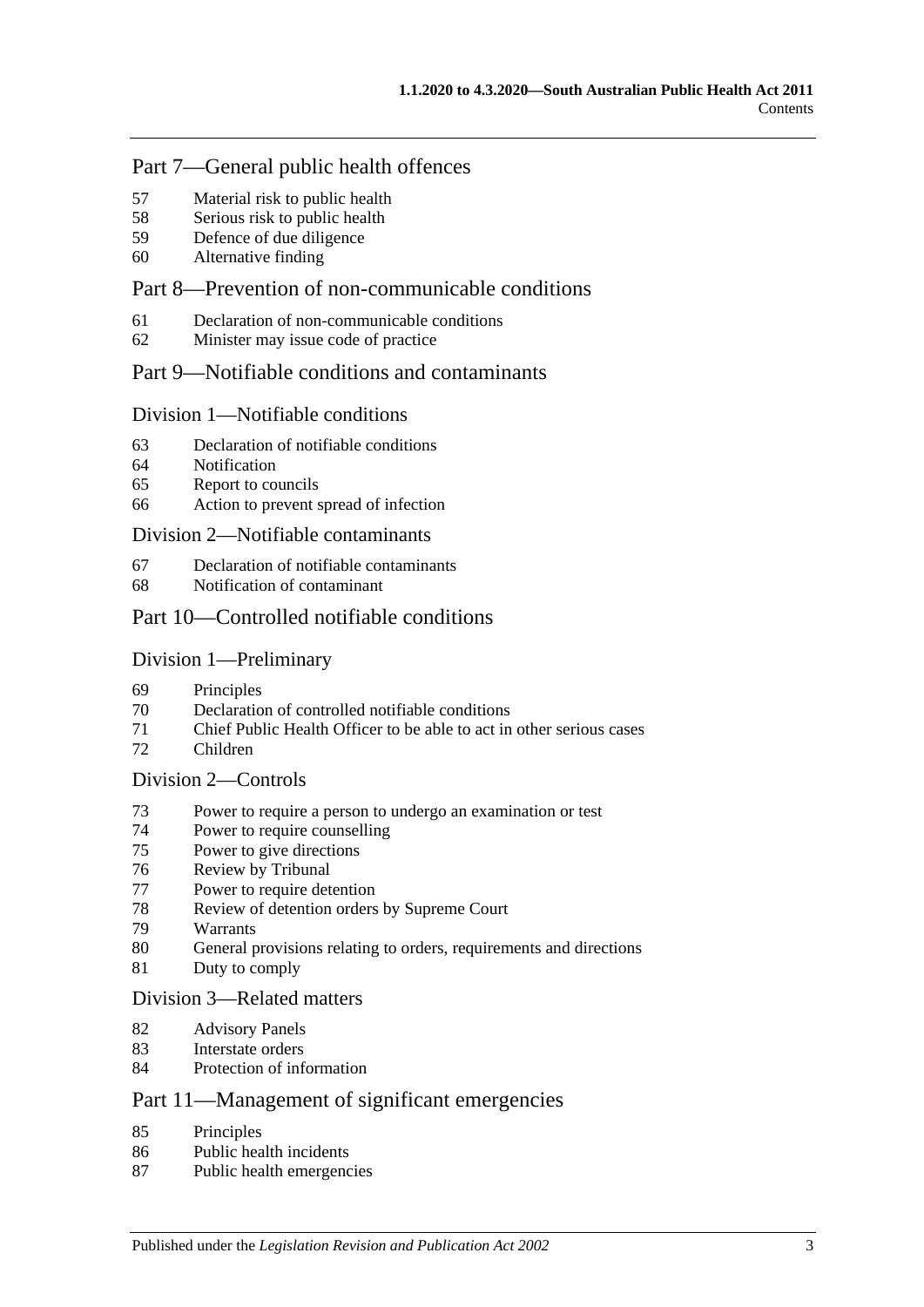- [Making and revocation of declarations](#page-53-5)
- [Powers and functions of Chief Executive](#page-54-0)
- [Application of Emergency Management Act](#page-54-1)

#### Part [12—Notices and emergency situations](#page-58-0)

#### Division [1—Interpretation](#page-58-1)

[Interpretation](#page-58-2)

#### Division [2—Notices and emergencies](#page-58-3)

- [Notices](#page-58-4)
- [Action on non-compliance with notice](#page-61-0)
- [Action in emergency situations](#page-61-1)

#### Division [3—Reviews and appeals](#page-62-0)

- [Reviews—notices relating to general duty](#page-62-1)
- [Review by Tribunal](#page-63-0)

#### [Part 12A—Immunisation and Early Childhood Services](#page-64-0)

- 96A [Interpretation](#page-64-1)
- 96B [Requirement to provide immunisation records to service provider](#page-65-0)
- 96C [Provision of information to Chief Public Health Officer on outbreak of vaccine](#page-66-0)  [preventable disease](#page-66-0)
- 96D [Exclusion of children from premises on outbreak of vaccine preventable disease](#page-66-1) 96E [Exemptions](#page-67-0)

#### Part [13—Miscellaneous](#page-68-0)

- [Tests on deceased persons](#page-68-1)
- [Delegation by Chief Executive](#page-68-2)
- [Confidentiality](#page-69-0)
- [Confidentiality and provision of certain information](#page-70-0)
- [Service of notices or other documents](#page-71-0)
- [Immunity](#page-71-1)
- [Protection from liability](#page-72-0)
- [False or misleading information](#page-72-1)
- [Offences](#page-72-2)
- [Offences by bodies corporate](#page-73-0)
- [Continuing offences](#page-73-1)
- [Evidentiary provision](#page-74-0)
- [Regulations](#page-74-1)
- [Review of Act](#page-77-0)

### Schedule [1—Transitional provisions](#page-77-1)

#### Part 10—Transitional provisions

- [Interpretation](#page-77-2)
- [Appeals](#page-77-3)
- [Detention](#page-78-0)
- [Directions](#page-78-1)
- [Other transitional provisions](#page-78-2)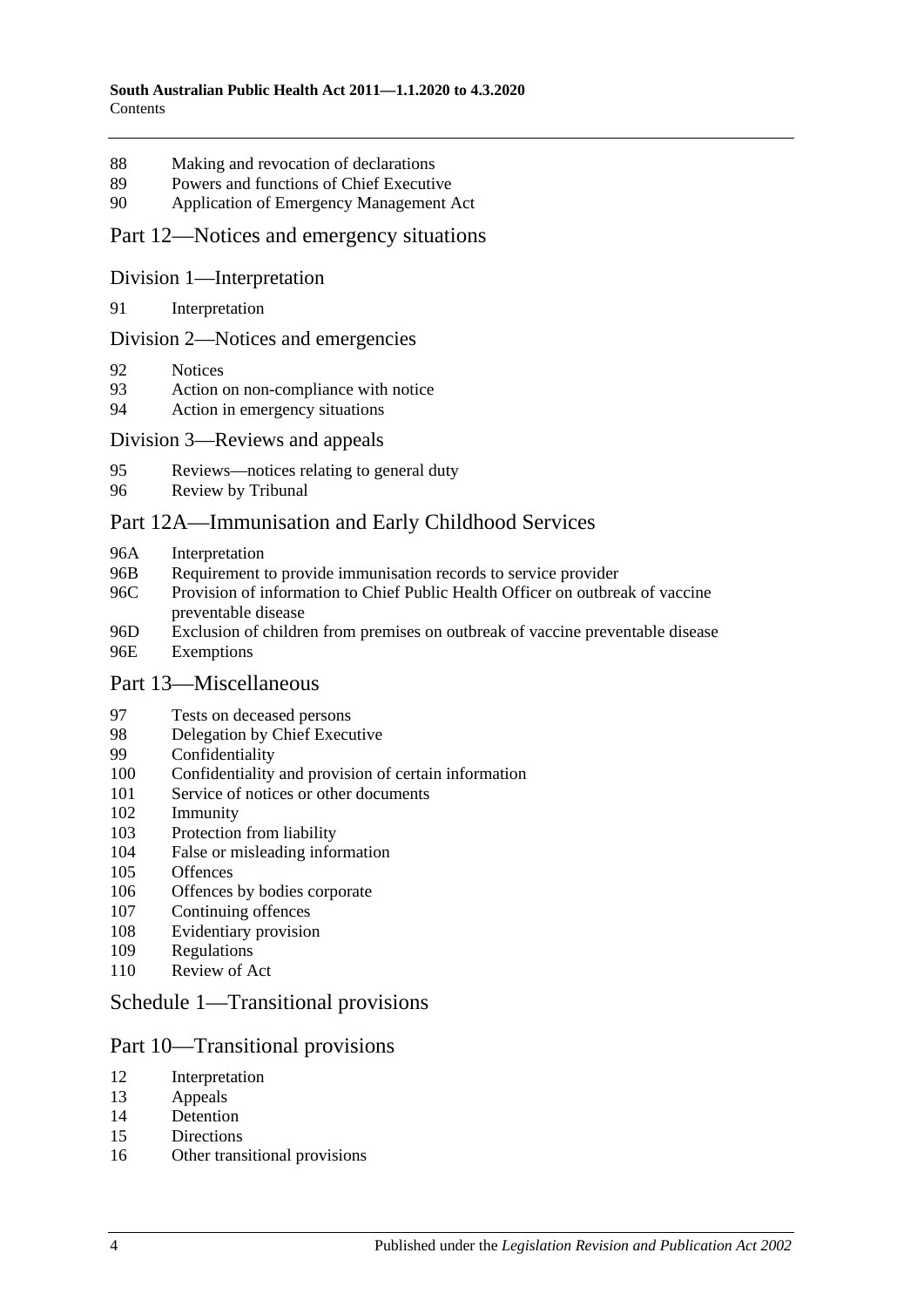## [Legislative history](#page-79-0)

### <span id="page-4-0"></span>**The Parliament of South Australia enacts as follows:**

# **Part 1—Preliminary**

### <span id="page-4-1"></span>**1—Short title**

This Act may be cited as the *South Australian Public Health Act 2011*.

#### <span id="page-4-3"></span><span id="page-4-2"></span>**3—Interpretation**

(1) In this Act, unless the contrary intention appears—

*appointed member* of SAPHC means a member of SAPHC other than the Chief Public Health Officer;

*authorised officer* means a person appointed to be a State or local authorised officer under Part [3 Division](#page-22-0) 5;

*building* includes a structure;

*Chief Executive* means the Chief Executive of the Department and includes a person for the time being acting in that position;

*Chief Public Health Officer* includes a person for the time being acting in that position;

*contaminant* means any of the following prescribed by regulation:

- (a) an antibiotic;
- (b) a pathogen;
- (c) another thing that may contaminate food or any other prescribed substance or material;

*controlled notifiable condition* means a disease or medical condition that is a controlled notifiable condition, or taken to be a controlled notifiable condition, under [Part](#page-41-0) 10;

*council* means a council within the meaning of the *[Local Government Act](http://www.legislation.sa.gov.au/index.aspx?action=legref&type=act&legtitle=Local%20Government%20Act%201999) 1999*;

*council subsidiary* means a subsidiary of a council established under the *[Local](http://www.legislation.sa.gov.au/index.aspx?action=legref&type=act&legtitle=Local%20Government%20Act%201999)  [Government Act](http://www.legislation.sa.gov.au/index.aspx?action=legref&type=act&legtitle=Local%20Government%20Act%201999) 1999*;

*the Department* means the administrative unit of the Public Service that is, under the Minister, responsible for the administration of this Act;

*District Court* means the Administrative and Disciplinary Division of the District Court;

*emergency* has the same meaning as in the *[Emergency Management Act](http://www.legislation.sa.gov.au/index.aspx?action=legref&type=act&legtitle=Emergency%20Management%20Act%202004) 2004*;

*emergency officer* means a police officer or a person holding an appointment as an emergency officer under Part [3 Division](#page-25-0) 6;

*food* has the same meaning as in section 5 of the *[Food Act](http://www.legislation.sa.gov.au/index.aspx?action=legref&type=act&legtitle=Food%20Act%202001) 2001*;

*food business* has the same meaning as in section 4 of the *[Food Act](http://www.legislation.sa.gov.au/index.aspx?action=legref&type=act&legtitle=Food%20Act%202001) 2001*;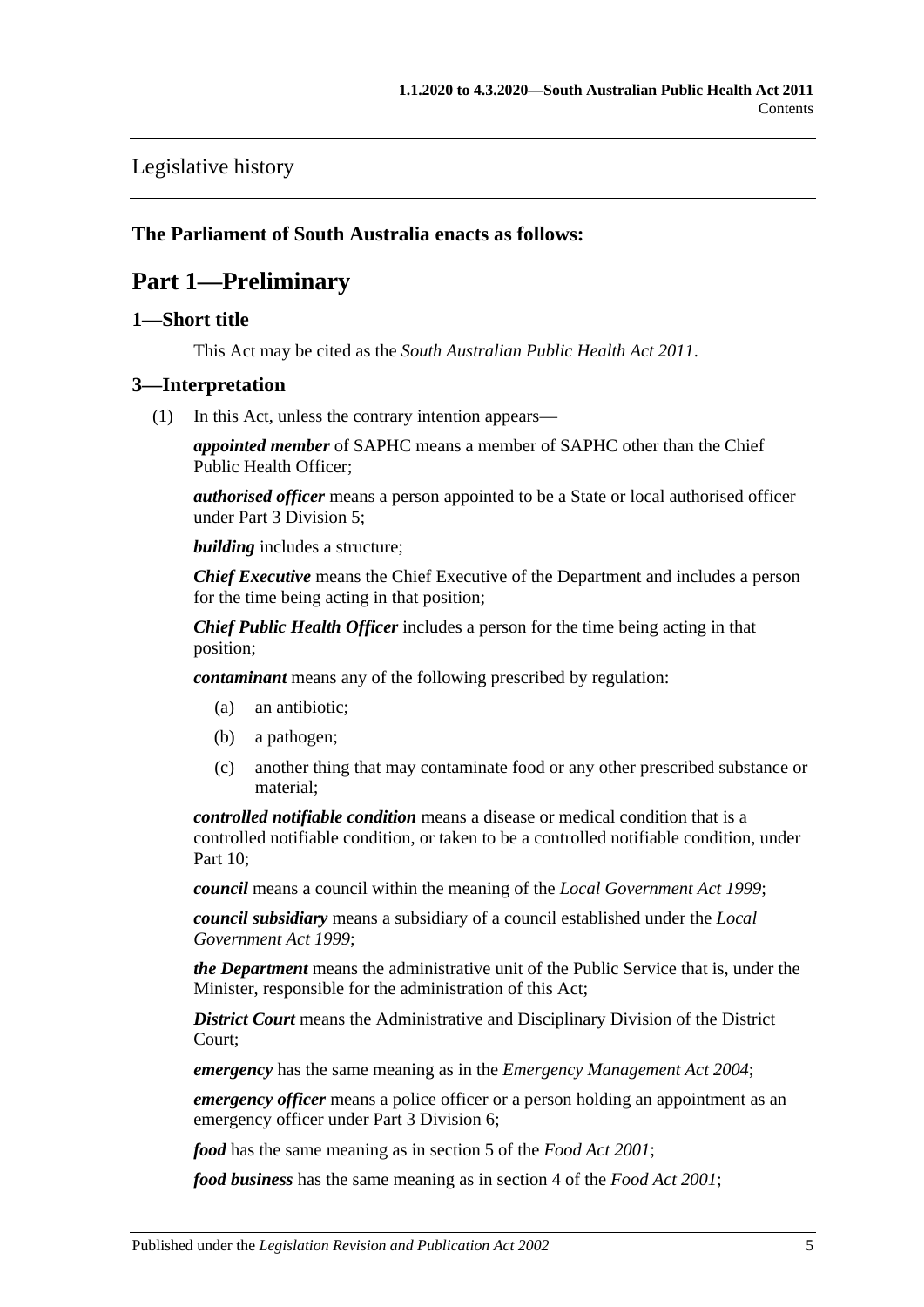*legal practitioner* means a person admitted and enrolled as a practitioner of the Supreme Court of South Australia;

*LGA* means the Local Government Association of South Australia;

*local authorised officer*—see [section](#page-22-2) 44;

*local government area* means the area of a council;

*medical condition* includes—

- (a) a medical symptom or pattern of medical symptoms, including symptoms discerned from any signs or results of investigations, that indicate a disease (whether defined or yet to be determined);
- (b) an illness or injury arising from a person being contaminated by 1 or more substances or biological pathogens;
- (c) an injury or any death that gives rise to a public health concern;

*medical practitioner* means a person registered under the *Health Practitioner Regulation National Law* to practise in the medical profession (other than as a student);

*notifiable condition* means a disease or medical condition that is a notifiable condition under [Part](#page-36-0) 9;

*pathology service* means a service in which human tissue, human fluids or human body products are subjected to analysis for the purposes of the prevention, diagnosis or treatment of disease in human beings;

*premises* means—

- (a) any land, building (including residential premises) or place (including a public place, or a movable building or structure); or
- (b) a part of premises;

*public authority* means—

- (a) a department under the *[Public Sector Act](http://www.legislation.sa.gov.au/index.aspx?action=legref&type=act&legtitle=Public%20Sector%20Act%202009) 2009*; or
- (b) a body, whether incorporated or unincorporated, established for a public purpose by the State, regardless of the way in which it is established; or
- (c) a council or council subsidiary; or
- (d) the Police Force of South Australia; or
- (e) a member or officer of a body referred to in a preceding paragraph; or
- (f) a person or body, or a person or body of a class, brought within the ambit of this definition by the regulations;

*public health* means the health of individuals in the context of the wider health of the community;

*public health emergency*—see [section](#page-53-4) 87;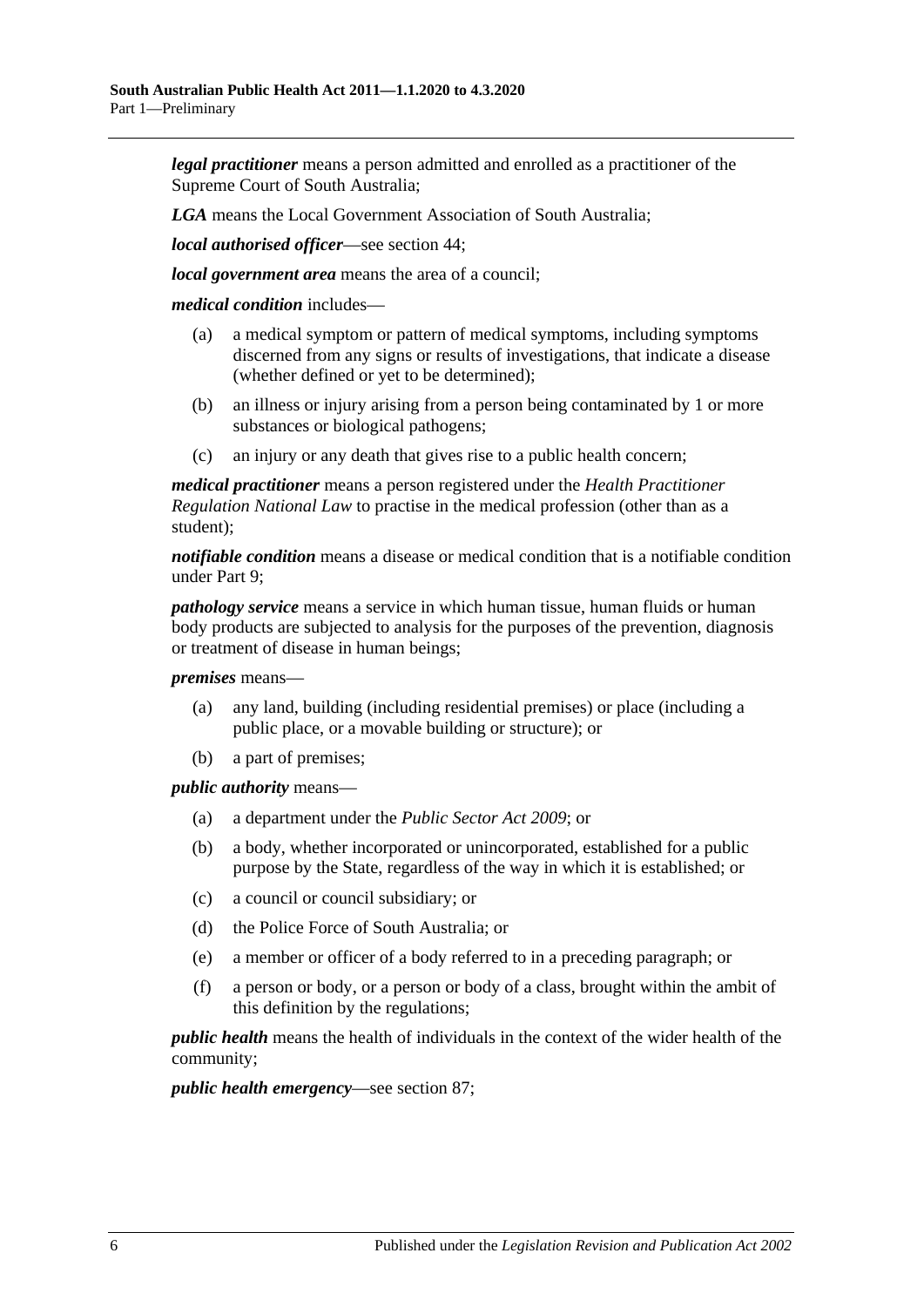*Public Health Emergency Management Plan* means a plan (or a series of plans) prepared by the Chief Executive and approved by the Minister comprising strategies to be administered by the Department for the prevention of emergencies in this State and for ensuring adequate preparation for emergencies in this State, including strategies for the containment of emergencies, response and recovery operations and the orderly and efficient deployment of resources and services in connection with response and recovery operations;

**Note—**

It is contemplated that the Public Health Emergency Management Plan will form part of, or be recognised in, the State Emergency Management Plan prepared under the *[Emergency Management Act](http://www.legislation.sa.gov.au/index.aspx?action=legref&type=act&legtitle=Emergency%20Management%20Act%202004) 2004*.

*public health incident*—see [section](#page-53-3) 86;

*public notice* means notice given in accordance with requirements prescribed by the regulations for the purposes of this definition;

*public place* includes a place to which the public ordinarily has access;

*recovery operations* has the same meaning as in the *[Emergency Management](http://www.legislation.sa.gov.au/index.aspx?action=legref&type=act&legtitle=Emergency%20Management%20Act%202004)  Act [2004](http://www.legislation.sa.gov.au/index.aspx?action=legref&type=act&legtitle=Emergency%20Management%20Act%202004)*;

*response operations* has the same meaning as in the *[Emergency Management](http://www.legislation.sa.gov.au/index.aspx?action=legref&type=act&legtitle=Emergency%20Management%20Act%202004)  Act [2004](http://www.legislation.sa.gov.au/index.aspx?action=legref&type=act&legtitle=Emergency%20Management%20Act%202004)*;

*SAPHC* means the South Australian Public Health Council established under [Part](#page-15-2) 3 [Division](#page-15-2) 3;

*State authorised officer*—see [section](#page-22-1) 43;

*State Co-ordinator* means the person holding or acting in the position of State Co-ordinator under the *[Emergency Management Act](http://www.legislation.sa.gov.au/index.aspx?action=legref&type=act&legtitle=Emergency%20Management%20Act%202004) 2004*;

*Tribunal* means the South Australian Civil and Administrative Tribunal established under the *[South Australian Civil and Administrative Tribunal Act](http://www.legislation.sa.gov.au/index.aspx?action=legref&type=act&legtitle=South%20Australian%20Civil%20and%20Administrative%20Tribunal%20Act%202013) 2013*;

*vehicle* includes an aircraft or vessel;

<span id="page-6-0"></span>*wastewater* means water that has been used in any form of human activity and includes—

- (a) water containing any form of waste or other matter or substance that may detract from its safety or from public health; and
- (b) without limiting [paragraph](#page-6-0) (a), human waste either alone or in combination with water;

*wastewater system* means a system for collecting and managing wastewater (including through treatment, reuse and disposal), whether or not connected to the undertaking within the meaning of the *[Sewerage Act](http://www.legislation.sa.gov.au/index.aspx?action=legref&type=act&legtitle=Sewerage%20Act%201929) 1929*.

- (2) Without limiting the definition of *public health* in [subsection](#page-4-3) (1), public health may involve a combination of policies, programs and safeguards designed—
	- (a) to protect, maintain or promote the health of the community at large, including where 1 or more persons may be the focus of any safeguards, action or response; or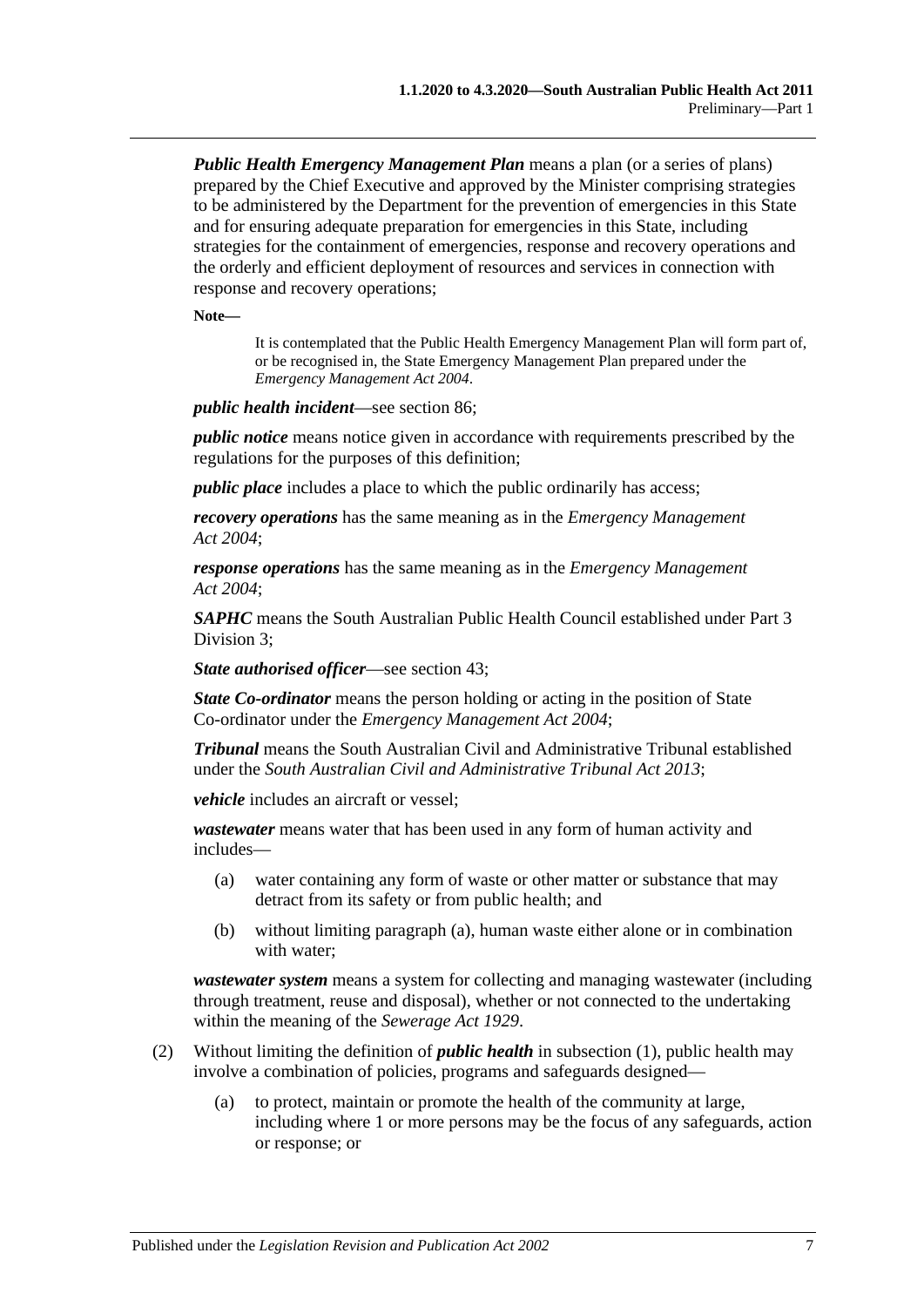- (b) to prevent or reduce the incidence of disease, injury or disability within the community.
- (3) For the purposes of this Act, *harm* includes physical or psychological harm, or potential harm, to individuals, whether of long term or immediate impact or effect.
- (4) For the purposes of this Act, *potential harm* includes risk of harm and future harm.
- (5) For the purposes of this Act, a person may cause something if he or she—
	- (a) contributes to something happening or proceeding, or allows or permits something to happen or proceed; or
	- (b) contributes to the continuation of a condition for which the person is responsible, or allows or permits a condition for which the person is responsible to continue.

# <span id="page-7-0"></span>**Part 2—Objects, principles and interaction with other Acts**

### <span id="page-7-1"></span>**4—Objects of Act**

- (1) The objects of the Act are—
	- (a) to promote health and well being of individuals and communities and to prevent disease, medical conditions, injury and disability through a public health approach; and
	- (b) to protect individuals and communities from risks to public health and to ensure, so far as is reasonably practicable, a healthy environment for all South Australians and particularly those who live within disadvantaged communities; and
	- (c) to provide for the development of effective measures for the early detection, management and amelioration of risks to public health; and
	- (d) to promote the provision of information to individuals and communities about risks to public health; and
	- (e) to encourage individuals and communities to plan for, create and maintain a healthy environment; and
	- (f) to provide for or support policies, strategies, programs and campaigns designed to improve the public health of communities and special or vulnerable groups (especially Aboriginal people and Torres Strait Islanders) within communities; and
	- (g) to provide for the prevention, or early detection, management and control, of diseases, medical conditions and injuries of public health significance; and
	- (h) to provide for the monitoring of any disease or medical condition of public health significance in order to provide for the prevention or early detection of any such disease or medical condition and for the protection of individuals and the community from the threat of any such disease or medical condition and from public health threats more generally; and
	- (i) to provide for the collection of information about incidence and prevalence of diseases and other risks to health in South Australia for research or public health purposes; and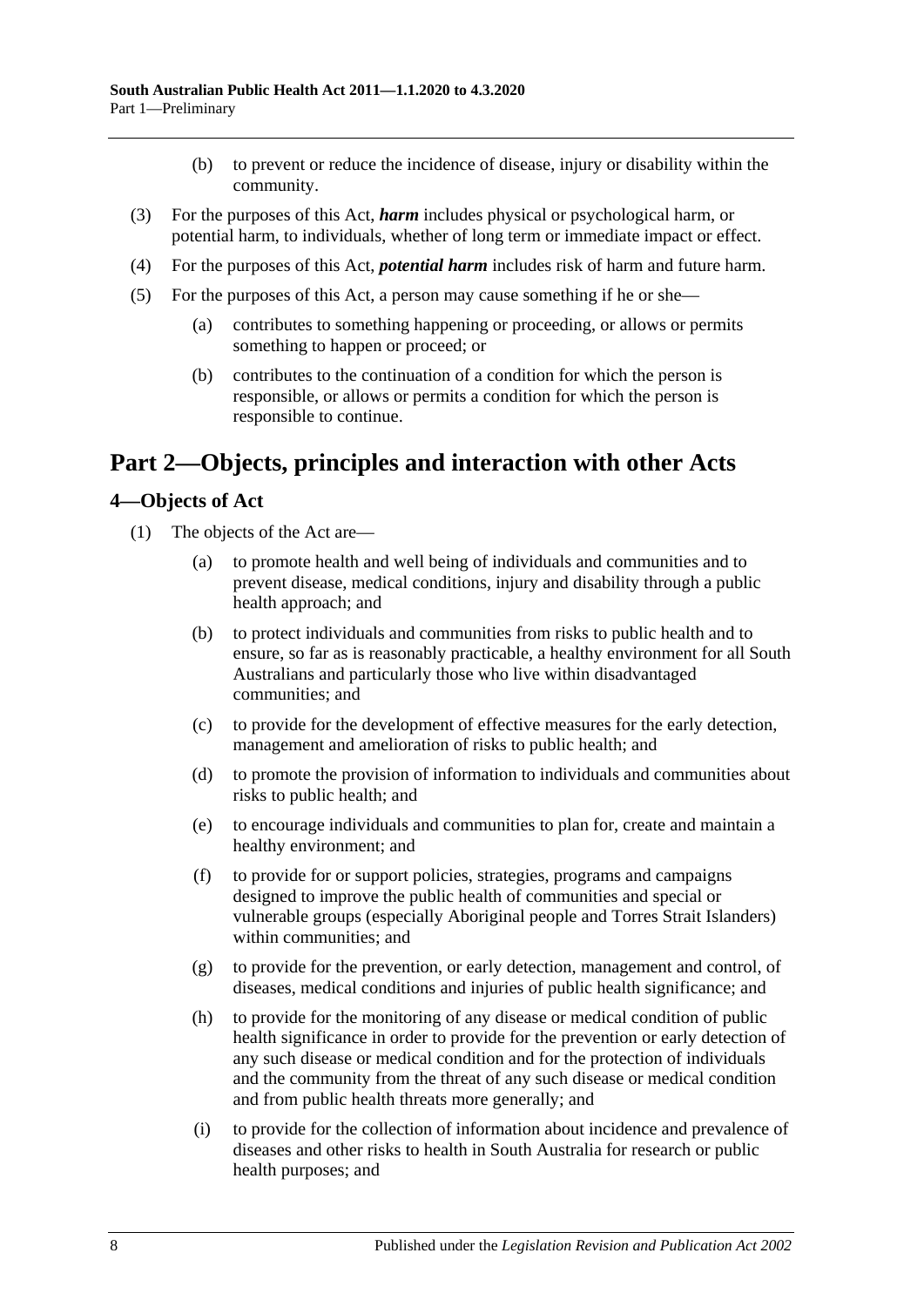- (j) to establish a scheme for the performance of functions relating to public health by the State and local governments.
- (2) The Minister and other persons or bodies involved in the administration of this Act must have regard to, and seek to further, the objects of this Act.

### <span id="page-8-0"></span>**5—Principles to be recognised under Act**

In the administration of this Act and in seeking to further the objects of this Act, regard should be given to the principles set out in the following sections (insofar as may be relevant in the circumstances).

#### <span id="page-8-1"></span>**6—Precautionary principle**

- (1) If there is a perceived material risk to public health, lack of full scientific certainty should not be used as a reason for postponing measures to prevent, control or abate that risk.
- (2) In the application of this principle, decision-making and action should be proportionate to the degree of public health risk and should be guided by—
	- (a) a careful evaluation of what steps need to be taken to avoid, where practicable, serious harm to public health; and
	- (b) an assessment of the risk-weighted consequences of options; and
	- (c) an aim to ensure minimum disruption to an individual's activities, a community's functioning and commercial activity consistent with providing any necessary protection from identified public health risks.

#### <span id="page-8-2"></span>**7—Proportionate regulation principle**

Regulatory measures should take into account and, to the extent that is appropriate, minimise adverse impacts on business and members of the community while ensuring consistency with requirements to protect the community and to promote public health.

#### <span id="page-8-3"></span>**8—Sustainability principle**

Public health, social, economic and environmental factors should be considered in decision-making with the objective of maintaining and improving community well-being and taking into account the interests of future generations.

#### <span id="page-8-4"></span>**9—Principle of prevention**

Administrative decisions and actions should be taken after considering (insofar as is relevant) the means by which public health risks can be prevented and avoided.

#### <span id="page-8-5"></span>**10—Population focus principle**

Administrative decisions and actions should focus on the health of populations and the actions necessary to protect and improve the health of the community and, in so doing, the protection and promotion of the health of individuals should be considered.

#### <span id="page-8-6"></span>**11—Participation principle**

Individuals and communities should be encouraged to take responsibility for their own health and, to that end, to participate in decisions about how to protect and promote their own health and the health of their communities.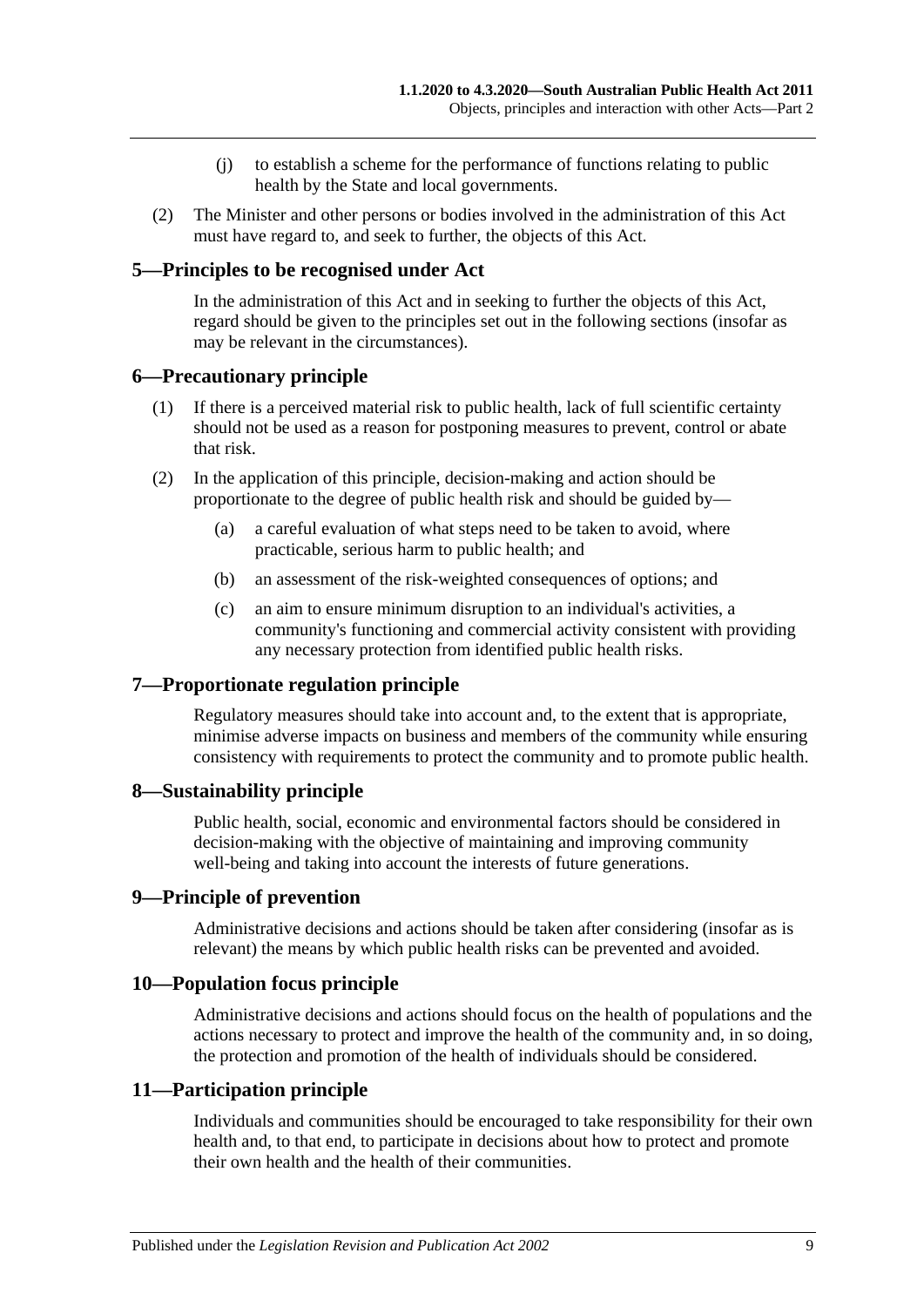### <span id="page-9-0"></span>**12—Partnership principle**

- (1) The protection and promotion of public health requires collaboration and, in many cases, joint action across various sectors and levels of government and the community.
- (2) People acting in the administration of this Act should seek ways to develop and strengthen partnerships aimed at achieving identified public health goals consistent with the objects of this Act.

### <span id="page-9-1"></span>**13—Equity principle**

Decisions and actions should not, as far as is reasonably practicable, unduly or unfairly disadvantage individuals or communities and, as relevant, consideration should be given to health disparities between population groups and to strategies that can minimise or alleviate such disparities.

### <span id="page-9-2"></span>**14—Specific principles[—Parts](#page-41-0) 10 and [11](#page-53-1)**

- (1) The principles set out in this section apply for the purposes of [Part](#page-41-0) 10 and [Part](#page-53-1) 11.
- (2) The overriding principle is that members of the community have a right to be protected from a person whose infectious state or whose behaviour may present a risk, or an increased risk, of the transmission of a controlled notifiable condition.
- (3) A person who has a controlled notifiable condition that is capable of being transmitted to 1 or more other persons has a responsibility to take reasonable steps or precautions to avoid placing others at risk on account of the controlled notifiable condition.
- (4) A person must not, insofar as is reasonably practicable, act in a manner that will place himself or herself at risk of contracting a controlled notifiable condition that is capable of being transmitted.
- (5) Subject to the overriding principle and any steps reasonably necessary to protect, or to minimise risks to, public health, and without limiting any power under [Part](#page-41-0) 10 or [Part](#page-53-1) 11, a person who may be the subject of an order, direction or requirement under either Part is entitled to expect—
	- (a) to have his or her privacy respected and to have the benefit of patient confidentiality; and
	- (b) to be afforded appropriate care and treatment, and to have his or her dignity respected, without any discrimination other than that reasonably necessary to protect public health; and
	- (c) insofar as is reasonably practicable and appropriate, to be given a reasonable opportunity to participate in decision-making processes that relate to the person on an individual basis, and to be given reasons for any decisions made on such a basis; and
	- (d) to be allowed to decide freely for himself or herself on an informed basis whether or not to undergo medical treatment or, in a case involving a child under the age of 16 years, to have his or her parent or guardian allowed to decide freely on an informed basis whether or not the child should undergo medical treatment; and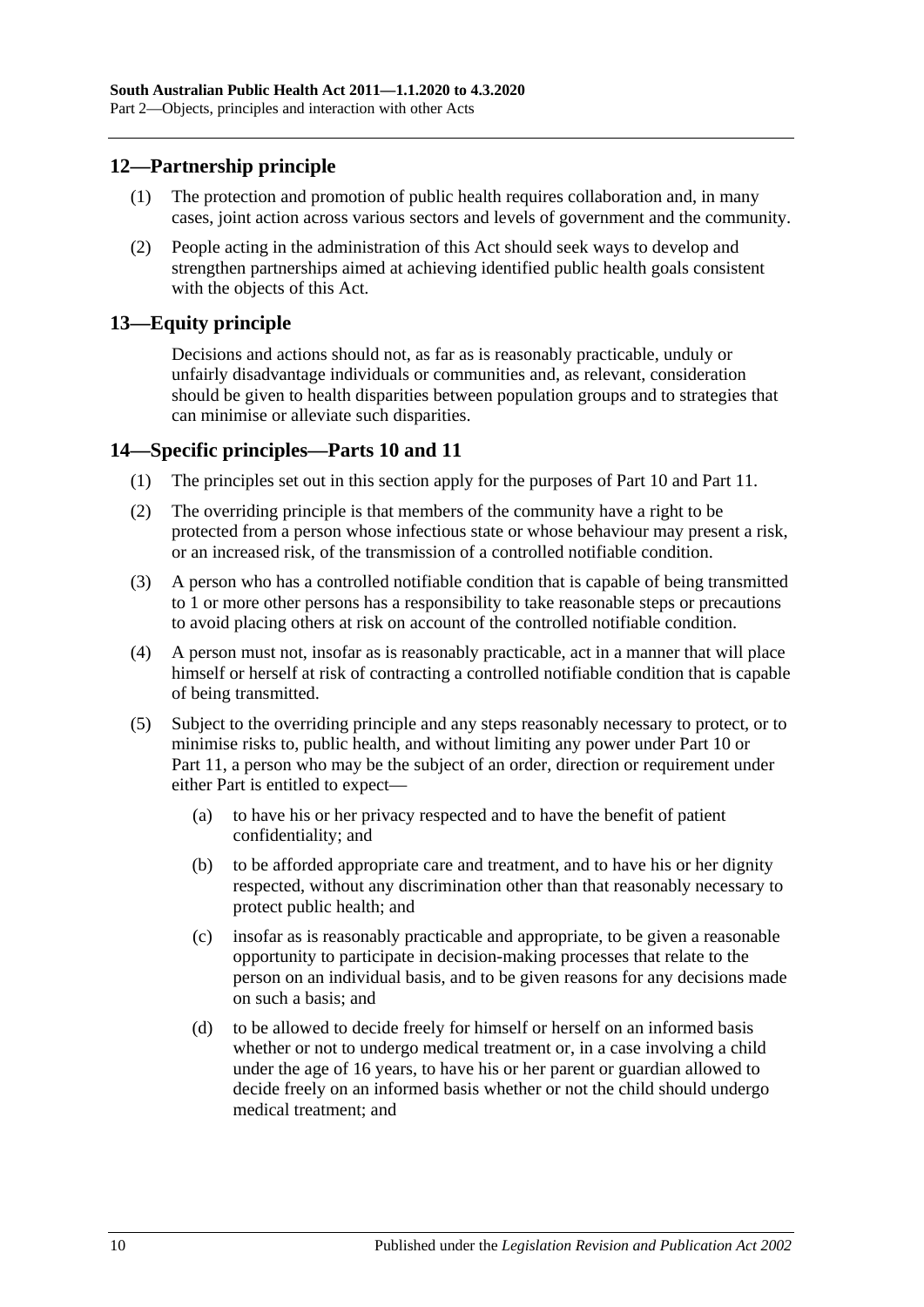- (e) to be subject to restrictions (if any) that are proportionate to any risks presented to others (taking into account the nature of the disease or medical condition, the person's state of health, the person's behaviour or proposed or threatened behaviours, and any other relevant factor); and
- (f) that the least restrictive means necessary to prevent the spread of disease be adopted when isolating or quarantining a person at the person's home or on other premises under this Act; and
- (g) that his or her needs, including, but not limited to the provision of—
	- (i) adequate food, clothing, shelter and medical care; and
	- (ii) a telephone or other appropriate method by which the person may communicate with others,

will be addressed in a reasonable and competent manner to the extent that the person is unable or restricted in his or her own capacity to meet such needs; and

- (h) that any premises at which the person must reside as a result of an order, direction or requirement (other than the person's home), are—
	- (i) maintained according to safe and hygienic standards; and
	- (ii) to the extent possible, maintained in a way that is respectful to the person's cultural and religious beliefs; and
	- (iii) designed or managed to minimise the likelihood that—
		- (A) infection may be transmitted; and
		- (B) the person may be subjected to harm or further harm.
- <span id="page-10-1"></span>(6) Any requirement restricting the liberty of a person should not be imposed unless it is the only effective way remaining to ensure that the health of the public is not endangered or likely to be endangered.
- (7) Without limiting [subsection](#page-10-1) (6), if a power is to be exercised under [Part](#page-41-0) 10 or [Part](#page-53-1) 11, so far as is reasonably practicable, the power that least infringes on the rights of individuals must be the power that is exercised, unless to do so would involve the use of measures that are likely to be less effective in protecting or minimising risk to public health.
- (8) Any requirement restricting the liberty of 2 or more members of the 1 family should ensure, so far as is desirable and reasonably practicable and so far as is appropriate to the requirements for the protection of public health, that the family members reside at the same place.
- (9) If a requirement restricting the liberty of a person is imposed, all reasonably practicable steps must be taken to ensure that the person's next of kin, or a nominated person, is informed (unless the person to whom the requirement relates instructs otherwise).

### <span id="page-10-2"></span><span id="page-10-0"></span>**15—Guidelines**

(1) The Minister may, from time to time, prepare or adopt guidelines that relate to the application of these principles.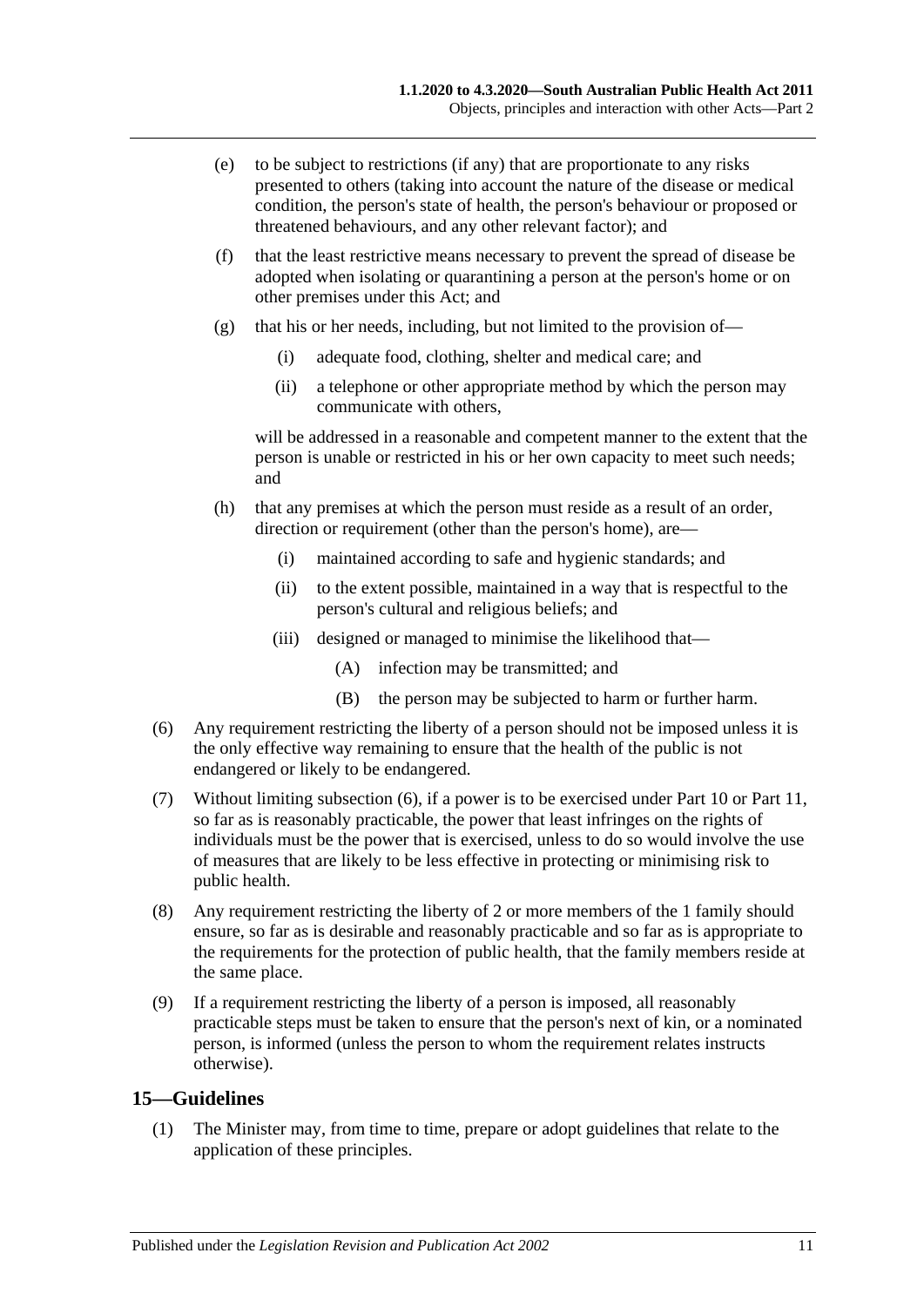- (2) The Minister should take reasonable steps to consult with SAPHC and the LGA in the preparation of any guidelines, or before adopting any guidelines, under [subsection](#page-10-2) (1).
- (3) SAPHC may, as it thinks fit, request the Minister to develop guidelines with respect to a particular matter or matters.
- (4) A person or body involved in the administration of this Act must have regard to any relevant guidelines under this section.

#### <span id="page-11-4"></span><span id="page-11-0"></span>**16—Interaction with other Acts**

- (1) Except as specifically provided by this Act, the provisions of this Act are in addition to, and do not limit, the provisions of any other law of the State.
- (2) Without limiting the generality of [subsection](#page-11-4) (1), this Act is not intended to be construed so as to prevent any person from being prosecuted under any other enactment for an offence that is also punishable by this Act, or from being liable under any other law of the State to any penalty or punishment that is higher than a penalty or punishment provided by this Act.
- (3) Nothing in this Act affects or limits a right or remedy that exists apart from this Act.

# <span id="page-11-1"></span>**Part 3—Administration**

## <span id="page-11-2"></span>**Division 1—Minister**

#### <span id="page-11-3"></span>**17—Minister**

- (1) The Minister's functions in connection with the administration of this Act include the following (to be performed to such extent as the Minister considers appropriate):
	- (a) to further the objects of this Act by taking action to preserve, protect or promote public health within the State;
	- (b) to promote proper standards of public and environmental health within the State by ensuring that adequate measures are taken to give effect to the provisions of this Act and to ensure compliance with this Act;
	- (c) to develop policies or codes of practice that are relevant to—
		- (i) the scope of the duty under [Part](#page-32-1) 6; or
		- (ii) identifying risks to public health; or
		- (iii) setting standards in connection with any activity, material, substance or equipment relevant to public health; or
		- (iv) providing for other matters relevant to the operation or administration of this Act, for matters that may be subject to regulations under this Act, or for such other matters as the Minister thinks fit;
	- (d) to the extent that may be necessary, practicable or desirable, to cooperate and coordinate with national or international action consistent with the objects of this Act;
	- (e) to be a primary source of advice to the Government about health preservation, protection and promotion;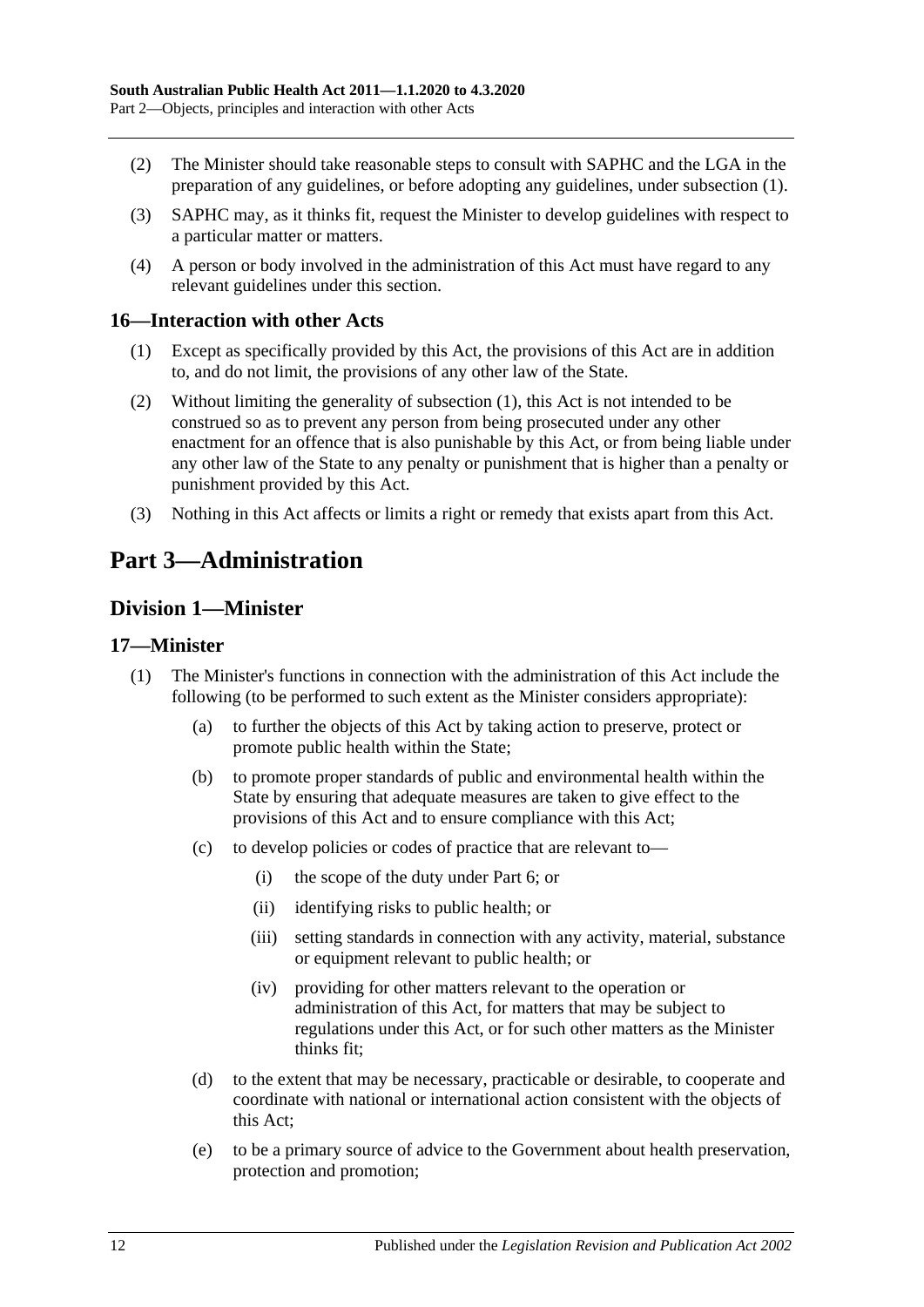- (f) any other functions assigned to the Minister by this Act, or considered by the Minister to be relevant to the operation of this or any other relevant Act.
- (2) The Minister may develop or adopt procedures for the provision of advice to the Government—
	- (a) to ensure the promotion or implementation of policies or measures that are designed to enhance the health of individuals and communities; and
	- (b) to ensure that the Minister is consulted or involved in the development of policies or measures that may have a significant impact on the public health.
- (3) In addition, the Minister has the power to do anything necessary, expedient or incidental to—
	- (a) performing the functions of the Minister under this Act; or
	- (b) administering this Act; or
	- (c) furthering the objects of this Act.

#### <span id="page-12-0"></span>**18—Power to require reports**

(1) In this section—

*designated authority* means—

- (a) the Chief Public Health Officer; or
- (b) SAPHC; or
- (c) a government department or agency; or
- (d) a council or council subsidiary.
- (2) The Minister may require a designated authority to provide a report on any matter relevant to the administration or operation of this Act.
- (3) In a case involving a council, the Minister may require that the council provide a combined report with 1 or more other councils.
- (4) A requirement under this section may be (but need not necessarily be) that a report be provided—
	- (a) on a periodic basis specified by the Minister; or
	- (b) on or in relation to the occurrence of an act or event specified by the Minister.
- (5) A designated authority must provide the report in accordance with the requirements of the Minister.
- (6) This section does not limit the operation of any other provision relating to the provision of reports.

### <span id="page-12-1"></span>**19—Delegation by Minister**

- (1) The Minister may delegate a function or power conferred on the Minister under this Act—
	- (a) to a specified person or body; or
	- (b) to a person occupying or acting in a specified office or position.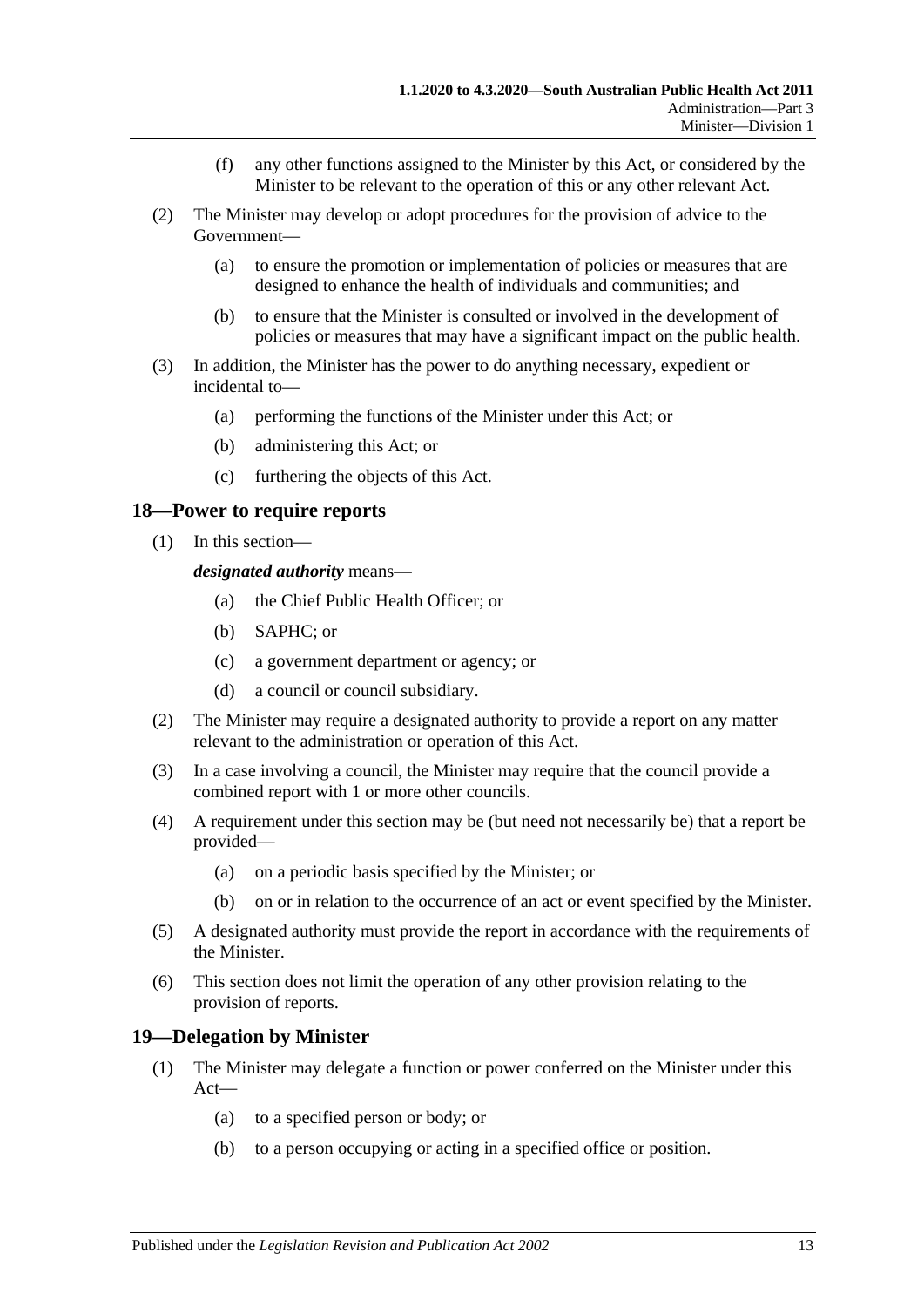- (2) A delegation—
	- (a) may be made subject to conditions or limitations specified in the instrument of delegation; and
	- (b) if the instrument of delegation so provides, may be further delegated by the delegate; and
	- (c) is revocable at will and does not prevent the delegator from acting personally in a matter.

## <span id="page-13-0"></span>**Division 2—Chief Public Health Officer**

### <span id="page-13-1"></span>**20—Office of Chief Public Health Officer**

- (1) There will be a position of *Chief Public Health Officer*.
- (2) The Governor will make an appointment to the position of Chief Public Health Officer on the recommendation of the Minister.
- (3) A person appointed as the Chief Public Health Officer must have qualifications and experience in the field of public health, or a related field, determined by the Minister to be suitable for the purposes of appointment to the position of Chief Public Health Officer.
- (4) The terms on which a person is appointed to the position of Chief Public Health Officer will be determined by the Governor.
- (5) The position of Chief Public Health Officer may be held by a member of the Public Service.

## <span id="page-13-3"></span><span id="page-13-2"></span>**21—Functions of Chief Public Health Officer**

- (1) The Chief Public Health Officer's functions are as follows:
	- (a) to develop and implement strategies to protect or promote public health;
	- (b) to ensure that this Act, and any designated health legislation, are complied with;
	- (c) to advise the Minister and the Chief Executive of the Department about proposed legislative or administrative changes related to public health, and about other matters relevant to public health;
	- (d) to establish and maintain a network of health practitioners and agencies designed to foster collaboration and coordination to promote public health and the furtherance of the objects of this Act;
	- (e) at the request of the Minister or on the Chief Public Health Officer's own initiative, to investigate and report on matters of public health significance;
	- (f) after advising the Minister and the Chief Executive of the Department, to make public statements on matters relevant to public health;
	- (g) any other functions assigned to the Chief Public Health Officer by this Act or any other Act or by the Minister.
- (2) The Chief Public Health Officer must, in the performance of functions under this Act, insofar as the Chief Public Health Officer thinks necessary and appropriate, consult with other persons or bodies involved in the administration of this Act.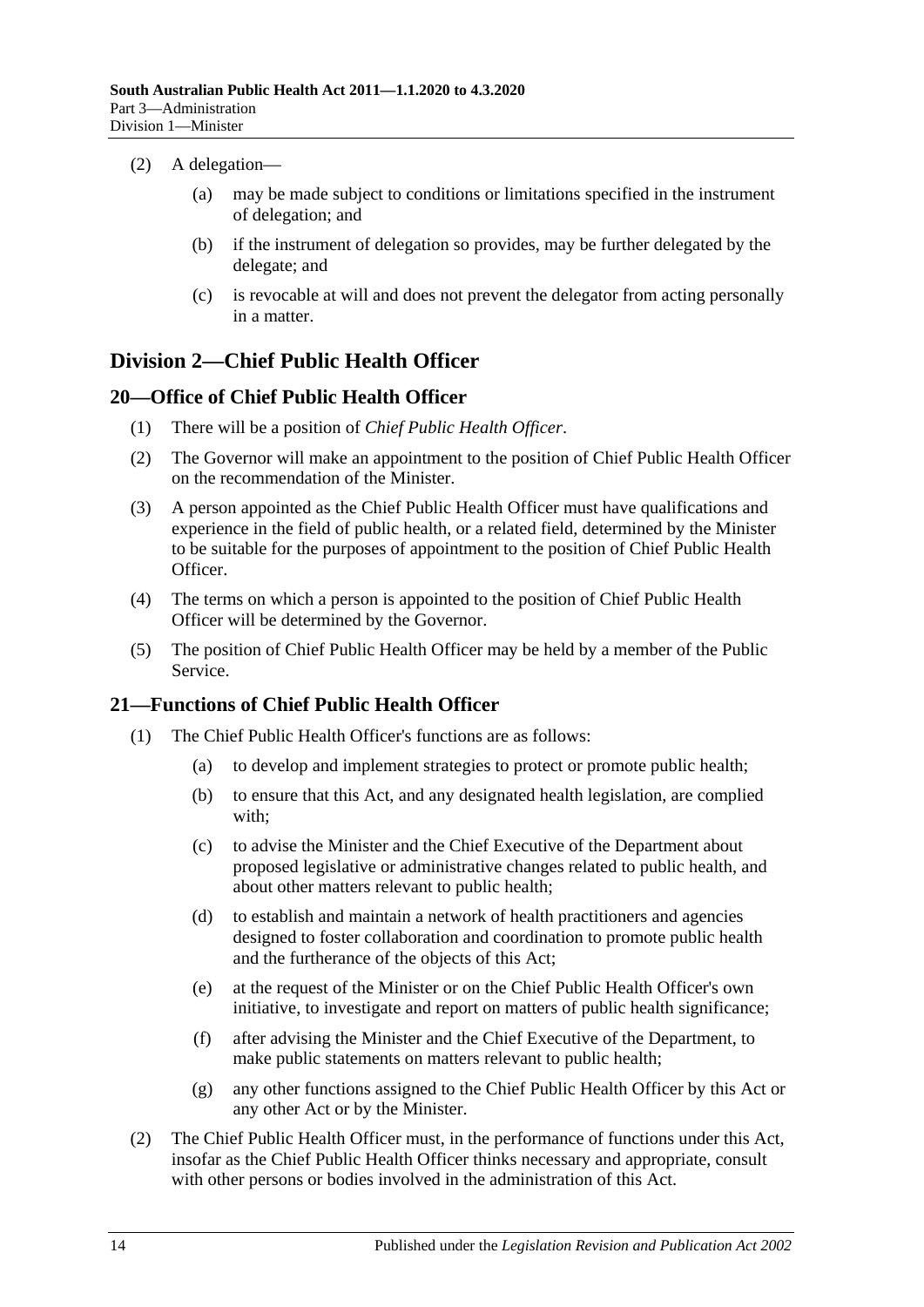(3) In [subsection](#page-13-3)  $(1)$ —

*designated health legislation* means—

- (a) any other Act committed to the administration of the Minister that is relevant to the objects or operation of this Act; and
- (b) any other Act, or any part of any other Act, designated by the regulations for the purposes of this paragraph.

### <span id="page-14-2"></span><span id="page-14-0"></span>**22—Risk of avoidable mortality or morbidity**

- $(1)$  If—
	- (a) the Chief Public Health Officer becomes aware of the existence of, or potential for the occurrence of, a situation putting a section of the community or a group of individuals at an increased risk of avoidable mortality or morbidity; and
	- (b) the Chief Public Health Officer considers that effective solutions exist for the reduction or elimination of those risks,

the Chief Public Health Officer may request the participation of any public authority whose intervention may be useful in identifying or producing a response to the circumstances being faced.

- <span id="page-14-3"></span>(2) A public authority that receives a request under [subsection](#page-14-2) (1) must consider the request and then respond to the Chief Public Health Officer within a reasonable time.
- (3) A response under [subsection](#page-14-3) (2) must include details about—
	- (a) any steps already being taken by the public authority that may be relevant in the circumstances; and
	- (b) any plans that the public authority may have that may be relevant in the circumstances; and
	- (c) any steps that the public authority is willing to take in the circumstances; and
	- (d) any other matter relating to the public authority that appears to be relevant.
- <span id="page-14-4"></span>(4) The Chief Public Health Officer—
	- (a) must advise the Minister if or when—
		- (i) the Chief Public Health Officer makes a request of a public authority under [subsection](#page-14-2) (1); or
		- (ii) a public authority provides a response under [subsection](#page-14-3) (2); and
	- (b) without limiting [paragraph](#page-14-4) (a), must take reasonable steps to advise the Minister from time to time on action being taken to address any situation that puts a section of the community or a group of individuals at an increased risk of avoidable mortality or morbidity.

### <span id="page-14-1"></span>**23—Biennial reporting by Chief Public Health Officer**

- (1) The Chief Public Health Officer is required to prepare a written report every 2 years about—
	- (a) public health trends, activities and indicators in South Australia; and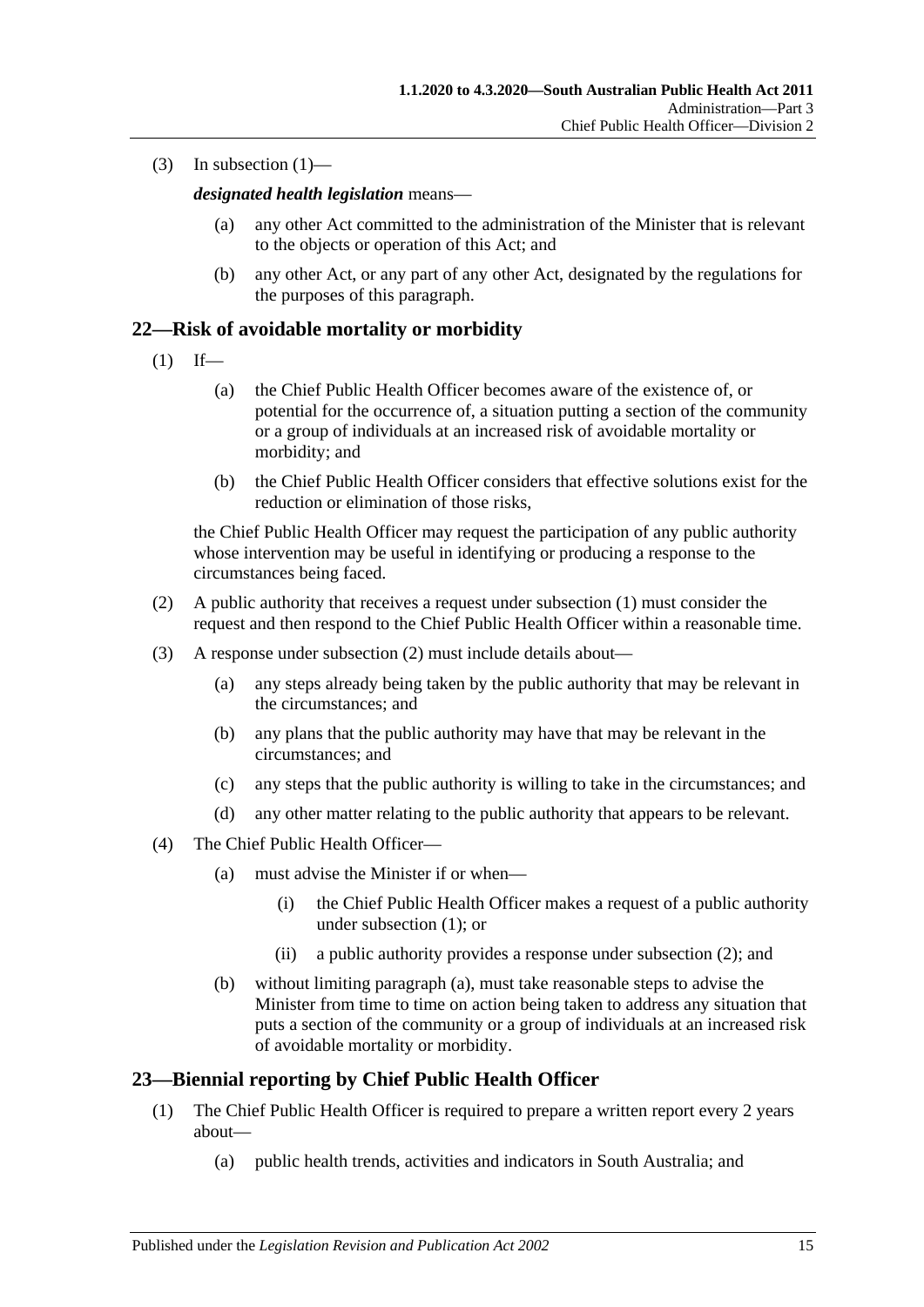- (b) the implementation of the State Public Health Plan; and
- (c) the administration of this Act.
- (2) A report must also address any issue identified by the Minister for inclusion in the report.
- (3) A report must be furnished to the Minister within 3 months after it is prepared.
- (4) The Minister must, within 12 sitting days after receipt of a report under this section, cause a copy of the report to be laid before both Houses of Parliament.

#### <span id="page-15-0"></span>**24—Delegation**

- (1) The Chief Public Health Officer may delegate a function or power conferred on the Chief Public Health Officer under this or any other Act—
	- (a) to a specified person or body; or
	- (b) to a person occupying or acting in a specified office or position.
- (2) A delegation—
	- (a) may be made subject to conditions or limitations specified in the instrument of delegation; and
	- (b) if the instrument of delegation so provides, may be further delegated by the delegate; and
	- (c) is revocable at will and does not prevent the delegator from acting personally in a matter; and
	- (d) to avoid doubt, may include acting as the presiding member of SAPHC.

### <span id="page-15-1"></span>**25—Appointment of Acting Chief Public Health Officer**

- (1) If the Chief Public Health Officer is temporarily absent, or the Chief Public Health Officer's position is temporarily vacant, the Chief Executive may assign a suitable person to act in the Chief Public Health Officer's position during the absence or vacancy.
- (2) The terms on which a person is appointed will be determined by the Chief Executive after consultation with the Minister.
- (3) A member of the Public Service may be appointed under this section.
- (4) A person appointed to act in the Chief Public Health Officer's position has, while so acting, all the functions and powers of the Chief Public Health Officer.

## <span id="page-15-2"></span>**Division 3—South Australian Public Health Council**

#### <span id="page-15-3"></span>**26—Establishment of SAPHC**

The *South Australian Public Health Council* (SAPHC) is established.

### <span id="page-15-4"></span>**27—Composition of SAPHC**

- (1) SAPHC consists of—
	- (a) the Chief Public Health Officer *ex officio* (who will be the presiding member); and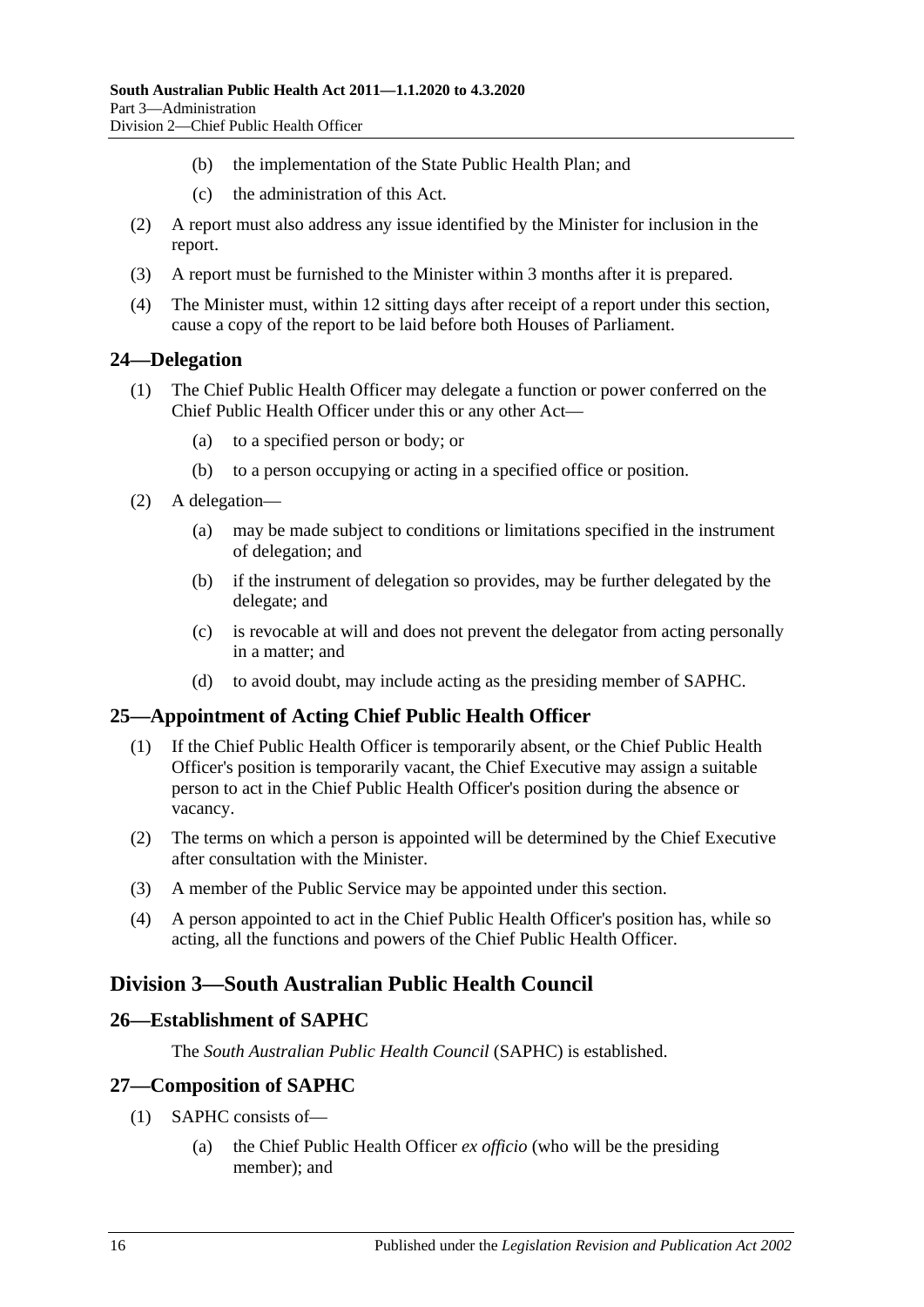- (b) 9 other members appointed by the Governor on the nomination of the Minister, of whom—
	- (i) 2 must have experience in local government selected by the Minister from a panel of 5 nominated by the LGA; and
	- (ii) 1 must have qualifications in public health and experience in the administration of public health at the local government level selected by the Minister from a panel of 5 nominated by Environmental Health Australia (South Australia) Incorporated; and
	- (iii) 2 must be persons nominated by the Minister who have qualifications in public health; and
	- (iv) 1 must have experience in the administration of environment protection laws or strategies or in environmental management, selected by the Minister from a panel of 5 nominated by the Presiding Member of the Board of the Environment Protection Authority; and
	- (v) 1 must be a person nominated by the Minister who has experience in the field of health promotion; and
	- (vi) 1 must be a person nominated by the Minister who has experience in the prevention and control of communicable diseases; and
	- (vii) 1 must be a person nominated by the Minister who has experience in non-government community sector activities relevant to public health.
- (2) If the Minister, by notice in writing, requests a body to make nominations for the purposes of this section, and the body fails to make the nominations within the time allowed in the notice, a person may be appointed to SAPHC on the Minister's nomination and that member will be taken to have been appointed on the nomination of the body in default.
- (3) The Governor may appoint a suitable person to be the deputy of a member of SAPHC and the deputy may, in the absence of that member, act as a member of SAPHC.
- (4) The provisions of this section relating to the qualification and nomination of a member extend to a deputy of that member.

### <span id="page-16-0"></span>**28—Conditions of appointment**

- (1) An appointed member of SAPHC will hold office on conditions determined by the Governor for a term, not exceeding 3 years, specified in the instrument of appointment and will, at the expiration of a term of office, be eligible for reappointment.
- <span id="page-16-1"></span>(2) The Governor may remove an appointed member of SAPHC from office—
	- (a) for breach of, or non-compliance with, a condition of appointment; or
	- (b) for mental or physical incapacity to carry out duties of office satisfactorily; or
	- (c) for neglect of duty; or
	- (d) for dishonourable conduct.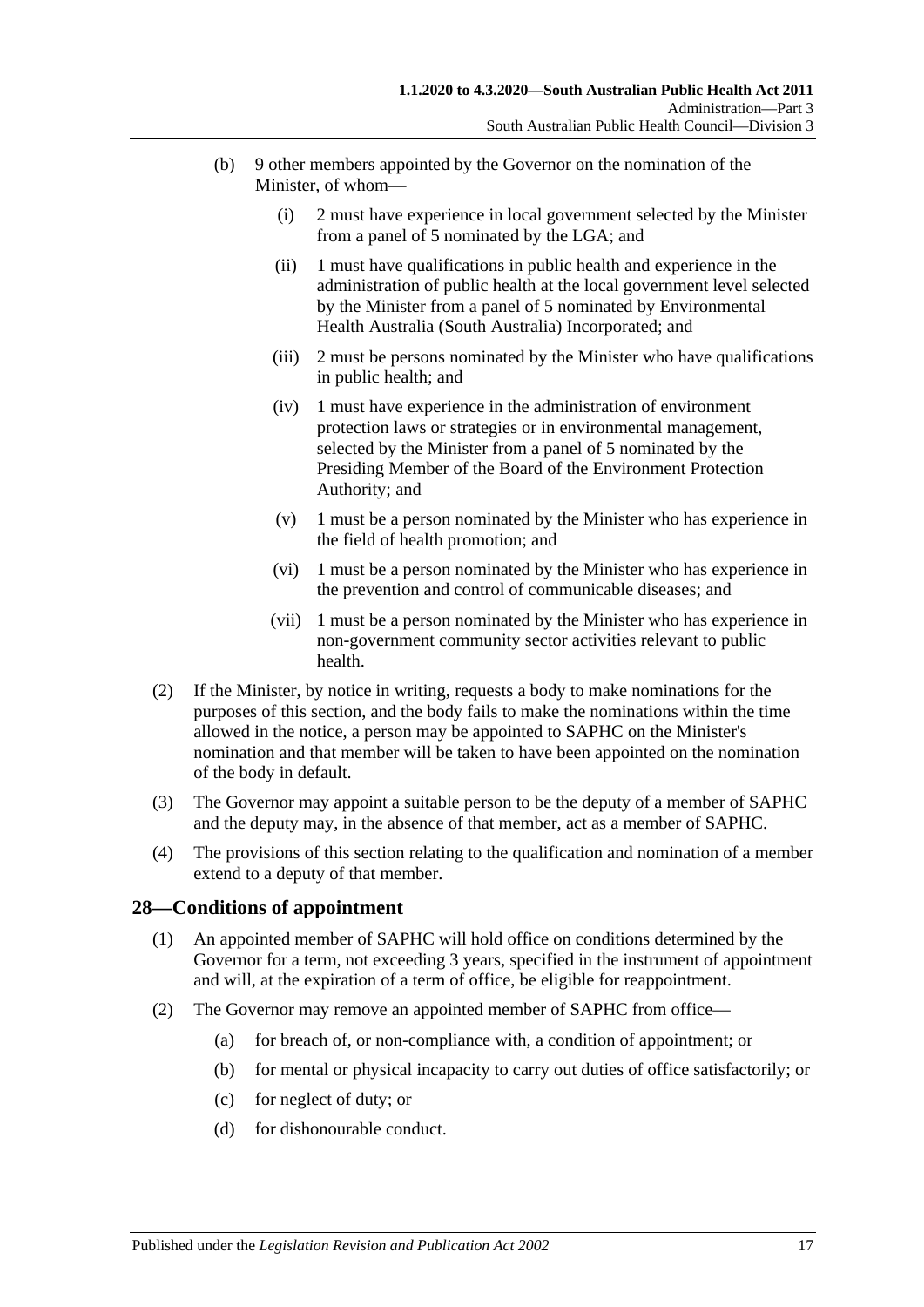- (3) The office of an appointed member of SAPHC becomes vacant if the member—
	- (a) dies; or
	- (b) completes a term of office and is not reappointed; or
	- (c) resigns by written notice addressed to the Minister; or
	- (d) is found guilty of an indictable offence; or
	- (e) becomes bankrupt or applies to take the benefit of a law for the relief of insolvent debtors; or
	- (f) is removed from office by the Governor under [subsection](#page-16-1) (2).
- (4) On the office of a member of SAPHC becoming vacant, a person must be appointed to that office in accordance with this Act.

#### <span id="page-17-0"></span>**29—Allowances and expenses**

An appointed member of SAPHC is entitled to fees, allowances and expenses approved by the Governor.

#### <span id="page-17-1"></span>**30—Validity of acts**

An act or proceeding of SAPHC is not invalid by reason only of a vacancy in its membership or a defect in the appointment of a member.

#### <span id="page-17-2"></span>**31—Functions of SAPHC**

SAPHC's functions are as follows:

- (a) to assist and advise the Chief Public Health Officer in relation to—
	- (i) the protection and promotion of public health; and
	- (ii) the development and maintenance of a system of strategic planning for public health at the local, regional and State-wide levels; and
	- (iii) the development of health plans under this Act; and
	- (iv) strategies to ensure that a sufficiently trained and skilled workforce is in place for the purposes of this Act; and
	- (v) programs to promote public health research in the State; and
	- (vi) the preparation of the biennial report under [Division](#page-13-0) 2; and
	- (vii) the setting of standards and qualifications for authorised officers;
- (b) any other functions assigned to SAPHC by this or any other Act or by the Minister or the Chief Public Health Officer.

#### <span id="page-17-3"></span>**32—Conduct of business**

- (1) The presiding member of SAPHC will, if present at a meeting of SAPHC, preside at the meeting and, in the absence of that member, the members present may elect 1 of their number to preside.
- (2) 6 members constitute a quorum of SAPHC.
- (3) A decision carried by a majority of the votes cast by the members of SAPHC present at a meeting of SAPHC is a decision of SAPHC.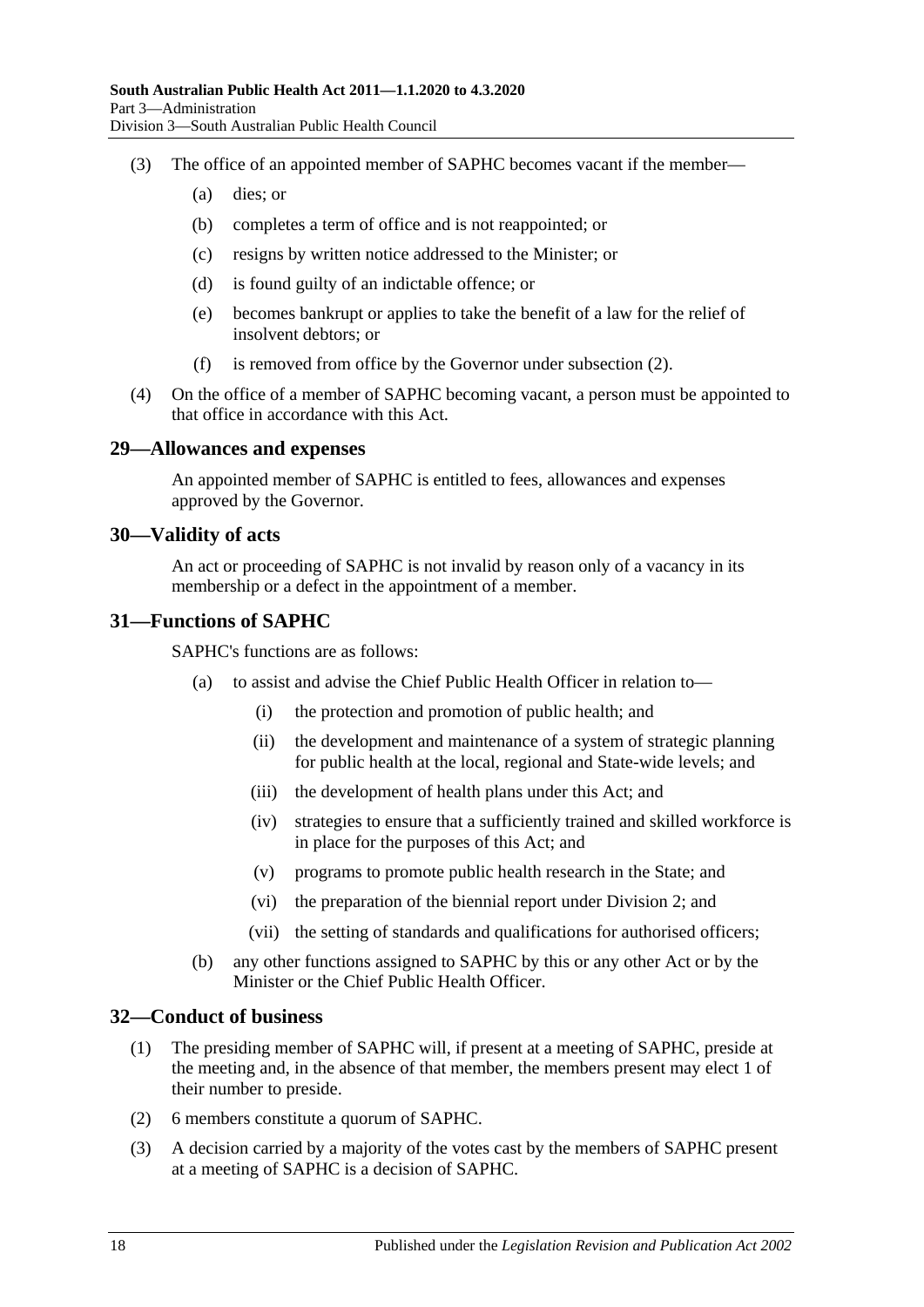- (4) Each member present at a meeting of SAPHC is entitled to 1 vote on a question arising for decision at the meeting and, in the event of an equality of votes, the person presiding is entitled to a second, or casting, vote.
- (5) A conference by telephone or other electronic means between the members of SAPHC will, for the purposes of this Act, be taken to be a meeting of SAPHC at which the participating members are present if—
	- (a) notice of the conference is given to all members in the manner determined by the members of SAPHC for that purpose; and
	- (b) each participating member is capable of communicating with every other participating member during the conference.
- (6) Subject to this Act, the business of SAPHC may be conducted in such way as it determines.

### <span id="page-18-3"></span><span id="page-18-0"></span>**33—Committees and subcommittees**

- (1) SAPHC may establish committees or subcommittees as SAPHC thinks fit to advise SAPHC on any aspect of its functions, or to assist SAPHC in the performance of its functions.
- (2) A committee or subcommittee established under [subsection](#page-18-3) (1) may, but need not, consist of, or include, members of SAPHC.
- (3) The procedures to be observed in relation to the conduct of a business of a committee or subcommittee will be—
	- (a) as determined by SAPHC; or
	- (b) insofar as a procedure is not determined by SAPHC—as determined by the relevant committee or subcommittee.

## <span id="page-18-1"></span>**34—Delegation by SAPHC**

- (1) SAPHC may delegate a function or power conferred on SAPHC under this or any other Act—
	- (a) to a specified person or body; or
	- (b) to a person occupying or acting in a specified office or position.
- (2) A delegation—
	- (a) may be made subject to conditions or limitations specified in the instrument of delegation; and
	- (b) if the instrument of delegation so provides, may be further delegated by the delegate; and
	- (c) is revocable at will and does not prevent the delegator from acting personally in a matter.

## <span id="page-18-2"></span>**35—Annual report**

- (1) SAPHC must, on or before 31 October in each year, provide to the Minister a report on its activities for the financial year ending on the preceding 30 June.
- (2) The Minister must, within 12 sitting days after receipt of a report under this section, cause a copy of the report to be laid before both Houses of Parliament.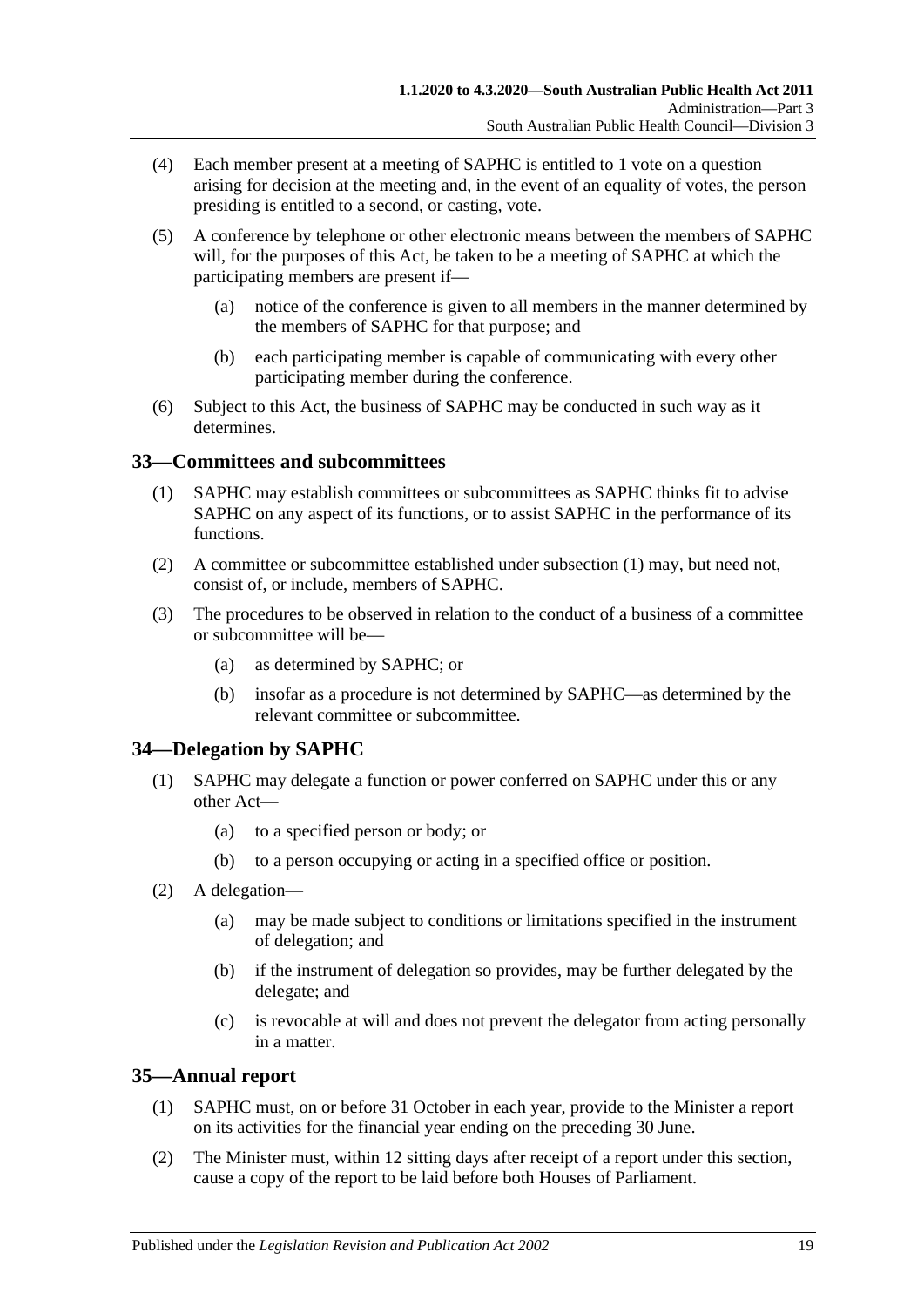### <span id="page-19-0"></span>**36—Use of facilities**

SAPHC may, by arrangement with the relevant body, make use of the services of the staff, equipment or facilities of a public authority.

## <span id="page-19-1"></span>**Division 4—Councils**

### <span id="page-19-5"></span><span id="page-19-2"></span>**37—Functions of councils**

- (1) A council is the local public health authority for its area.
- (2) In connection with [subsection](#page-19-5) (1), the following functions are conferred on a council by this Act:
	- (a) to take action to preserve, protect and promote public health within its area;
	- (b) to cooperate with other authorities involved in the administration of this Act;
	- (c) to ensure that adequate sanitation measures are in place in its area;
	- (d) insofar as is reasonably practicable, to have adequate measures in place within its area to ensure that activities do not adversely affect public health;
	- (e) to identify risks to public health within its area;
	- (f) as necessary, to ensure that remedial action is taken to reduce or eliminate adverse impacts or risks to public health;
	- (g) to assess activities and development, or proposed activities or development, within its area in order to determine and respond to public health impacts (or potential public health impacts);
	- (h) to provide, or support the provision of, educational information about public health and to provide or support activities within its area to preserve, protect or promote public health;
	- (i) such other functions assigned to the council by this Act.

### <span id="page-19-3"></span>**38—Immunisation services**

- (1) In addition to its other functions, a council must provide, or support the provision of, immunisation programs for the protection of public health within its area.
- (2) Services associated with the provision of immunisation programs will be provided with the support of the Department.
- (3) The Minister must take reasonable steps to enter into and maintain a memorandum of understanding with the LGA about the provision of immunisation services and support under this section.

## <span id="page-19-4"></span>**39—Cooperation between councils**

- (1) A council may, in performing its functions or exercising its powers under this Act, act in conjunction or partnership with, or cooperate or coordinate its activities with, 1 or more other councils.
- <span id="page-19-6"></span>(2) The Chief Public Health Officer may request a council to cooperate with 1 or more other councils if the Chief Public Health Officer considers that the councils share a common area of concern.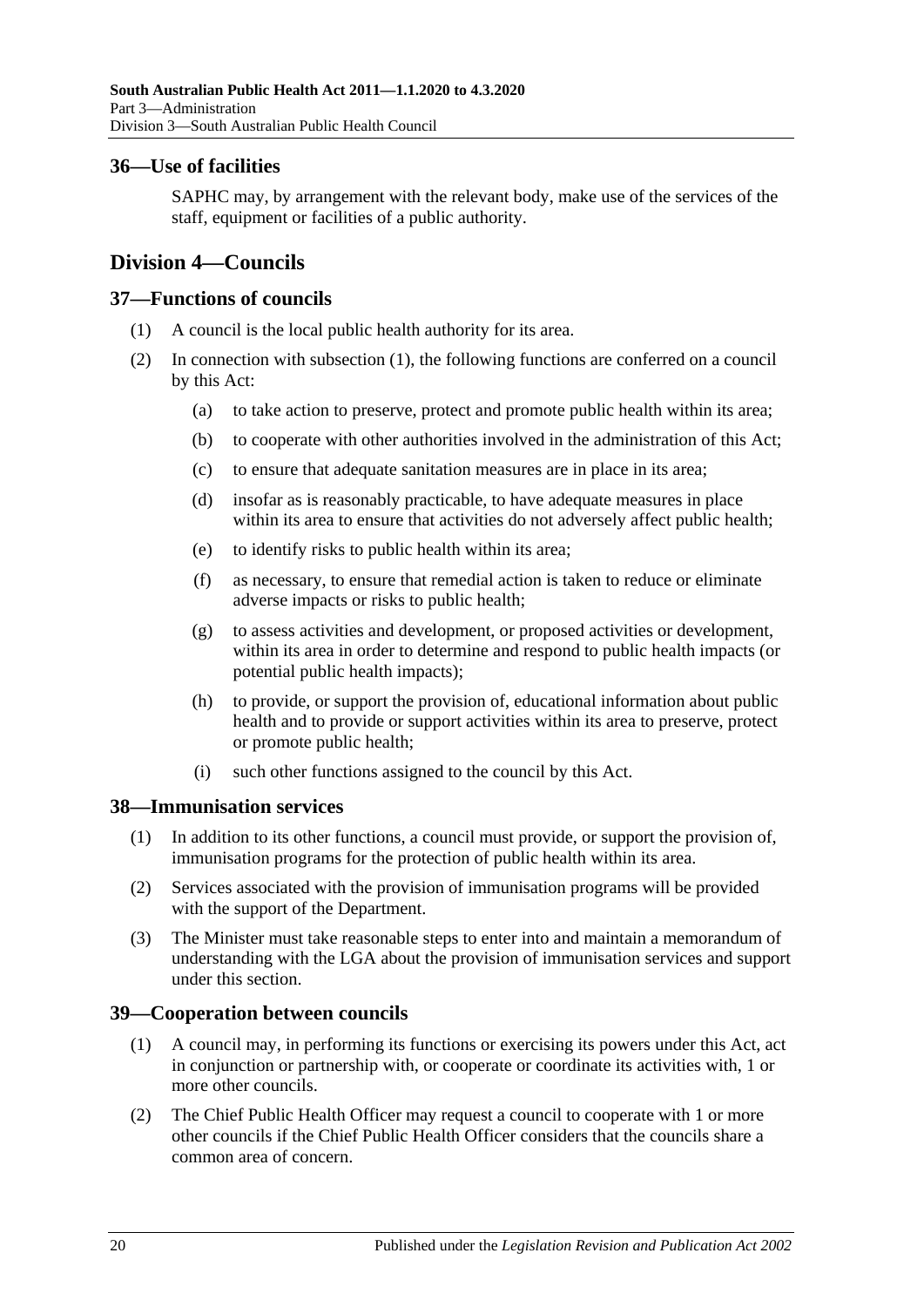(3) If a council receives a request under [subsection](#page-19-6) (2), the council must, within 28 days after receiving the request or such longer period as the Chief Public Health Officer may specify, furnish the Chief Public Health Officer with a written report on the action that the council intends to take in response to the request.

## <span id="page-20-3"></span><span id="page-20-0"></span>**40—Power of Chief Public Health Officer to act**

- $(1)$  If—
	- (a) the Chief Public Health Officer considers that a public health risk exists that has significance in relation to the areas of 2 or more councils; or
	- (b) the Chief Public Health Officer considers that action under this section is warranted in order to support or enhance the Minister's functions to preserve, protect or promote public health within the State,

the Chief Public Health Officer may exercise any power conferred on a council under this Act (as if the Chief Public Health Officer were a council).

- <span id="page-20-4"></span>(2) Subject to [subsection](#page-20-2) (3), before taking action under [subsection](#page-20-3) (1) the Chief Public Health Officer must take reasonable steps to consult with the council or councils for the area or areas where the Chief Public Health Officer intends to act, and with SAPHC.
- <span id="page-20-2"></span>(3) If the Chief Public Health Officer considers that urgent action is required, the Chief Public Health Officer may, after informing the Minister of his or her proposed course of action, take action under [subsection](#page-20-3) (1) without complying with [subsection](#page-20-4) (2) (but the Chief Public Health Officer must then, within a reasonable time after taking the action, advise the relevant council or councils of the action that has been taken).

## <span id="page-20-5"></span><span id="page-20-1"></span>**41—Council failing to perform a function under Act**

- (1) If, in the opinion of the Minister, a council has failed, in whole or in part, to perform a function conferred on the council under this Act, the Minister may consult with the council in relation to the matter.
- <span id="page-20-6"></span>(2) If, after consulting under [subsection](#page-20-5) (1), the Minister considers that the council's failure is significant, the Minister may, after consulting with SAPHC, direct the council to perform a function under this Act.
- (3) A direction under [subsection](#page-20-6) (2)—
	- (a) must be in writing; and
	- (b) must set out the grounds on which the Minister is acting; and
	- (c) must set out the action that the Minister considers should be taken by the council.
- (4) The Minister must cause a copy of the direction to be published in the Gazette within a reasonable time after it is furnished to the council.
- <span id="page-20-7"></span>(5) If a council fails to comply with a direction under this section, the Minister may, by notice served on the council, withdraw powers of the council under this Act and transfer them to the Chief Public Health Officer (and any such notice will have effect according to its terms).
- (6) Before taking action under [subsection](#page-20-7) (5)—
	- (a) the Minister must, by notice in writing—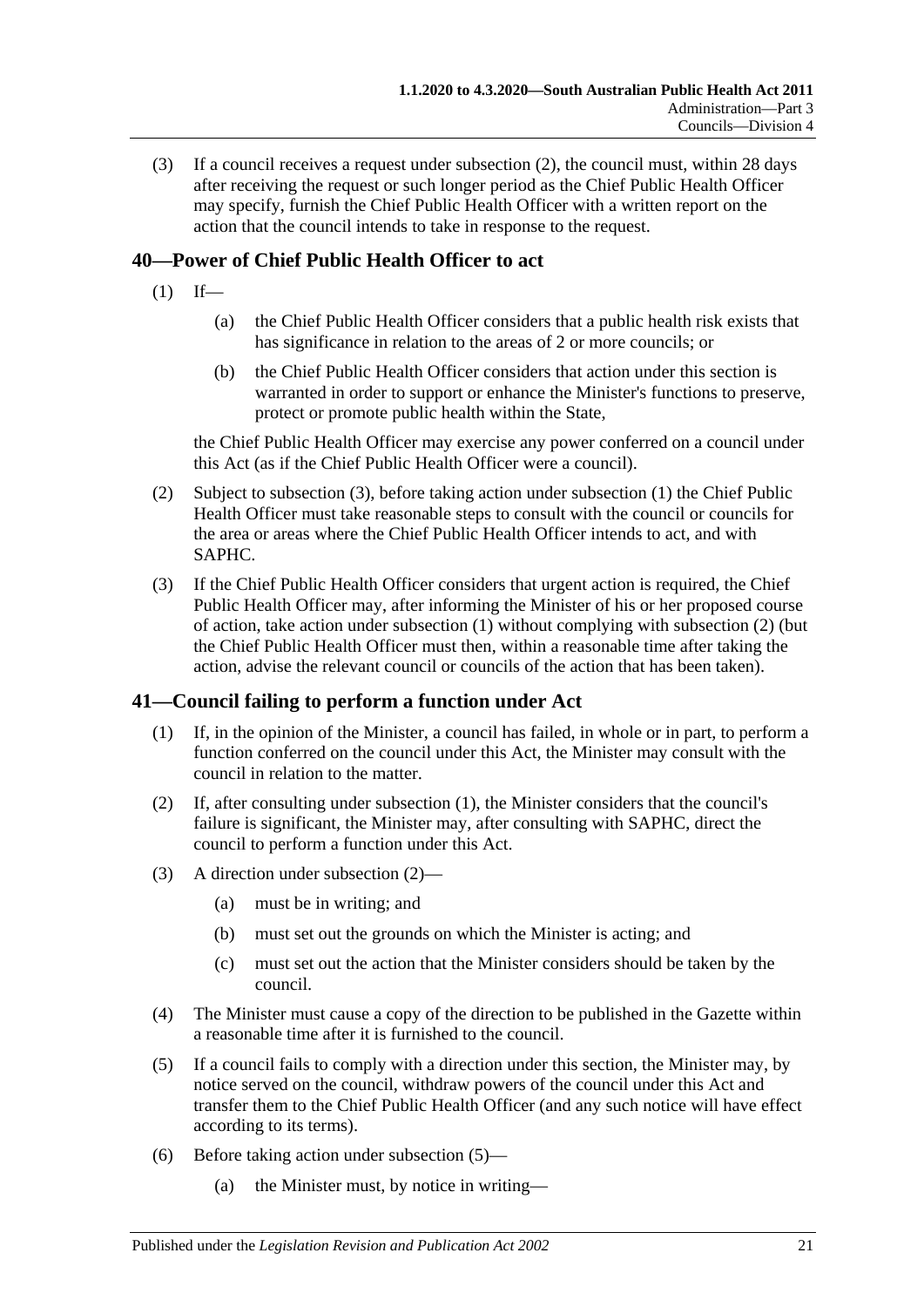- (i) inform the council of the Minister's proposed course of action (setting out the grounds on which the action is proposed); and
- (ii) invite the council to make written submissions to the Minister in relation to the matter within a period specified by the Minister; and
- (b) if the council so requests in its written submissions to the Minister—the Minister must discuss the matter with a delegation representing the council; and
- (c) the Minister must, at such time as the Minister thinks fit, consult with the Chief Public Health Officer and SAPHC.
- (7) The Minister must cause a copy of the notice under [subsection](#page-20-7) (5) to be published in the Gazette within a reasonable time after it is served on the council.
- <span id="page-21-1"></span>(8) A member of the staff of the council must comply with any request or direction of the Chief Public Health Officer in or in connection with the exercise of a power transferred to the Chief Public Health Officer under this section.
- (9) Insofar as is reasonably practicable, the Chief Public Health Officer must give any direction under [subsection](#page-21-1) (8) through the chief executive officer of the council.
- (10) The Chief Public Health Officer, or a person acting under the authorisation of the Chief Public Health Officer, is entitled to make use of the equipment or facilities of the council, without any other authority, in connection with the exercise of a power transferred to the Chief Public Health Officer under this section.
- (11) An act of the Chief Public Health Officer in the exercise of a power transferred to the Chief Public Health Officer will be taken to be an act of the council.
- (12) The Chief Public Health Officer must, in acting under this section, have due regard to the role and responsibilities of the council to its community in other respects.
- (13) The Minister may recover as a debt costs and expenses reasonably incurred in the Chief Public Health Officer exercising powers under this section from the council.
- <span id="page-21-2"></span>(14) The Minister may, after consultation with the Chief Public Health Officer and SAPHC, by notice served on the council, vary or revoke a notice under [subsection](#page-20-7) (5).
- (15) The Minister must cause a notice under [subsection](#page-21-2) (14) to be published in the Gazette within a reasonable time after it is served on the council.
- (16) In this section—

*function* includes a power or duty.

### <span id="page-21-3"></span><span id="page-21-0"></span>**42—Transfer of function of council at request of council**

- (1) A council may request that a function of the council under this Act be performed by the Chief Public Health Officer.
- (2) A request under [subsection](#page-21-3) (1)—
	- (a) must be made to the Minister; and
	- (b) must be in writing; and
	- (c) must be accompanied or supported by such information that the Minister may require.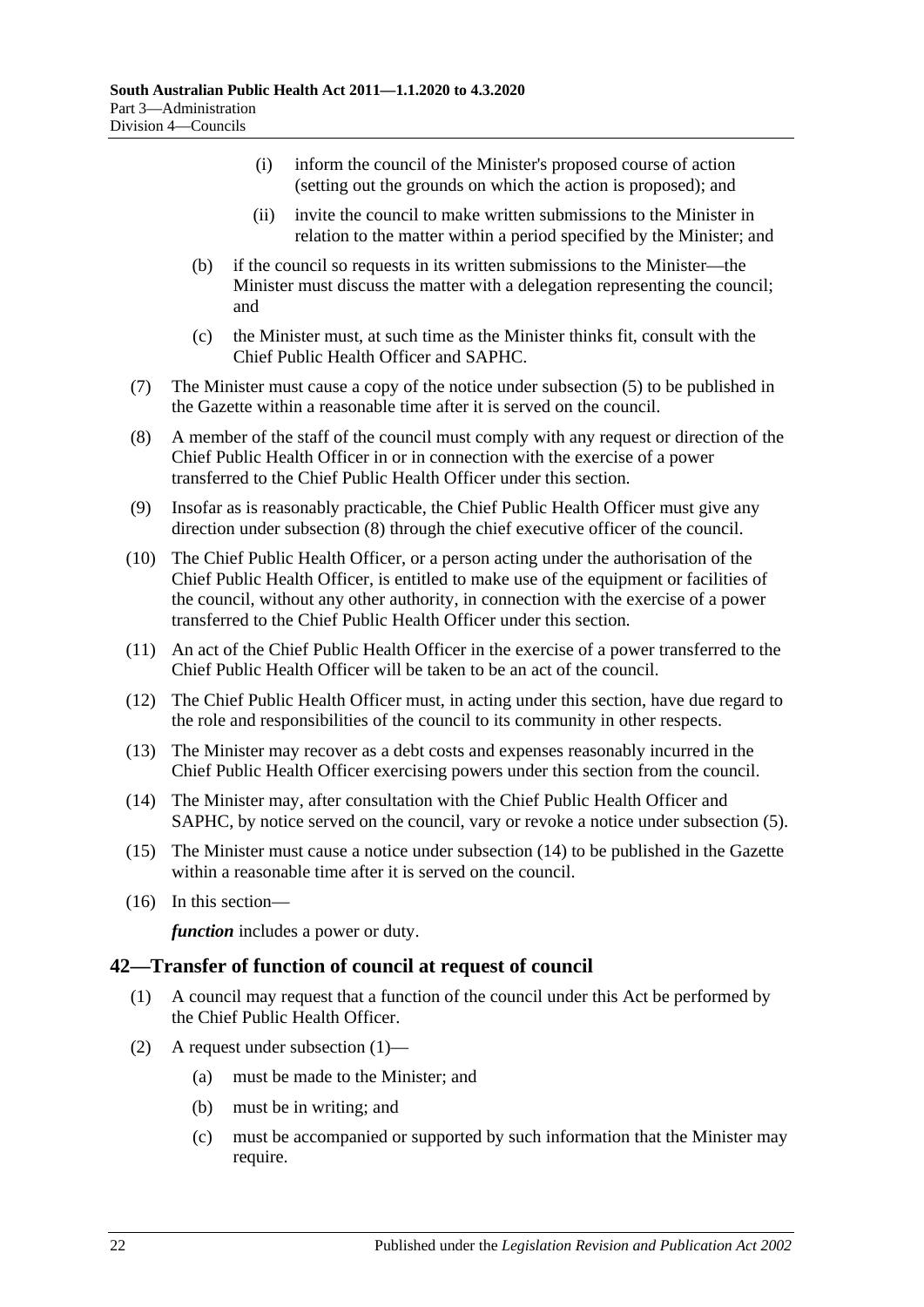- (3) The Minister must, after receiving a request, consult with the Chief Public Health Officer and SAPHC.
- <span id="page-22-4"></span>(4) The Minister may then, if the Minister thinks fit, by notice in the Gazette, transfer a specified function of the council to the Chief Public Health Officer (and any such notice will have effect according to its terms).
- <span id="page-22-3"></span>(5) A member of the staff of the council must comply with any request or requirement of the Chief Public Health Officer in or in connection with the performance of a function transferred to the Chief Public Health Officer under this section.
- (6) Insofar as is reasonably practicable, the Chief Public Health Officer must impose any requirement under [subsection](#page-22-3) (5) through the chief executive officer of the council.
- (7) The Chief Public Health Officer, or a person acting under the authorisation of the Chief Public Health Officer, is entitled to make use of the equipment or facilities of the council, without any other authority, in connection with the performance of a function transferred to the Chief Public Health Officer under this section.
- (8) An act of the Chief Public Health Officer in the performance of a function transferred to the Chief Public Health Officer will be taken to be an act of the council.
- (9) The Chief Public Health Officer must, in acting under this section, have due regard to the role and responsibilities of the council to its community in other respects.
- (10) The Minister may recover costs and expenses associated with the Chief Public Health Officer acting under this section under an agreement with the council.
- (11) The Minister may, at the request of the council, or on the Minister's own initiative after consultation with the council, the Chief Public Health Officer and SAPHC, vary or revoke a notice under [subsection](#page-22-4) (4) by further notice in the Gazette.
- (12) In this section—

*function* includes a power or duty.

## <span id="page-22-0"></span>**Division 5—Authorised officers**

### <span id="page-22-1"></span>**43—State authorised officers**

- (1) The Minister may appoint a suitably qualified person to be a State authorised officer.
- <span id="page-22-5"></span>(2) An appointment under this section may be made subject to such conditions or limitations as the Minister thinks fit.
- (3) Without limiting [subsection](#page-22-5) (2), the powers conferred on a State authorised officer under this or any other Act may be exercised in the whole of the State or such part or parts of the State as may be specified in the instrument of appointment.
- (4) A State authorised officer is subject to direction by the Chief Public Health Officer.
- (5) The Minister may vary or revoke an appointment at any time.

### <span id="page-22-2"></span>**44—Local authorised officers**

- (1) A council may, by instrument in writing, appoint a suitably qualified person to be a local authorised officer.
- <span id="page-22-6"></span>(2) An appointment under this section may be made subject to such conditions or limitations as the council thinks fit.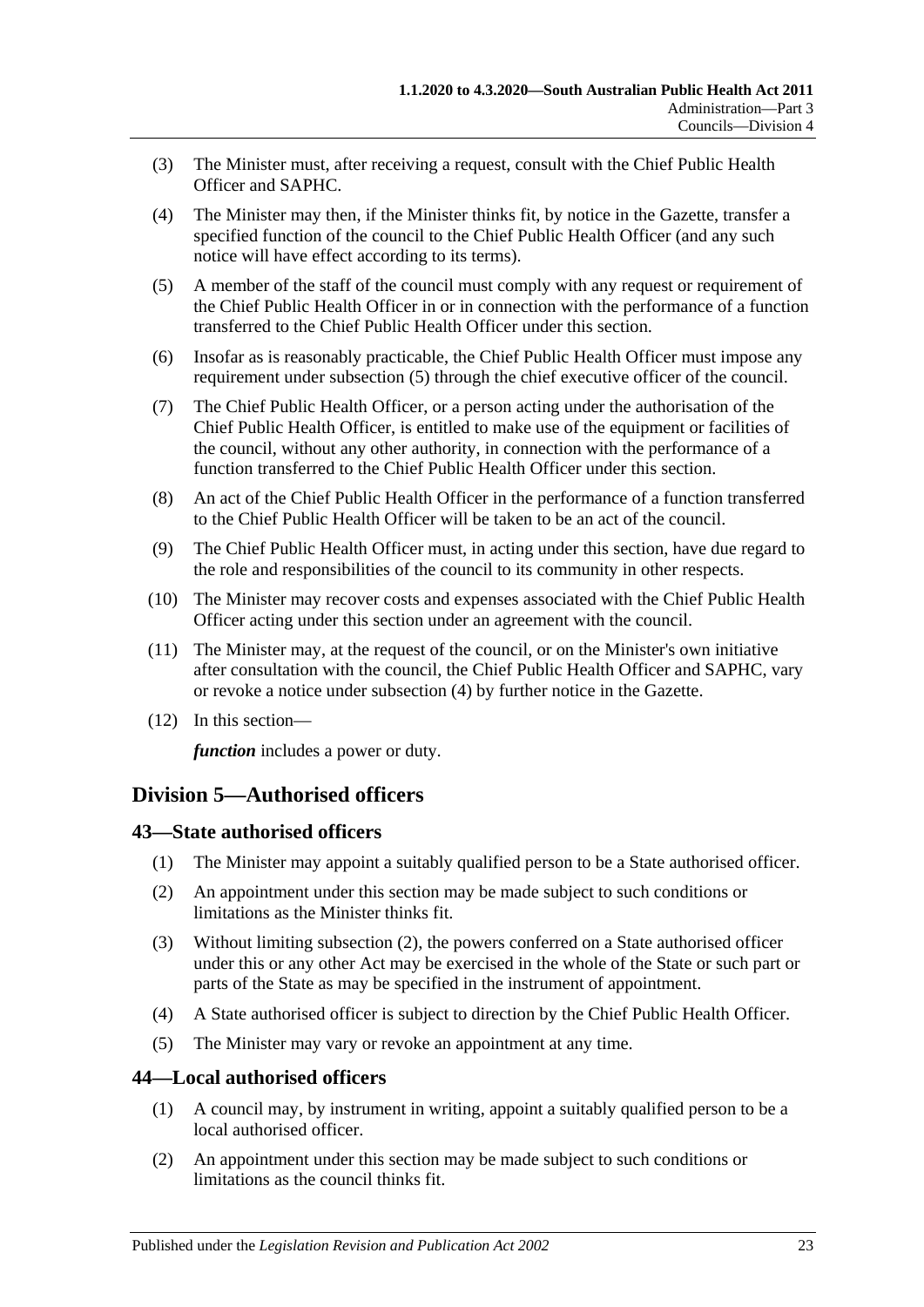- (3) Without limiting [subsection](#page-22-6) (2), the powers conferred on a local authorised officer under this or any other Act may be exercised within the area of the council.
- (4) A local authorised officer is subject to direction by the council.
- (5) A person may hold an appointment as a local authorised officer from more than 1 council.
- (6) The council may vary or revoke an appointment at any time.
- <span id="page-23-2"></span>(7) A council must notify the Chief Public Health Officer if the council—
	- (a) makes an appointment under this section; or
	- (b) revokes an appointment under this section.
- (8) A notification under [subsection](#page-23-2) (7) must be accompanied by such information as the Chief Public Health Officer thinks fit and specifies for the purposes of this section from time to time.
- (9) A council must, in determining the number of local authorised officers who should be appointed for its area, take into account any policy developed by the Chief Public Health Officer for the purposes of this section.

### <span id="page-23-4"></span><span id="page-23-0"></span>**45—Qualifications**

- (1) Subject to [subsection](#page-23-3) (2), a person is not eligible for appointment as an authorised officer unless the person holds qualifications approved by the Minister for the purposes of this Division (being qualifications or classes of qualifications that may vary according to factors determined by the Minister).
- <span id="page-23-3"></span>(2) The Minister may grant exemptions from the operation of [subsection](#page-23-4) (1).
- (3) An exemption may be granted on conditions determined by the Minister.

### <span id="page-23-1"></span>**46—Identity cards**

- (1) An authorised officer appointed under this Act must be issued with an identity card in a form approved by the Chief Public Health Officer—
	- (a) containing the person's name and a photograph of the person; and
	- (b) stating that the person is an authorised officer for the purposes of this Act; and
	- (c) setting out the name or office of the issuing authority.
- (2) The identity card must be issued as soon as is reasonably practicable after the appointment is made (but an authorised officer is not prevented from exercising powers under this Act just because an identity card is yet to be issued).
- (3) An authorised officer must, at the request of a person in relation to whom the officer intends to exercise any powers under this Act, produce for the inspection of the person his or her identity card (unless the identity card is yet to be issued).
- (4) An authorised officer appointed under this Act must, on ceasing to be an authorised officer for any reason, surrender his or her identity card to the Chief Public Health Officer (if a State authorised officer) or the council that made the appointment (if a local authorised officer).

Maximum penalty: \$250.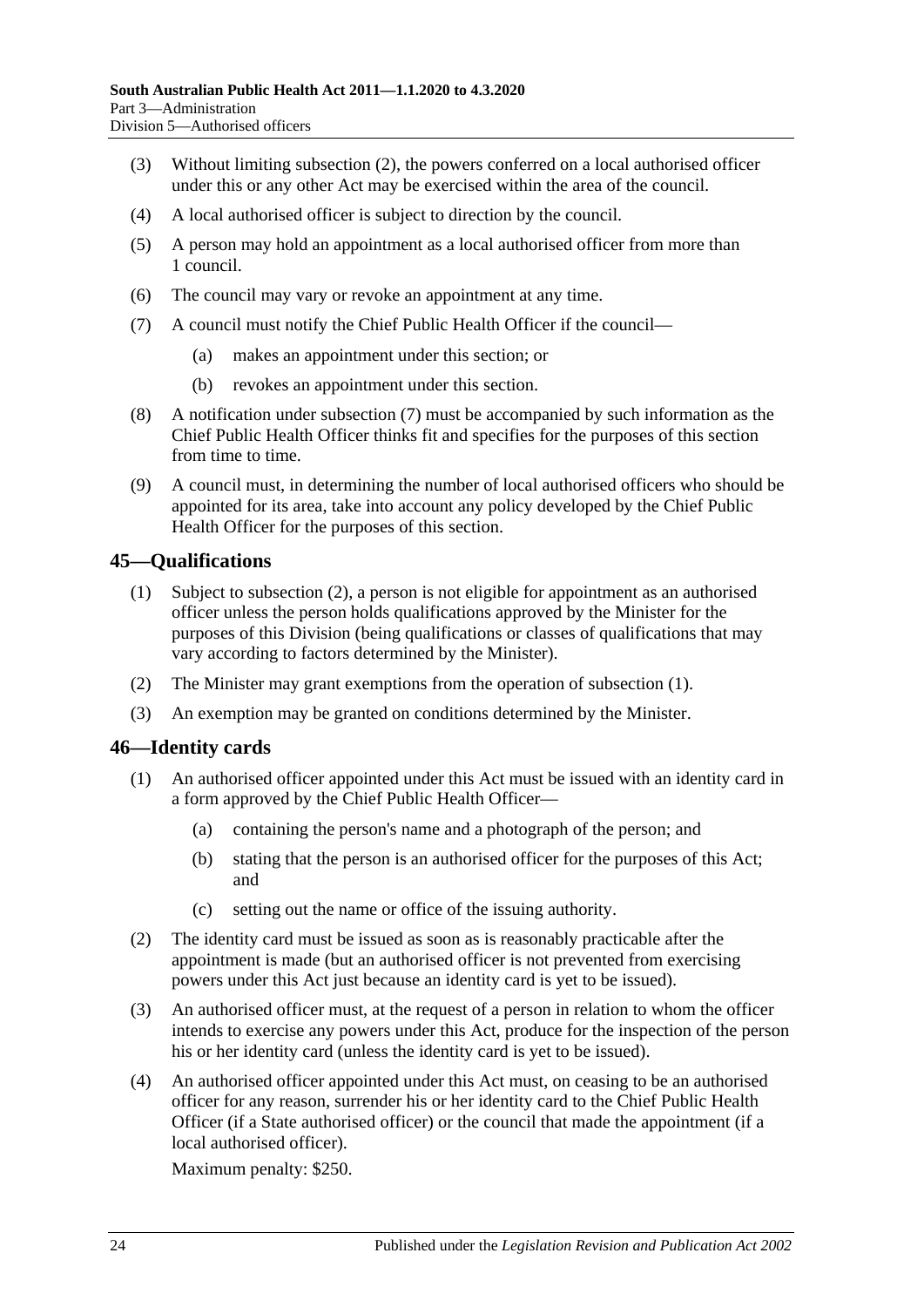#### <span id="page-24-0"></span>**47—Powers of authorised officers**

- (1) An authorised officer may, for any purpose connected with the administration or operation of this Act or with the performance, exercise or discharge of a function, power or duty under this Act—
	- (a) at any reasonable time, enter or inspect any premises or vehicle; and
	- (b) during the course of the inspection of any premises or vehicle—
		- (i) ask questions of any person found in the premises or vehicle; and
		- (ii) inspect any article or substance found in the premises or vehicle; and
		- (iii) take and remove samples of any substance or other thing found in the premises or vehicle; and
		- (iv) require any person to produce any plans, specifications, books, papers or documents; and
		- (v) examine, copy and take extracts from any plans, specifications, books, papers or documents; and
		- (vi) take photographs, films or video recordings; and
		- (vii) take measurements, make notes and carry out tests; and
		- (viii) remove any article that may constitute evidence of the commission of an offence against this Act; and
	- (c) require any person to answer any question that may be relevant to—
		- (i) ascertaining whether the person is suffering from a notifiable condition; or
		- (ii) the administration or enforcement of this Act.
- (2) In the exercise of powers under this Act, an authorised officer may be accompanied by such assistants as may be necessary or desirable in the circumstances.
- <span id="page-24-1"></span>(3) An authorised officer may use reasonable force to enter any premises or vehicle—
	- (a) on the authority of a warrant issued by a magistrate; or
	- (b) if the officer believes, on reasonable grounds, that the circumstances require immediate action to be taken.
- (4) A magistrate must not issue a warrant under [subsection](#page-24-1) (3) unless satisfied—
	- (a) that there are reasonable grounds to suspect that an offence against this Act has been, is being, or is about to be, committed; or
	- (b) that the warrant is reasonably required in the circumstances.
- (5) If an authorised officer is inspecting premises or a vehicle under this section, the person in charge of the premises or vehicle must provide such assistance as the authorised officer reasonably requires to facilitate the inspection.
- (6) A person who—
	- (a) hinders or obstructs an authorised officer, or a person assisting an authorised officer, in the exercise of a power under this section; or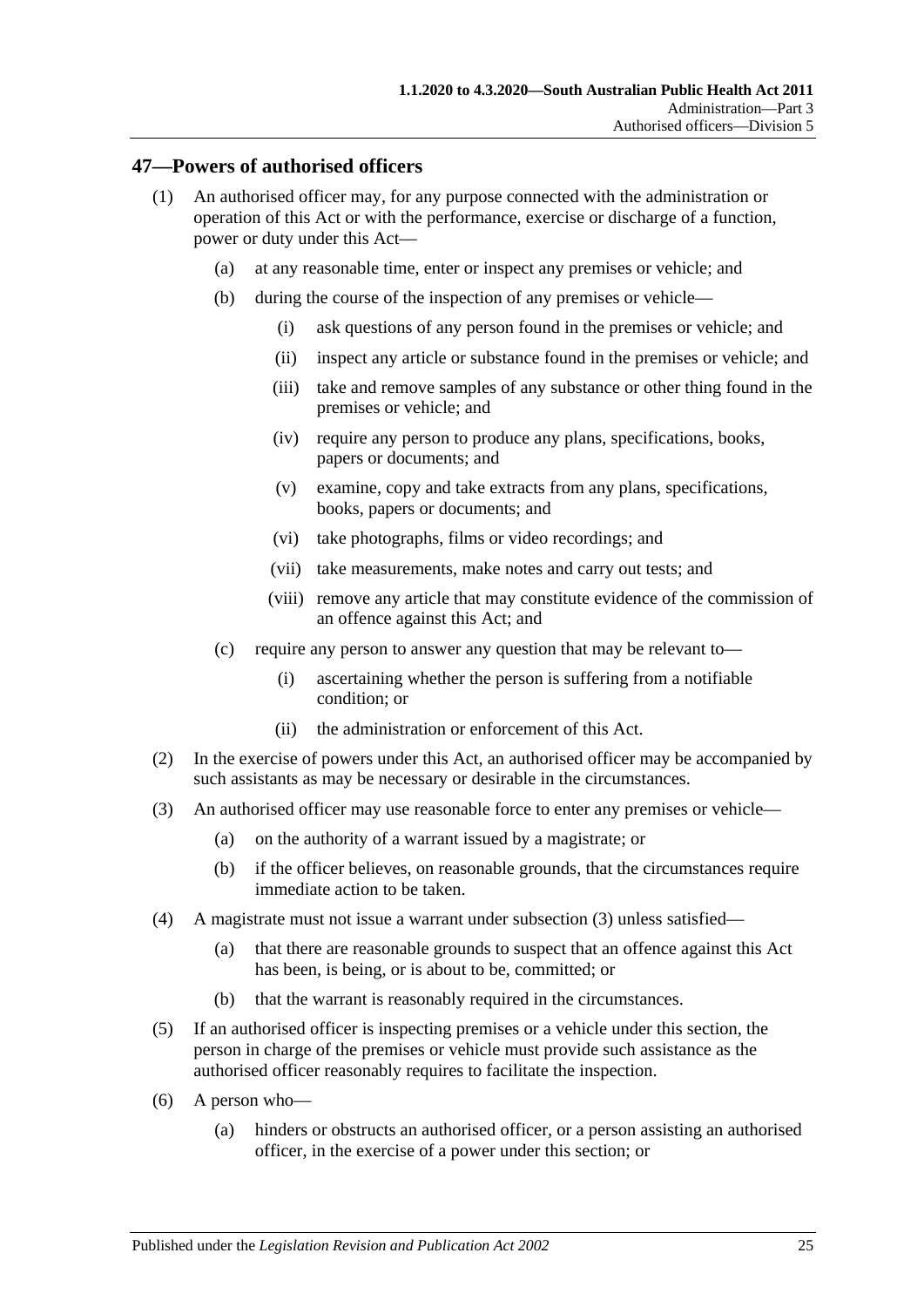- (b) having been asked a question under this section, does not answer the question to the best of his or her knowledge, information and belief; or
- (c) being the person in charge of premises or a vehicle subject to an inspection and having been required to provide reasonable assistance to facilitate the inspection, refuses or fails to provide such assistance,

is guilty of an offence.

Maximum penalty: \$25 000.

- (7) A person who furnishes information under this section cannot, by virtue of doing so, be held to have breached any law or any principle of professional ethics.
- (8) It is not an excuse for a person to refuse or fail to furnish information under this section on the ground that to do so might tend to incriminate the person or make the person liable to a penalty.
- (9) However, if compliance with a requirement to furnish information might tend to incriminate a person or make a person liable to a penalty, then—
	- (a) in the case of a person who is required to produce, or provide a copy of, a document or information—the fact of production, or provision of, the document or the information (as distinct from the contents of the documents or the information); or
	- (b) in any other case—any answer given in compliance with the requirement,

is not admissible in evidence against the person for an offence or for the imposition of a penalty (other than proceedings in respect of the provision of information that is false or misleading).

## <span id="page-25-0"></span>**Division 6—Emergency officers**

### <span id="page-25-2"></span><span id="page-25-1"></span>**48—Emergency officers**

- (1) The Chief Executive may appoint, individually or by class, such persons to be emergency officers for the purposes of this Act as the Chief Executive thinks fit.
- (2) An appointment under [subsection](#page-25-2) (1) may be subject to conditions or limitations specified by the Chief Executive.
- (3) An emergency officer, other than a police officer, must be issued with an identity card in a form approved by the Chief Executive—
	- (a) containing the person's name and a photograph of the person; and
	- (b) stating that the person is an emergency officer for the purposes of this Act.
- (4) An emergency officer must, at the request of a person in relation to whom the officer intends to exercise any powers under this Act, produce for the inspection of the person—
	- (a) in the case of an emergency officer who is a police officer and is not in uniform—his or her certificate of authority; or
	- (b) in the case of an emergency officer who is not a police officer—his or her identity card.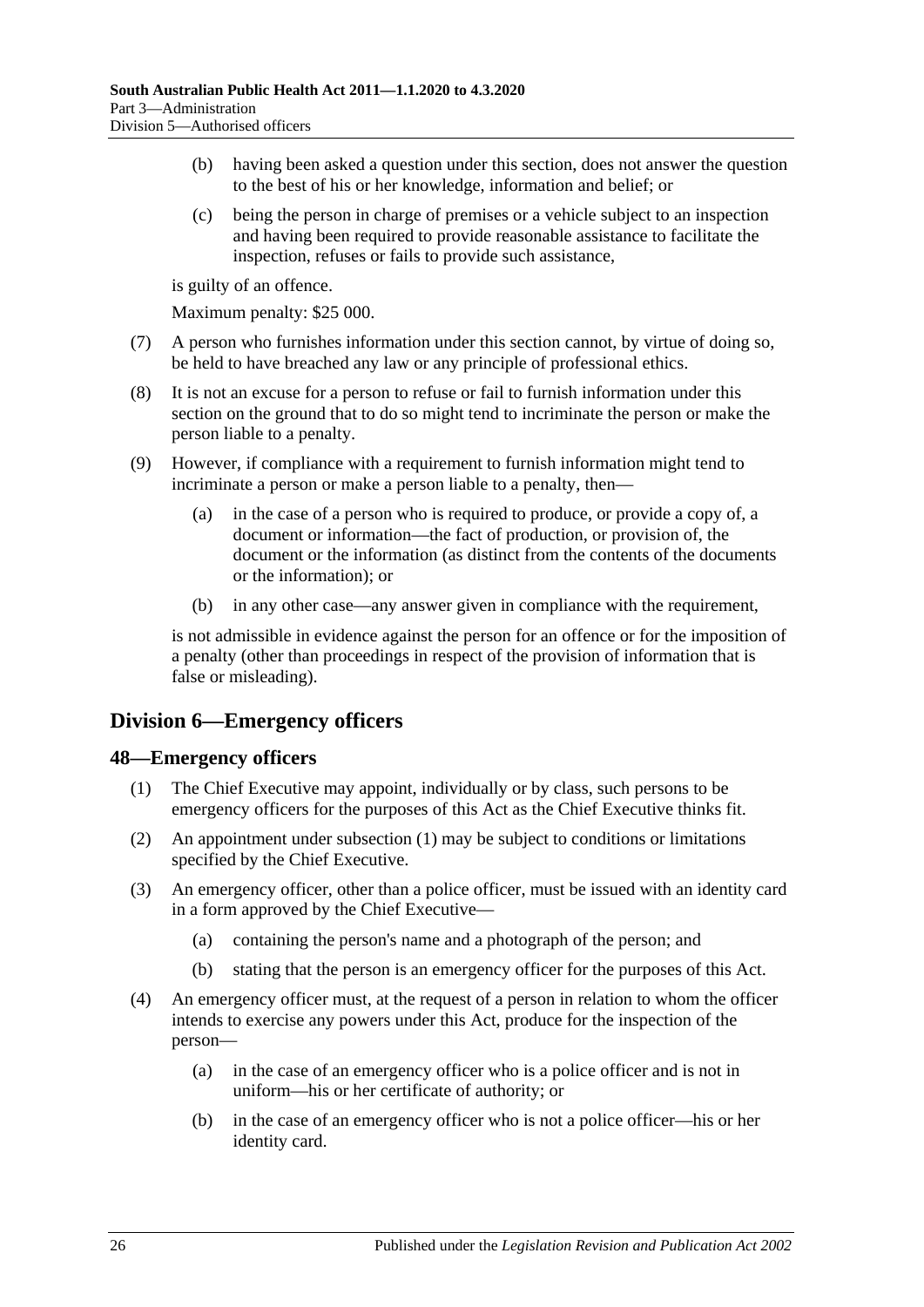(5) An emergency officer appointed under this Act must, on ceasing to be an emergency officer for any reason, surrender his or her identity card and any insignia or special apparel or equipment issued to the emergency officer for the purposes of this Act to the Chief Executive or a person nominated by the Chief Executive. Maximum penalty: \$250.

## <span id="page-26-0"></span>**Division 7—Specific power to require information**

#### <span id="page-26-5"></span><span id="page-26-1"></span>**49—Specific power to require information**

- (1) The Minister, the Chief Public Health Officer, a council or an authorised officer may require a person to furnish such information relating to public health as may be reasonably required for the purposes of this Act.
- (2) A person who fails to comply with a requirement under [subsection](#page-26-5) (1) is guilty of an offence.

Maximum penalty: \$25 000.

Expiation fee: \$750.

- (3) A person who furnishes information under this section cannot, by virtue of doing so, be held to have breached any law or any principle of professional ethics.
- (4) It is not an excuse for a person to refuse or fail to furnish information under this section on the ground that to do so might tend to incriminate the person or make the person liable to a penalty.
- (5) However, if compliance with a requirement to furnish information might tend to incriminate a person or make a person liable to a penalty, then—
	- (a) in the case of a person who is required to produce, or provide a copy of, a document or information—the fact of production, or provision of, the document or the information (as distinct from the contents of the documents or the information); or
	- (b) in any other case—any answer given in compliance with the requirement,

is not admissible in evidence against the person for an offence or for the imposition of a penalty (other than proceedings in respect of the provision of information that is false or misleading).

# <span id="page-26-3"></span><span id="page-26-2"></span>**Part 4—Public health plans**

## **Division 1—State public health plan**

#### <span id="page-26-4"></span>**50—State public health plan**

- (1) The Minister must prepare and maintain a plan to be called the *State Public Health Plan*.
- <span id="page-26-6"></span>(2) The State Public Health Plan is to set out principles and policies for achieving the objects of this Act and implementing the principles established under this Act.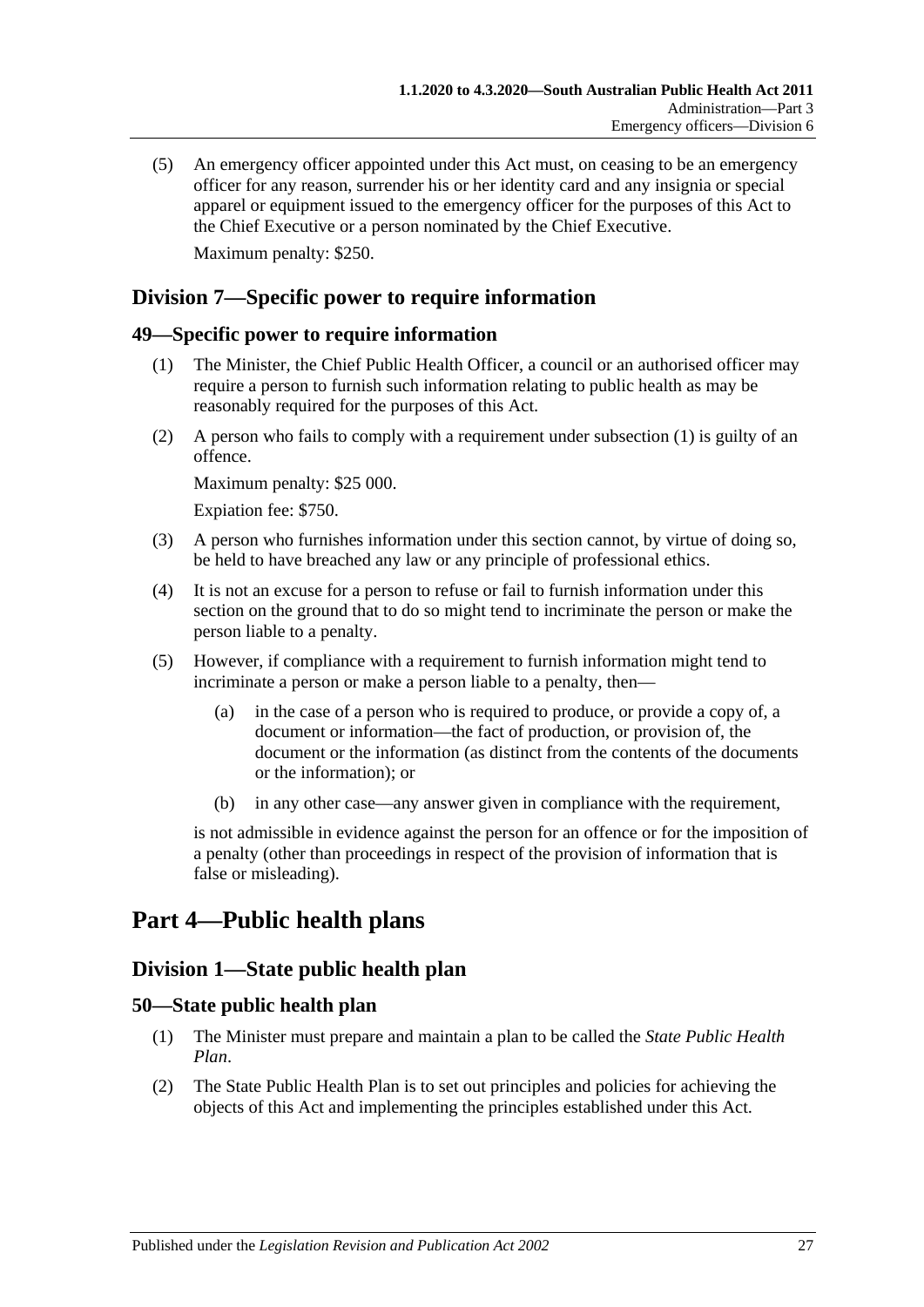- (3) In connection with the operation of [subsection](#page-26-6) (2), the State Public Health Plan should—
	- $(a)$ 
		- (i) comprehensively assess the state of public health in South Australia; and
		- (ii) identify existing and potential public health risks and develop strategies for addressing and eliminating or reducing those risks; and
	- (b) identify opportunities and outline strategies for promoting public health in this State; and
	- (c) include information about issues identified in regional public health plans established under this Part or any other plan or policy that the Minister considers to be appropriate.
- (4) The State Public Health Plan may also take into account any plan, policy or strategy determined to be appropriate by the Minister.
- (5) The Minister must review the State Public Health Plan at least once in every 5 years.
- (6) Subject to [subsection](#page-27-0) (7), the Minister may amend the State Public Health Plan at any time.
- <span id="page-27-0"></span>(7) The Minister must, in relation to any proposal to create or amend the State Public Health Plan—
	- (a) prepare a draft of the proposal; and
	- (b) take reasonable steps to consult with SAPHC, the LGA, and any other person or body considered relevant by the Minister, in relation to the proposal; and
	- (c) by public notice, give notice of the place or places at which copies of the draft are available for inspection (without charge) and purchase and invite interested persons to make written representations on the proposal within a period specified by the Minister.
- (8) [Subsection](#page-27-0) (7) does not apply in relation to an amendment that is being made—
	- (a) in order to ensure that the State Public Health Plan is consistent with any plan, policy or strategy that—
		- (i) has been prepared, adopted or applied under another Act; and
		- (ii) falls within a class prescribed by the regulations for the purposes of this provision; or
	- (b) in order to remove or replace information in the State Public Health Plan that has been superseded by information that the Minister considers to be more reliable or accurate; or
	- (c) in order to make a change of form (without altering the effect of an underlying policy reflected in the State Public Health Plan); or
	- (d) in order to take action considered by the Minister to be—
		- (i) addressing or removing irrelevant material or any duplication or inconsistency (without altering the effect of an underlying policy reflected in the State Public Health Plan); or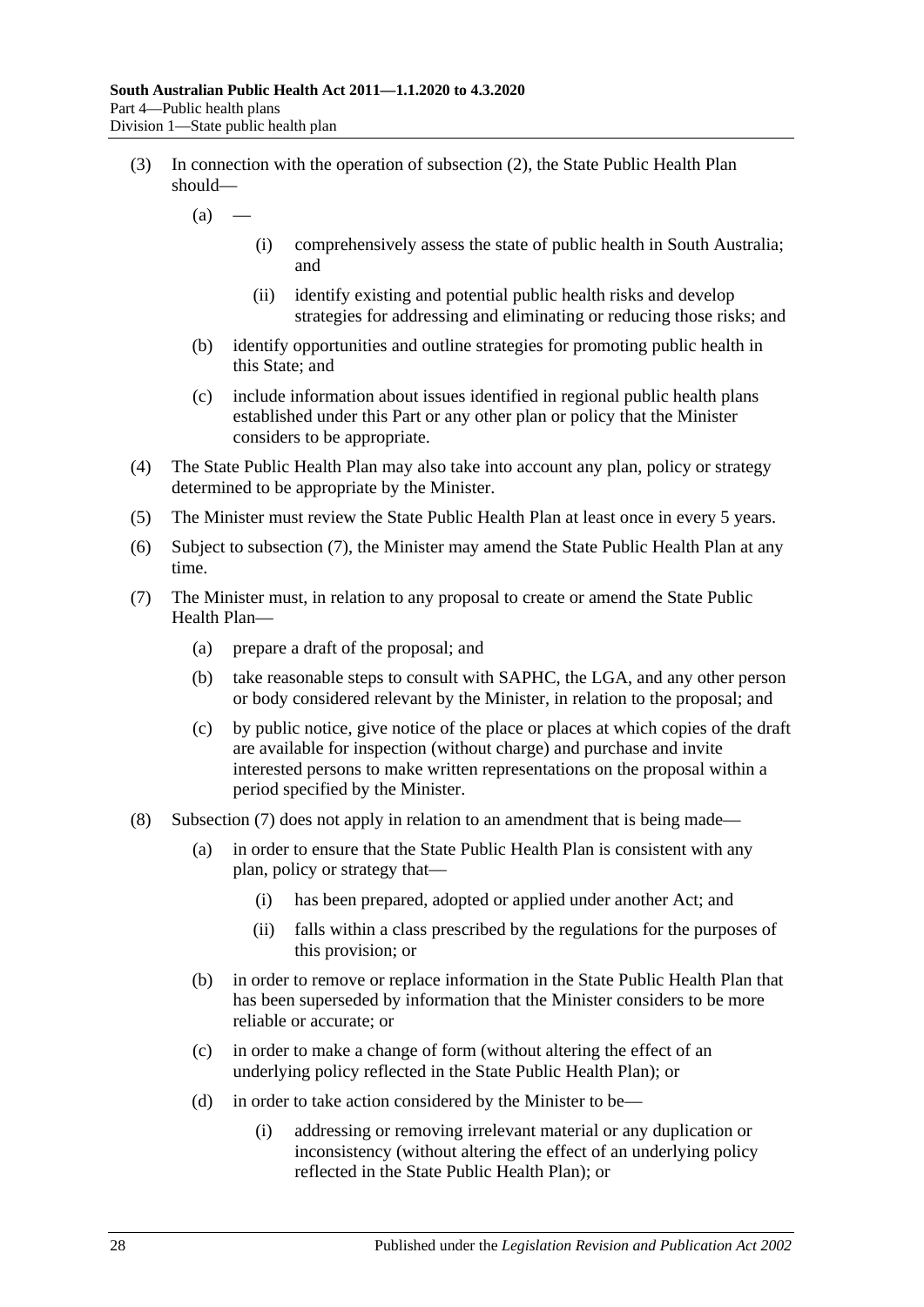- (ii) correcting an error; or
- (e) in any circumstances prescribed by the regulations.
- (9) The State Public Health Plan, or an amendment to the State Public Health Plan, has no force or effect until published by the Minister in accordance with the regulations.
- (10) The Minister must ensure that copies of the State Public Health Plan are reasonably available for inspection (without charge) and purchase by the public at a place or places determined by the Minister.
- (11) The State Public Health Plan is an expression of policy and does not in itself affect rights or liabilities (whether of a substantive, procedural or other nature).
- (12) A failure of the Minister to comply with a requirement of this section cannot be taken to affect the validity of the State Public Health Plan, or any other plan or instrument under this Act.

## <span id="page-28-0"></span>**Division 2—Regional public health plans**

#### <span id="page-28-1"></span>**51—Regional public health plans**

- (1) A council or, if the Minister so determines or approves, a group of councils, must prepare and maintain a plan for the purposes of the operations of the council or councils under this Act (a *regional public health plan*).
- (2) A regional public health plan must be in a form determined or approved by the Minister.
- (3) If a group of councils are to prepare and maintain a regional public health plan, a reference in this Part to a council is to be taken to be a reference to the group of councils.
- (4) Notwithstanding that a group of councils are to prepare and maintain a regional public health plan, any council within the group may also prepare its own plan that relates to 1 or more matters that are to apply specifically within its area (and then this Part will apply accordingly).
- (5) A plan should be consistent with the State Public Health Plan.
- <span id="page-28-2"></span>(6) The Minister may, from time to time, prepare or adopt guidelines to assist councils in the preparation of regional public health plans.
- (7) The Minister should take reasonable steps to consult with SAPHC and the LGA in the preparation of any guidelines, or before adopting any guidelines, under [subsection](#page-28-2) (6).
- (8) A regional public health plan must—
	- (a) comprehensively assess the state of public health in the region; and
	- (b) identify existing and potential public health risks and provide for strategies for addressing and eliminating or reducing those risks; and
	- (c) identify opportunities and outline strategies for promoting public health in the region; and
	- (d) address any public health issues specified by the Minister following consultation with SAPHC and the LGA; and
	- (e) include information as to—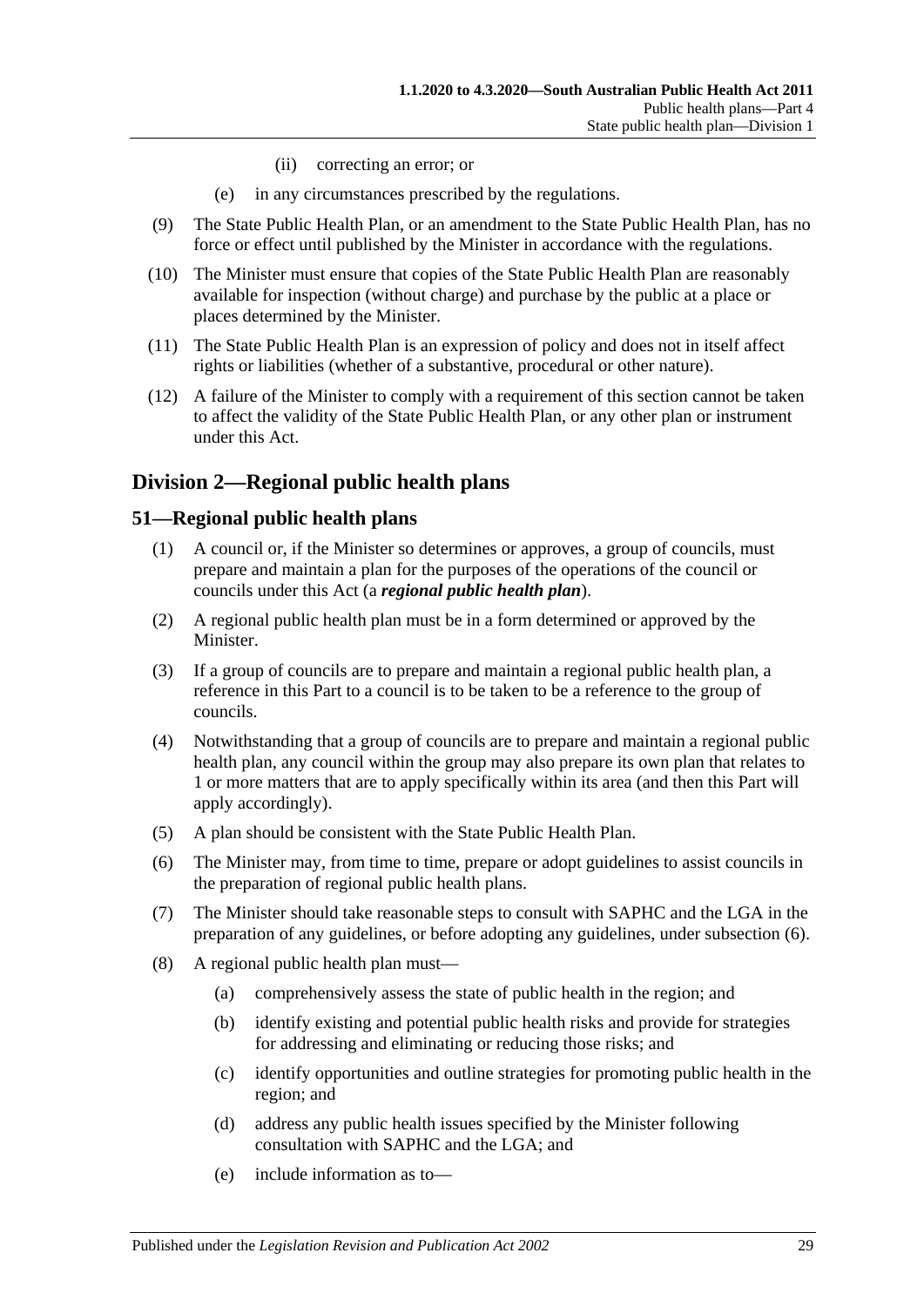- (i) the state and condition of public health within the relevant region, and related trends; and
- (ii) environmental, social, economic and practical considerations relating to public health within the relevant region; and
- (iii) other prescribed matters; and
- (f) include such other information or material contemplated by this Act or required by the regulations.
- (9) In addition, a plan must—
	- (a) include information about issues identified in any plan, policy or strategy specified by the Minister or SAPHC; and
	- (b) address, and be consistent with, any intergovernmental agreement specified by the Minister.
- (10) Subject to [subsection](#page-29-0) (11), a council may amend a regional public health plan at any time.
- <span id="page-29-0"></span>(11) A council must, in relation to any proposal to create or amend a regional public health plan—
	- (a) prepare a draft of the proposal; and
	- (b) when the draft plan is completed, a council must—
		- (i) give a copy of it to—
			- (A) the Minister; and
			- (B) any incorporated hospital established under the *[Health Care](http://www.legislation.sa.gov.au/index.aspx?action=legref&type=act&legtitle=Health%20Care%20Act%202008)  Act [2008](http://www.legislation.sa.gov.au/index.aspx?action=legref&type=act&legtitle=Health%20Care%20Act%202008)* that operates a facility within the region; and
			- (C) any relevant public health partner authority under [subsection](#page-30-1) (23); and
			- (D) any other body or group prescribed by the regulations; and
		- (ii) take steps to consult with the public.
- (12) The Minister may require that a council consult with the Minister, or any other person or body specified by the Minister, before a council releases a draft plan under [subsection](#page-29-0)  $(11)$ .
- <span id="page-29-2"></span>(13) Before bringing a regional public health plan into operation, a council must submit the plan to the Chief Public Health Officer for consultation.
- <span id="page-29-1"></span>(14) The Chief Public Health Officer may refer the plan to SAPHC or any other body determined by the Chief Public Health Officer for further consultation.
- (15) A council must take into account any comments made by the Chief Public Health Officer, SAPHC, and any other body within the ambit of a determination under [subsection](#page-29-1) (14), at the conclusion of the consultation processes envisaged by [subsections](#page-29-2) (13) and [\(14\).](#page-29-1)
- (16) A council may then adopt a plan or amend a plan with or without alteration.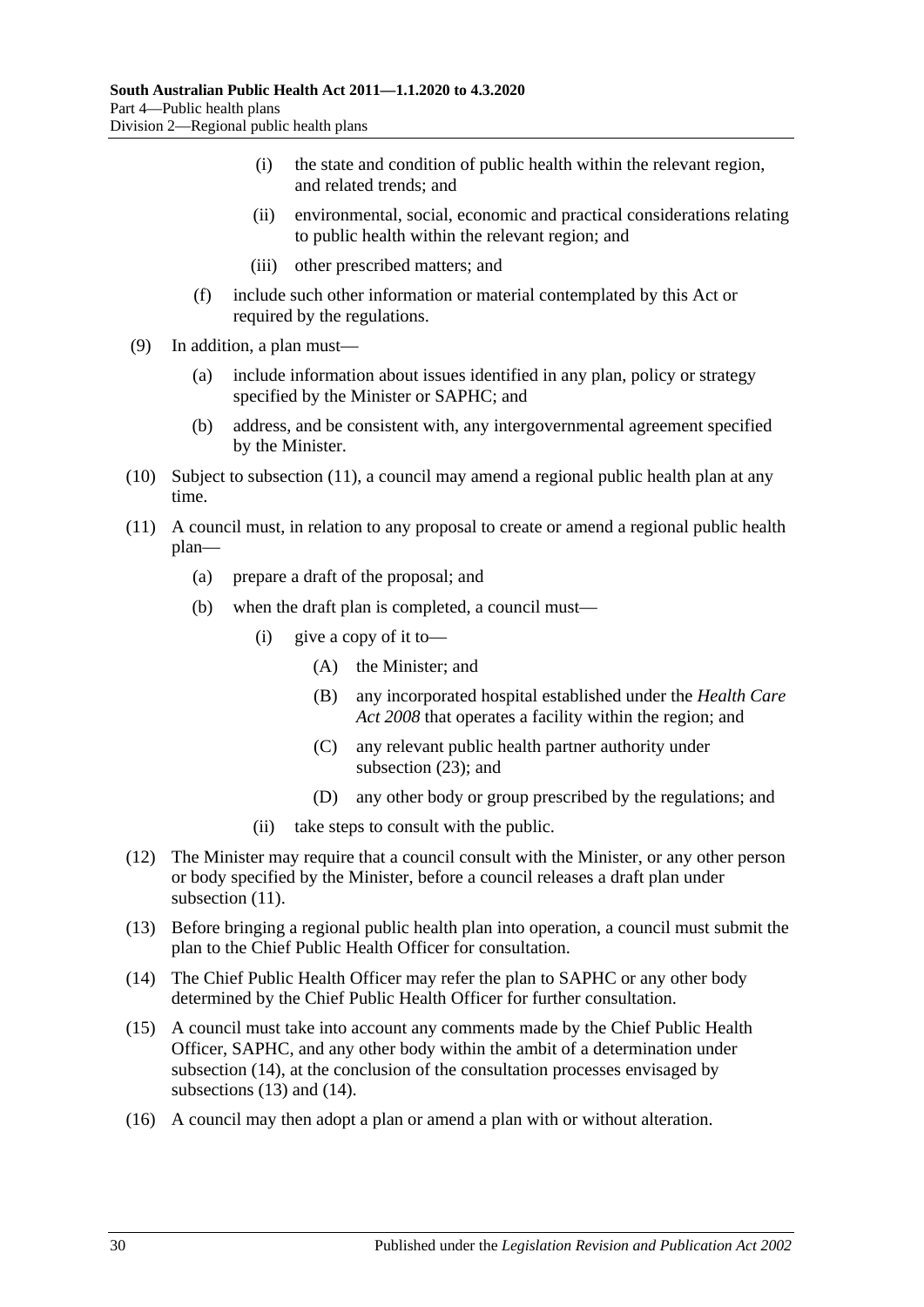- (17) A council may undertake the processes set out in the preceding subsections in conjunction with the preparation and adoption of its strategic management plans under section 122 of the *[Local Government Act](http://www.legislation.sa.gov.au/index.aspx?action=legref&type=act&legtitle=Local%20Government%20Act%201999) 1999* (and may, if the council thinks fit, incorporate a regional public health plan into its strategic management plans under that Act).
- (18) A regional public health plan may, by agreement with the public health partner authority, provide for a public health partner authority to take responsibility for undertaking any strategy, or for attaining any priority or goal, under the plan.
- (19) A regional public health plan must be reviewed at least once in every 5 years.
- (20) A council must, in preparing and reviewing its regional public health plan and insofar as is reasonably practicable, give due consideration to the plans of other councils insofar as this may be relevant to issues or activities under its plan.
- (21) A council or council subsidiary must, when performing functions or exercising powers under this or any other Act, insofar as may be relevant and reasonable, have regard to the State Public Health Plan, any regional public health plan that applies within the relevant area and any other requirement of the Minister, and in particular must give consideration to the question whether it should implement changes to the manner in which, or the means by which, it performs a function or exercises a power or undertakes any other activity that has been identified in the State Public Health Plan as requiring change.
- (22) A public health partner authority must, when performing a function that is relevant to the State Public Health Plan or a regional public health plan, insofar as is relevant and reasonable, have regard to the provision of the plans.
- <span id="page-30-1"></span>(23) For the purposes of this section—
	- (a) the regulations may provide for an entity to be a public health partner authority for the purposes of this section; and
	- (b) the Minister may, after consultation with the relevant entity, by notice in the Gazette, declare an entity to be a public health partner authority for the purposes of this section (and may, after consultation with the entity, revoke any such declaration by notice in the Gazette).

### <span id="page-30-0"></span>**52—Reporting on regional public health plans**

- (1) A council responsible for a regional public health plan must, on a 2 yearly basis, prepare a report that contains a comprehensive assessment of the extent to which, during the reporting period, the council has succeeded in implementing its regional public health plan to the Chief Public Health Officer.
- (2) In a year in which a report is required (a *reporting year*), the report must be provided to the Chief Public Health Officer on or before 30 September in the reporting year.
- (3) The report must relate to a reporting period of 2 years ending on 30 June in the reporting year.
- (4) The Chief Public Health Officer may, from time to time, issue guidelines to assist in the preparation of reports on regional public health plans by councils.
- (5) The Chief Public Health Officer must provide a copy of each report provided under this section to the Minister by 30 October in each reporting year.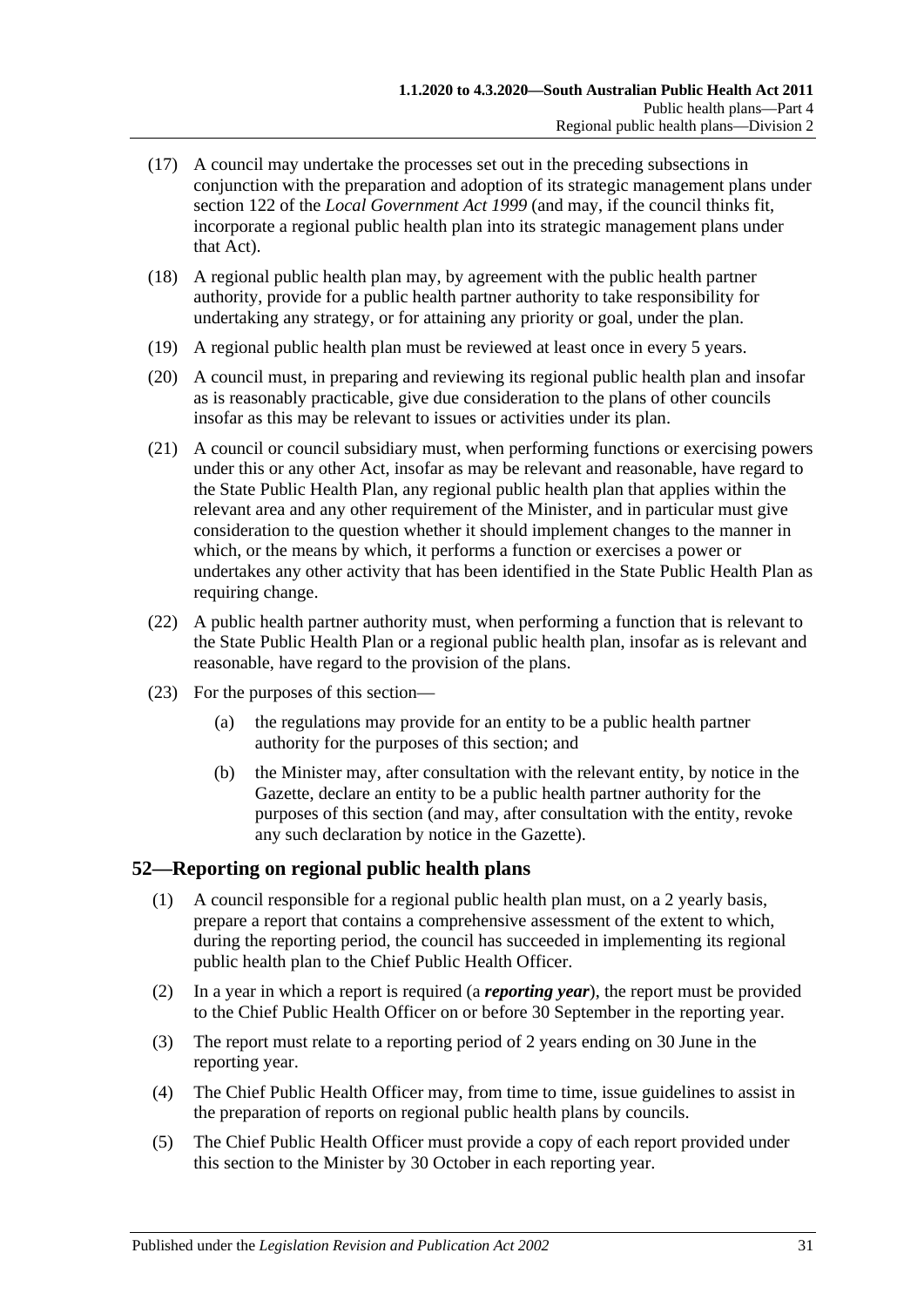# <span id="page-31-0"></span>**Part 5—Public health policies**

## <span id="page-31-1"></span>**53—Public health policies**

- (1) The Minister may prepare and maintain policies under this Part (to be called *State Public Health Policies*) that relate to any area of public health in the State.
- (2) A policy may do 1 or more of the following:
	- (a) specify matters that are to be taken to constitute risks to public health for the purposes of this Act;
	- (b) specify the scope of the duty under [Part](#page-32-1) 6 in specified cases or circumstances (including so as to specify that a breach of the policy will be taken to be a breach of that duty);
	- (c) set out or establish standards that are to apply to any activity, condition, equipment or circumstance in order to prevent or manage a risk to public health;
	- (d) provide for other measures or matters that are relevant to promoting or achieving an improvement in public health in the State.
- (3) A policy may adopt, wholly or partially and with or without modification, a standard or other document prepared or published by another person or body, either as in force at the time that the policy is made or as in force from time to time.
- (4) A policy may—
	- (a) be of general or limited application (including so as to apply only to a specified part of the State); or
	- (b) make different provision according to the persons, things or circumstances to which it is expressed to apply.

### <span id="page-31-3"></span><span id="page-31-2"></span>**54—Procedure for making policies**

- (1) The Minister must, in relation to any proposal to create or amend a State Public Health Policy—
	- (a) prepare a draft of the proposal; and
	- (b) take reasonable steps to consult with SAPHC, the LGA, and any other person or body considered relevant by the Minister, in relation to the proposal; and
	- (c) by public notice, give notice of the place or places at which copies of the draft are available (without charge) and purchase and invite interested persons to make written representations on the proposal within a period specified by the Minister.
- <span id="page-31-4"></span>(2) [Subsection](#page-31-3) (1) does not apply if the Minister considers that urgent action is required in the circumstances but, in such a case, the Minister must, within 3 months after the publication of the policy or any amendment, initiate the consultation requirements of [subsection](#page-31-3) (1) as if the policy or amendment were a draft proposal.
- (3) An amendment to a policy arising from consultation under [subsection](#page-31-4) (2) may be given effect by the Minister without the need for further consultation.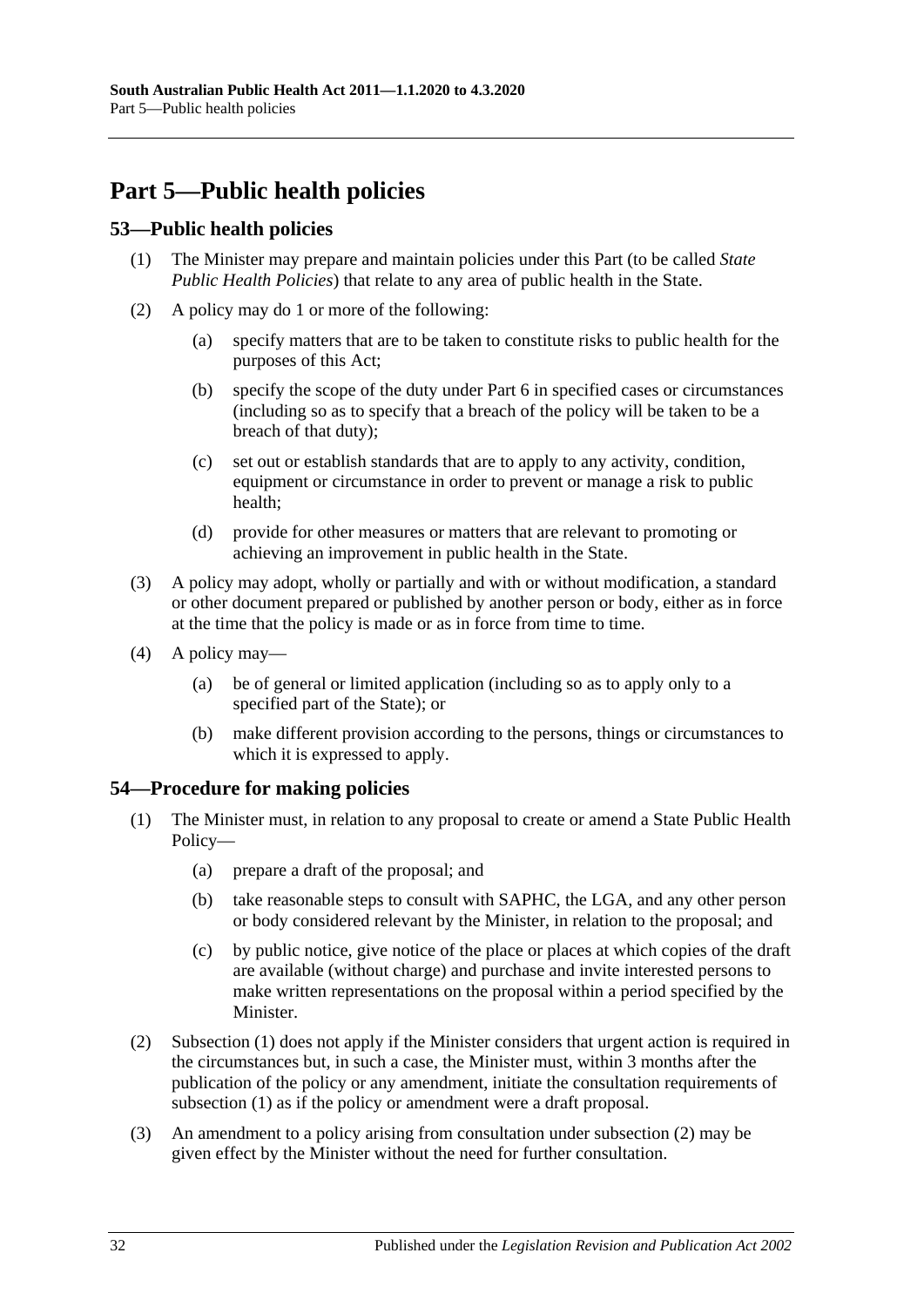- (4) A policy, or an amendment to a policy, will take effect when published by the Minister in accordance with the regulations.
- (5) A policy, or an amendment to a policy, may take effect on a day specified in the policy or amendment (being a day that falls on or after publication).
- (6) The Minister must ensure that copies of a policy are reasonably available for inspection (without charge) and purchase by the public at a place or places determined by the Minister.

### <span id="page-32-3"></span><span id="page-32-0"></span>**55—Reference of policies to Parliament**

- (1) The Minister must, within 14 sitting days after the publication of a State Public Health Policy, or an amendment to a State Public Health Policy, cause a copy of the policy or the amendment (as the case may be) to be laid before both Houses of Parliament.
- <span id="page-32-4"></span>(2) If either House of Parliament—
	- (a) passes a resolution disallowing a policy laid before it under [subsection](#page-32-3) (1), then the policy ceases to have effect;
	- (b) passes a resolution disallowing an amendment laid before it under [subsection](#page-32-3) (1), then the amendment ceases to have effect (and the relevant policy will, from that time, apply as if it had not been amended by that amendment).
- (3) A resolution is not effective for the purposes of [subsection](#page-32-4) (2) unless passed in pursuance of a notice of motion given within 14 sitting days (which need not fall within the same session of Parliament) after the day on which the policy or amendment (as the case may be) is laid before the House.
- (4) If a resolution is passed under [subsection](#page-32-4) (2), notice of that resolution must forthwith be published in the Gazette.

# <span id="page-32-1"></span>**Part 6—General duty**

### <span id="page-32-5"></span><span id="page-32-2"></span>**56—General duty**

- (1) A person must take all reasonable steps to prevent or minimise any harm to public health caused by, or likely to be caused by, anything done or omitted to be done by the person.
- (2) In determining what is reasonable for the purposes of [subsection](#page-32-5) (1), regard must be had, amongst other things, to the objects of this Act, and to—
	- (a) the potential impact of a failure to comply with the duty; and
	- (b) any environmental, social, economic or practicable implications; and
	- (c) any degrees of risk that may be involved; and
	- (d) the nature, extent and duration of any harm; and
	- (e) any relevant policy under [Part](#page-31-0) 5; and
	- (f) any relevant code of practice under [Part](#page-35-0) 8; and
	- (g) any matter prescribed by the regulations.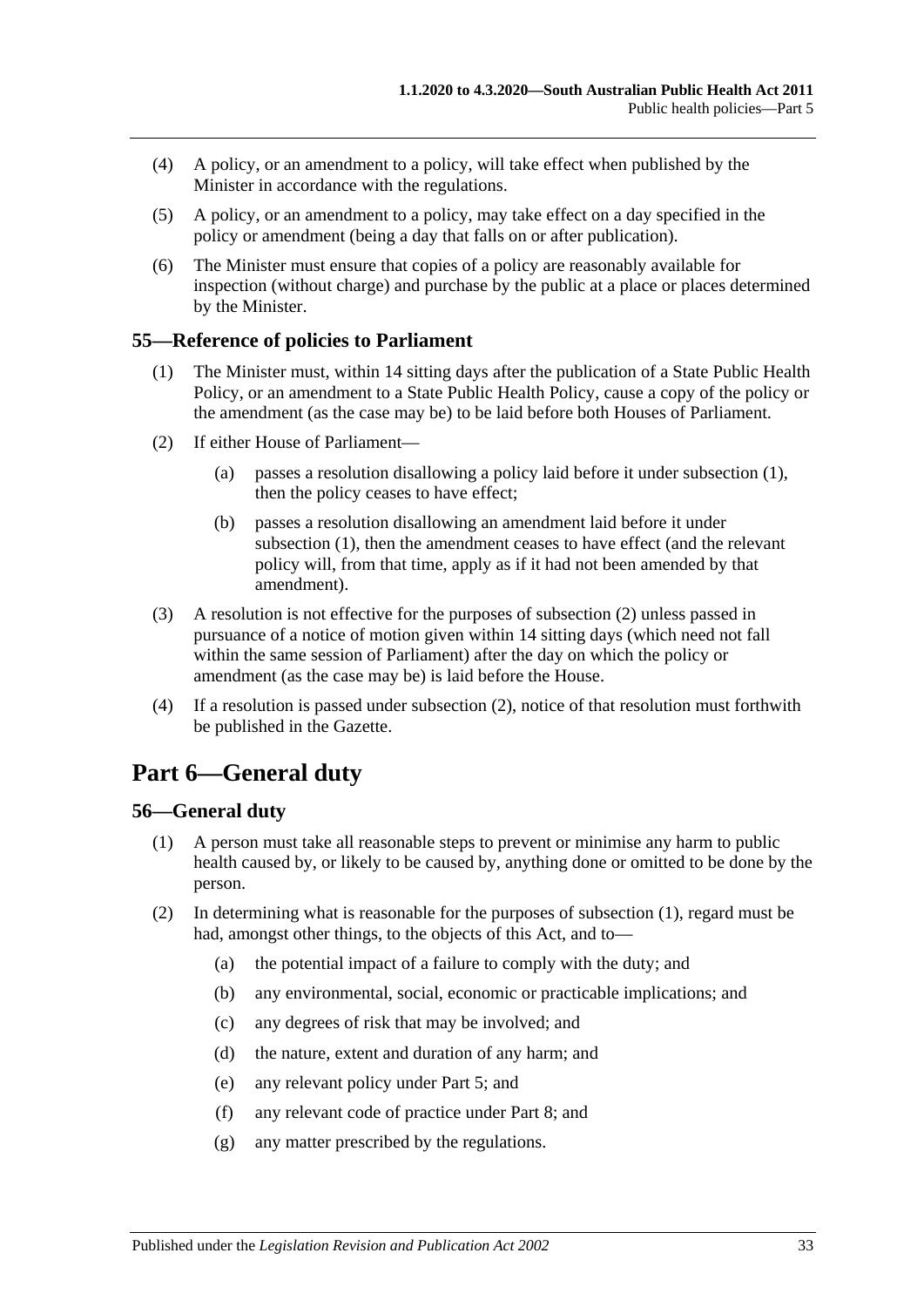- (3) A person will be taken not to be in breach of [subsection](#page-32-5) (1) if the person is acting—
	- (a) in a manner or in circumstances that accord with generally accepted practices taking into account community expectations and prevailing environmental, social and economic practices and standards; or
	- (b) in accordance with a policy or code of practice published by the Minister in connection with the operation of this Part; or
	- (c) in circumstances prescribed by the regulations.
- <span id="page-33-5"></span>(4) Subject to [subsections](#page-33-3) (5) and [\(6\),](#page-33-4) a person who breaches [subsection](#page-32-5) (1) is not, on account of the breach alone, liable to any civil or criminal action.
- <span id="page-33-3"></span>(5) If a person breaches [subsection](#page-32-5) (1), compliance with the subsection may be enforced by the issuing of a notice under [Part](#page-58-0) 12.
- <span id="page-33-4"></span>(6) [Subsection](#page-33-5) (4) does not limit or derogate from any other provision of this Act.

# <span id="page-33-0"></span>**Part 7—General public health offences**

### <span id="page-33-1"></span>**57—Material risk to public health**

- (1) A person who causes a material risk to public health intentionally or recklessly and with the knowledge that harm to public health will result is guilty of an offence. Maximum penalty: \$250 000 or imprisonment for 5 years or both.
- (2) A person who causes a material risk to public health in circumstances where the person ought reasonably be expected to know that harm to public health will result is guilty of an offence.

Maximum penalty: \$120 000 or imprisonment for 2 years or both.

(3) A person who causes a material risk to public health is guilty of an offence. Maximum penalty: \$25 000.

Expiation fee: \$750.

(4) For the purposes of this section, a material risk to public health occurs if the health of 1 or more persons has been, or might reasonably be expected to be, harmed by an act or omission of another, but does not include a case where the harm, or risk of harm, is trivial or negligible.

### <span id="page-33-2"></span>**58—Serious risk to public health**

- (1) A person who causes a serious risk to public health intentionally or recklessly and with the knowledge that harm to public health will result is guilty of an offence. Maximum penalty: \$1 000 000 or imprisonment for 10 years or both.
- (2) A person who causes a serious risk to public health in circumstances where the person ought reasonably be expected to know that harm to public health will result is guilty of an offence.

Maximum penalty: \$500 000 or imprisonment for 7 years or both.

(3) A person who causes a serious risk to public health is guilty of an offence. Maximum penalty: \$120 000.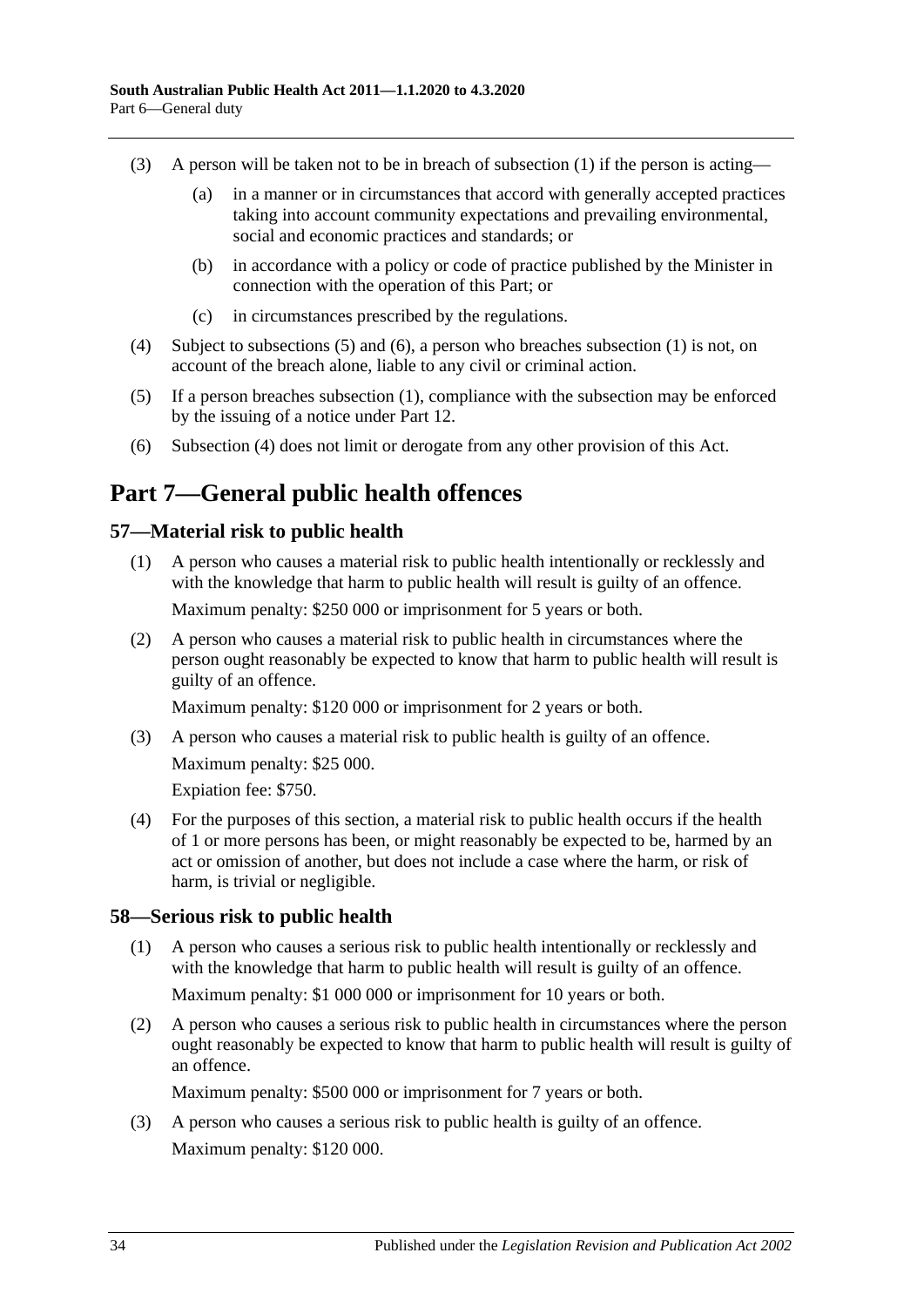- (4) For the purposes of this section, a serious risk to public health occurs if there is a material risk that substantial injury or harm to the health of 1 or more persons has occurred, or might reasonably be expected to have occurred, taking into account—
	- (a) the nature, scale and effects of the harm, and any associated illness, injury or disability, that may arise; and
	- (b) the location, immediacy and seriousness of the threat to human health; and
	- (c) whether the harm extends to 2 or more persons and, if so, the total number of persons affected or likely to be affected; and
	- (d) the availability and effectiveness of any precaution, safeguard, treatment or other measure that may be used to eliminate or reduce the harm.

#### <span id="page-34-2"></span><span id="page-34-0"></span>**59—Defence of due diligence**

- (1) In any proceedings against a person for an offence under this Part, it is a defence to prove that the person took all reasonable precautions and exercised all due diligence to prevent the commission of the offence.
- (2) Without limiting [subsection](#page-34-2) (1), it is not proved that a person took all reasonable precautions and exercised all due diligence to prevent the commission of the offence under this Part unless it is proved that the person—
	- (a) had taken reasonable steps to prevent or avoid the circumstances that gave rise to the risk to public health, including by putting in place any systems or safeguards that might reasonably be expected to be provided; and
	- (b) complied with the requirements of any notice or order under this Act that related to the risk to public health; and
	- (c) as soon as becoming aware of the circumstances that gave rise to the risk to public health—
		- (i) reported those circumstances to the Chief Public Health Officer, the Department or a council; and
		- (ii) took all reasonable steps necessary to prevent or reduce the risk to public health.
- (3) This section does not apply in relation to a person who is charged with an offence under [section](#page-73-0) 106.

#### <span id="page-34-1"></span>**60—Alternative finding**

If in proceedings for an offence against this Part the court is not satisfied that the defendant is guilty of the offence charged but is satisfied that the defendant is guilty of an offence against this Part that carries a lower maximum penalty (determined according to relative maximum monetary penalties), the court may find the defendant guilty of the latter offence.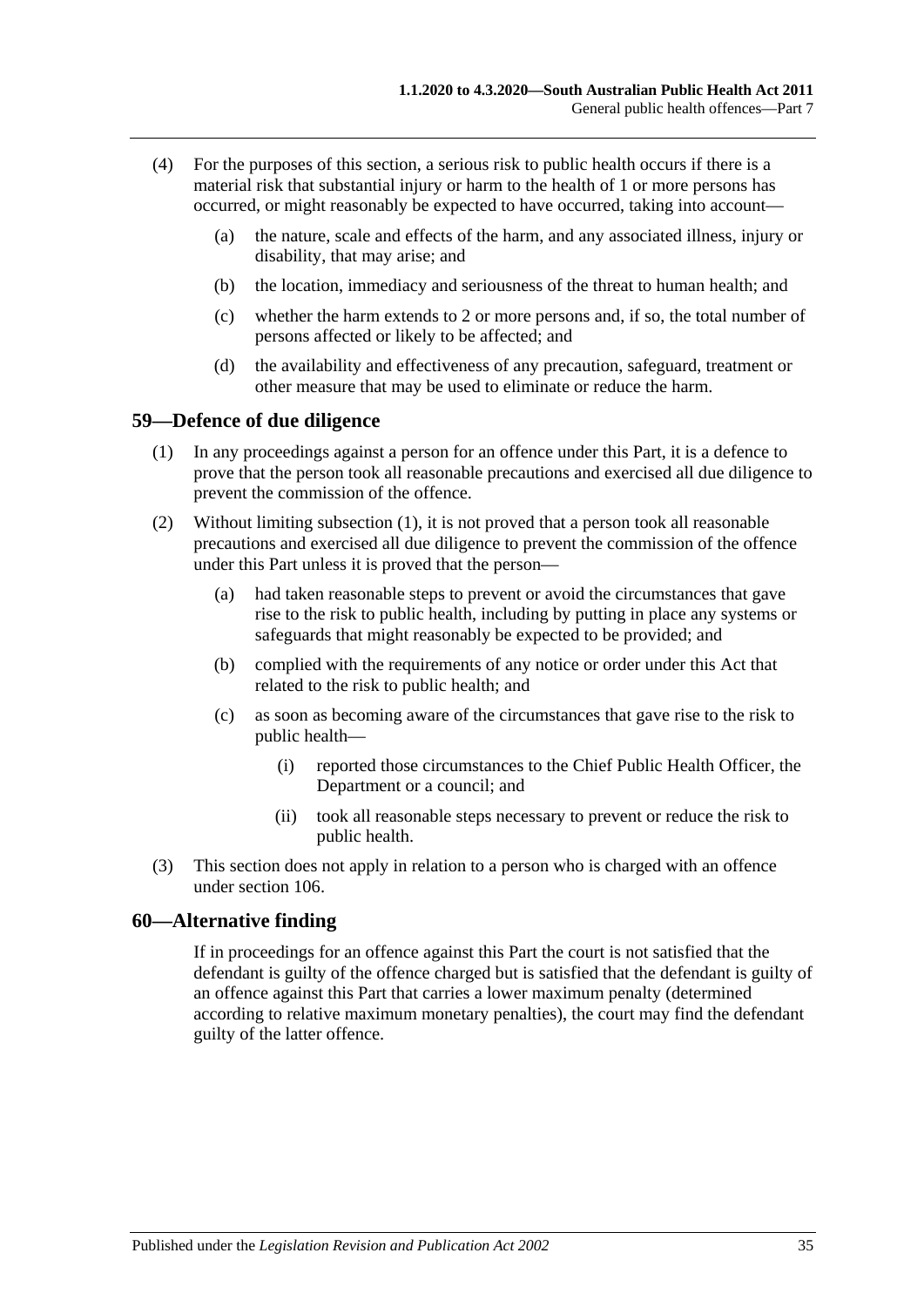# <span id="page-35-0"></span>**Part 8—Prevention of non-communicable conditions**

#### <span id="page-35-3"></span><span id="page-35-1"></span>**61—Declaration of non-communicable conditions**

- (1) The Minister may, by notice in the Gazette, declare a disease or medical condition to be a non-communicable condition if the Minister considers that the disease or medical condition is of significance to public health.
- (2) The Minister may, by further notice in the Gazette, revoke a declaration under [subsection](#page-35-3) (1).

#### <span id="page-35-4"></span><span id="page-35-2"></span>**62—Minister may issue code of practice**

- (1) The Minister may issue a code of practice in relation to preventing or reducing the incidence of a non-communicable condition.
- <span id="page-35-5"></span>(2) A code of practice may relate to—
	- (a) an industry or sector;
	- (b) a section or part of the community;
	- (c) an activity, undertaking or circumstance.
- (3) Without limiting [subsection](#page-35-4) (1) or [\(2\),](#page-35-5) a code of practice may relate to the manner in which, for the purposes of public health—
	- (a) specified goods, substances or services are advertised, sponsored, promoted or marketed (including through the provision of certain information to consumers of certain goods, substances, or services);
	- (b) specified goods or substances are manufactured, distributed, supplied or sold (including the composition, contents, additives and design of specified goods or substances);
	- (c) buildings, infrastructure or other works are designed, constructed or maintained;
	- (d) the public, or certain sections of the public, are able to access specified goods, substances or services.
- (4) The Minister must, before issuing or amending a code of practice, insofar as is reasonably practicable, consult with any person or organisation that the Minister considers to be representative of any industry or sector affected by the proposed code or amendment.
- <span id="page-35-6"></span>(5) The Minister may publish a report on the performance of an industry, sector or person in relation to a code.
- (6) The Minister must, before publishing a report under [subsection](#page-35-6) (5) that would reasonably be expected to have an adverse impact on a person specifically identified in the report, provide a copy of the report to the person and then allow the person at least 14 days to make written representations in relation to the contents of the report.
- (7) No action lies against the Minister in respect of the contents of a report published under this section.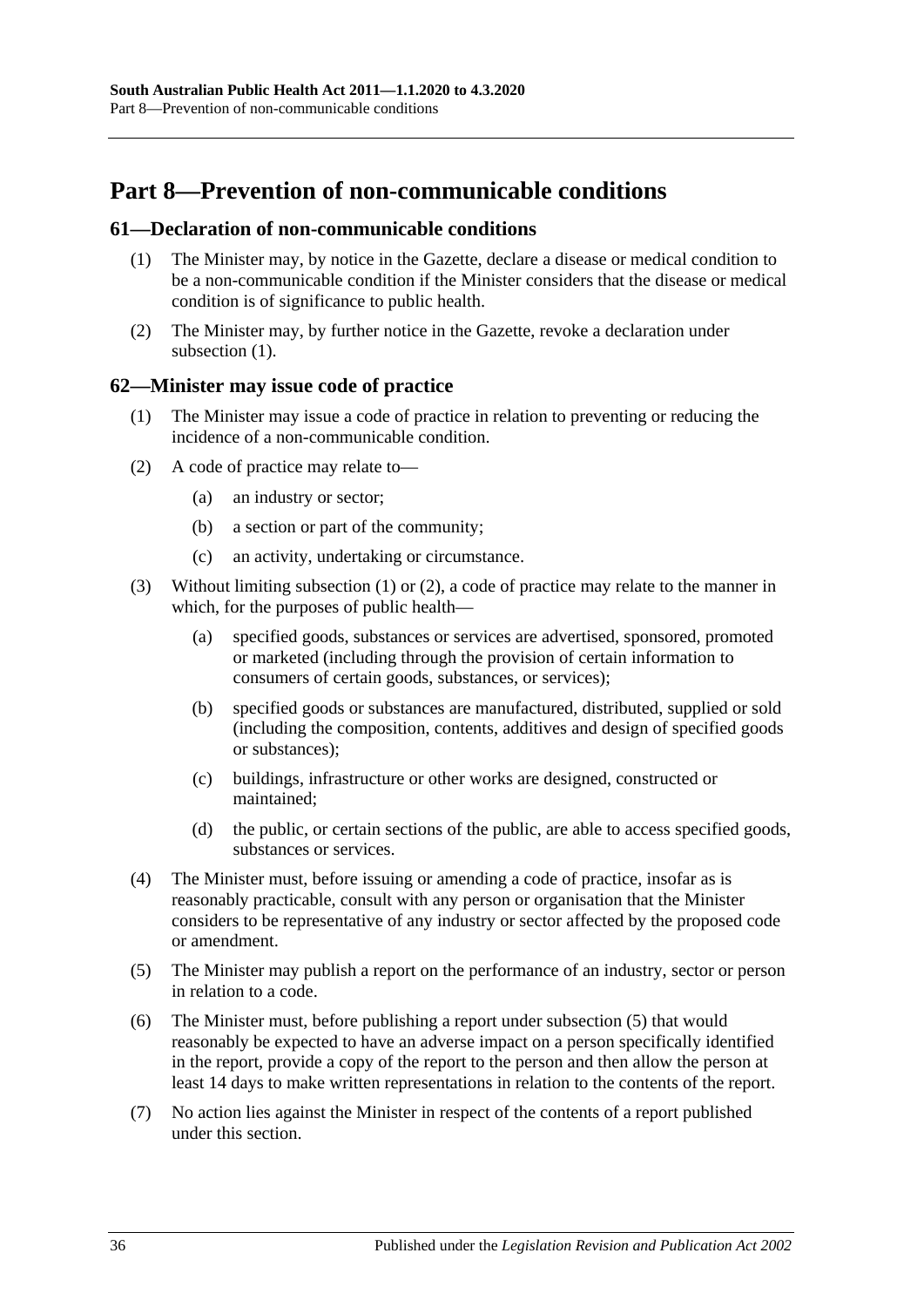# **Part 9—Notifiable conditions and contaminants**

# **Division 1—Notifiable conditions**

# <span id="page-36-0"></span>**63—Declaration of notifiable conditions**

- (1) The regulations may declare a disease or medical condition to be a notifiable condition.
- <span id="page-36-1"></span>(2) The Minister may, if the Minister considers it to be necessary in the interests of public health because of urgent circumstances, by notice in the Gazette, declare a disease or medical condition to be a notifiable condition.
- (3) A regulation or declaration under [subsection](#page-36-0) (1) or [\(2\)](#page-36-1) may be varied from time to time, or may be revoked, but a declaration of the Minister under [subsection](#page-36-1) (2) will, unless revoked sooner, expire 6 months after publication in the Gazette.
- (4) The revocation or expiry of a declaration of the Minister—
	- (a) does not prevent the disease or medical condition the subject of the declaration being declared to be a notifiable condition by the regulations; and
	- (b) does not prevent the disease or medical condition being the subject of a further declaration of the Minister if the Minister considers that urgent circumstances again warrant the declaration of the disease or medical condition to be a notifiable condition.

# <span id="page-36-2"></span>**64—Notification**

- $(1)$  If—
	- (a) a medical practitioner; or
	- (b) a pathology service; or
	- (c) a person of a class prescribed by regulation,

suspects that a person has, or has died from, a notifiable condition, the responsible person must as soon as practicable and, in any event, within 3 days of that suspicion being formed, report the case to the Chief Public Health Officer.

Maximum penalty: \$10 000.

- (2) A report under [subsection](#page-36-2) (1) must be—
	- (a) made in a manner and form determined by the Chief Public Health Officer; and
	- (b) accompanied by the information required by the Chief Public Health Officer to be furnished in connection with the provision of the report.
- (3) On the receipt of a report under [subsection](#page-36-2) (1) that relates to a person in a local government area, the Chief Public Health Officer must, if there is an immediate threat to public health in the area, as soon as is reasonably practicable, communicate the contents of the report to the council for the area.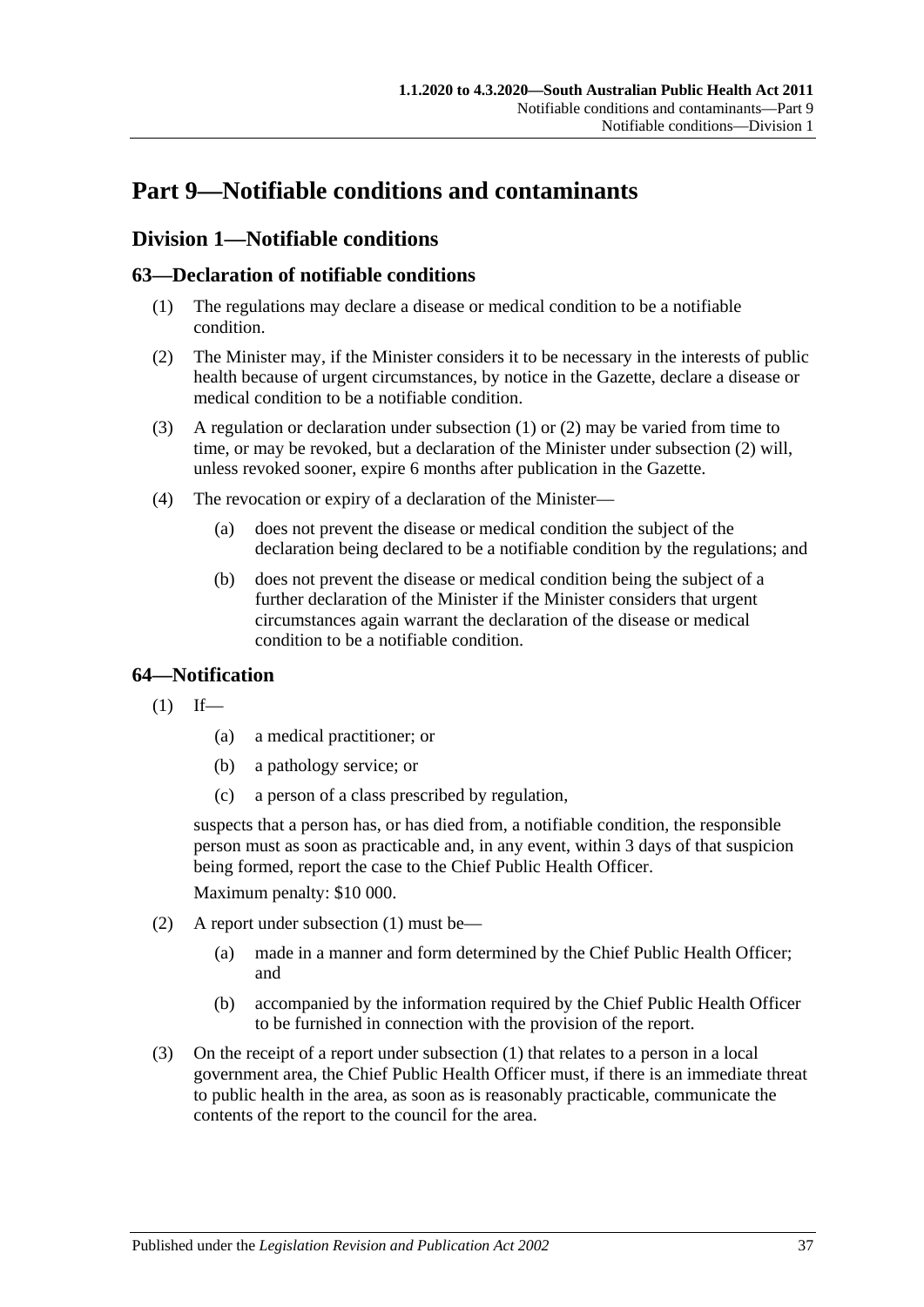- (4) A medical practitioner who suspects that a person is suffering from a notifiable condition is not required to make a report under [subsection](#page-36-2) (1) with respect to that case if the practitioner knows or reasonably believes that a report has already been made to the Chief Public Health Officer by another medical practitioner who is, or has been, responsible for the treatment of the person.
- <span id="page-37-0"></span>(5) Following receipt of a report made under this section, the Chief Public Health Officer may from time to time require additional information about the person or the person's condition from—
	- (a) the person who provided the report; and
	- (b) any other person who the Chief Public Health Officer reasonably believes could furnish the Chief Public Health Officer with information relevant to preventing, monitoring or controlling the notifiable condition.
- (6) A person must not, without reasonable excuse, fail to comply with a requirement imposed on the person under [subsection](#page-37-0) (5).

Maximum penalty: \$10 000.

- (7) No civil liability arises from a statement made honestly and without malice in, or in connection with, a report under this section.
- (8) A person who furnishes information under this section cannot, by virtue of doing so, be held to have breached any law or any principle of professional ethics.
- (9) A document held or produced by the Chief Public Health Officer for the purposes of this section that relates to a particular person is not subject to access under the *[Freedom of Information Act](http://www.legislation.sa.gov.au/index.aspx?action=legref&type=act&legtitle=Freedom%20of%20Information%20Act%201991) 1991*.
- (10) In this section—

*responsible person* means—

- (a) in relation to a medical practitioner—the medical practitioner;
- (b) in relation to a pathology service—the pathologist responsible for the day to day operation of the pathology laboratory;
- (c) in the case of a person of a class prescribed by regulation—a person identified under the regulations.

#### **65—Report to councils**

#### The Department—

- (a) must, on a monthly basis, provide each council with a report on the occurrence or incidence of notifiable conditions in its area and any problems or issues caused by or arising on account of such diseases or medical conditions that may exist in its area; and
- (b) must inform a council of the occurrence or incidence of any notifiable condition in its area that constitutes, or may constitute, a threat to public health.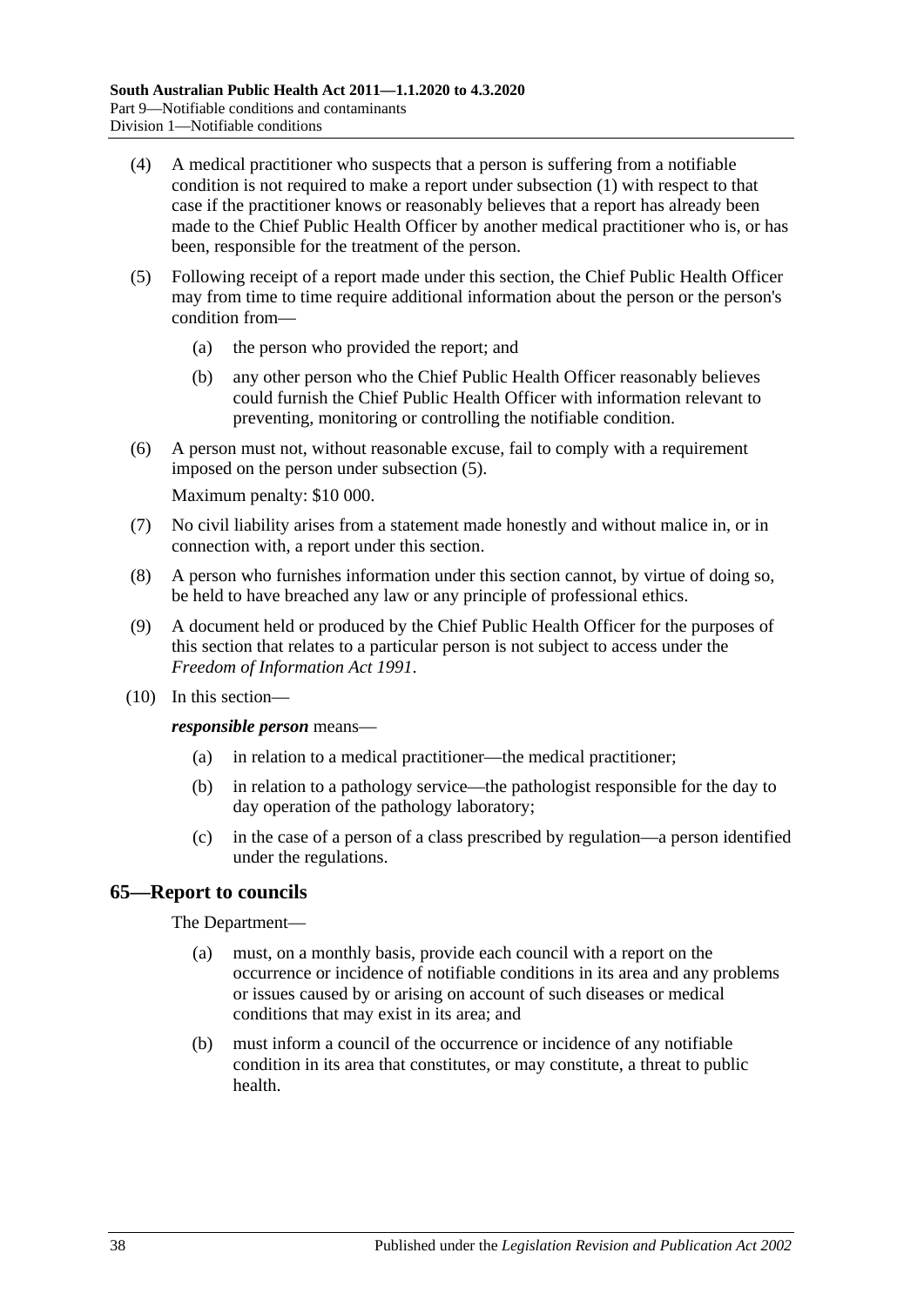#### <span id="page-38-0"></span>**66—Action to prevent spread of infection**

- (1) If there is danger to public health from the possible spread of a disease constituting a notifiable condition, the Chief Public Health Officer or an authorised officer authorised by the Chief Public Health Officer for the purposes of this section may give such directions and take such action as may be appropriate to avert that danger.
- <span id="page-38-1"></span>(2) Without limiting the generality of [subsection](#page-38-0) (1), the Chief Public Health Officer or authorised officer may—
	- (a) direct that any premises, vehicle or article be cleansed or disinfected;
	- (b) direct the destruction of any article, substance, food or other thing;
	- (c) seize any vehicle, article, substance, food or other thing;
	- (d) impose areas of quarantine or close premises;
	- (e) restrict movement into and out of any place or premises;
	- (f) take such other action as may be prescribed.
- (3) A person who is given a direction or subject to some other form of requirement under [subsection](#page-38-0) (1) or [\(2\)](#page-38-1) must not, without reasonable excuse, contravene or fail to comply with the direction or requirement.

Maximum penalty: \$25 000.

Expiation fee: \$750.

- (4) For the purpose of exercising a power under [subsection](#page-38-0) (1) or [\(2\),](#page-38-1) an authorised officer may be assisted by such assistants as may be necessary or desirable in the circumstances.
- <span id="page-38-2"></span>(5) If a person fails to take action in accordance with a direction or requirement, the Chief Public Health Officer or an authorised officer may take that action or cause it to be taken.
- (6) The Crown or a council may recover as a debt costs and expenses reasonably incurred in exercising powers under [subsection](#page-38-2) (5) from the person who failed to take the required action.
- <span id="page-38-3"></span>(7) For the purpose of exercising a power under this section, a person authorised to do so by the Chief Public Health Officer—
	- (a) may enter premises or any vehicle at any reasonable time; and
	- (b) may break into premises or any vehicle if authorised by a warrant issued by a magistrate.
- (8) A magistrate must not issue a warrant under [subsection](#page-38-3) (7) unless satisfied that the warrant is reasonably required in the circumstances.
- (9) If the Chief Public Health Officer informs a council of the occurrence of a disease constituting a notifiable condition, the council must take such action as is reasonably open to the council to assist in preventing the spread of the disease.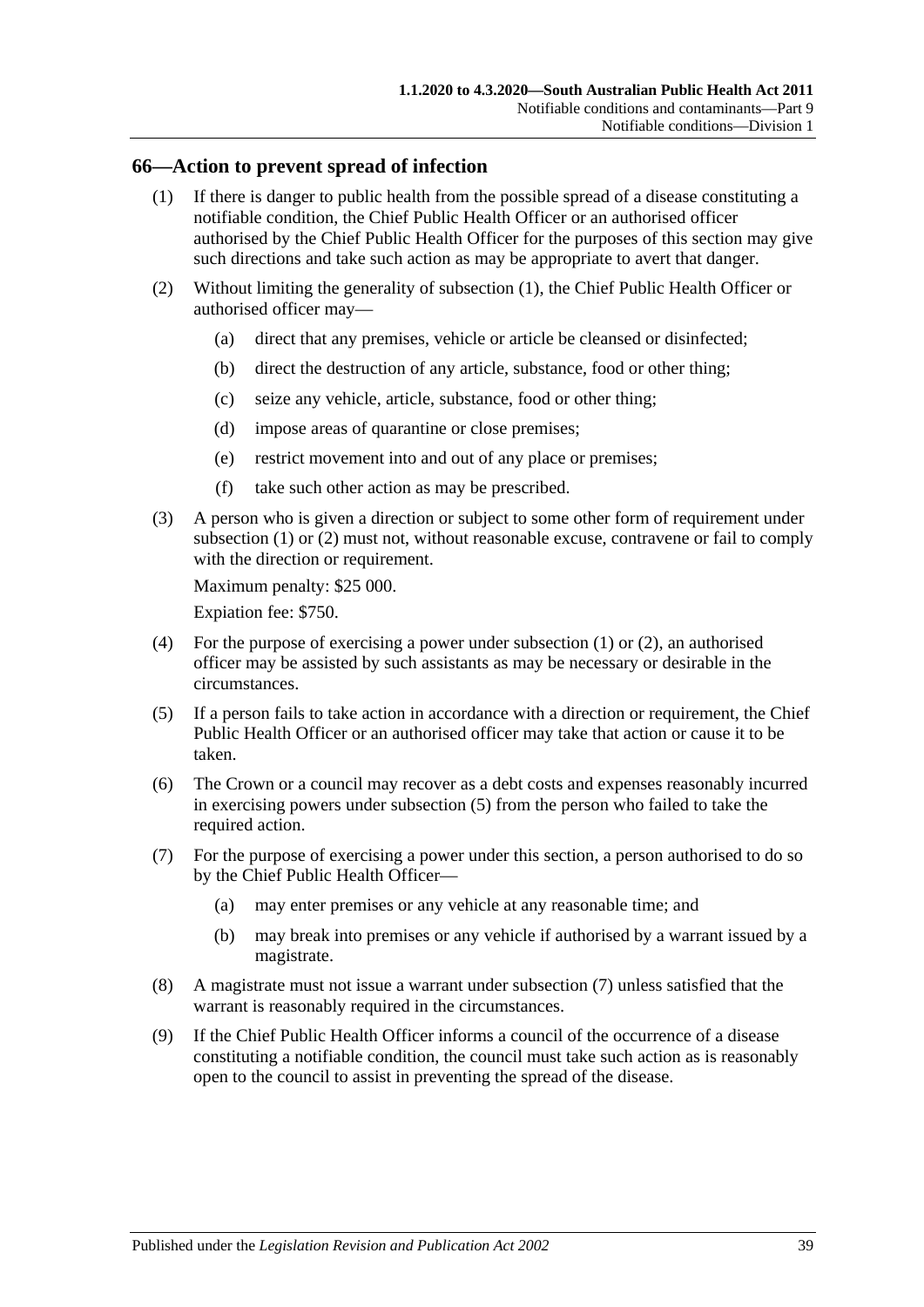# **Division 2—Notifiable contaminants**

## <span id="page-39-0"></span>**67—Declaration of notifiable contaminants**

- (1) The regulations may declare a contaminant to be a notifiable contaminant.
- <span id="page-39-1"></span>(2) The Minister may, if the Minister considers it to be necessary in the interests of public health because of urgent circumstances, by notice in the Gazette, declare a contaminant to be a notifiable contaminant.
- (3) A regulation or declaration under [subsection](#page-39-0) (1) or [\(2\)](#page-39-1) may be varied from time to time, or may be revoked, but a declaration of the Minister under [subsection](#page-39-1) (2) will, unless revoked sooner, expire 6 months after publication in the Gazette.
- (4) The revocation or expiry of a declaration of the Minister—
	- (a) does not prevent the contaminant the subject of the declaration being declared to be a notifiable contaminant by the regulations; and
	- (b) does not prevent the contaminant being the subject of a further declaration of the Minister if the Minister considers that urgent circumstances again warrant the declaration of the contaminant to be a notifiable contaminant.

## <span id="page-39-2"></span>**68—Notification of contaminant**

- $(1)$  If—
	- (a) a laboratory service; or
	- (b) a person of a class prescribed by the regulations,

detects or isolates a notifiable contaminant in a circumstance prescribed by the regulations for the purposes of this subsection, the responsible person must as soon as practicable (and in any event within 24 hours) report the detection or isolation to the Chief Public Health Officer.

Maximum penalty: \$25 000.

Expiation fee: \$750.

- <span id="page-39-3"></span>(2) [Subsection](#page-39-2) (1) does not apply—
	- (a) if the notifiable contaminant is detected or isolated in the course of a test carried out only for—
		- (i) educational purposes; or
		- (ii) the purposes of academic research,

unless the test and the circumstances of the particular case indicate the existence of a material risk to public health; or

- (b) in any circumstance—
	- (i) specified by the Chief Public Health Officer; or
	- (ii) prescribed by regulation.
- (3) For the purposes of [subsection](#page-39-3) (2)(a), a material risk to public health exists if the health of 1 or more persons has been, or might reasonably be expected to be, harmed, but does not include a case where the harm, or risk of harm, is trivial or negligible.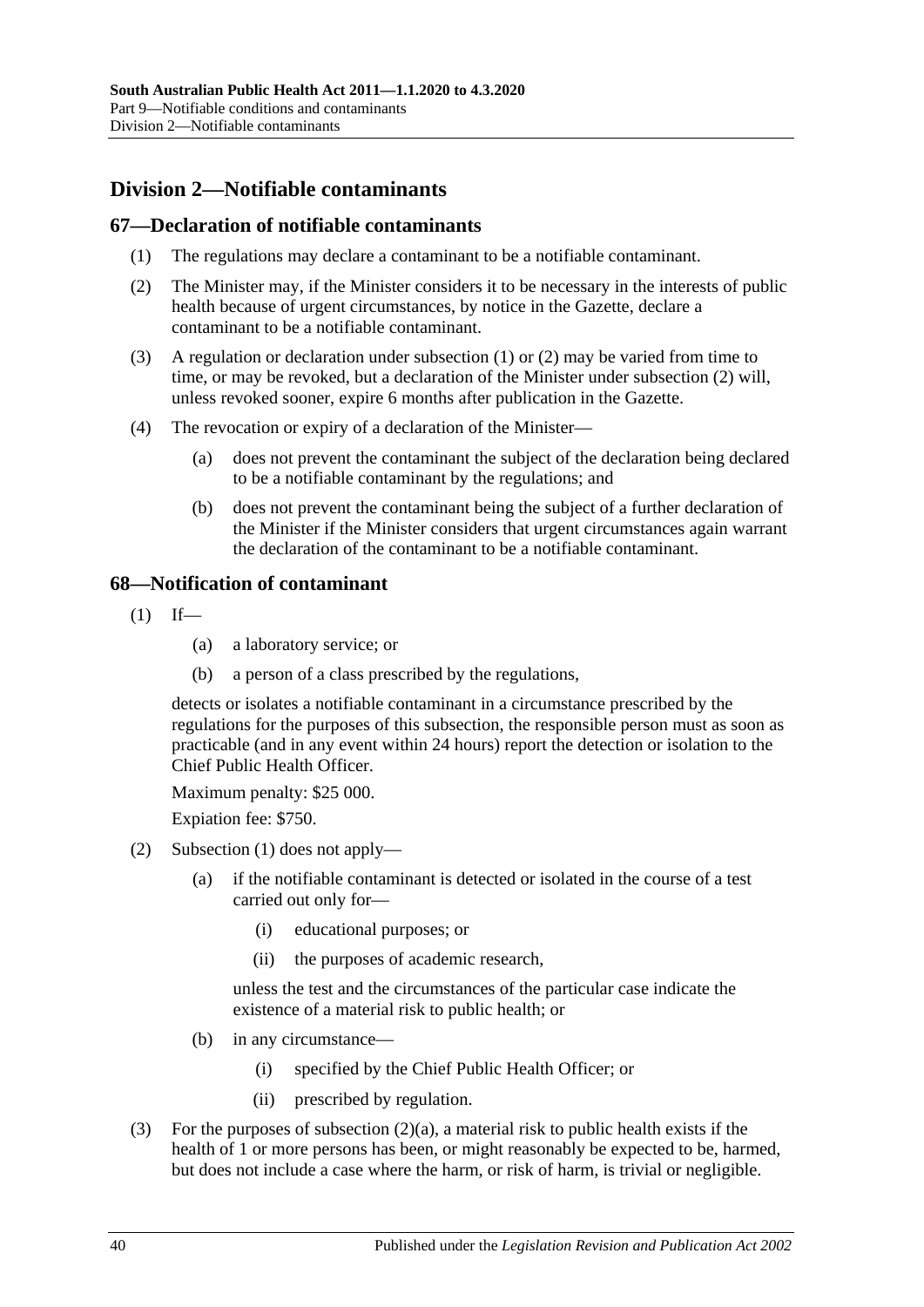- <span id="page-40-0"></span>(4) If a person is, in prescribed circumstances, informed at any time by a responsible person for a laboratory service (including a laboratory service outside the State) that—
	- (a) tests have been carried out by that laboratory in prescribed circumstances; and
	- (b) the test conducted by the laboratory has detected or isolated a notifiable contaminant,

the person must as soon as practicable (and in any event within 24 hours) report the detection or isolation to the Chief Public Health Officer

Maximum penalty: \$15 000.

Expiation fee: \$500.

- (5) [Subsection](#page-40-0) (4) does not apply in any circumstance specified by the Chief Public Health Officer.
- (6) A report under [subsection](#page-39-2) (1) or [\(4\)](#page-40-0) must be—
	- (a) made in a manner and form determined by the Chief Public Health Officer; and
	- (b) accompanied by the information required by the Chief Public Health Officer to be furnished in connection with the provision of the report.
- <span id="page-40-1"></span>(7) Following receipt of a report made under this section, the Chief Public Health Officer may from time to time—
	- (a) require additional information from—
		- (i) the person who provided the report;
		- (ii) any other person who the Chief Public Health Officer reasonably believes could furnish the Chief Public Health Officer with information relevant to monitoring or controlling the notifiable containment;
	- (b) require a person who provided the report to undertake, or cause to be undertaken, testing (or further testing) specified by the Chief Public Health Officer and to provide a further report or information to the Chief Public Health Officer.
- (8) A person must not, without reasonable excuse, fail to comply with a requirement imposed on the person under [subsection](#page-40-1) (7).

Maximum penalty: \$15 000.

Expiation fee: \$500.

- (9) No civil liability arises from a statement made honestly and without malice in, or in connection with, a report under this section.
- (10) A person who furnishes information under this section cannot, by virtue of doing so, be held to have breached any law or any principle of professional ethics.
- (11) Any notification given by a person in compliance with this section is not admissible in evidence against the person for an offence or for the imposition of a penalty (other than proceedings in respect of the making of a false or misleading statement).
- <span id="page-40-2"></span>(12) A regulation under this section must be made on the recommendation of the Chief Public Health Officer.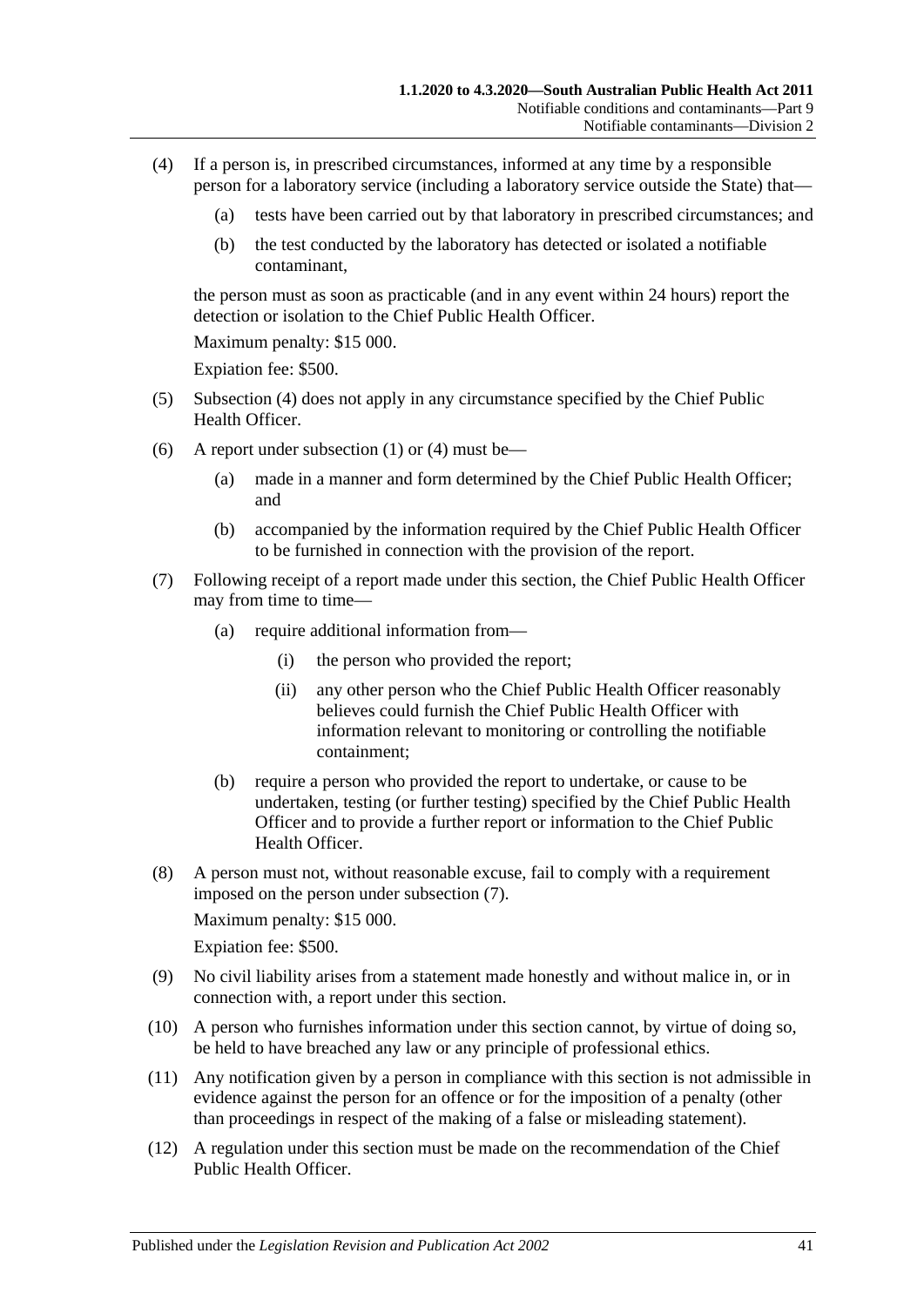- (13) A Chief Public Health Officer must not make a recommendation under [subsection](#page-40-2) (12) unless or until the Chief Public Health Officer has taken reasonable steps to consult with representatives, within any industry directly affected by the regulation, considered relevant by the Chief Public Health Officer in relation to the proposal to make the relevant regulations under this section.
- (14) A document held or produced for the purposes of this section that relates to a particular person is not subject to access under the *[Freedom of Information Act](http://www.legislation.sa.gov.au/index.aspx?action=legref&type=act&legtitle=Freedom%20of%20Information%20Act%201991) 1991*.
- (15) In this section—

*laboratory service* means a service which performs tests or analyses for the purpose of isolating or detecting contaminants in various substances;

#### *responsible person* means—

- (a) in relation to a laboratory service—the person responsible for the day to day operation of the laboratory service;
- (b) in the case of a person of a class prescribed by the regulations—a person identified under the regulations.

# <span id="page-41-2"></span>**Part 10—Controlled notifiable conditions**

# **Division 1—Preliminary**

#### **69—Principles**

The principles set out in [section](#page-9-0) 14 have particular application to this Part.

#### <span id="page-41-0"></span>**70—Declaration of controlled notifiable conditions**

- (1) The regulations may declare a disease or medical condition to be a controlled notifiable condition.
- <span id="page-41-1"></span>(2) The Minister may, if he or she considers it to be necessary in the interests of public health because of urgent circumstances, by notice in the Gazette, declare a disease or medical condition to be a controlled notifiable condition.
- (3) A regulation or declaration under [subsection](#page-41-0) (1) or [\(2\)](#page-41-1) may be varied from time to time, or may be revoked, but a declaration of the Minister under [subsection](#page-41-1) (2) will, unless revoked sooner, expire 6 months after publication in the Gazette.
- (4) The revocation or expiry of a declaration of the Minister—
	- (a) does not prevent the disease or medical condition the subject of the declaration being declared to be a controlled notifiable condition by the regulations; and
	- (b) does not prevent the disease or medical condition being the subject of a further declaration of the Minister if the Minister considers that urgent circumstances again warrant the declaration of the disease or medical condition to be a controlled notifiable condition.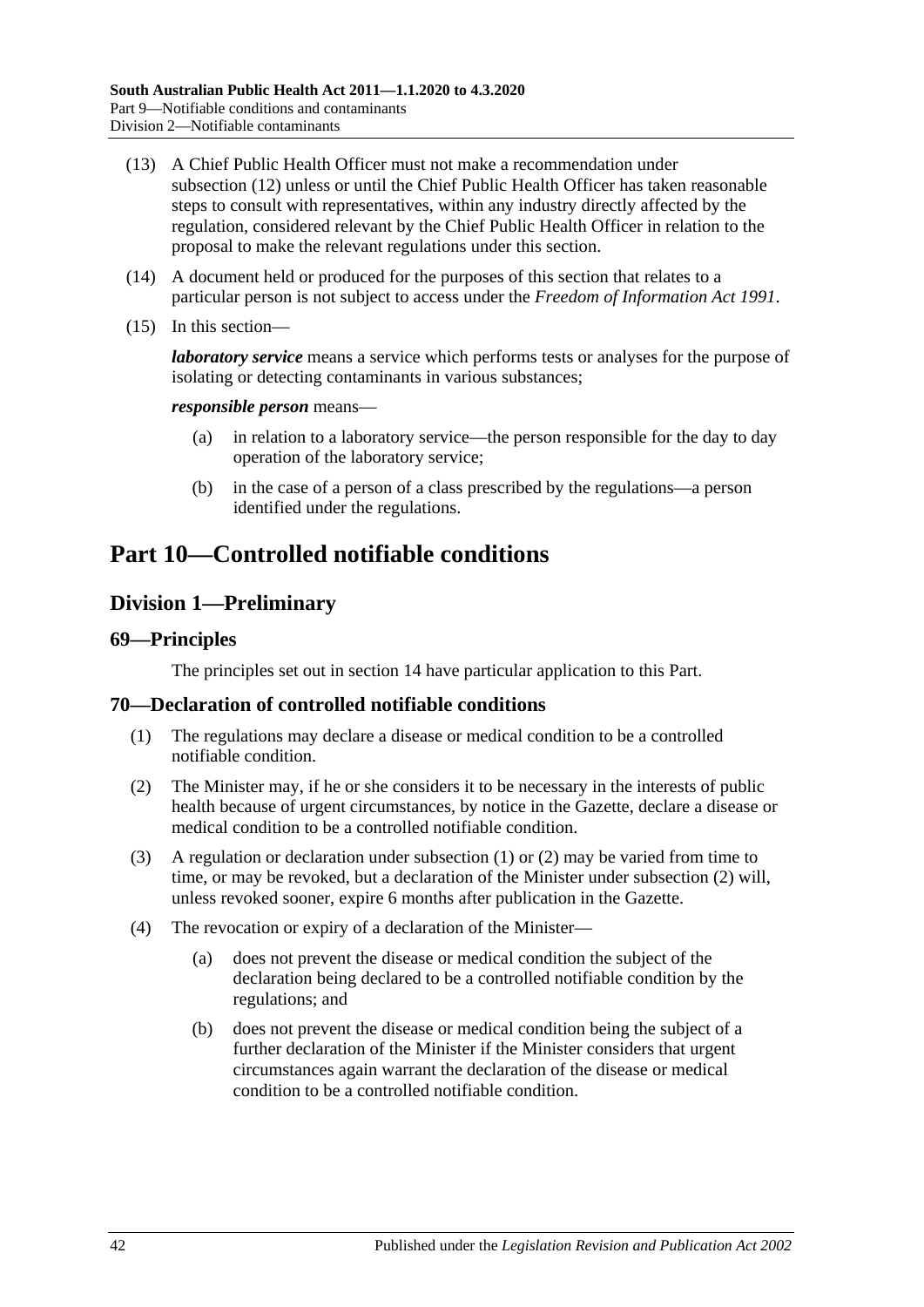## **71—Chief Public Health Officer to be able to act in other serious cases**

(1) In this section—

*serious disease*, in relation to a particular person, means a disease—

- (a) which is, or may be, infectious; and
- (b) which the Chief Public Health Officer reasonably believes to present a serious risk to public health.
- <span id="page-42-2"></span><span id="page-42-0"></span>(2) This section applies to a person if—
	- (a) the Chief Public Health Officer has reason to believe that the person (the *relevant person*) has, or has been exposed to, a serious disease; and
	- (b) the disease is not a controlled notifiable condition; and
	- (c) the Chief Public Health Officer determines that it is appropriate for action to be taken under this section; and
	- (d) the Chief Public Health Officer serves notice of the determination on the relevant person.
- <span id="page-42-1"></span>(3) In a case where this section applies—
	- (a) the serious disease will, in relation to the relevant person, be taken to be a controlled notifiable condition; and
	- (b) the Chief Public Health Officer may take action under this Part in relation to the relevant person as if the person had a controlled notifiable condition.
- (4) This section will cease to apply to a relevant person—
	- (a) if the Chief Public Health Officer revokes his or her determination under [subsection](#page-42-0)  $(2)(c)$ ; or
	- (b) at the expiration of 28 days from service of the notice under [subsection](#page-42-1)  $(2)(d)$ ; or
	- (c) if the serious disease is declared to be a controlled notifiable condition under this Part,

whichever first occurs.

- (5) The fact that this section ceases to apply to a person—
	- (a) does not effect any order, requirement or direction that applies in relation to the person immediately before the time that this section ceases to apply if the serious disease that gave rise to the application of this section has been declared to be a controlled notifiable condition under this Division (and is a controlled notifiable condition at the time that the section ceases to apply); and
	- (b) does not prevent the section applying to the person again if the Chief Public Health Officer has a reason to believe that the person is again suffering from, or has been exposed to, another serious disease (and the other requirements of [subsection](#page-42-2) (2) are satisfied).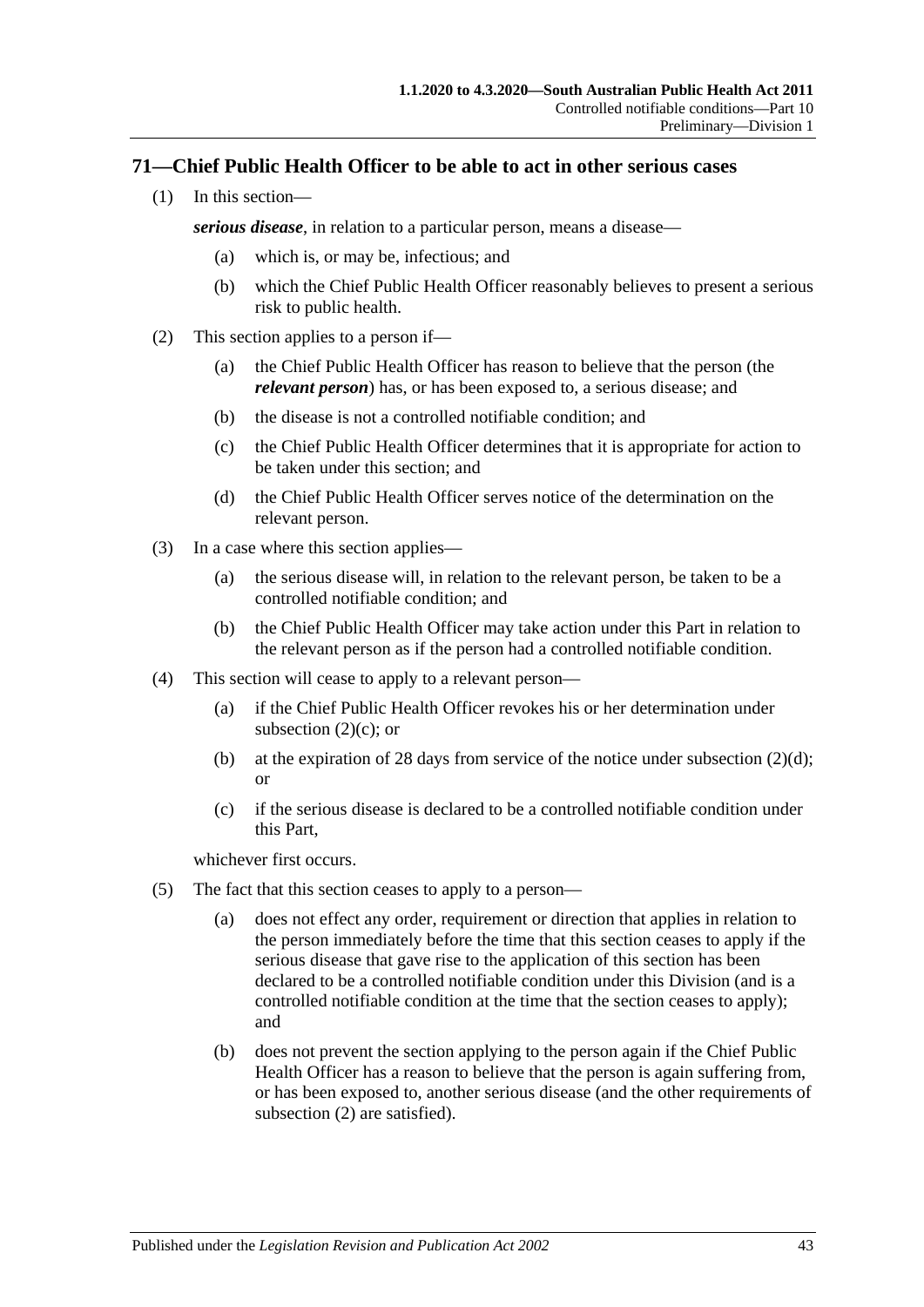# **72—Children**

- <span id="page-43-0"></span>(1) If a requirement is imposed under this Part in relation to a child—
	- (a) a parent or guardian of the child who is aware of the requirement must take such steps as are reasonably necessary and available to achieve compliance with the requirement; and
	- (b) any requirement to serve any notice or other document will be satisfied if service is effected on a parent or guardian of the child.
- (2) The regulations may make other modifications to the operation of this Part in relation to its application to children (and those modifications will have effect according to their terms).
- (3) A person who fails to comply with [subsection](#page-43-0)  $(1)(a)$  is guilty of an offence. Maximum penalty: \$25 000.
- (4) In this section—

*child* means a person under 16 years of age;

*parent* includes a person *in loco parentis*.

# **Division 2—Controls**

# **73—Power to require a person to undergo an examination or test**

- (1) The Chief Public Health Officer may impose a requirement under this section if [subsection](#page-43-1) (2) or [\(3\)](#page-43-2) applies.
- <span id="page-43-1"></span>(2) This subsection applies if the Chief Public Health Officer has reasonable grounds to believe—
	- (a) that a person has a controlled notifiable condition and the person presents, has presented, or is likely to present, a risk to health through the transmission of a disease constituting that condition; or
	- (b) that an incident has occurred or a circumstance has arisen in which a person could have been exposed to, or could have contracted, a controlled notifiable condition.
- <span id="page-43-2"></span>(3) This subsection applies if—
	- (a) an incident has occurred or a circumstance has arisen, while a caregiver or custodian is acting in that capacity, in which, if any of those involved were infected by a disease constituting a controlled notifiable condition, the disease could be transmitted to the caregiver or custodian; and
	- (b) the Chief Public Health Officer has reasonable grounds to believe that the imposition of a requirement under this section is necessary in the interests of a rapid diagnosis and, if appropriate, treatment of any person involved in the incident or connected with the circumstance (whether or not as a caregiver or custodian).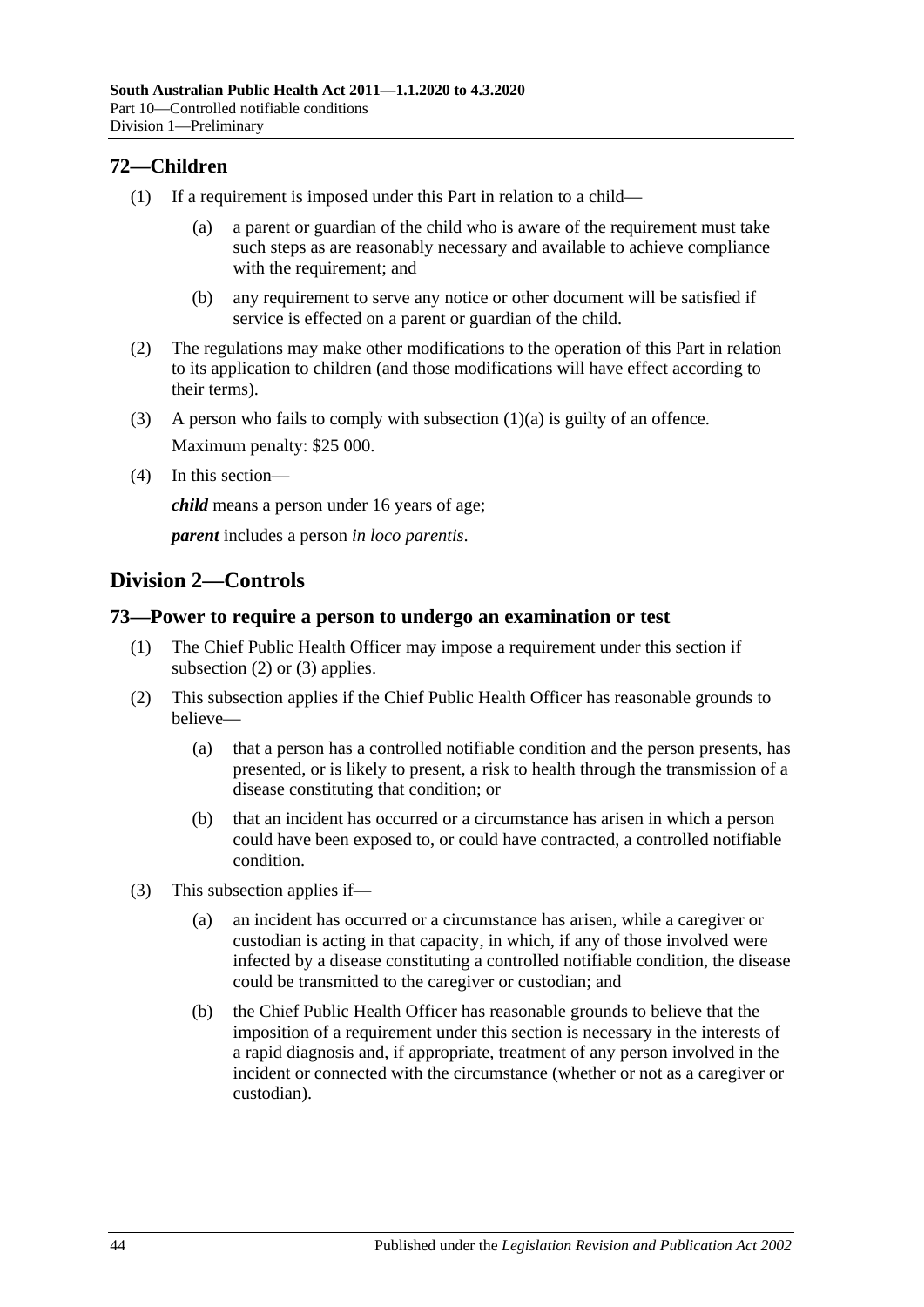- <span id="page-44-0"></span>(4) However, the Chief Public Health Officer should not act under this section unless the Chief Public Health Officer considers—
	- (a) that the person has been given a reasonable opportunity to undertake an examination or testing of the kind that will be subject to a requirement under this section but has failed to do so; or
	- (b) that the imposition of a requirement under this section is reasonably necessary for the purposes of a rapid diagnosis and, if appropriate, treatment of the relevant person.
- <span id="page-44-1"></span>(5) A requirement that may be imposed on a person under this section is that the person—
	- (a) present himself or herself at such place and time as may be specified by the Chief Public Health Officer in order to undergo a clinical examination or to undertake (or be the subject of) tests, or both; and
	- (b) comply with any requirement imposed by a person who may conduct the examination or carry out the tests.
- (6) [Subsection](#page-44-0) (4)(a) does not apply if the person is unconscious or the Chief Public Health Officer considers that the person does not have the capacity to consent to an examination or testing of the relevant kind.
- (7) If the person is unconscious, [subsection](#page-44-1) (5) is modified so as to allow the Chief Public Health Officer to arrange a clinical examination or tests (or both) for the person.
- (8) A requirement will be imposed by service of an order on the person (unless the person is unconscious).
- (9) The testing that may be undertaken under this section may include the provision or taking of a sample of blood, urine or other biological specimen.
- <span id="page-44-2"></span> $(10)$  If—
	- (a) a person is examined or subject to any test under this section; and
	- (b) the examination and any test disclose that the person does not have a controlled notifiable condition,

the person is entitled to reasonable reimbursement from the Department for costs and expenses directly incurred by the person in attending for the examination and any test.

- (11) An amount payable under [subsection](#page-44-2) (10) may be recovered as a debt.
- (12) The Chief Public Health Officer is entitled to be provided with a report on the outcome of any examination or test conducted under this section (and a person who conducted the examination or test must, at the request of the Chief Public Health Officer, furnish the Chief Public Health Officer with such a report).
- (13) In this section—

*caregiver or custodian* means—

- (a) a person who is employed by, or performs work at, a health service; or
- (b) a person who provides, or who is associated with the provision of, any medical service or other form of service designed to benefit human health; or
- (c) a person who is employed by, or performs work at, a pathology service; or
- (d) a person who—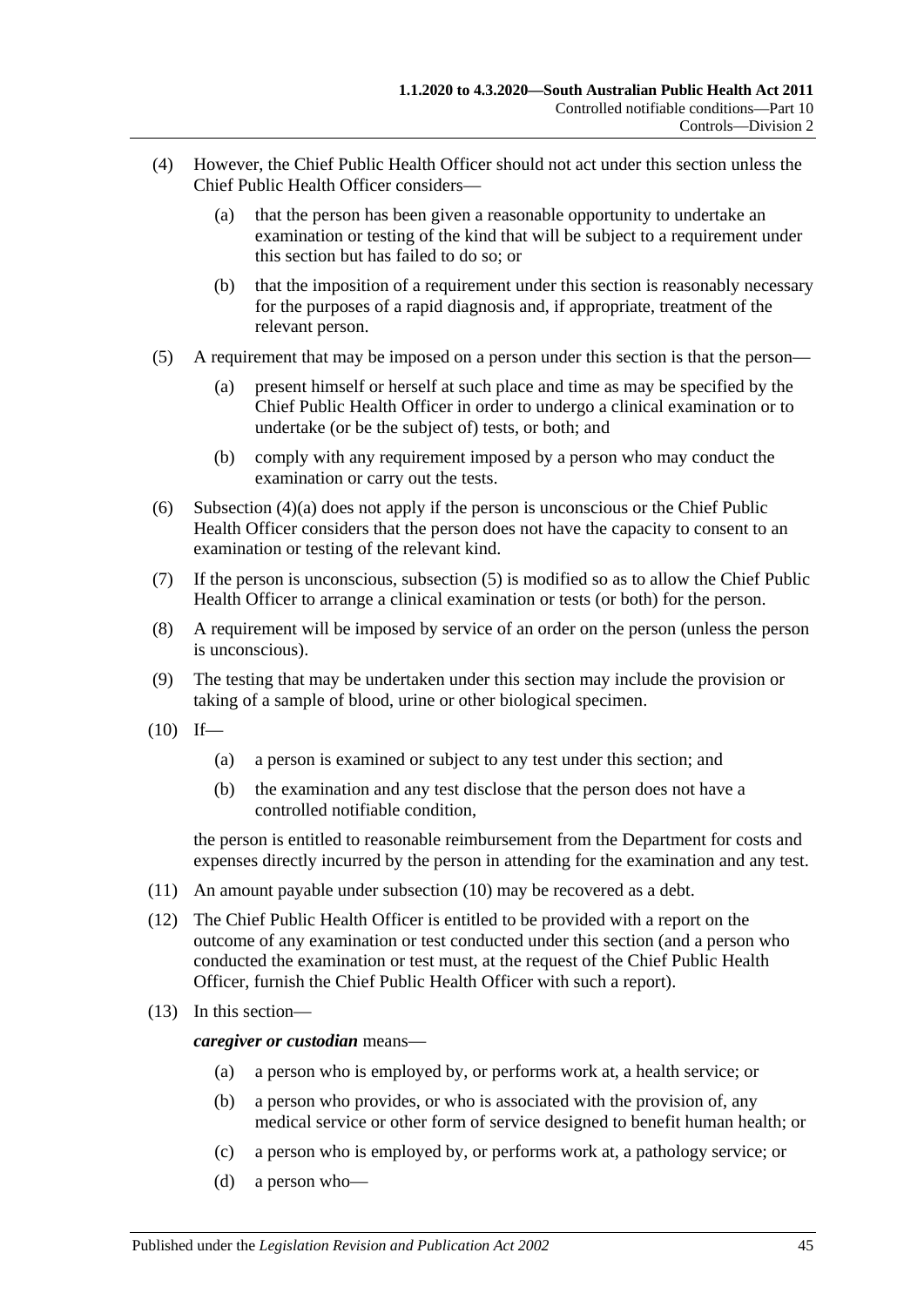- (i) removes human tissue from a person, whether alive or dead; or
- (ii) handles human tissue,

under the *[Transplantation and Anatomy Act](http://www.legislation.sa.gov.au/index.aspx?action=legref&type=act&legtitle=Transplantation%20and%20Anatomy%20Act%201983) 1983*; or

- (e) a police officer; or
- (f) a legal custodian of a person who is in legal or protective custody and any person who is employed or engaged by a legal custodian in the course of keeping that person in legal or protective custody; or
- (g) a person who is within a class prescribed by the regulations for the purposes of this definition;

*health service* means a health service within the meaning of the *[Health Care](http://www.legislation.sa.gov.au/index.aspx?action=legref&type=act&legtitle=Health%20Care%20Act%202008)  Act [2008](http://www.legislation.sa.gov.au/index.aspx?action=legref&type=act&legtitle=Health%20Care%20Act%202008)*.

## **74—Power to require counselling**

- (1) If the Chief Public Health Officer has reasonable grounds to believe that a person has, or has been exposed to, a controlled notifiable condition, the Chief Public Health Officer may impose a requirement on the person under this section.
- (2) However, the Chief Public Health Officer should not act under this section unless satisfied that the person has been given a reasonable opportunity to participate in the relevant counselling or activity but has failed to do so.
- (3) A requirement will be imposed by service of an order on the person.
- <span id="page-45-0"></span>(4) A requirement that may be imposed on a person under this section is that the person participate in 1 or more of the following:
	- (a) counselling;
	- (b) education;
	- (c) other activities relevant to understanding the controlled notifiable condition or the impact or implications of the controlled notifiable condition.
- (5) Without limiting [subsection](#page-45-0) (4), the order may specify the type, nature or extent of any counselling, and the type or details of any information that must be provided to the person.

#### <span id="page-45-1"></span>**75—Power to give directions**

- $(1)$  If—
	- (a) the Chief Public Health Officer has reasonable grounds to believe that a person has, or has been exposed to, a controlled notifiable condition; and
	- (b) the Chief Public Health Officer considers that an order under this section is reasonably necessary in the interests of public health,

then the Chief Public Health Officer may give directions to the person under this section.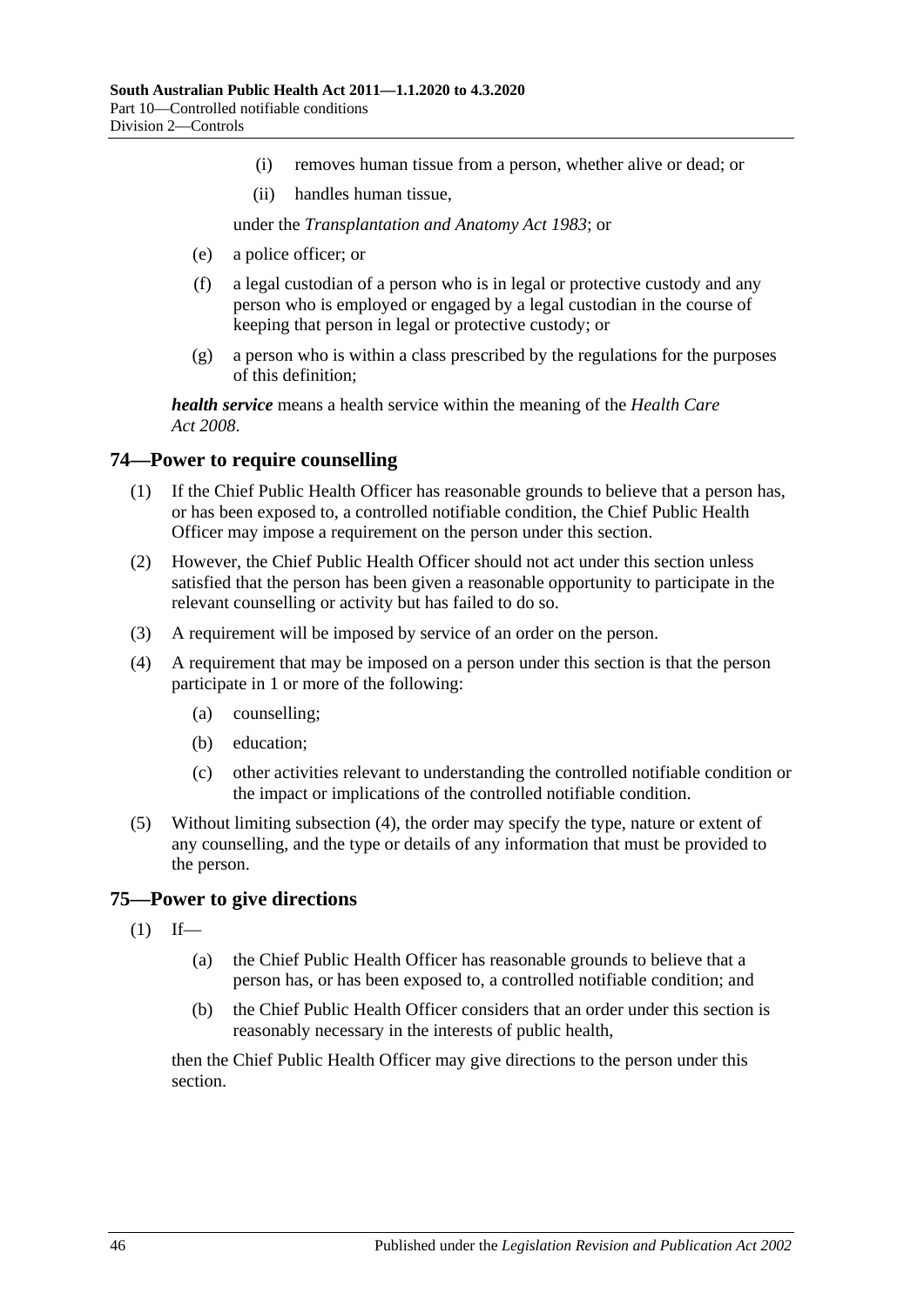- (2) However, the Chief Public Health Officer should not act under this section unless satisfied—
	- (a) that the person has undertaken counselling that is appropriate in the circumstances, or has refused or failed to undertake counselling that has been made reasonably available to the person; or
	- (b) that counselling is not appropriate or necessary in the circumstances of the particular case; or
	- (c) that urgent action is required in the circumstances of the particular case and that counselling can be provided after action is taken under this section.
- (3) Any direction will be imposed by service of an order on the person.
- (4) The directions that may be imposed by an order under this section include:
	- (a) a direction that the person reside at a specified place and, if considered to be appropriate by the Chief Public Health Officer, that the person remain isolated;
	- (b) a direction that the person refrain from carrying out specified activities (for example, without limitation, employment, use of public transport or participation in certain events), either absolutely or unless specified conditions are satisfied;
	- (c) a direction that the person refrain from visiting a specified place, or a place within a specified class, either absolutely or unless specified conditions are satisfied;
	- (d) a direction that the person refrain from associating with specified persons or specified classes of persons;
	- (e) a direction that the person take specified action to prevent or minimise any health risk that may be posed by the person;
	- (f) a direction that the person attend meetings and provide such information as may be reasonably required in the circumstances;
	- (g) a direction that the person place himself or herself under the supervision of a member of the staff of the Department or a medical practitioner or other health professional nominated by the Chief Public Health Officer and obey the reasonable directions of that person;
	- (h) a direction that the person submit himself or herself to examination by a medical practitioner nominated by the Chief Public Health Officer at such intervals as the Chief Public Health Officer may require;
	- (i) a direction that the person undergo specified medical treatment, including at a specified place and time (or times);
	- (j) such other direction as to the person's conduct or supervision that the Chief Public Health Officer considers to be appropriate in the circumstances.
- <span id="page-46-1"></span><span id="page-46-0"></span>(5) The Chief Public Health Officer—
	- (a) must not impose a direction under [subsection](#page-46-0) (4)(h) or [\(i\)](#page-46-1) if the Chief Public Health Officer is satisfied that the person has a conscientious objection to the relevant examination or treatment (as the case may be) due to a religious, cultural or other similar ground; and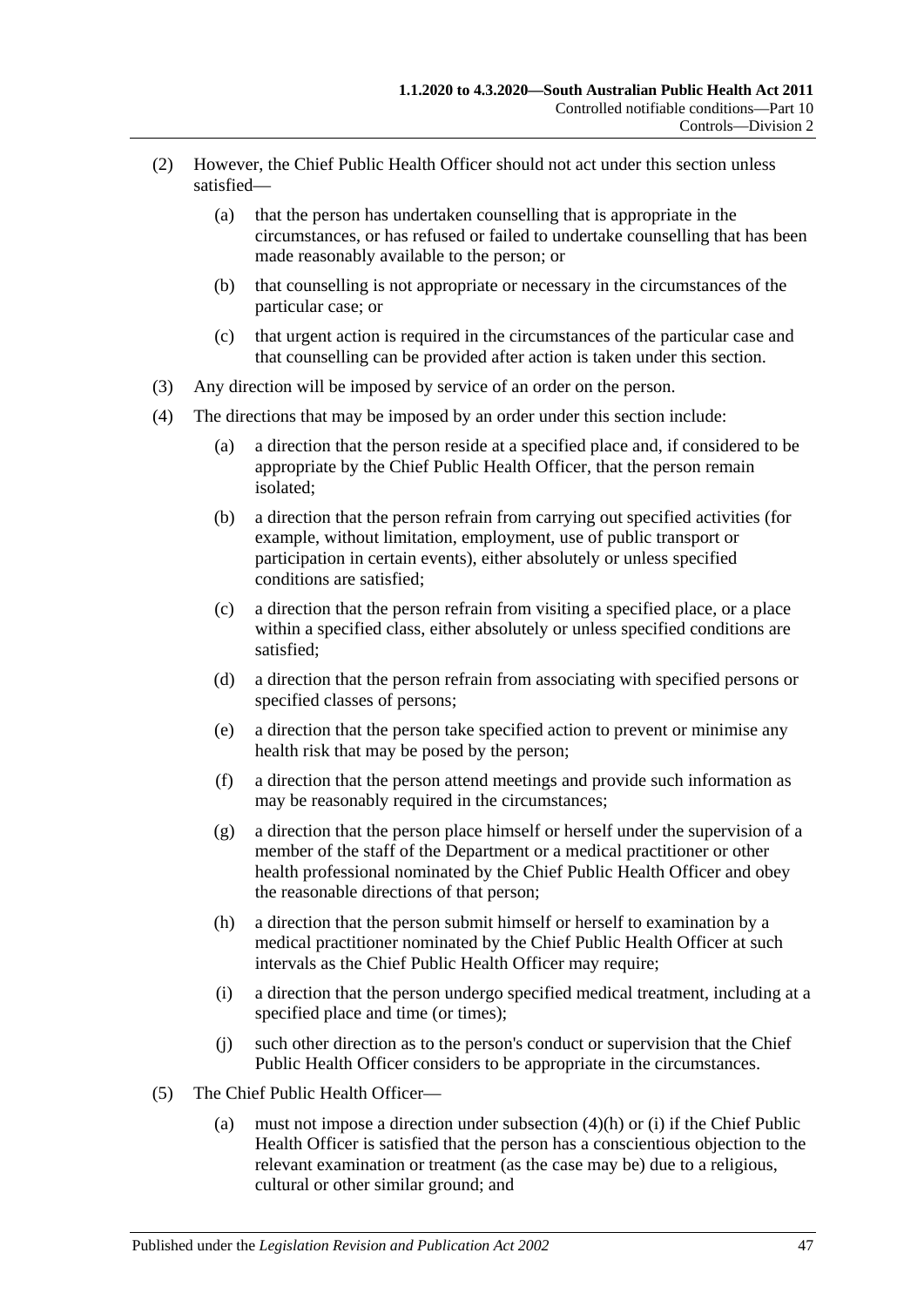- (b) must not impose a direction under [subsection](#page-46-1)  $(4)(i)$  if the treatment would impose a serious threat to the person's health.
- (6) However, if a direction under [subsection](#page-46-0)  $(4)(h)$  or [\(i\)](#page-46-1) would relate to a child, the Chief Public Health Officer may make a direction under either (or both) paragraphs despite a conscientious objection of a parent or guardian of the child if the Chief Public Health Officer considers that the relevant examination or treatment (as the case may be) is in the best interests of the child (and reasonably necessary in the interests of public health).

# **76—Review by Tribunal**

- (1) A person who is the subject of an order, requirement or direction of the Chief Public Health Officer under a preceding section under this Division (including an order, requirement or direction as varied under this Division) may apply to the Tribunal for a review of the order, requirement or direction.
- (2) An application under this section may be instituted at any time during the currency of the order, requirement or direction (and, subject to [subsection](#page-47-0) (3), more than 1 application may be made while the order, requirement or direction is in force).
- <span id="page-47-0"></span>(3) If a second or subsequent application is made with respect to the same order, requirement or direction, the Tribunal must first consider whether there has been a significant change in the material circumstances of the case and should, unless the Tribunal in its discretion determines otherwise, decline to proceed with the application (if it appears that the proceedings would simply result in a rehearing of the matter without such a change in circumstances).
- (5) The Tribunal is to hear and determine an application under this section as soon as is reasonably practicable.

# <span id="page-47-1"></span>**77—Power to require detention**

- $(1)$  If—
	- (a) the Chief Public Health Officer has reasonable grounds to believe that a person has, or has been exposed to, a controlled notifiable condition; and
	- (b) the person is or has been the subject of 1 or more directions under [section](#page-45-1) 75 and has contravened or failed to comply with a direction, or the Chief Public Health Officer considers that there is a material risk the person would not comply with 1 or more directions under that section if they were to be imposed; and
	- (c) the Chief Public Health Officer considers—
		- (i) that the person presents, or is likely to present, a risk to public health; and
		- (ii) that action under this section is justified,

then the Chief Public Health Officer may make an order under this section.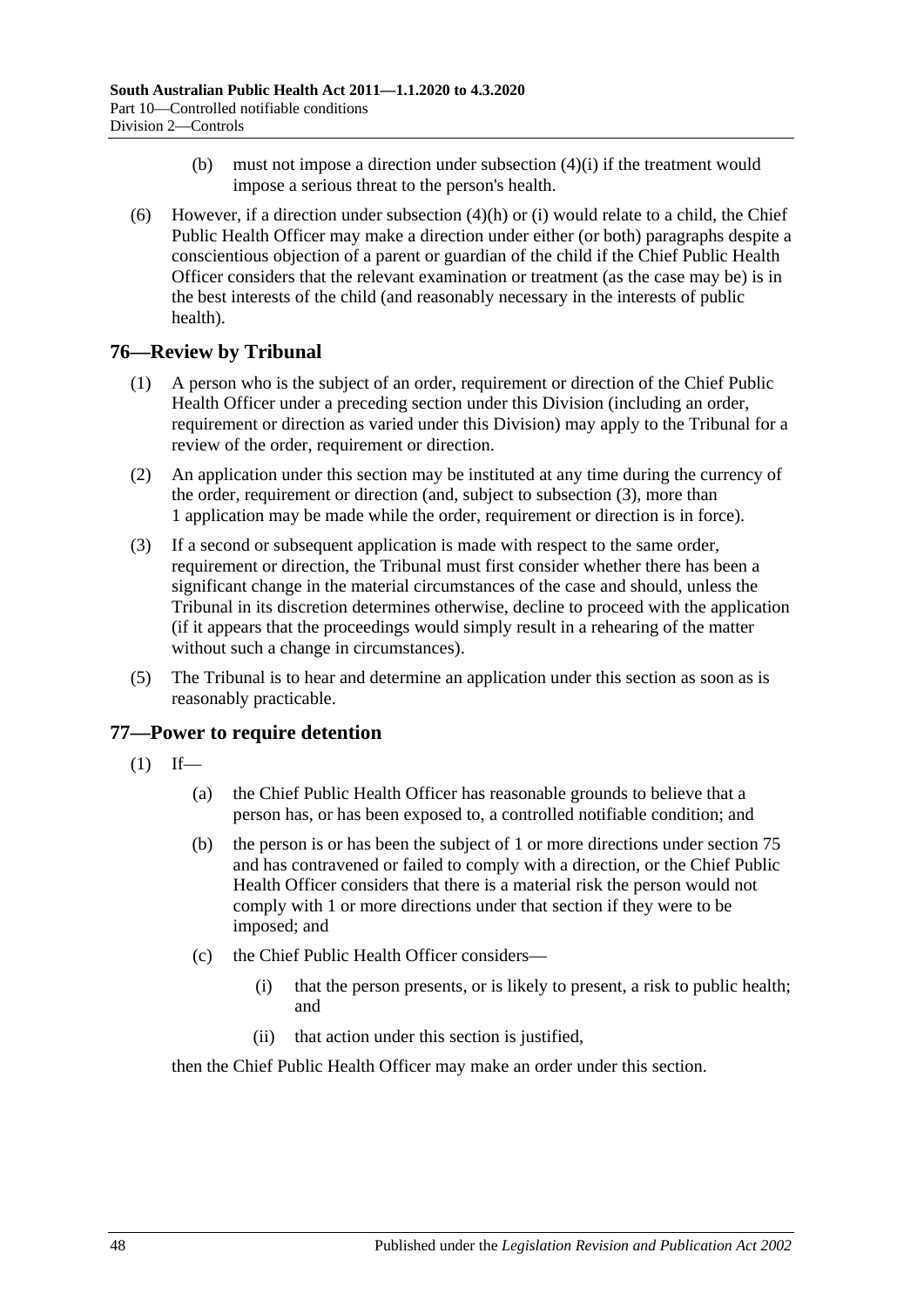- (2) However, the Chief Public Health Officer should not act under this section unless satisfied—
	- (a) that the person has undertaken counselling that is appropriate in the circumstances, or has refused or failed to undertake counselling that has been made reasonably available to the person; or
	- (b) that counselling is not appropriate in the circumstances of the particular case; or
	- (c) that urgent action is required in the circumstances of the particular case and that counselling can be provided after action is taken under this section.
- (3) An order under this section must be served on the person.
- (4) An order under this section will be that the person submit to being detained at a specified place while the order is in force.
- (5) An order under this section may contain other requirements relating to the person's conduct or supervision that the Chief Public Health Officer considers to be appropriate in the circumstances.
- (6) Subject to this section, an order under this section—
	- (a) will be for an initial period not exceeding 30 days; and
	- (b) will be able to be extended from time to time by the Chief Public Health Officer for periods not exceeding 60 days.
- <span id="page-48-0"></span>(7) If the Chief Public Health Officer considers that it will be necessary to extend an order under this section beyond an initial period of 30 days, the Chief Public Health Officer must, before the expiration of that period, apply to the Supreme Court for a review of the order.
- <span id="page-48-1"></span>(8) If an application is made under [subsection](#page-48-0) (7)—
	- (a) the order may be extended beyond the initial period of 30 days pending the outcome of the application to the Supreme Court; and
	- (b) the Supreme Court should seek to hear and determine the application as soon as is reasonably practicable after it is made to the Court; and
	- (c) the Supreme Court may, on hearing the application, confirm, vary or revoke the order that has been made by the Chief Public Health Officer.
- <span id="page-48-2"></span>(9) Furthermore, a person must not be detained under this section for a period exceeding 6 months in total unless the Supreme Court has, on application by the Chief Public Health Officer made for the purposes of this subsection, confirmed the order (with or without any variation made by the Court).
- (10) The Supreme Court will be constituted of a single Judge for the purposes of proceedings under [subsections](#page-48-0) (7), [\(8\)](#page-48-1) and [\(9\).](#page-48-2)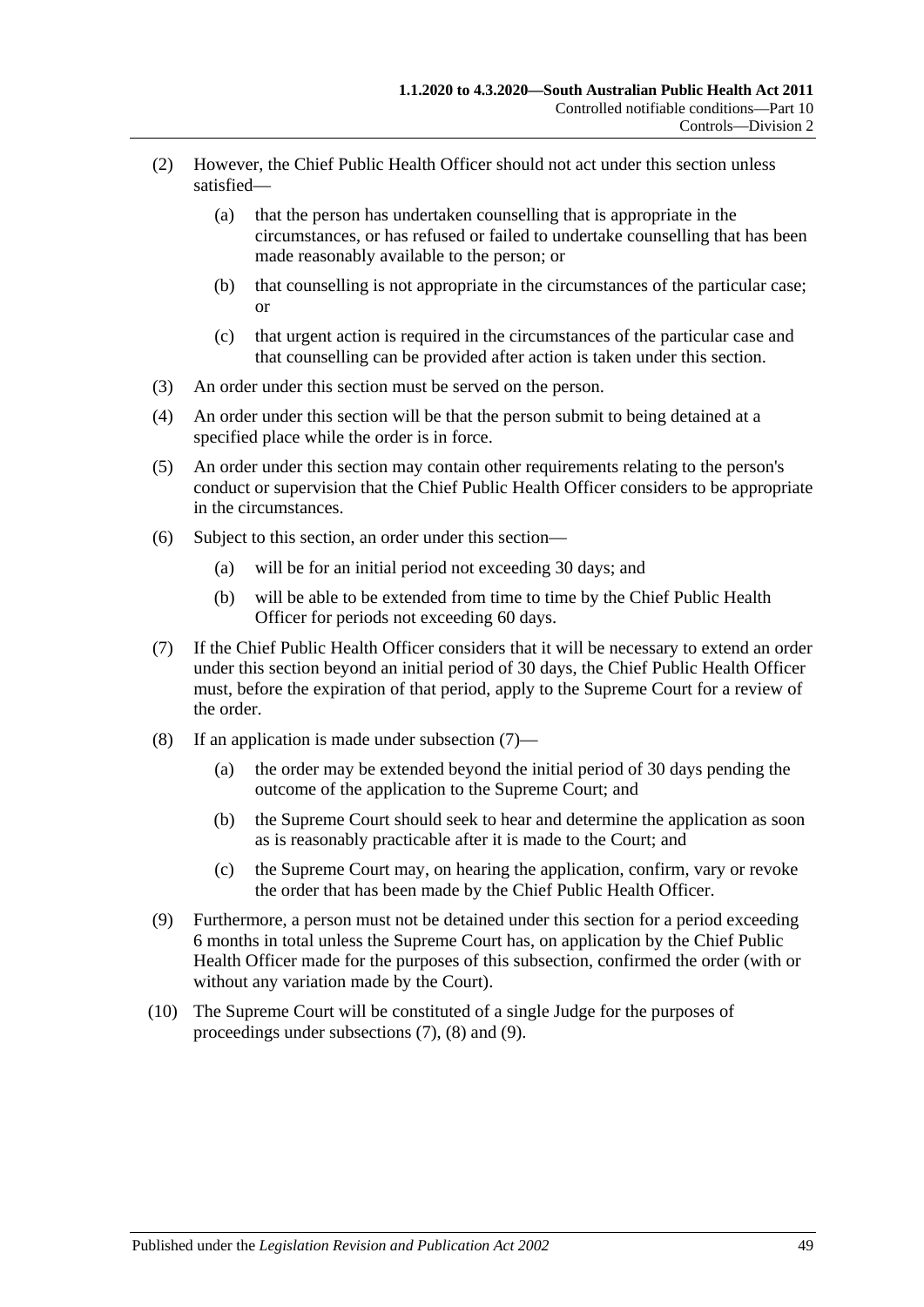- (11) A Judge, in acting under a preceding subsection, may make any consequential or ancillary order or direction, or impose any conditions, the Judge considers appropriate (including that the relevant person be released pending the outcome of the hearing of the matter (if the Judge thinks fit) on such conditions, if any, as the Judge may determine, or that the matter be brought back before the Supreme Court constituted of a single Judge at a time, or within a period or periods, specified by the Judge (and, if a matter is brought back before the Court, then a Judge may make such orders as the Judge thinks fit)).
- (12) The preceding subsections do not limit the ability of a person to apply for a review of an order under this section under [section](#page-49-0) 78.
- (13) A person who is detained under this section must be examined by a medical practitioner at intervals not exceeding—
	- (a) 30 days; or
	- (b) such shorter period or periods as a Supreme Court Judge may determine having regard to the nature of the controlled notifiable condition and the extent to which the person has been affected by that condition.
- (14) The Chief Public Health Officer must facilitate any reasonable request for communication made by a person detained under this section.

# <span id="page-49-0"></span>**78—Review of detention orders by Supreme Court**

- (1) A person who is the subject of an order of the Chief Public Health Officer under [section](#page-47-1) 77 may apply to the Supreme Court for a review of the order.
- (2) An application under this section may be instituted at any time during the currency of the order (and, subject to [subsection](#page-49-1) (3), more than 1 application may be made while the order is in force).
- <span id="page-49-1"></span>(3) If a second or subsequent application is made under this section with respect to the same order, the Supreme Court must first consider whether there has been a significant change in the material circumstances of the case and should, unless the Supreme Court in its discretion determines otherwise, decline to proceed with the application (if it appears that the proceedings would simply result in a rehearing of the matter without such a change in circumstances).
- (4) Subject to complying with [subsection](#page-49-1) (3), the Supreme Court may, on hearing an application under this section—
	- (a) confirm, vary or revoke the order, or substitute any order;
	- (b) remit the subject matter to the Chief Public Health Officer for further consideration;
	- (c) dismiss the matter;
	- (d) make any consequential or ancillary order or direction, or impose any conditions, that it considers appropriate.
- (5) The Supreme Court will be constituted of a single Judge for the purposes of this section.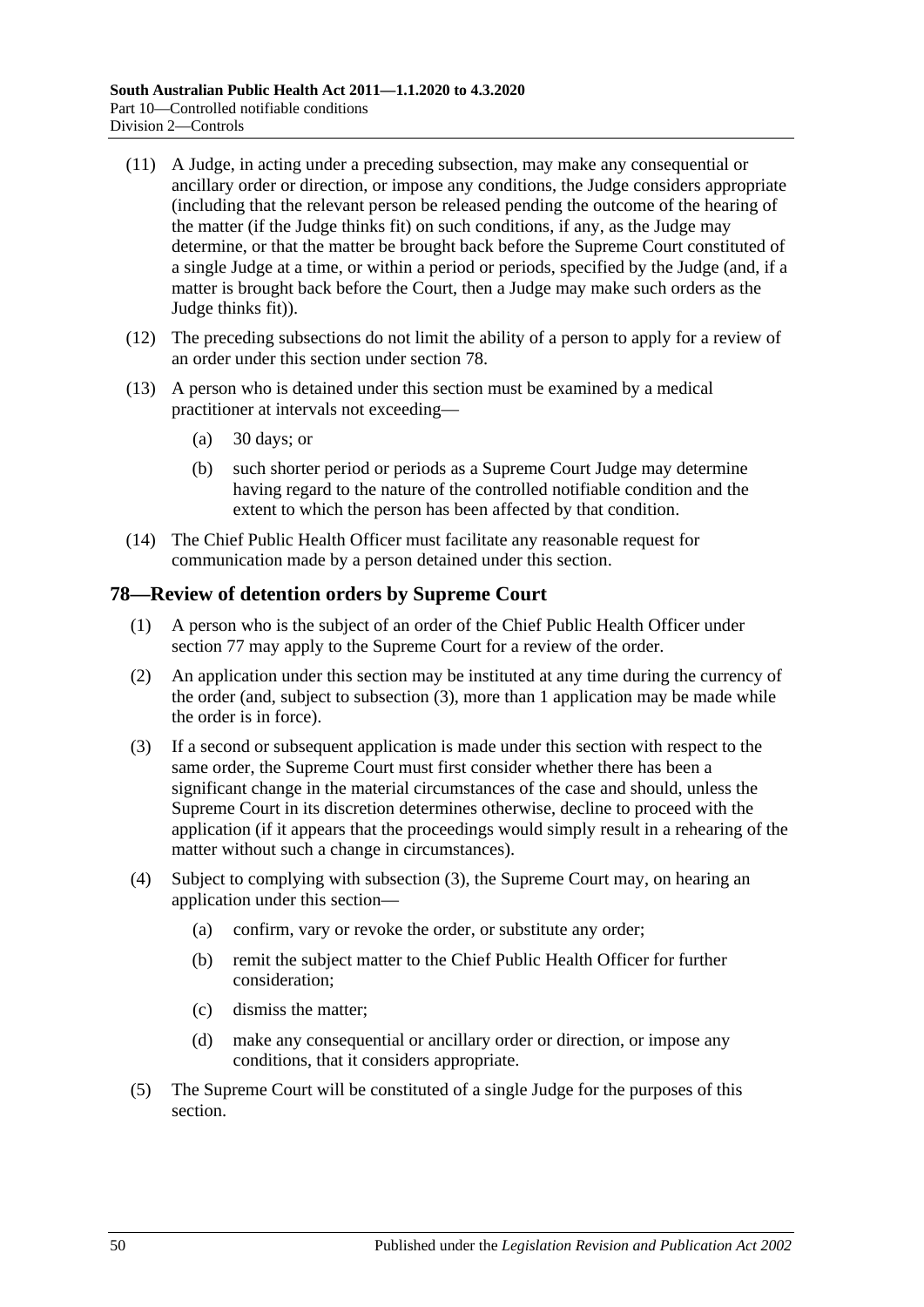## <span id="page-50-0"></span>**79—Warrants**

- (1) If the Chief Public Health Officer considers it necessary to do so, the Chief Public Health Officer may apply to a magistrate—
	- (a) for the issue of a warrant for the apprehension by an authorised person of a person who has failed to comply with an order, requirement or direction under this Division;
	- (b) for the person to whom the warrant relates—
		- (i) to be subject to any examination, test or other action required by the order, requirement or direction to which the warrant relates; or
		- (ii) to be brought before a magistrate.
- <span id="page-50-1"></span>(2) If or when a person is brought before a magistrate, the magistrate may take such action as the magistrate thinks appropriate to achieve compliance with the relevant order, requirement or direction, including—
	- (a) by making such orders as the magistrate thinks fit;
	- (b) by issuing a warrant for the detention of the relevant person until the person is willing to comply with the order, requirement or direction.
- (3) Without limiting [subsection](#page-50-0) (1) or [\(2\),](#page-50-1) a warrant under this section may provide that the person be held in a place of quarantine or isolation—
	- (a) for a period determined by the magistrate, or from time to time subject to periodic reviews by a magistrate; or
	- (b) until otherwise determined by a magistrate.
- <span id="page-50-2"></span>(4) An authorised person is authorised to take any action contemplated by a warrant under this section (including to take a person to any place and to restrain a person while any examination or testing is undertaken (including testing involving the taking of a blood, urine or other biological sample)).
- (5) Without limiting [subsection](#page-50-2) (4), reasonable force may be used in the execution of a warrant under this section.
- (6) In the exercise of powers under a warrant, an authorised person may be accompanied by such assistants as may be necessary or desirable in the circumstances.
- (7) A right of appeal exists to the Supreme Court (constituted of a single judge) against a decision of a magistrate under this section.
- (8) On an appeal, the Supreme Court may—
	- (a) confirm, vary or quash the magistrate's decision;
	- (b) make any order that the justice of the case may require.
- (9) Subject to an appeal, an order of a magistrate under this section will be taken to be an order of the Magistrates Court.
- (10) In this section—

*authorised person* means—

(a) a police officer; or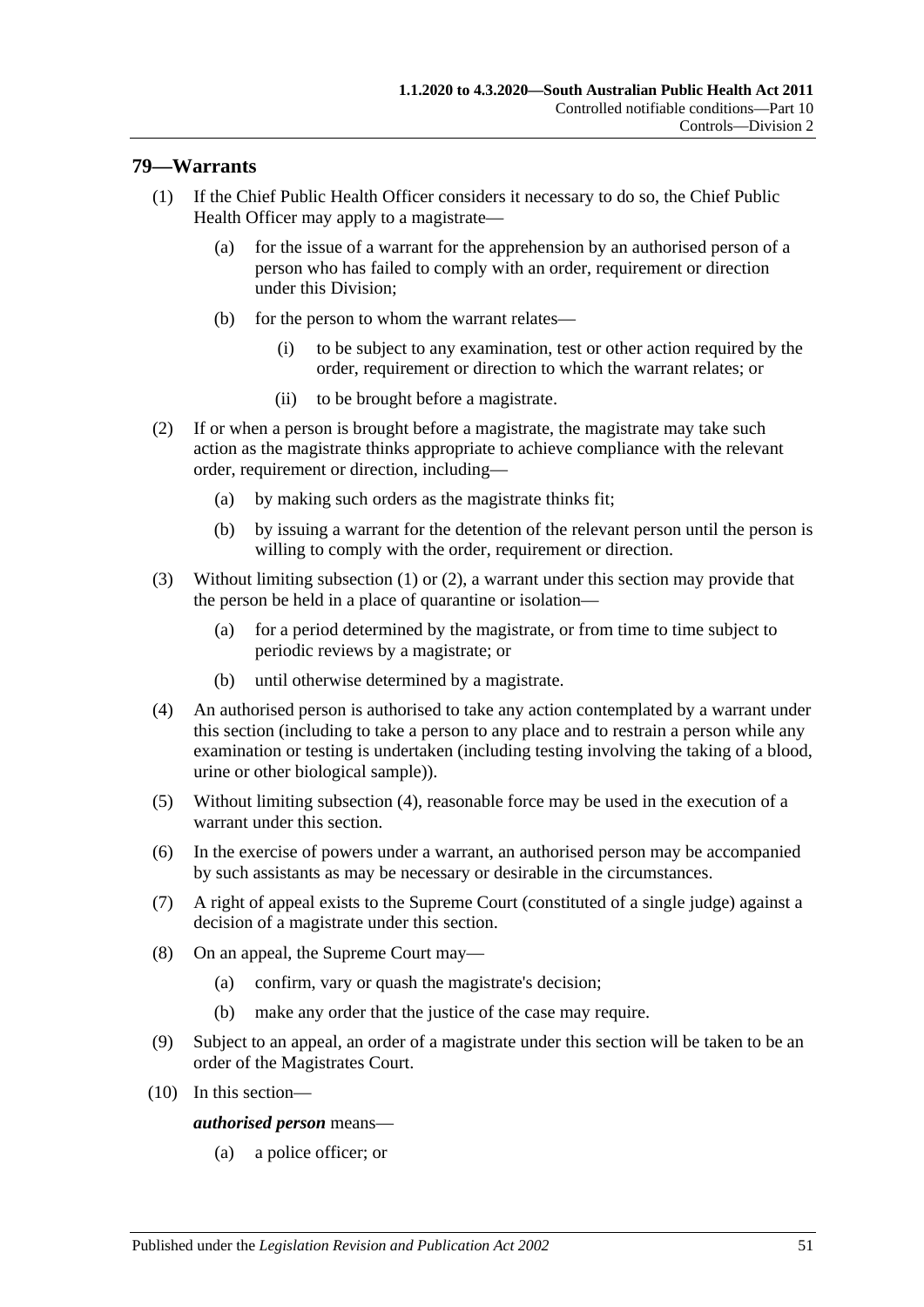(b) a person authorised by the Chief Public Health Officer to act as an authorised person under this section.

## **80—General provisions relating to orders, requirements and directions**

- (1) An order, requirement or direction under this Division may be given or imposed on a person on 1 or more occasions.
- (2) Any combination of orders, requirements or directions under this Division may be given or imposed on a person at any time.
- (3) The Chief Public Health Officer may at any time, by notice served on a person, vary or rescind an order, requirement or direction under this Division.
- (4) If the Chief Public Health Officer serves an order or notice on a person under this Division, the order or notice must be accompanied by a notice in a form determined by the Chief Public Health Officer that—
	- (a) sets out the grounds on which the order or notice is made; and
	- (b) contains a statement of the person's rights under this Act (including a person's right to apply for a review under this Division); and
	- (c) contains any other information determined by the Chief Public Health Officer to be relevant or appropriate.

## **81—Duty to comply**

A person who is the subject of an order, requirement or direction under this Division must not, without reasonable excuse, contravene or fail to comply with the order, requirement or direction.

Maximum penalty: \$25 000.

Expiation fee: \$750.

# **Division 3—Related matters**

#### **82—Advisory Panels**

- (1) The Chief Public Health Officer may establish a Case Management and Co-ordination Advisory Panel (an *Advisory Panel*) to advise the Chief Public Health Officer on the management of a person who is, or a group of persons who are, the subject of an order, requirement or direction under this Part.
- (2) An Advisory Panel will consist of—
	- (a) a legal practitioner; and
	- (b) a person who is considered by the Chief Public Health Officer to be an expert in infectious diseases; and
	- (c) any other person who is considered by the Chief Public Health Officer to be an appropriate member of the Advisory Panel.
- (3) A person will be appointed to an Advisory Panel on conditions determined by the Chief Public Health Officer after consultation with the Minister.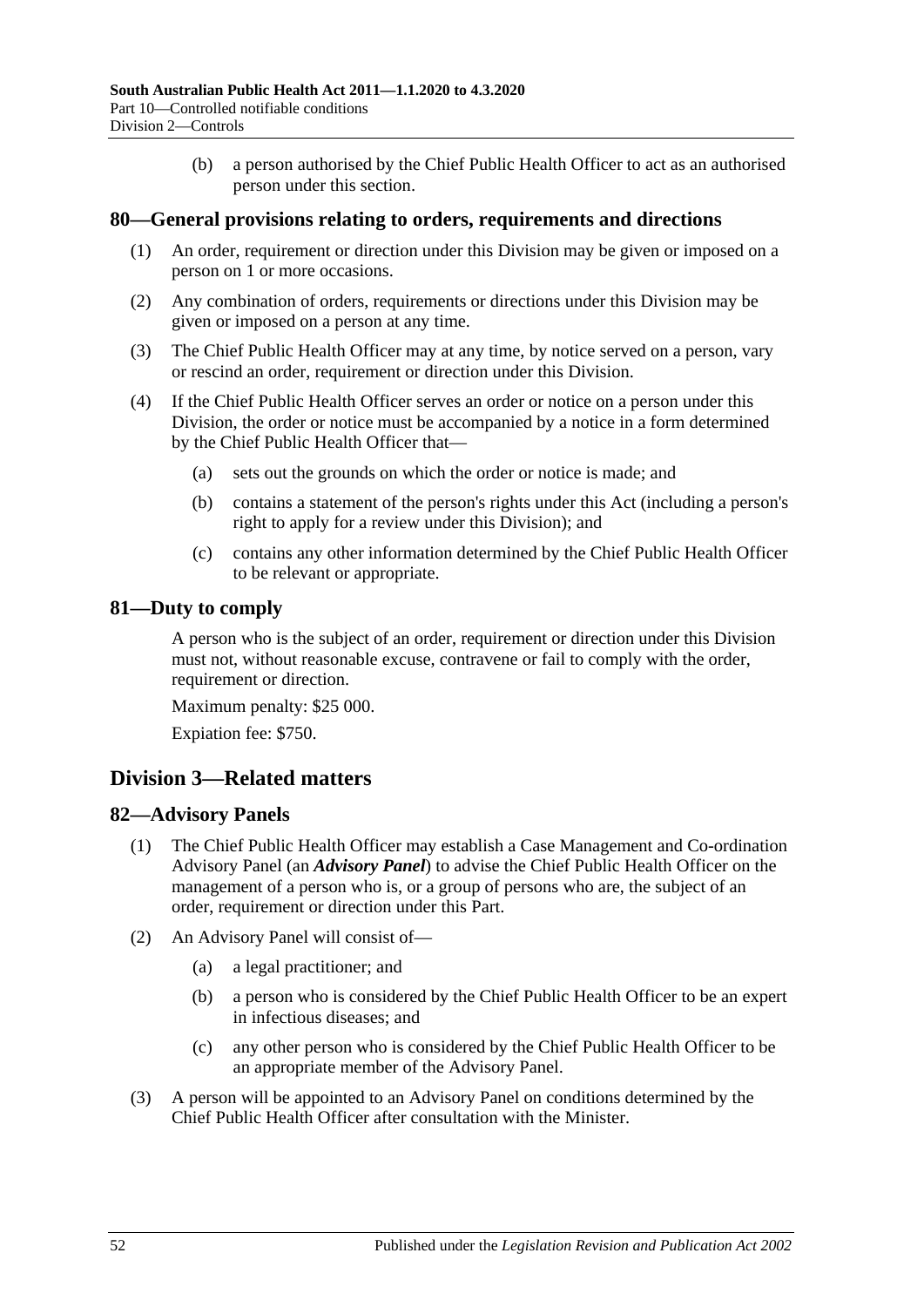- (4) An Advisory Panel must perform its functions—
	- (a) after taking into account any determination of the Chief Public Health Officer as to the scope or performance of its functions in the circumstances of the particular case; and
	- (b) in accordance with any protocols under [subsection](#page-52-0) (5).
- <span id="page-52-0"></span>(5) The Minister may, as the Minister thinks fit, determine various protocols that must be complied with by Advisory Panels in the performance of their functions.
- (6) Information (including confidential information) may be disclosed to an Advisory Panel in connection with the performance of its functions without the breach of any law or principle of professional ethics.
- (7) A member of an Advisory Panel must not make use of or disclose information gained as a result of, or in connection with, the functions of the Advisory Panel except—
	- (a) to the extent necessary for the proper performance of those functions; or
	- (b) to the extent allowed by the regulations.

## **83—Interstate orders**

(1) In this section—

*corresponding law* means a law of another State declared by the regulations to be a corresponding law;

*order* includes a notice, requirement or direction;

*State* includes a Territory.

- <span id="page-52-3"></span> $(2)$  If—
	- (a) a person is subject to an order under a corresponding law; and
	- (b) the terms of an order provide for matters that could be the subject (wholly or substantially) of an order under this Part; and
	- (c) the person enters the State,

then, subject to [subsections](#page-52-1) (3) and [\(4\),](#page-52-2) the order will have effect in this State as if the order had been made under this Part.

- <span id="page-52-1"></span>(3) An order that has effect in this State under [subsection](#page-52-3) (2)—
	- (a) may, by notice served on the relevant person, be varied by the Chief Public Health Officer, as it applies in this State, in such manner as the Chief Public Health Officer thinks fit; and
	- (b) will cease to have effect in this State if—
		- (i) the order expires or is revoked under the corresponding law; or
		- (ii) the order is revoked by the Chief Public Health Officer acting under this provision.
- <span id="page-52-2"></span>(4) The cessation of the operation of an order under this section does not prevent an order subsequently being made under this Part in relation to the same person.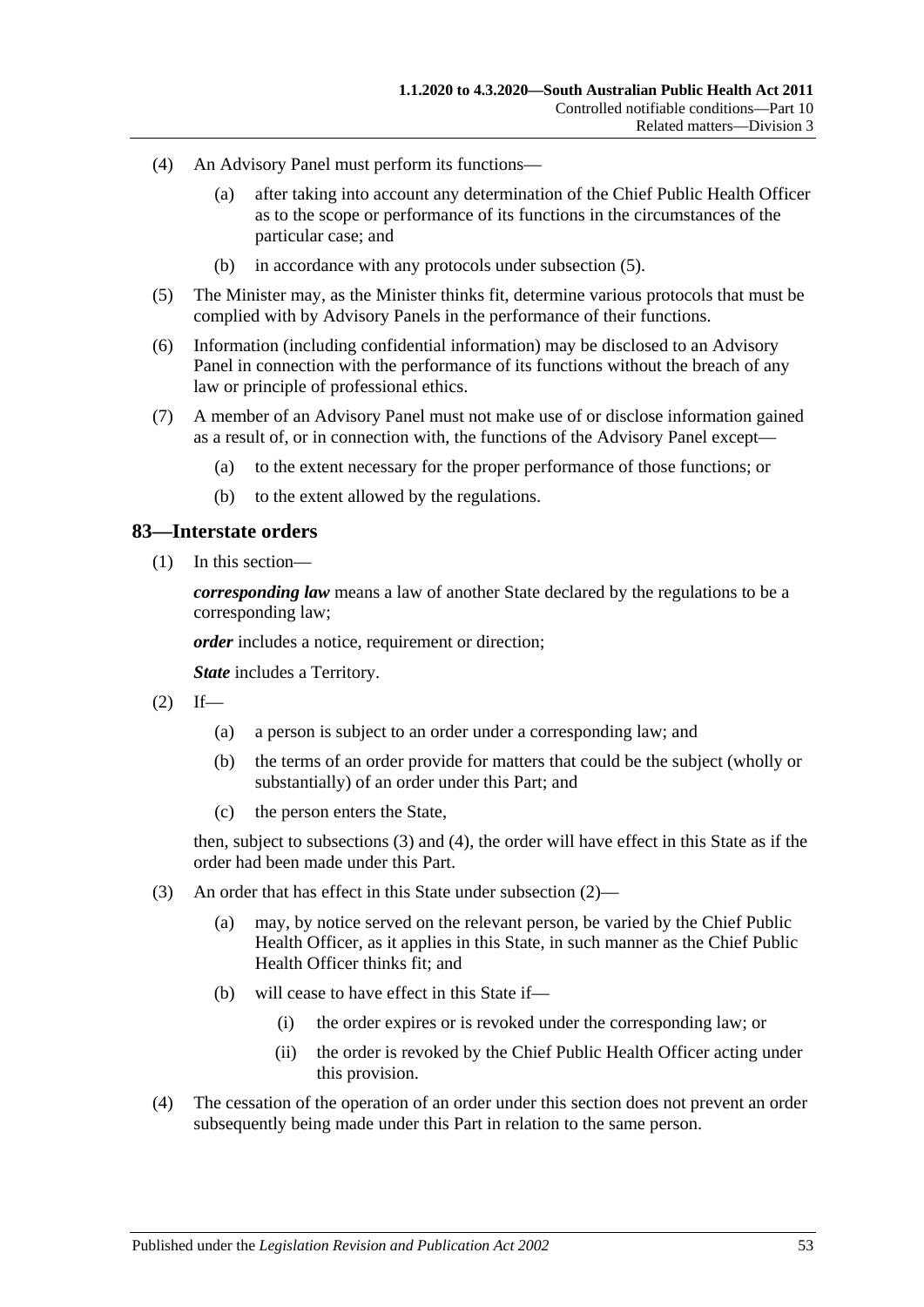## **84—Protection of information**

A document held or produced by the Chief Public Health Officer, or any other person acting in the course of official duties, for the purposes of this Part that relates to a particular person is not subject to access under the *[Freedom of Information Act](http://www.legislation.sa.gov.au/index.aspx?action=legref&type=act&legtitle=Freedom%20of%20Information%20Act%201991) 1991*.

# **Part 11—Management of significant emergencies**

## **85—Principles**

The principles set out in [section](#page-9-0) 14 have particular application to this Part.

## <span id="page-53-0"></span>**86—Public health incidents**

- (1) If it appears to the Chief Executive that the nature or scale of an emergency that has occurred, is occurring or is about to occur, is such that it should be declared to be a public health incident, the Chief Executive may, with the approval of the Minister, declare the emergency to be a public health incident.
- (2) A declaration under this section—
	- (a) may be made orally (but if made orally must, as soon as is reasonably practicable, be reduced to writing and a copy provided to the Minister); and
	- (b) subject to this section, remains in force while response operations are being carried out in relation to the emergency (but not for a period exceeding 12 hours).
- (3) The Chief Executive may, at any time, revoke a declaration under this section.

#### **87—Public health emergencies**

- (1) If it appears to the Chief Executive that an emergency has occurred, is occurring or is about to occur, the Chief Executive may, with the approval of the Minister, declare the emergency to be a public health emergency (whether or not the emergency has previously been declared to be a public health incident under [section](#page-53-0) 86).
- (2) A declaration under this section—
	- (a) must be in writing and published in a manner and form determined by the Minister; and
	- (b) remains in force for a period specified in the declaration (which must not exceed 14 days) and for such further periods (which may be of any length) as may be approved by the Governor.
- (3) The Chief Executive may, at any time, revoke a declaration under this section.

#### **88—Making and revocation of declarations**

- (1) The Public Health Emergency Management Plan may contain guidelines setting out circumstances in which an emergency should be declared to be a public health incident or to be a public health emergency.
- (2) Before making a declaration under this Part, the Chief Executive must consult with—
	- (a) the Chief Public Health Officer; and
	- (b) the State Co-ordinator.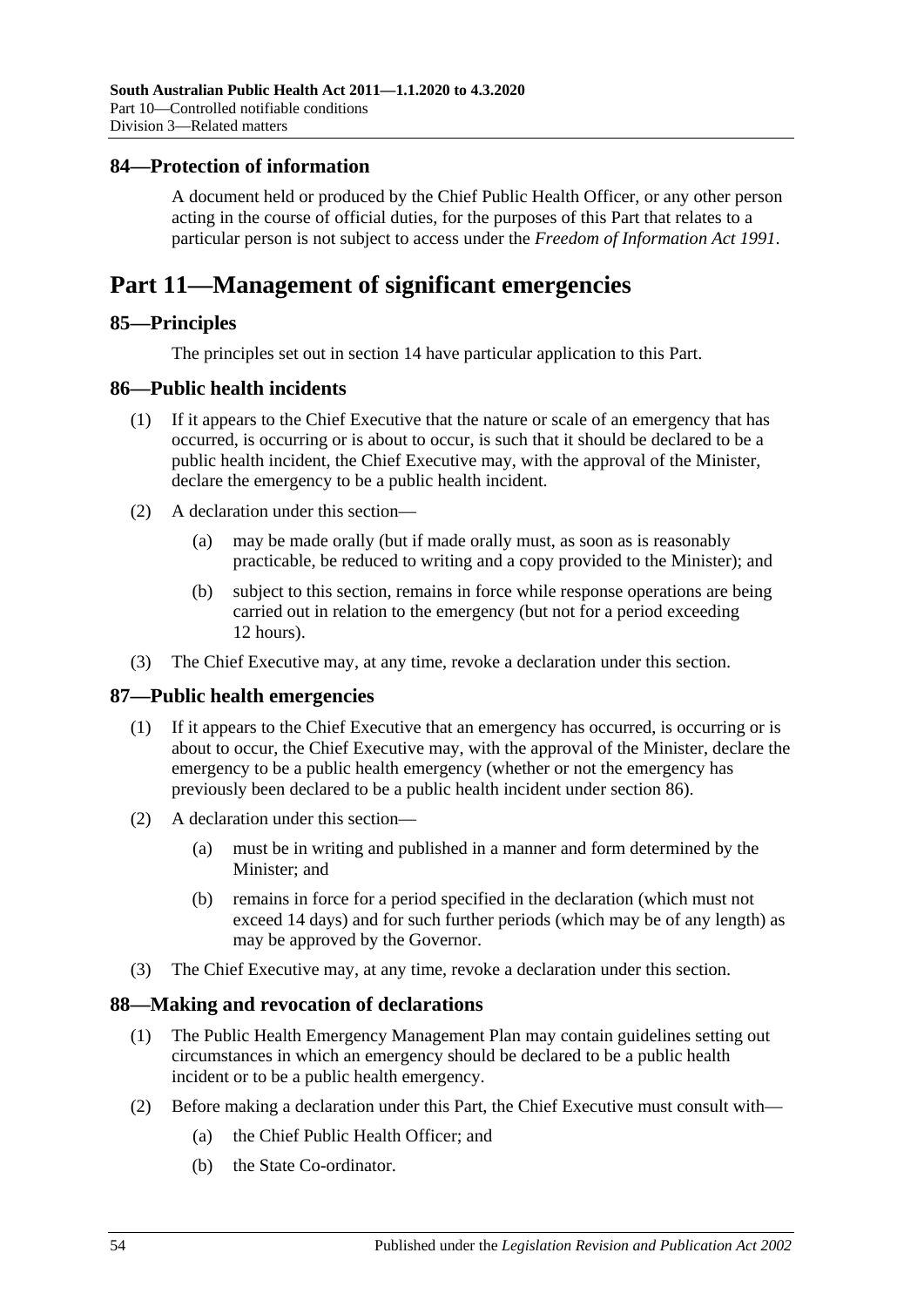(3) The Chief Executive must revoke a declaration under this Part at the request of the State Co-ordinator.

# <span id="page-54-2"></span>**89—Powers and functions of Chief Executive**

- (1) On the declaration of a public health incident or public health emergency, and while that declaration remains in force, the Chief Executive must take any necessary action to implement the Public Health Emergency Management Plan and cause such response and recovery operations to be carried out as he or she thinks appropriate.
- (2) The Chief Executive must provide information relating to a public health incident or public health emergency to the State Co-ordinator in accordance with any requirements of the State Co-ordinator.

## <span id="page-54-1"></span>**90—Application of Emergency Management Act**

- (1) On the declaration of a public health incident or public health emergency, the following provisions of the *[Emergency Management Act](http://www.legislation.sa.gov.au/index.aspx?action=legref&type=act&legtitle=Emergency%20Management%20Act%202004) 2004* apply in relation to the emergency as if those provisions formed part of this Act but subject to the modifications specified in [subsection](#page-54-0) (2) and any other prescribed modifications:
	- (a) Part 4 Division 4 (Powers that may be exercised in relation to declared emergencies) except section 25(1) and (2)(n);
	- (b) Part 4 Division 5 (Recovery operations);
	- (c) Part 5 (Offences);
	- (d) Part 6 (Miscellaneous) except sections 37 and 38;
	- (e) definitions in section 3 of terms used in the above provisions.
- <span id="page-54-0"></span>(2) The provisions of the *[Emergency Management Act](http://www.legislation.sa.gov.au/index.aspx?action=legref&type=act&legtitle=Emergency%20Management%20Act%202004) 2004* applied under [subsection](#page-54-1) (1) are modified as follows:
	- (a) a reference to the Minister is to be read as a reference to the Minister responsible for the administration of this Act;
	- (b) a reference to the State Co-ordinator is to be read as a reference to the Chief Executive;
	- (c) a reference to an authorised officer is to be read as a reference to an emergency officer;
	- (d) a reference to the State Emergency Management Plan is to be read as a reference to the Public Health Emergency Management Plan;
	- (e) a reference to an identified major incident is to be read as a reference to a public health incident;
	- (f) a reference to a major emergency is to be read as a reference to a public health emergency;
	- (g) a reference to a declaration is to be read as a reference to a declaration under this Part;
	- (h) a reference to this Act (meaning the *[Emergency Management Act](http://www.legislation.sa.gov.au/index.aspx?action=legref&type=act&legtitle=Emergency%20Management%20Act%202004) 2004*) is to be read as a reference to this Part;
	- (i) a reference to section 25(1) of the *[Emergency Management Act](http://www.legislation.sa.gov.au/index.aspx?action=legref&type=act&legtitle=Emergency%20Management%20Act%202004) 2004* is to be read as a reference to [section](#page-54-2) 89(1) of this Act;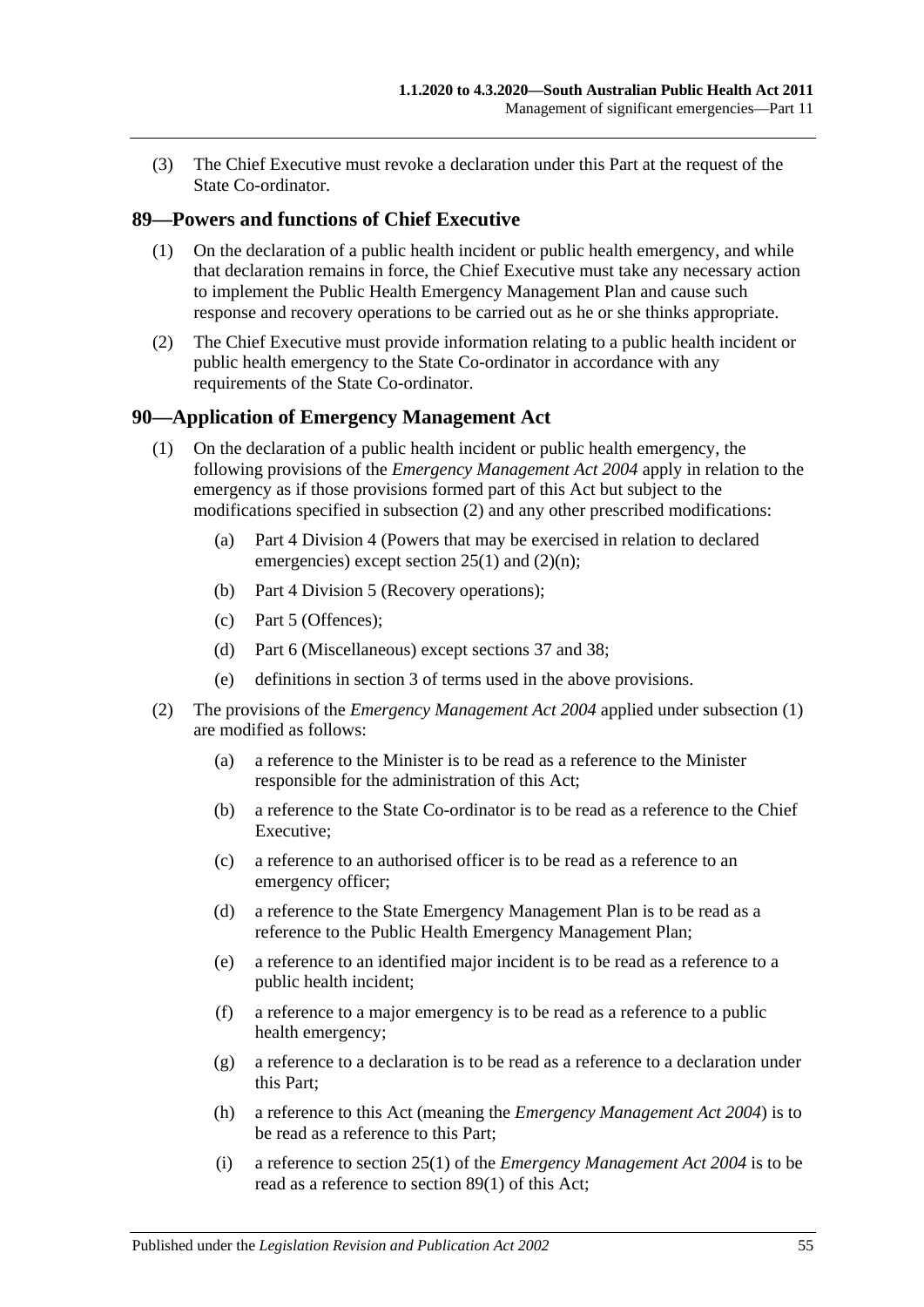- (i) section  $25(2)(m)$  is to be read as if it did not include the words in brackets.
- (3) An authorised officer may only exercise a power of direction under section 25(2) of the *[Emergency Management Act](http://www.legislation.sa.gov.au/index.aspx?action=legref&type=act&legtitle=Emergency%20Management%20Act%202004) 2004* applied under [subsection](#page-54-1) (1)—
	- (a) that the person be isolated or segregated from other persons; or
	- (b) that the person must remain in a particular place,

if—

- (c) there is no cause, or no reasonable cause, to act under [Part](#page-41-2) 10 or under the *[Mental Health Act](http://www.legislation.sa.gov.au/index.aspx?action=legref&type=act&legtitle=Mental%20Health%20Act%202009) 2009*; or
- (d) there are significant public health advantages in acting under the *[Emergency](http://www.legislation.sa.gov.au/index.aspx?action=legref&type=act&legtitle=Emergency%20Management%20Act%202004)  [Management Act](http://www.legislation.sa.gov.au/index.aspx?action=legref&type=act&legtitle=Emergency%20Management%20Act%202004) 2004* as applied under this section rather than under [Part](#page-41-2) 10 or under the *[Mental Health Act](http://www.legislation.sa.gov.au/index.aspx?action=legref&type=act&legtitle=Mental%20Health%20Act%202009) 2009*.

 $(4)$  If—

- (a) a person is subject to a direction under section 25(2) of the *[Emergency](http://www.legislation.sa.gov.au/index.aspx?action=legref&type=act&legtitle=Emergency%20Management%20Act%202004)  [Management Act](http://www.legislation.sa.gov.au/index.aspx?action=legref&type=act&legtitle=Emergency%20Management%20Act%202004) 2004* applied under [subsection](#page-54-1) (1)—
	- (i) that the person be isolated or segregated from other persons; or
	- (ii) that the person remain in a particular place; and
- (b) an authorised officer is satisfied that the person is no longer an immediate risk to public health, or is no longer at risk on account of a public health incident or public health emergency, (as the case requires),

the direction must be revoked in relation to the person.

- <span id="page-55-0"></span> $(5)$  If—
	- (a) a person is subject to a direction, or a series of directions, under section 25(2) of the *[Emergency Management Act](http://www.legislation.sa.gov.au/index.aspx?action=legref&type=act&legtitle=Emergency%20Management%20Act%202004) 2004* applied under [subsection](#page-54-1) (1)—
		- (i) that the person be isolated or segregated from other persons; or
		- (ii) that the person must remain in a particular place; and
	- (b) the direction has effect, or the directions together have effect, for a period exceeding 24 hours,

the person may apply to the Magistrates Court for a review of the direction or directions.

- (6) An application under [subsection](#page-55-0) (5) may be instituted at any time during the currency of a direction (and, subject to [subsection](#page-55-1) (7), more than 1 application may be made while a direction is in force).
- <span id="page-55-1"></span>(7) If a second or subsequent application is made with respect to the same direction or directions, the Magistrates Court must first consider whether there has been a significant change in the material circumstances of the case and should, unless the Magistrates Court in its discretion determines otherwise, decline to proceed with the application (if it appears that the proceedings would simply result in a rehearing of the matter without such a change in circumstances).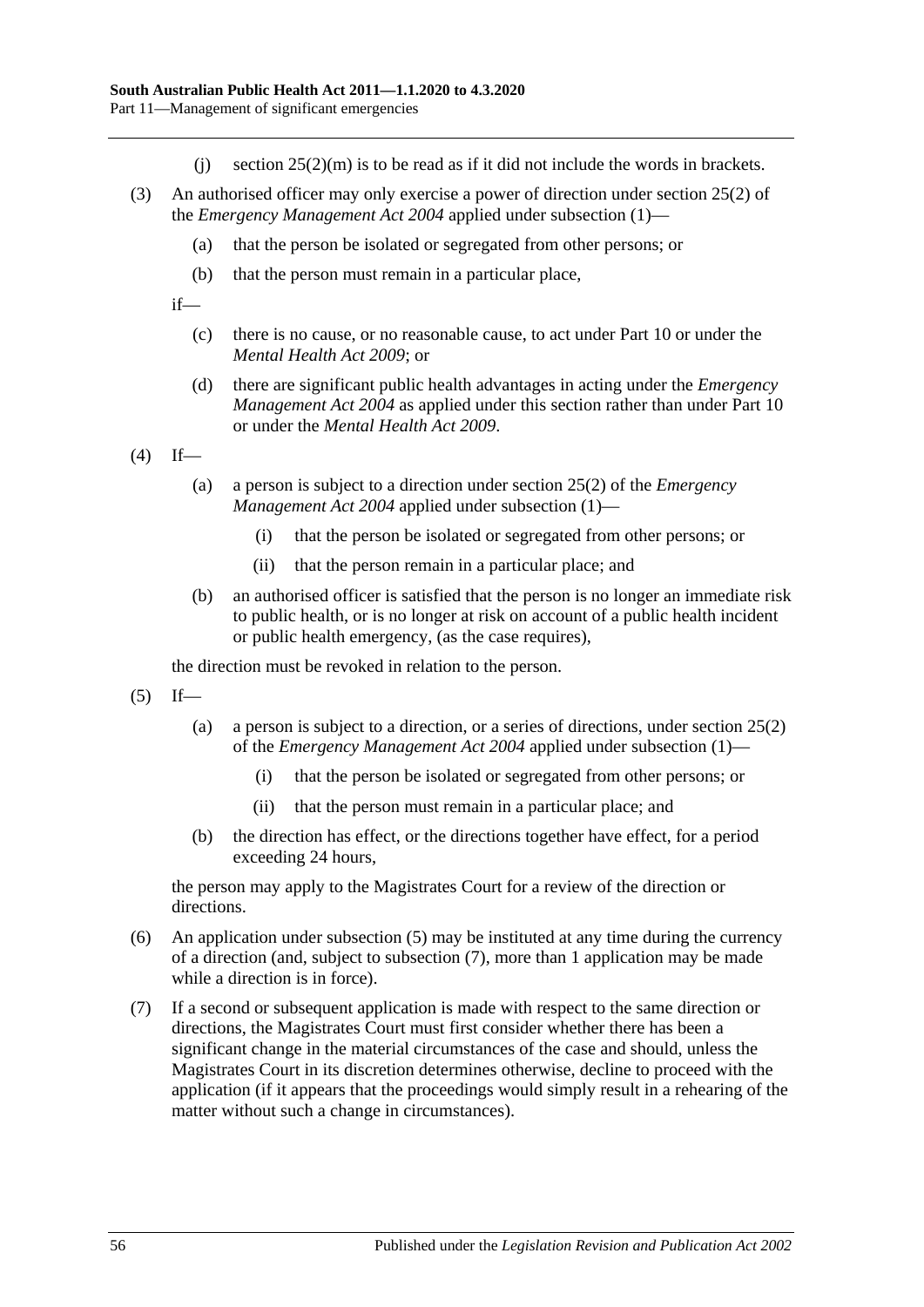- (8) The following provisions will apply in connection with an application under [subsection](#page-55-0) (5):
	- (a) the making of an application does not suspend the operation of a direction to which the application relates (and the Magistrates Court must not suspend or stay the operation of the direction pending the outcome of the proceedings);
	- (b) the Magistrates Court must consider whether 2 or more applications by separate individuals may be joined or heard together taking into account:
		- (i) the extent to which it is impractical or unreasonable for individual applications to be heard separately in view of the number of applications before the court; and
		- (ii) the extent to which there are questions of fact or law that are sufficiently similar or common across a series of applications; and
		- (iii) the extent to which the directions across a series of applications are the same or similar; and
		- (iv) such other matters as the court thinks fit in order to best manage the applications in the circumstances of the emergency;
	- (c) the Chief Magistrate may make such orders as the Chief Magistrate thinks fit (either in a specific case, in a specific class of cases, or generally with respect to applications under [subsection](#page-55-0) (5)) to assist in dealing with the management and hearing of applications under [subsection](#page-55-0) (5) (and any such order will have effect according to its terms).
- <span id="page-56-0"></span>(9) Subject to complying with [subsection](#page-55-1) (7), the Magistrates Court may, on hearing an application under [subsection](#page-55-0) (5)—
	- (a) confirm, vary or revoke a direction;
	- (b) remit the subject matter to the person who gave a direction for further consideration;
	- (c) dismiss the matter;
	- (d) make any consequential or ancillary order or direction, or impose any conditions, that it considers appropriate.
- (10) The Magistrates Court may only revoke a direction under [subsection](#page-56-0) (9) if satisfied that the direction is no longer reasonably necessary in the interests of public health.
- (11) The Magistrates Court is to hear and determine an application under [subsection](#page-55-0) (5) as soon as is reasonably practicable.
- <span id="page-56-1"></span>(12) A party to proceedings on an application under [subsection](#page-55-0) (5) may appeal against a decision of the Magistrates Court under [subsection](#page-56-0) (9).
- (13) An appeal under [subsection](#page-56-1) (12) will be to the District Court.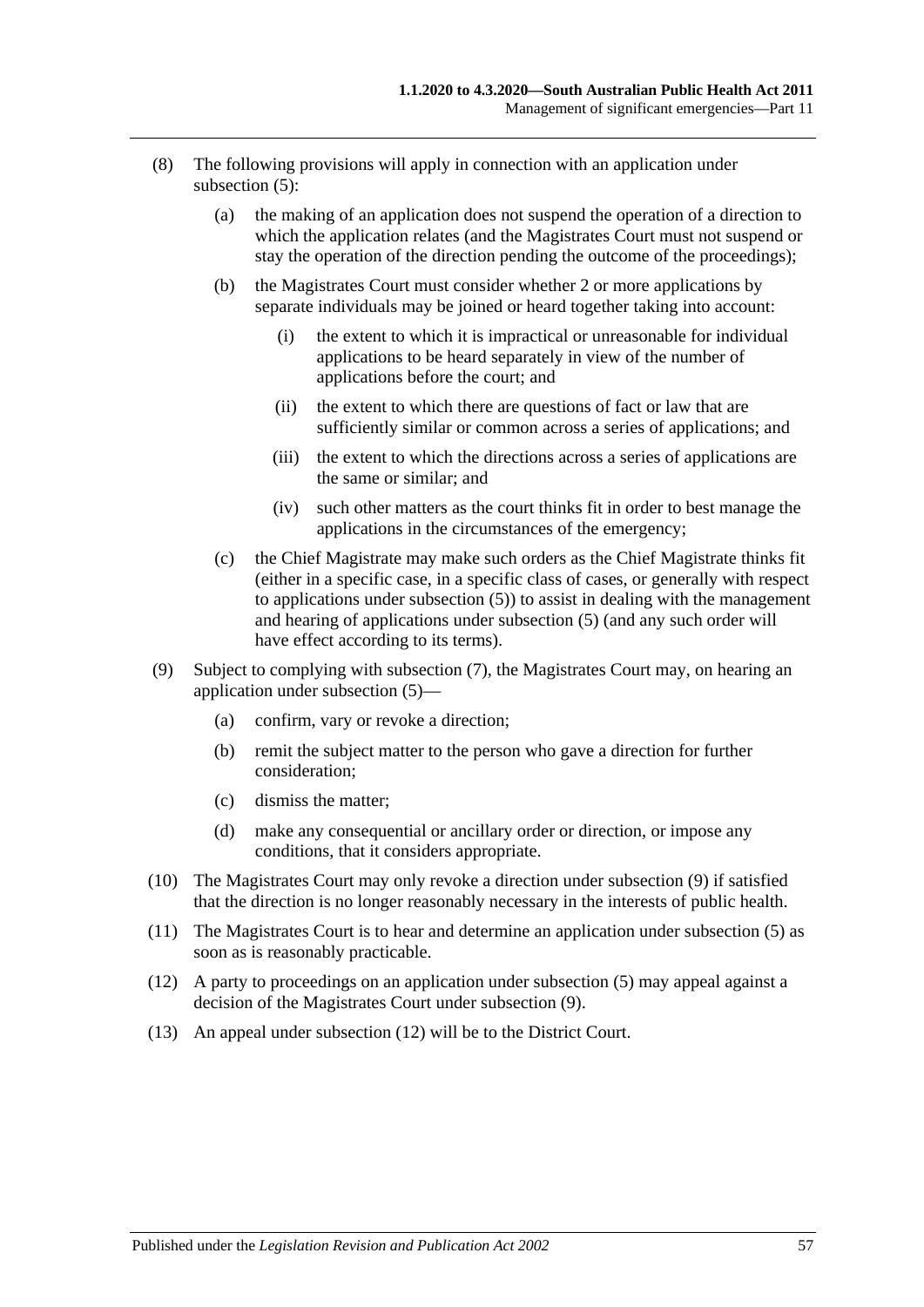- (14) The following provisions will apply in connection with an appeal under [subsection](#page-56-1) (12):
	- (a) the making of the appeal does not suspend the operation of a direction that has been confirmed by the Magistrates Court and the District Court may, as it thinks fit, make any other order with respect to the operation of any other direction that has been varied or revoked by the Magistrates Court (including, if the District Court thinks fit, to reinstate or vary an original direction on an interim basis pending the outcome of the appeal);
	- (b) the District Court must consider whether 2 or more appeals by separate individuals may be joined or heard together taking into account:
		- (i) the extent to which it is impracticable or unreasonable for individual appeals to be heard separately in view of the number of appeals before the court; and
		- (ii) the extent to which there are common questions or issues across a series of appeals; and
		- (iii) such other matters as the court thinks fit in order to best manage the appeals in the circumstances of the emergency;
	- (c) the Chief Judge may make such orders as the Chief Judge thinks fit to assist in dealing with the management and hearing of appeals under [subsection](#page-56-1) (12) (and any such order will have effect according to its terms).
- (15) The District Court may, on an appeal under [subsection](#page-56-1) (12)—
	- (a) confirm or vary the decision of the Magistrates Court, or substitute its own decision;
	- (b) make any consequential or ancillary order or direction that it considers appropriate.
- (16) The District Court is to hear and determine an appeal under [subsection](#page-56-1) (12) as soon as is reasonably practicable.
- (17) An appeal under [subsection](#page-56-1) (12) will be heard in the Administrative and Disciplinary Division of the District Court (but will not be subject to the application of Subdivision 2 of Part 6 Division 2 of the *[District Court Act](http://www.legislation.sa.gov.au/index.aspx?action=legref&type=act&legtitle=District%20Court%20Act%201991) 1991*).
- (18) A person subject to a direction who is a party to proceedings before a court under this section is not entitled to attend those proceedings but is entitled to be represented at any hearing by a person (who need not be a legal practitioner) nominated by him or her.
- (19) A court must, in dealing with proceedings under this section, take into account the need to ensure that its proceedings do not unduly hamper the work of public officials in dealing with an emergency.
- (20) In this section—

*Magistrates Court* means the Magistrates Court of South Australia.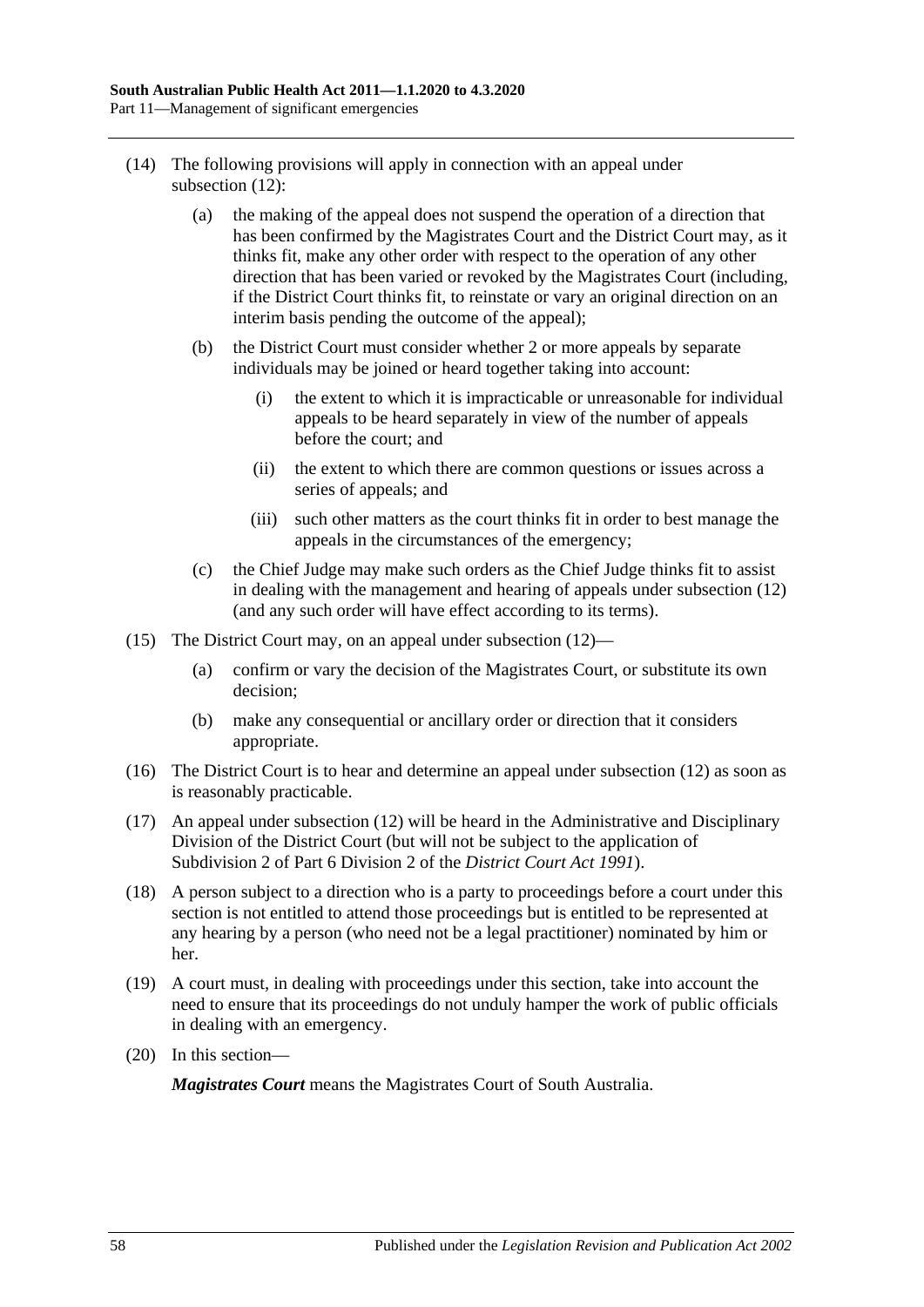# **Part 12—Notices and emergency situations**

# **Division 1—Interpretation**

# **91—Interpretation**

In this Part—

*relevant authority* means—

- (a) the Chief Public Health Officer; or
- (b) a council.

# **Division 2—Notices and emergencies**

# **92—Notices**

- (1) A relevant authority may issue a notice under this section for the purpose of—
	- (a) securing compliance with a requirement imposed by or under this Act (including the duty under [Part](#page-32-0) 6 or a requirement imposed under a regulation or a code of practice under this Act); or
	- (b) averting, eliminating or minimising a risk, or a perceived risk, to public health.
- (2) Before issuing a notice to secure compliance with the general duty under [Part](#page-32-0) 6, a relevant authority—
	- (a) must have regard to—
		- (i) the number of people affected, or potentially affected, by the breach of the duty;
		- (ii) the degree of harm, or potential degree of harm, to public health on account of the breach of the duty;
		- (iii) any steps that a person in breach of the duty has taken, or proposed to take, to avoid or address the impact of the breach of the duty,

and may have regard to such other matters as the relevant authority thinks fit; and

- <span id="page-58-0"></span>(b) subject to this section, must give the person to whom it is proposed that the notice be given a preliminary notice in writing—
	- (i) stating the proposed action, including the terms of the proposed notice and the period within which compliance with the notice will be required; and
	- (ii) stating the reasons for the proposed action; and
	- (iii) inviting the person show, within a specified time (of a reasonable period), why the proposed action should not be taken (by making representations to the relevant authority or a person nominated to act on behalf of the relevant authority).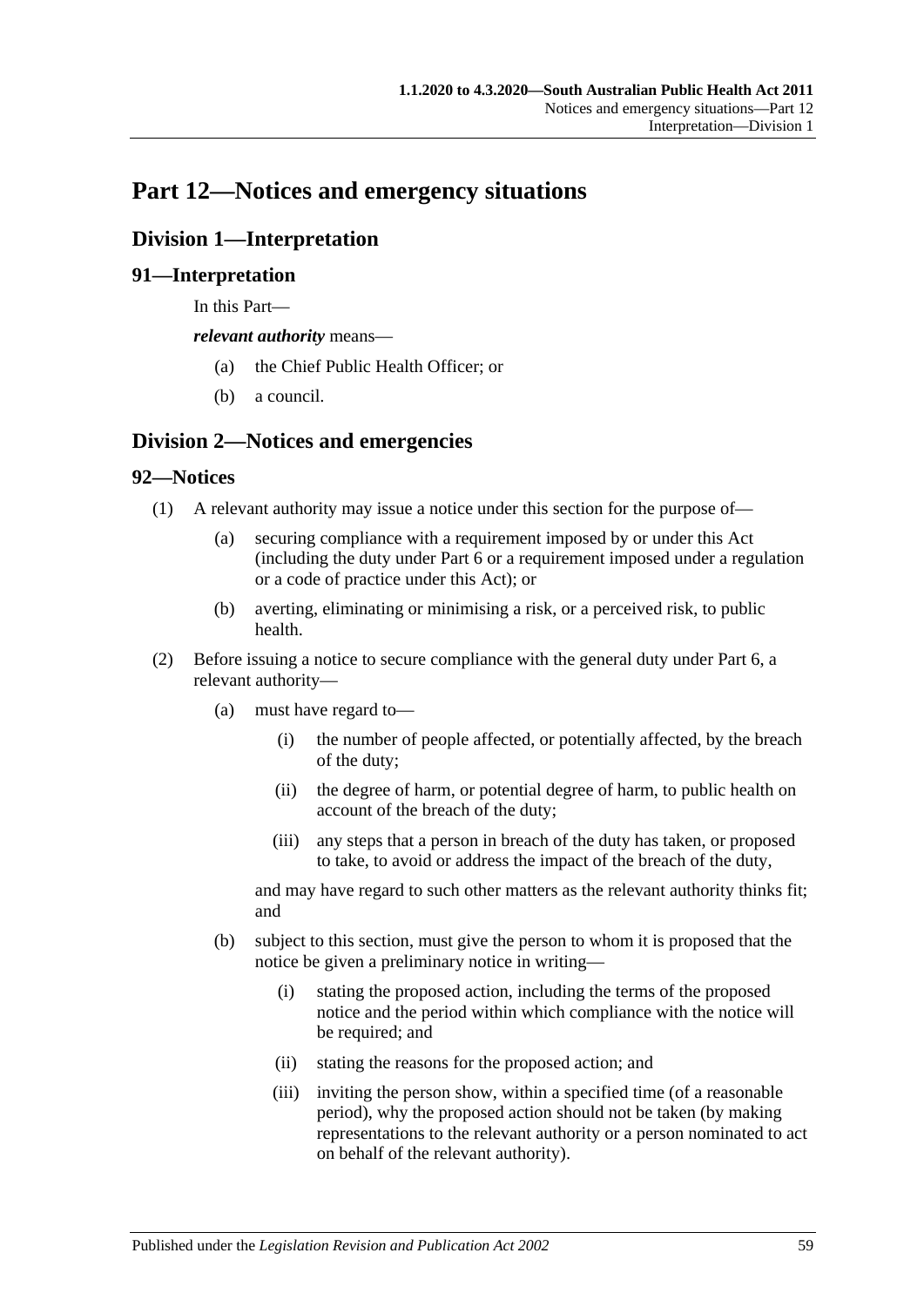- <span id="page-59-0"></span>(3) In a case where [subsection](#page-58-0) (2)(b) applies, a relevant authority may, after considering representations made within the time specified under [subsection](#page-58-0) (2)(b)—
	- (a) issue a notice in accordance with the terms of the original proposal; or
	- (b) issue a notice with modifications from the terms of the original proposal; or
	- (c) determine not to proceed further under this section.
- (4) A relevant authority
	- (a) is not required to give notice under [subsection](#page-58-0)  $(2)(b)$  if it considers that urgent or immediate action is required in the circumstances of the particular case; and
	- (b) is not required to give further notice before issuing a notice with modifications under [subsection](#page-59-0) (3)(b).
- <span id="page-59-3"></span><span id="page-59-2"></span><span id="page-59-1"></span>(5) A notice under this section—
	- (a) subject to [subsection](#page-60-0) (6), must be in the form of a written notice served on the person to whom it is issued; and
	- (b) must specify the person to whom it is issued (whether by name or by a description sufficient to identify the person); and
	- (c) may direct 2 or more persons to do something specified in the notice jointly; and
	- (d) without limiting any other provision, in the case of a notice that relates to the condition of any premises, may be issued to any person who—
		- (i) is the owner or occupier of the premises; or
		- (ii) has the management or control of the premises; or
		- (iii) is the trustee of a person referred to in [subparagraph](#page-59-1) (i) or [\(ii\),](#page-59-2) or is managing the affairs of such a person on some other basis; and
	- (e) must state the purpose for which the notice is issued and give notice of the requirement or the risk to which it relates; and
	- (f) may impose any requirement reasonably required for the purpose for which the notice is issued including 1 or more of the following:
		- (i) a requirement that the person discontinue, or not commence, a specified activity indefinitely or for a specified period or until further notice from a relevant authority;
		- (ii) a requirement that the person not carry on a specified activity except at specified times or subject to specified conditions;
		- (iii) a requirement that the person take specified action in a specified way, and within a specified period or at specified times or in specified circumstances;
		- (iv) a requirement that the person take action to prevent, eliminate, minimise or control any specified risk to public health, or to control any specified activity;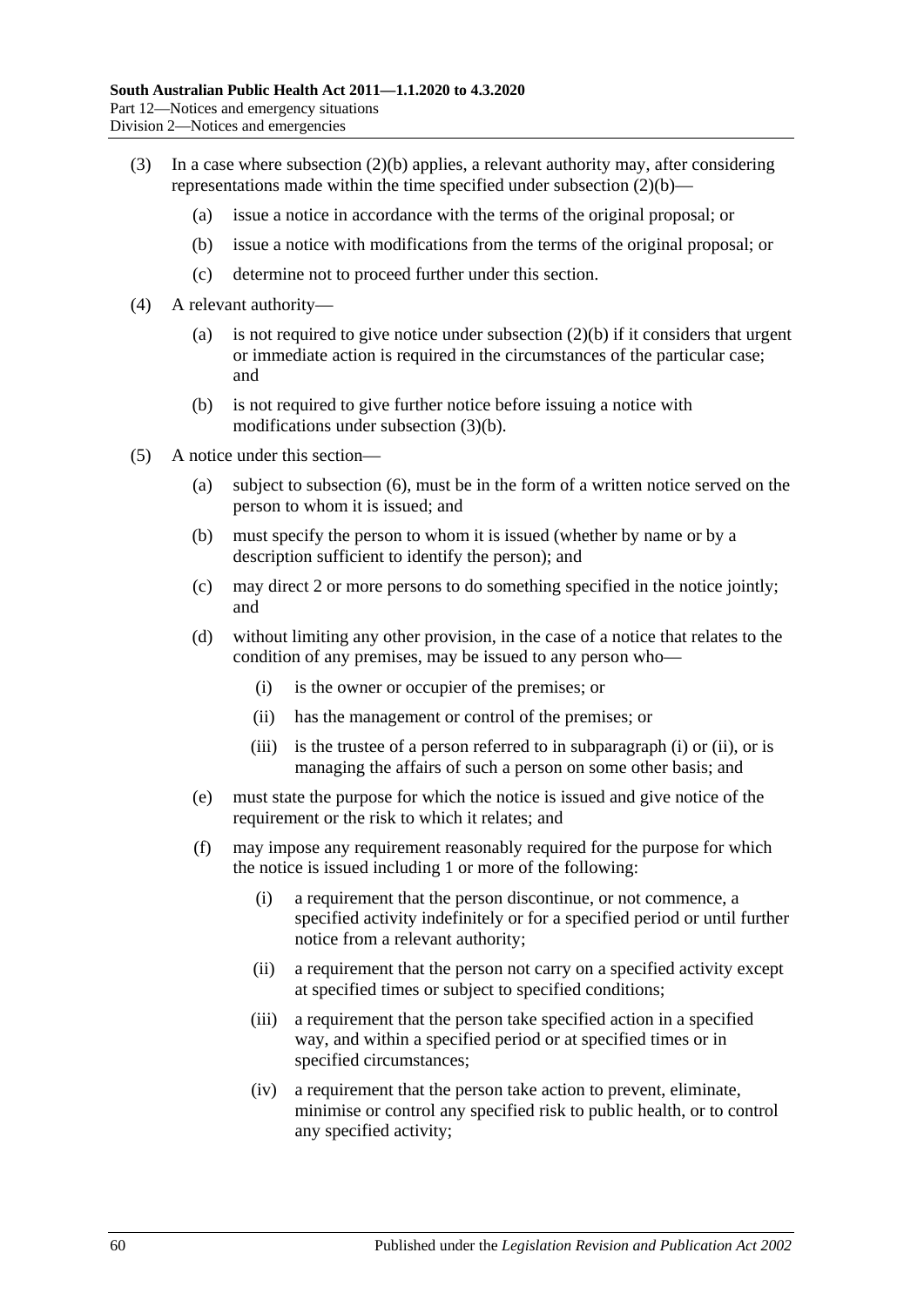- (v) a requirement that the person comply with any specified code or standard prepared or published by a body or authority referred to in the notice;
- (vi) a requirement that the person undertake specified tests or monitoring;
- (vii) a requirement that the person furnish to a relevant authority specified results or reports;
- (viii) a requirement that the person prepare, in accordance with specified requirements and to the satisfaction of the relevant authority, a plan of action to secure compliance with a relevant requirement or to prevent, eliminate, minimise or control any specified risk to public health;
- (ix) a requirement prescribed under or for the purposes of the regulations; and
- (g) must state that the person may, within 14 days, apply for a review of the notice under the provisions of this Act.
- <span id="page-60-0"></span>(6) An authorised officer may, if of the opinion that urgent action is required, issue an emergency notice imposing a requirement of a kind referred to in [subsection](#page-59-3) (5)(f) as reasonably required in the circumstances.
- (7) An emergency notice may be issued orally (and without compliance with a requirement to give preliminary notice) but, in that event, the person to whom the notice is issued must be advised forthwith of the person's right to apply to the Tribunal for a review of the order.
- (8) If an emergency notice is issued by an authorised officer, the notice will cease to have effect on the expiration of 72 hours from the time of issuing unless confirmed by a notice issued by a relevant authority and served on the relevant person.
- (9) A relevant authority may, by written notice served on a person to whom a notice under this section has been issued by the relevant authority, vary or revoke the notice.
- (10) A person to whom a notice is issued under this section must not, without reasonable excuse, fail to comply with the notice.

Maximum penalty: \$25 000.

Expiation fee: \$750.

(11) A person must not hinder or obstruct a person complying with a notice under this section.

Maximum penalty: \$25 000.

- (12) The Minister may, as the Minister thinks fit, determine various protocols that should be taken into account by a relevant authority under this section.
- (13) A protocol may include guidance as to which relevant authority should act under this section in various classes of cases.
- (14) The Minister should not adopt or vary a protocol under this section except after consultation with—
	- (a) the Chief Public Health Officer; and
	- (b) the LGA.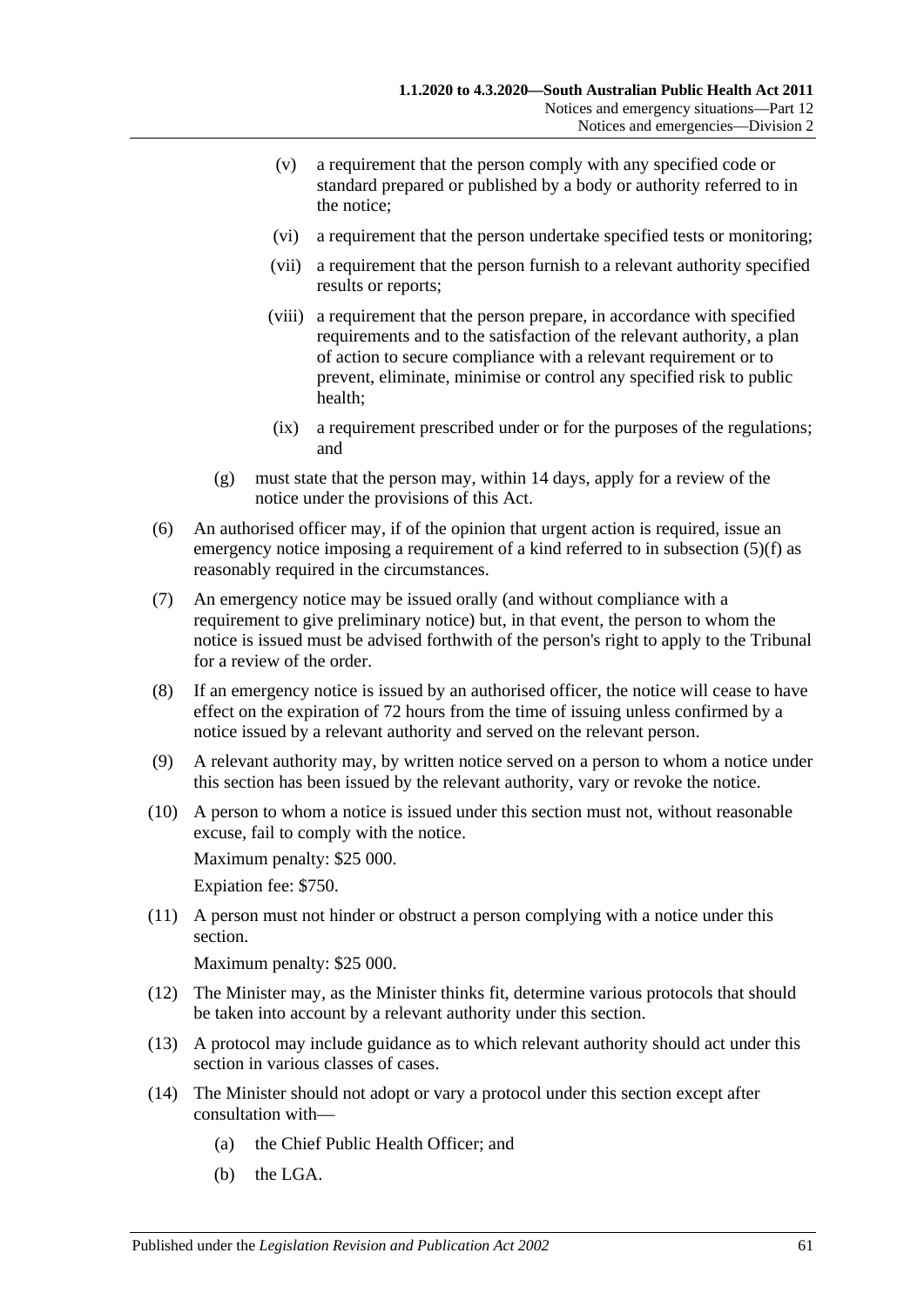(15) A relevant authority is not required to comply with any other procedure, or to hear from any other person, except as provided by this section before it issues a notice under this section.

# <span id="page-61-0"></span>**93—Action on non-compliance with notice**

- (1) If the requirements of a notice under this Part are not complied with, a relevant authority may take any action required by the notice.
- (2) Action to be taken by a relevant authority under [subsection](#page-61-0) (1) may be taken on the relevant authority's behalf by an authorised officer, a member of the Department, or another person authorised by the relevant authority for the purpose.
- (3) A person taking action under this section may enter any relevant premises at any reasonable time.
- (4) The reasonable costs and expenses incurred by a relevant authority in taking action under this section may be recovered by the relevant authority as a debt from the person who failed to comply with the requirements of the notice.
- (5) If an amount is recoverable from a person by a relevant authority under this section, the relevant authority may, by notice in writing to the person, fix a period, being not less than 28 days from the date of the notice, within which the amount must be paid by the person, and, if the amount is not paid by the person within that period, the person is liable to pay interest charged at the prescribed rate per annum on the amount unpaid.
- (6) In addition, where an amount recoverable under this section relates to action taken in relation to any land (including a building or other structure on land), the amount will be a charge on the land in favour of the relevant authority in accordance with a scheme prescribed by the regulations (with a priority determined in accordance with the regulations).

# **94—Action in emergency situations**

- (1) If an authorised officer believes, on reasonable grounds—
	- (a) that a situation is creating, or likely to create, a risk to public health; and
	- (b) that immediate action is required,

the authorised officer may, after giving such notice (if any) as may be reasonable in the circumstances, take action or cause action to be taken as necessary to avert, control or eliminate the risk.

- <span id="page-61-1"></span>(2) In the exercise of powers under this section, an authorised officer has, in addition to any other powers of an authorised officer under this Act, power to—
	- (a) enter and take possession of any premises or vehicle (taking such action as is reasonably necessary for the purpose); and
	- (b) seize, retain, move or destroy or otherwise dispose of any substance or thing.
- (3) The action taken under [subsection](#page-61-1) (2) may include the use of force to enter any premises or vehicle without a warrant if the authorised officer believes, on reasonable grounds, that the circumstances requires such a step to be taken.
- (4) Action may be taken under this section whether or not a notice has been given to a person in relation to the risk under a preceding section.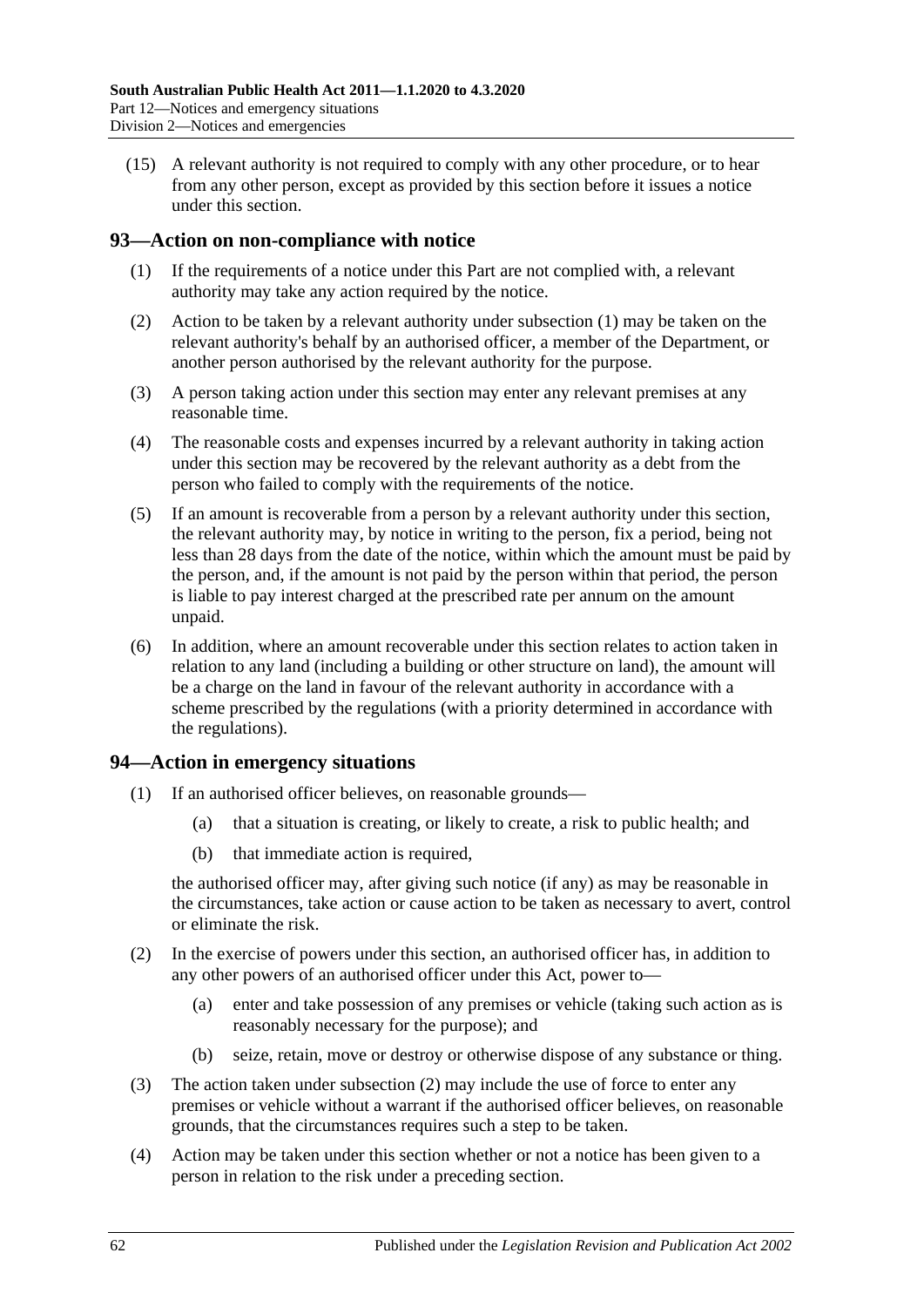- (5) The reasonable costs and expenses incurred by an authorised officer in taking action under this section may be recovered by—
	- (a) in the case of action taken by a State authorised officer—the Crown; or
	- (b) in the case of action taken by a local authorised officer—the relevant council,

from any person who caused the risk to which the action relates, as a debt.

# **Division 3—Reviews and appeals**

## <span id="page-62-2"></span>**95—Reviews—notices relating to general duty**

- (1) This section applies if a person has been issued with a notice under this Part to secure compliance with the duty under [Part](#page-32-0) 6.
- (2) A person to whom a notice has been issued may apply for a review of the notice under this section.
- (3) The review will be to the *Public Health Review Panel* (the *Review Panel*) constituted under this section.
- (4) The application must be made within 14 days after the notice is served on the person unless the Review Panel, in its discretion, allows an extension of time.
- (5) Subject to a determination of the Review Panel to the contrary in relation to a particular matter, the operation of a notice subject to a review is not suspended pending the outcome of the proceedings.
- (6) A review under this section is to be conducted as a full review of the matter to which the review relates.
- <span id="page-62-1"></span><span id="page-62-0"></span>(7) For the purposes of this section, the Review Panel will from time to time, in relation to a particular review, be constituted by—
	- (a) the Chief Public Health Officer (who will be the presiding member); and
	- (b) 2 members of SAPHC selected by the Chief Public Health Officer for the purposes of the particular review; and
	- (c) any other person or persons selected by the Chief Public Health Officer in order to provide additional expertise on the panel.
- (8) If the review relates to a notice issued by the Chief Public Health Officer, a delegate of the Chief Public Health Officer must act in place of the Chief Public Health Officer under [subsection](#page-62-0) (7).
- (9) A reference to a member of SAPHC under [subsection](#page-62-1) (7)(b) extends to a deputy of a member of SAPHC.
- (10) 3 members of the Review Panel constitute a quorum of the Review Panel.
- (11) A decision carried by a majority of the votes cast by the members of the Review Panel present at any proceedings of the Review Panel is a decision of the Review Panel.
- (12) Each member present at a meeting of the Review Panel is entitled to 1 vote on a question arising for decision and, in the event of an equality of votes, the person presiding has a second, or casting, vote.
- (13) A party is entitled to appear personally or, with leave of the Review Panel, by representative, in proceedings before the Review Panel.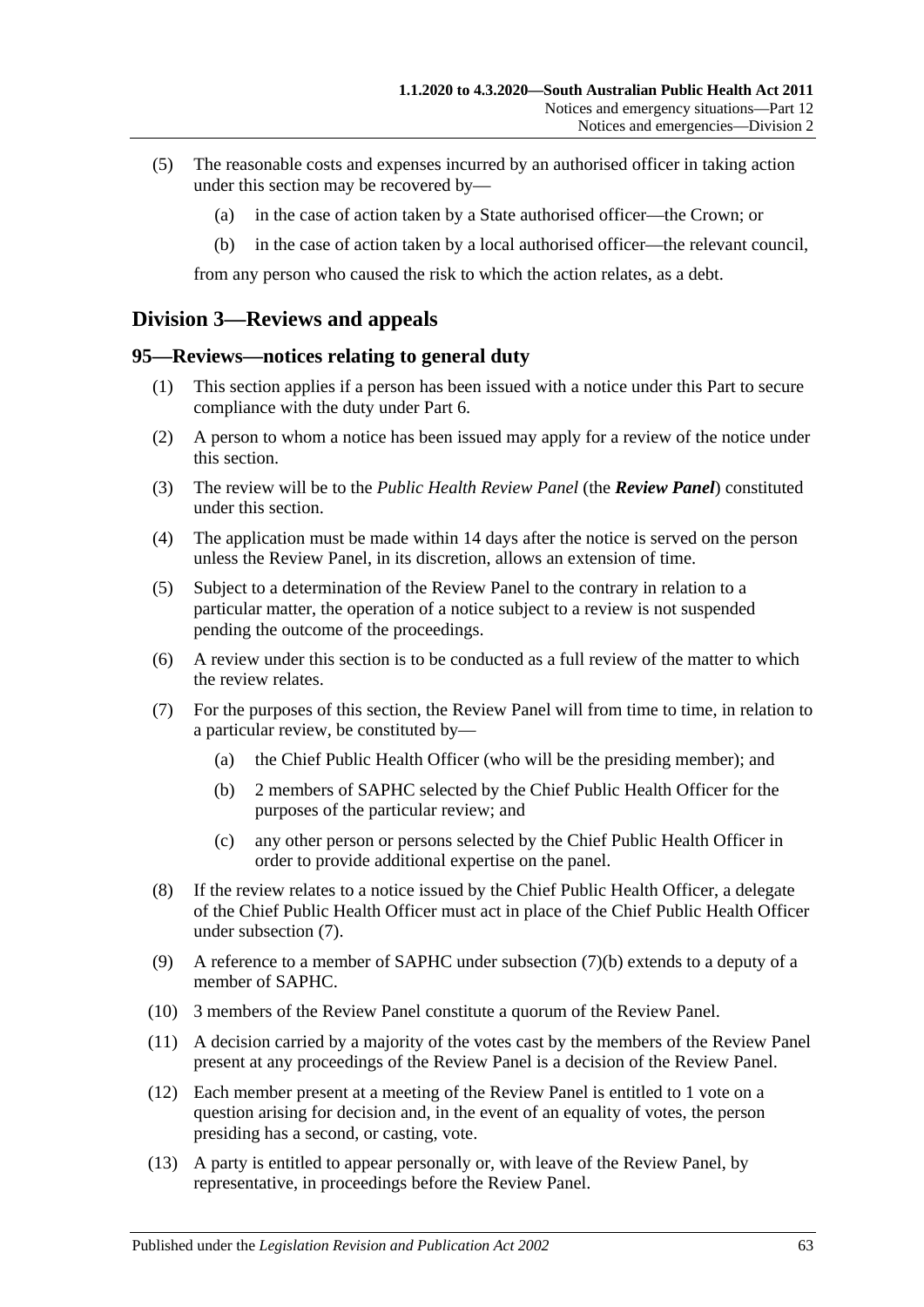- (14) The Review Panel may proceed to determine a matter in the absence of a party if the party has had notice of the time and place of the proceedings and fails to appear.
- (15) The Review Panel may, on its own initiative or on application by a party to the relevant proceedings—
	- (a) dismiss or determine any proceedings that appear—
		- (i) to be frivolous or vexatious; or
		- (ii) to have been instituted for the purpose of delay or obstruction, or for some other improper purpose;
	- (b) bring any proceedings to an end that appear—
		- (i) to be more appropriately suited to proceedings before the Tribunal rather than the Review Panel; or
		- (ii) to be unable to be satisfactorily resolved (or resolved within a reasonable period) by proceedings before the Review Panel; or
	- (c) bring any proceedings to an end for any other reasonable cause.
- (16) In any proceedings, the Review Panel is not bound by the rules of evidence but may inform itself about any matter relating to the proceedings in such manner as it thinks fit.
- (17) The Review Panel may, on hearing any proceedings under this section—
	- (a) confirm, vary or revoke any requirement to which the review relates and, if appropriate, discharge the relevant notice;
	- (b) substitute any requirement or notice that could have been made or given in the first instance;
	- (c) remit the subject matter to the relevant authority for further consideration;
	- (d) dismiss the matter;
	- (e) make an order for costs, but only to the extent that may be necessary in the interests of justice;
	- (f) make any consequential or ancillary order or direction, or impose any conditions, that it considers appropriate.
- (18) The Review Panel is to hear and determine an application under this section as soon as is reasonably practicable and in any event within 2 months unless the Chief Public Health Officer allows an extension of time in a particular case.

# **96—Review by Tribunal**

- <span id="page-63-1"></span><span id="page-63-0"></span>(1) A person who has been issued with a notice under this Part (including a notice to secure compliance with the duty under [Part](#page-32-0) 6) may apply to the Tribunal under section 34 of the *[South Australian Civil and Administrative Tribunal Act](http://www.legislation.sa.gov.au/index.aspx?action=legref&type=act&legtitle=South%20Australian%20Civil%20and%20Administrative%20Tribunal%20Act%202013) 2013* for review—
	- (a) of the notice; or
	- (b) if review proceedings have been taken under [section](#page-62-2) 95—of the outcome of the review (including any order or other matter made or imposed at the end of the proceedings on the review).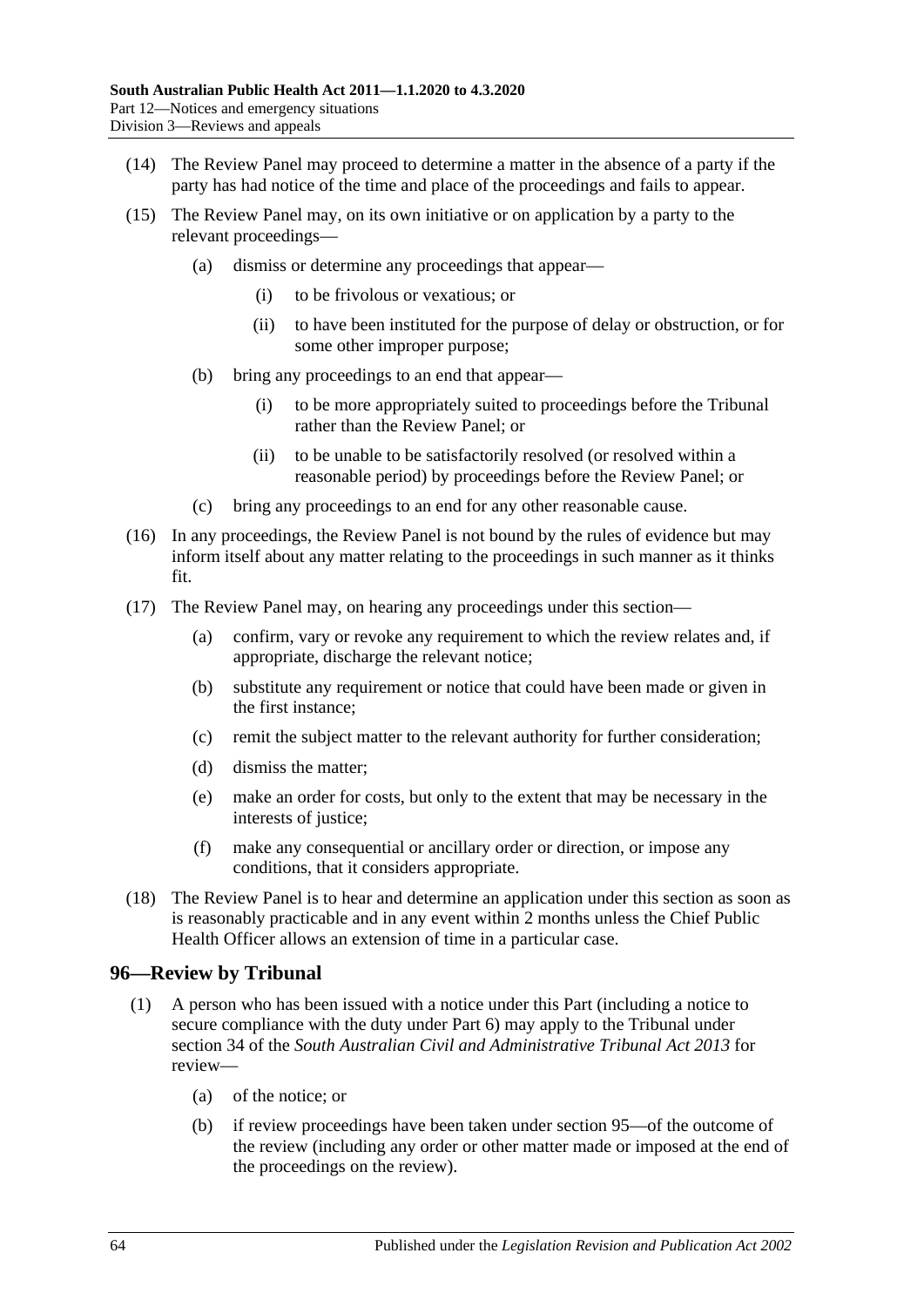- (2) To avoid doubt, a person who has been issued with a notice to secure compliance with the general duty may apply to the Tribunal for a review under this section without the need to have already applied to the Review Panel for review of the notice under [section](#page-62-2) 95.
- (3) A council may apply to the Tribunal under section 34 of the *[South Australian Civil](http://www.legislation.sa.gov.au/index.aspx?action=legref&type=act&legtitle=South%20Australian%20Civil%20and%20Administrative%20Tribunal%20Act%202013)  [and Administrative Tribunal Act](http://www.legislation.sa.gov.au/index.aspx?action=legref&type=act&legtitle=South%20Australian%20Civil%20and%20Administrative%20Tribunal%20Act%202013) 2013* for a review of the outcome of review proceedings by the Review Panel under [section](#page-62-2) 95.
- (4) An application for review must be made within 14 days after
	- (a) in the case of a review under [subsection](#page-63-0)  $(1)(a)$ —the notice is served on the person;
	- (b) in the case of a review under [subsection](#page-63-1)  $(1)(b)$  or  $(3)$ —the review proceedings under [section](#page-62-2) 95 end.
- (5) A relevant authority is entitled to be a party to any proceedings under this section.

# **Part 12A—Immunisation and Early Childhood Services**

## **96A—Interpretation**

In this Part—

*early childhood service* means a service for the education or care (or both) of a child under the age of 6 years but does not include the following services:

- (a) the provision of primary education provided at or in connection with a primary school;
- (b) a service comprising a person engaged by a parent or guardian of a child to babysit the child in the child's home;
- (c) a babysitting, playgroup or childminding service that is organised informally by the parents or guardians of the children concerned;
- (d) a service provided for a child by a family member of the child or friend of the family of the child personally under an informal arrangement where no offer to provide that service was advertised;
- (e) a service principally conducted to provide tuition to 1 child or a number of children who ordinarily reside together;
- (f) a service principally conducted to provide instruction in a particular activity (such as sport, dance and music);
- (g) a service where a parent or guardian of each child remains on site and is available to care for their child if required;
- (h) a service comprising out of school care;
- (i) care provided to a child by a person in accordance with a parenting order under the *Family Law Act 1975* of the Commonwealth or the *Family Court Act 1997* of the Commonwealth;
- (j) care provided to a child under the *[Children and Young People \(Safety\)](http://www.legislation.sa.gov.au/index.aspx?action=legref&type=act&legtitle=Children%20and%20Young%20People%20(Safety)%20Act%202017)  Act [2017](http://www.legislation.sa.gov.au/index.aspx?action=legref&type=act&legtitle=Children%20and%20Young%20People%20(Safety)%20Act%202017)*;
- (k) any other service, or service of a kind, prescribed by the regulations;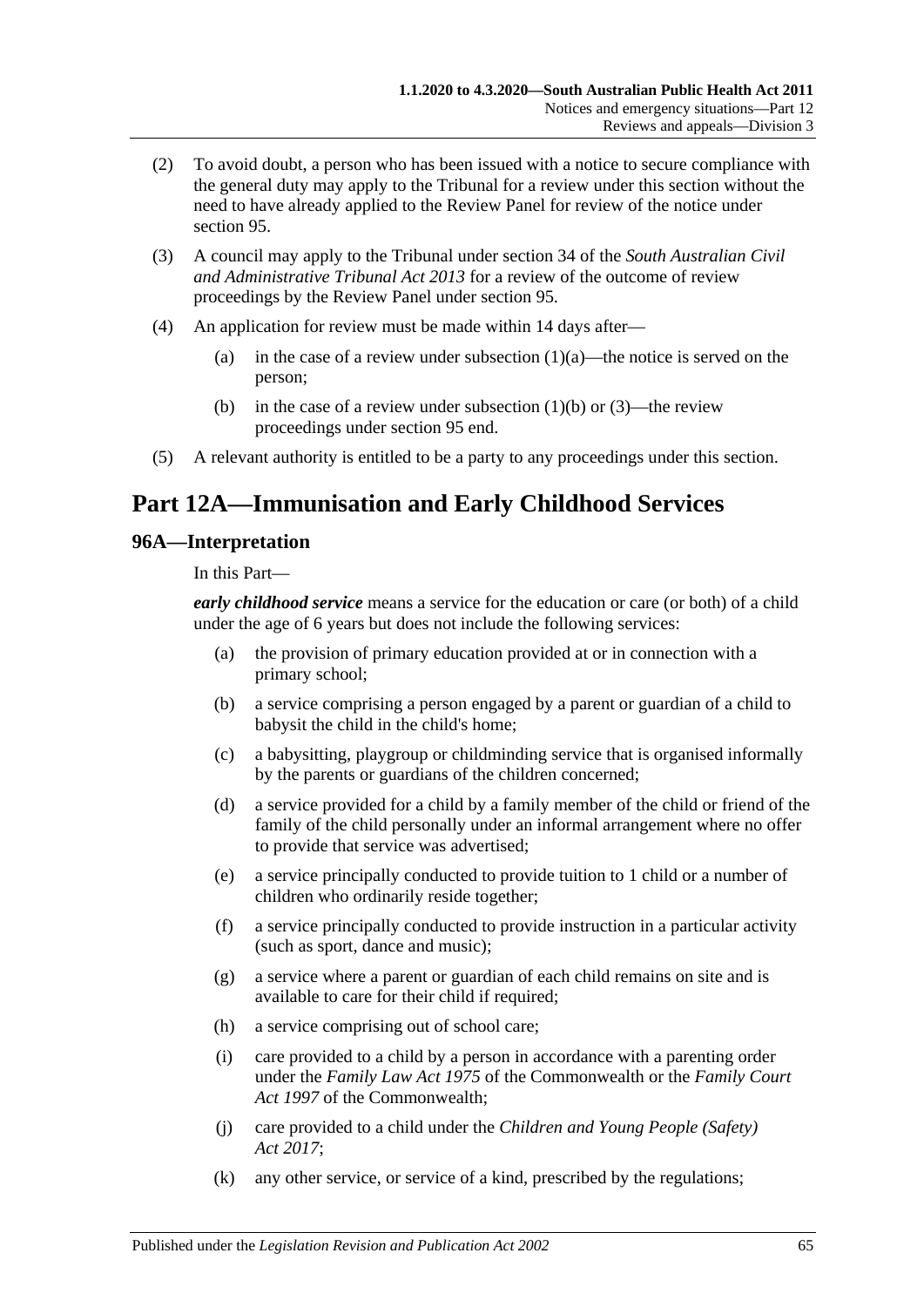#### **Example—**

Childcare, family day care, pre-school, kindergarten and early learning centre services are early childhood services for the purposes of this Part.

*immunisation record* means any of the following records and documents relating to the immunisation status of a child:

- (a) an extract, or extracts, from the Australian Immunisation Register under the *Australian Immunisation Register Act 2015* of the Commonwealth;
- (b) a document of a kind approved by the Chief Public Health Officer;
- (c) a certificate in writing issued by the Chief Public Health Officer;

*vaccine preventable disease* has the same meaning as in the *Australian Immunisation Register Act 2015* of the Commonwealth.

#### <span id="page-65-0"></span>**96B—Requirement to provide immunisation records to service provider**

- (1) The parent or guardian of a child that is enrolled or attends at premises for the purposes of the provision of an early childhood service must provide immunisation records relating to the child to the provider of the service in accordance with the requirements of the Chief Public Health Officer.
- (2) Requirements of the Chief Public Health Officer made for the purposes of [subsection](#page-65-0) (1)—
	- (a) must be published in the Gazette; and
	- (b) may be varied, revoked or substituted by subsequent notice in the Gazette; and
	- (c) may, without limitation, make provision in relation to—
		- (i) the times at which documents must be provided under that subsection; and
		- (ii) the currency of such documents.
- (3) A provider of an early childhood service must take reasonable steps to ensure that the parent or guardian of a child that is enrolled or attends at premises for the purposes of the provision of the early childhood service complies with the requirements of [subsection](#page-65-0)  $(1)$ .

Maximum penalty: \$ 2 500.

(4) A provider of an early childhood service must, for the period of a child's enrolment for the provision of the service, keep a copy of all immunisation records provided to the provider in respect of the child under [subsection](#page-65-0) (1).

Maximum penalty: \$ 2 500.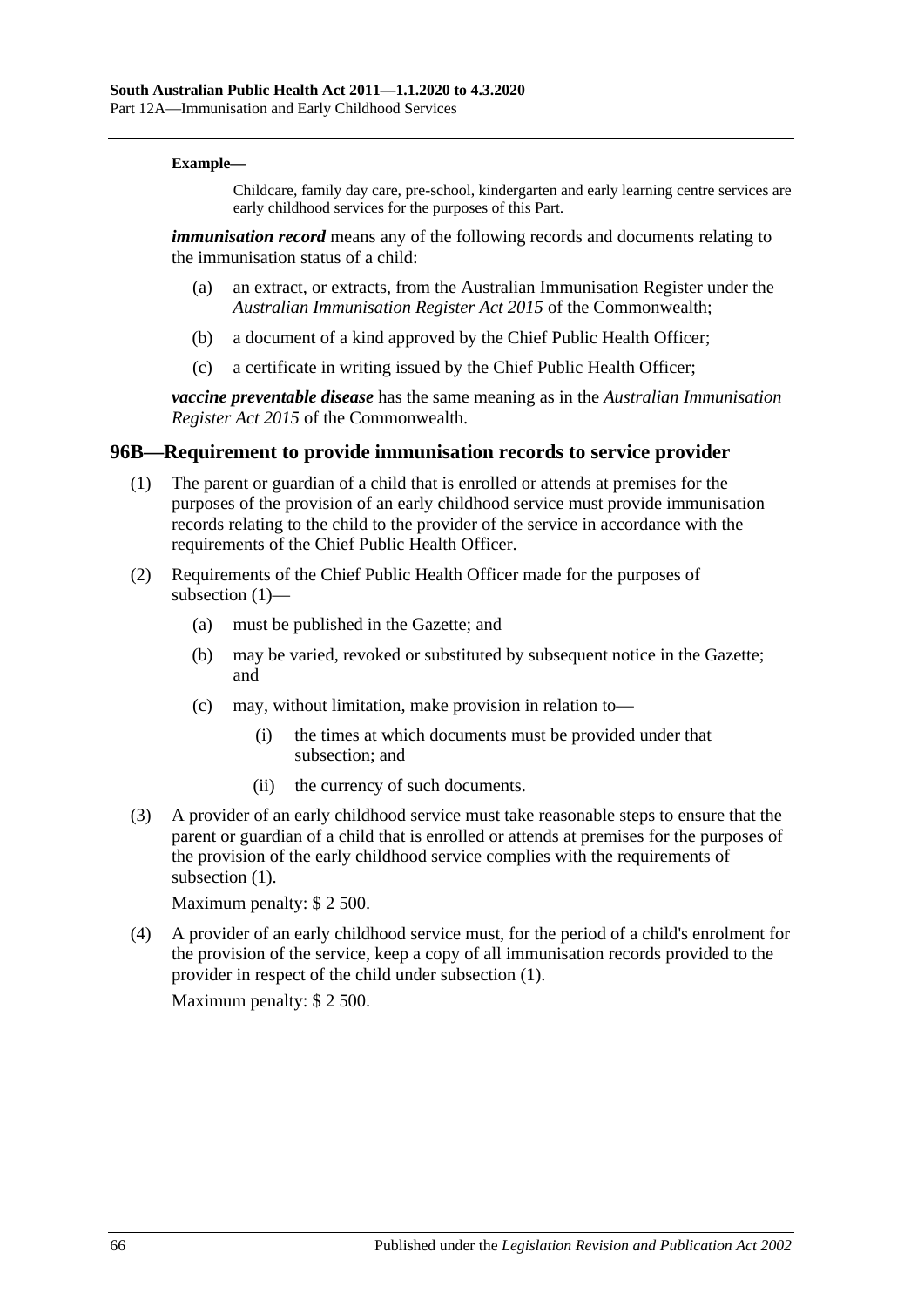# **96C—Provision of information to Chief Public Health Officer on outbreak of vaccine preventable disease**

- <span id="page-66-1"></span><span id="page-66-0"></span>(1) The Chief Public Health Officer may, if satisfied that there is an outbreak, or a risk of an outbreak, of a vaccine preventable disease at premises at which early childhood services are provided, require the person with responsibility for providing the service at the premises to provide to the Chief Public Health Officer—
	- (a) the name and date of birth of each child that is enrolled, or routinely attends, at the premises for the provision of an early childhood service; and
	- (b) immunisation records relating to each child referred to in [paragraph](#page-66-0) (a) provided pursuant to [section](#page-65-0) 96B(1); and
	- (c) the contact details for a parent or guardian of a child referred to in [paragraph](#page-66-0) (a); and
	- (d) any other prescribed information.
- (2) Information required to be provided under [subsection](#page-66-1) (1) must be provided to the Chief Public Health Officer within 24 hours of the receipt of the request for the information.
- (3) A person who fails to comply with a requirement of the Chief Public Health Officer to provide information in accordance with this section is guilty of an offence. Maximum penalty: \$30 000.

# **96D—Exclusion of children from premises on outbreak of vaccine preventable disease**

- <span id="page-66-3"></span>(1) The Chief Public Health Officer may, by notice in writing, direct that a specified child is excluded from attending at specified premises at which early childhood services are provided if satisfied that—
	- (a) the child has been diagnosed with a vaccine preventable disease; or
	- (b) there is an outbreak of a specified vaccine preventable disease at the premises and the child would, if the child attended at the premises, be at a material risk of contracting the vaccine preventable disease.
- <span id="page-66-2"></span>(2) For the purposes of [subsection](#page-66-2)  $(1)(b)$ , an outbreak of a vaccine preventable disease may (without limitation) exist at premises if 1 or more persons who routinely attend at the premises have been diagnosed with the specified vaccine preventable disease.
- (3) A direction of the Chief Public Health Officer under [subsection](#page-66-3) (1)—
	- (a) remains in force for the period specified in the direction; and
	- (b) may be varied or revoked by the Chief Public Health Officer at any time by subsequent notice in writing.
- <span id="page-66-4"></span>(4) A direction under [subsection](#page-66-3) (1) in respect of a specified child and any subsequent variation or revocation of such a direction must be served on the person responsible for the provision of early childhood services at the premises by—
	- (a) personal service on the person or an agent of the person; or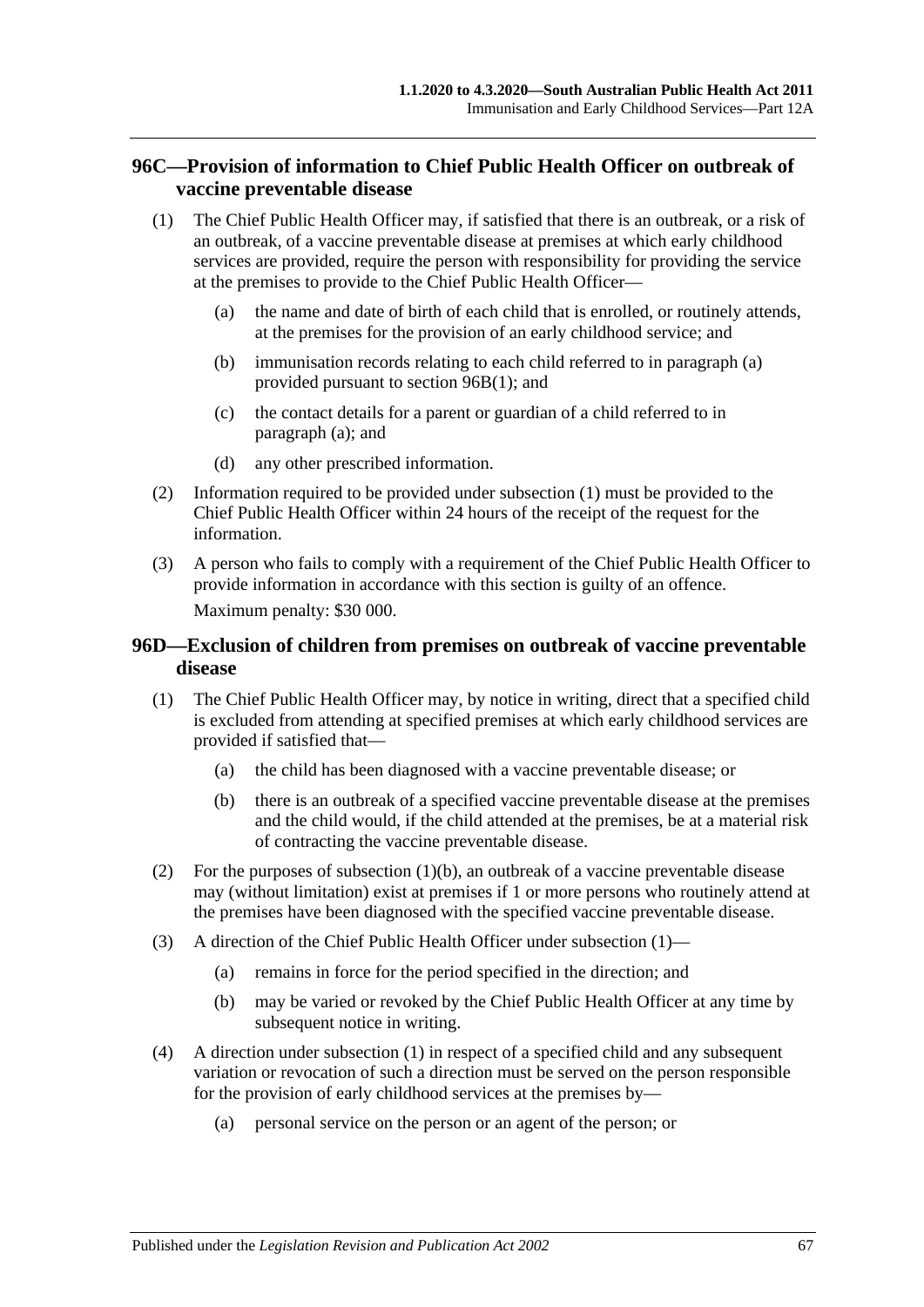- <span id="page-67-0"></span>(b) leaving it at the premises specified in the notice with a person apparently employed or engaged in the provision of an early childhood service at the premises; or
- <span id="page-67-1"></span>(c) email, fax or text message to an email address, fax number or telephone number known to be used by the person (in which case the direction will be taken to have been served at the time of transmission); or
- (d) if the person serving the notice has made a reasonable attempt to serve the direction under [paragraphs](#page-66-4) (a), [\(b\)](#page-67-0) and [\(c\)](#page-67-1) but has been unsuccessful—affixing it to the premises at or near to the entrance of the premises.
- (5) A copy of a direction under [subsection](#page-66-3) (1) in respect of a specified child and any subsequent variation or revocation of such a direction must be given to a parent or guardian of the child by the Chief Public Health Officer as soon as is reasonably practicable after making the direction.
- (6) A person must not provide an early childhood service to a child at premises from which the child is excluded pursuant to a direction under [subsection](#page-66-3)  $(1)$ . Maximum penalty: \$30 000.

# <span id="page-67-2"></span>**96E—Exemptions**

- (1) The Chief Public Health Officer may, by notice in writing, grant an exemption from this Part or specified provisions of this Part—
	- (a) in relation to a specified child or children of a specified class; or
	- (b) to specified persons or persons of a specified class; or
	- (c) in relation to specified early childhood services or early childhood services of a specified class.
- (2) An exemption under [subsection](#page-67-2) (1) may—
	- (a) be subject to such conditions as the Chief Public Health Officer thinks fit; and
	- (b) apply for a specified period, until further notice or indefinitely; and
	- (c) vary according to the circumstances to which it is expressed to apply.
- (3) The Chief Public Health Officer may, by subsequent notice in writing—
	- (a) vary or revoke an exemption;
	- (b) vary or revoke a condition of an exemption or attach new conditions to an exemption;
	- (c) vary the circumstances to which an exemption is expressed to apply.
- (4) A person who contravenes or fails to comply with a condition of an exemption imposed under this section is guilty of an offence. Maximum penalty: \$2 500.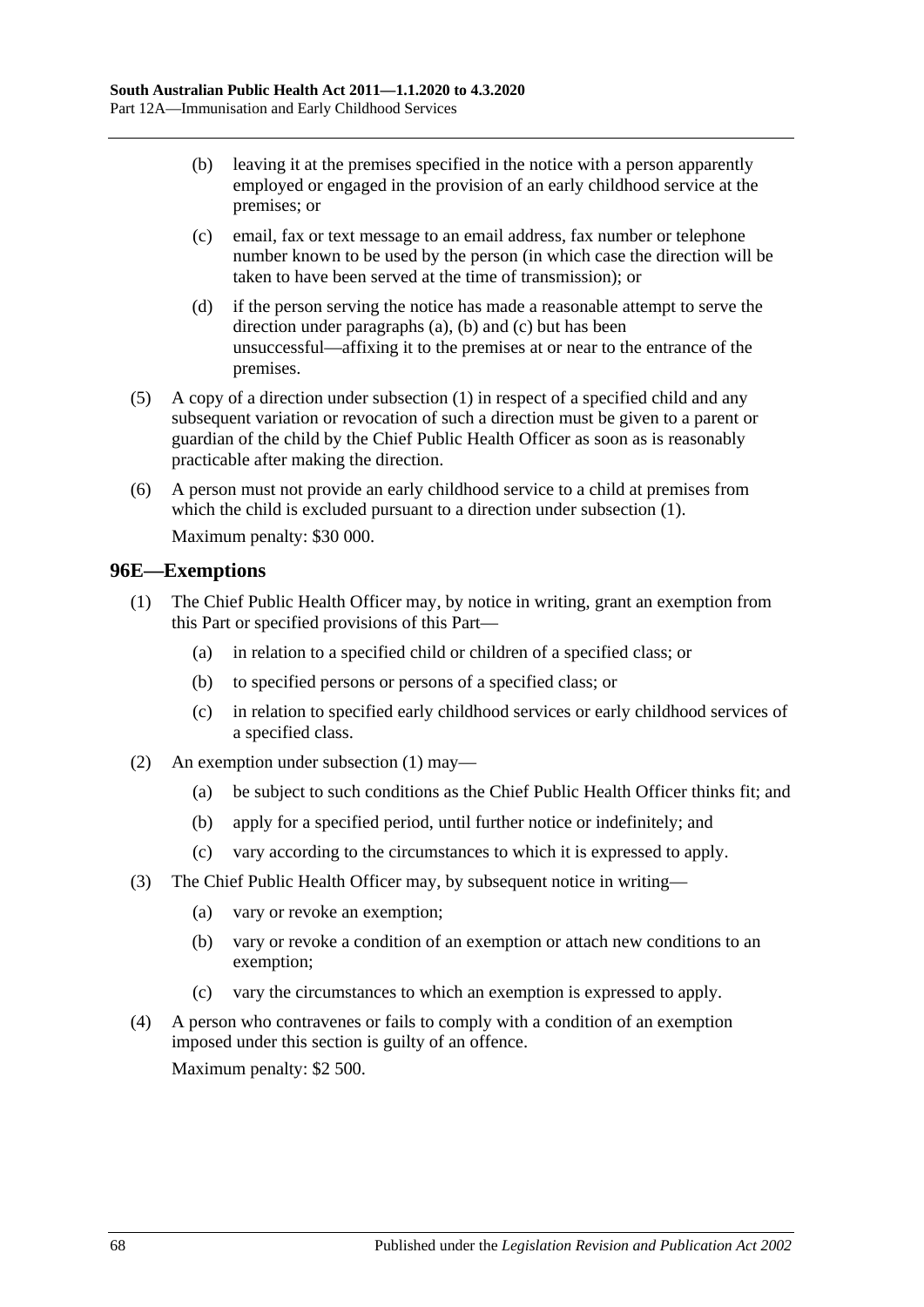# **Part 13—Miscellaneous**

## **97—Tests on deceased persons**

- (1) If the Chief Public Health Officer has reasonable grounds to believe that a deceased person has had a condition of public health concern, the Chief Public Health Officer may, by instrument in writing, authorise the carrying out of any test or procedure specified in the instrument on the body of the deceased person.
- <span id="page-68-0"></span>(2) If the Chief Public Health Officer has authorised the carrying out of a test or procedure under this section, an authorised officer, accompanied by such assistants as the authorised officer thinks necessary, may—
	- (a) enter premises (using such force as is necessary) in which the authorised officer reasonably believes the body of the deceased person is located; and
	- (b) search the premises for the body,

and, on finding the body, the authorised tests or procedure may be carried out in accordance with this section.

- (3) However, an authorised officer must not exercise a power to enter premises under [subsection](#page-68-0) (2) unless—
	- (a) the authorised officer has made a reasonable attempt to contact the occupier of the premises and advise the occupier of the intention to exercise such powers; and
	- (b) if force is required to enter premises—the authorised officer is accompanied by a police officer.
- (4) A test or procedure authorised under this section must be carried out by—
	- (a) a medical practitioner; or
	- (b) a person who is qualified as required by the regulations to carry out tests or procedures of the relevant type.
- (5) A person carrying out a test or procedure under this section may be assisted by any other person.
- (6) Nothing in this section authorises the exhumation of a body.

# **98—Delegation by Chief Executive**

- (1) The Chief Executive may delegate a function or power conferred on the Chief Executive under this Act—
	- (a) to a specified person or body; or
	- (b) to a person occupying or acting in a specified office or position.
- (2) A delegation—
	- (a) may be made subject to conditions or limitations specified in the instrument of delegation; and
	- (b) if the instrument of delegation so provides, may be further delegated by the delegate; and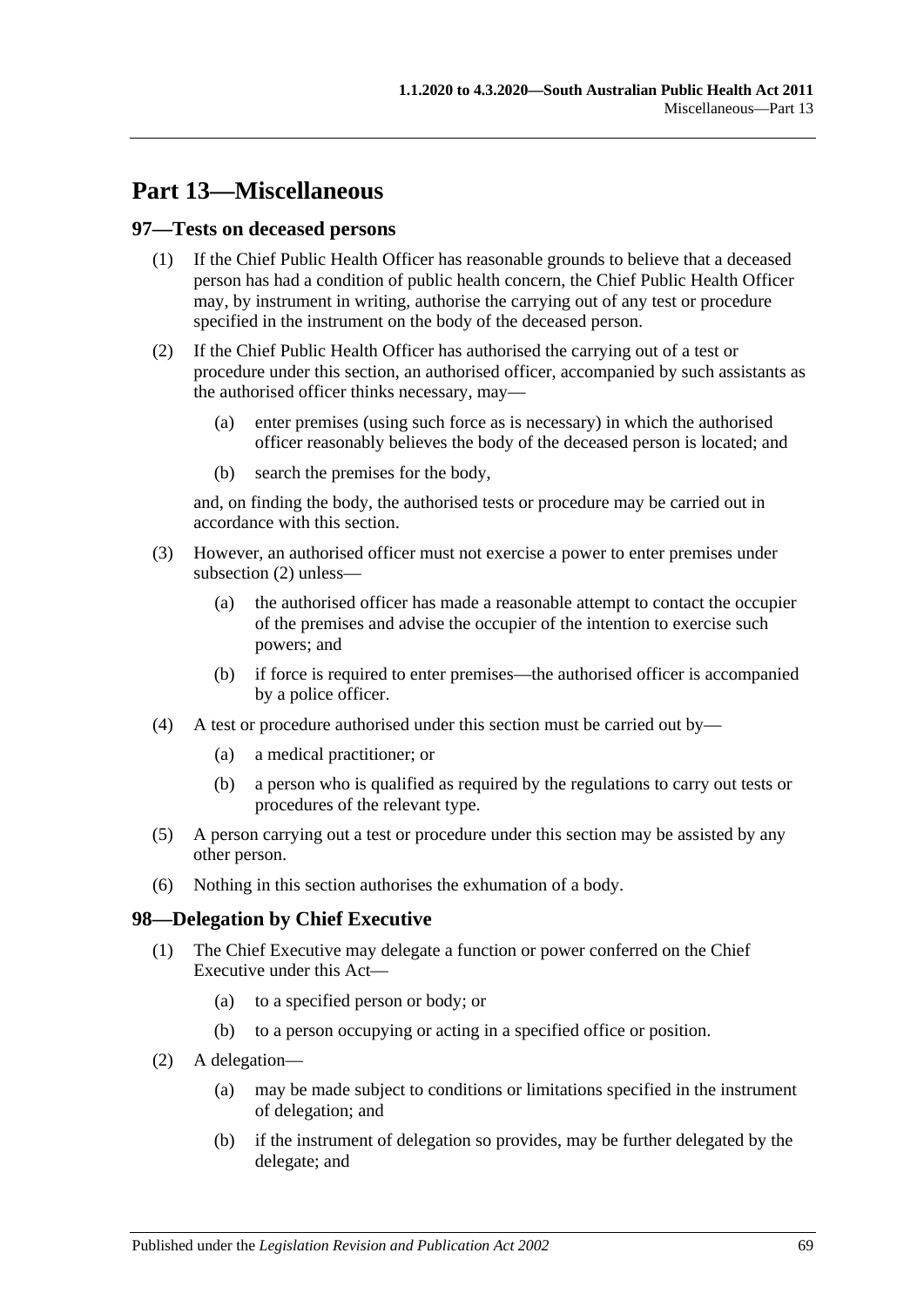(c) is revocable at will and does not prevent the delegator from acting personally in a matter.

# **99—Confidentiality**

(1) If a person, in the course of official duties, obtains personal information relating to another, the person must not intentionally disclose that information except to the extent that the person is authorised to do so under [subsection](#page-69-0) (2).

Maximum penalty: \$25 000.

- <span id="page-69-2"></span><span id="page-69-1"></span><span id="page-69-0"></span>(2) A person is authorised to disclose information if the person is—
	- (a) disclosing information in the course of official duties, or for any other purpose connected with the administration of this Act or a law of another State or a Territory of the Commonwealth or of the Commonwealth; or
	- (b) disclosing information as required by law; or
	- (c) without limiting [paragraph](#page-69-1) (b), disclosing information as required by a court or tribunal constituted by law; or
	- (d) disclosing information at the request, or with the consent, of the person to whom the information relates or a guardian or medical agent of the person; or
	- (e) disclosing information to a relative, carer or friend of the person to whom the information relates if—
		- (i) the disclosure is reasonably required for the treatment, care or recovery of the person; and
		- (ii) there is no reason to believe that the disclosure would be contrary to the person's best interests; or
	- (f) subject to the regulations (if any)—
		- (i) disclosing information to a health or other service provider if the disclosure is reasonably required for the treatment, care or recovery of the person to whom the information relates; or
		- (ii) disclosing information by entering the information into an electronic records system established for the purpose of enabling the recording or sharing of information between persons or bodies involved in the provision of health services; or
		- (iii) disclosing information to such extent as is reasonably required in connection with the management or administration of a hospital or ambulance service; or
	- (g) without limiting a preceding paragraph, disclosing information to the extent to which it is reasonably necessary—
		- (i) to provide treatment to the person; or
		- (ii) to prevent the transmission of any disease constituting a controlled notifiable condition; or
	- (h) without limiting a preceding paragraph, disclosing information if the disclosure is reasonably required to lessen or prevent a serious threat to the life, health or safety of a person, or a serious threat to public health; or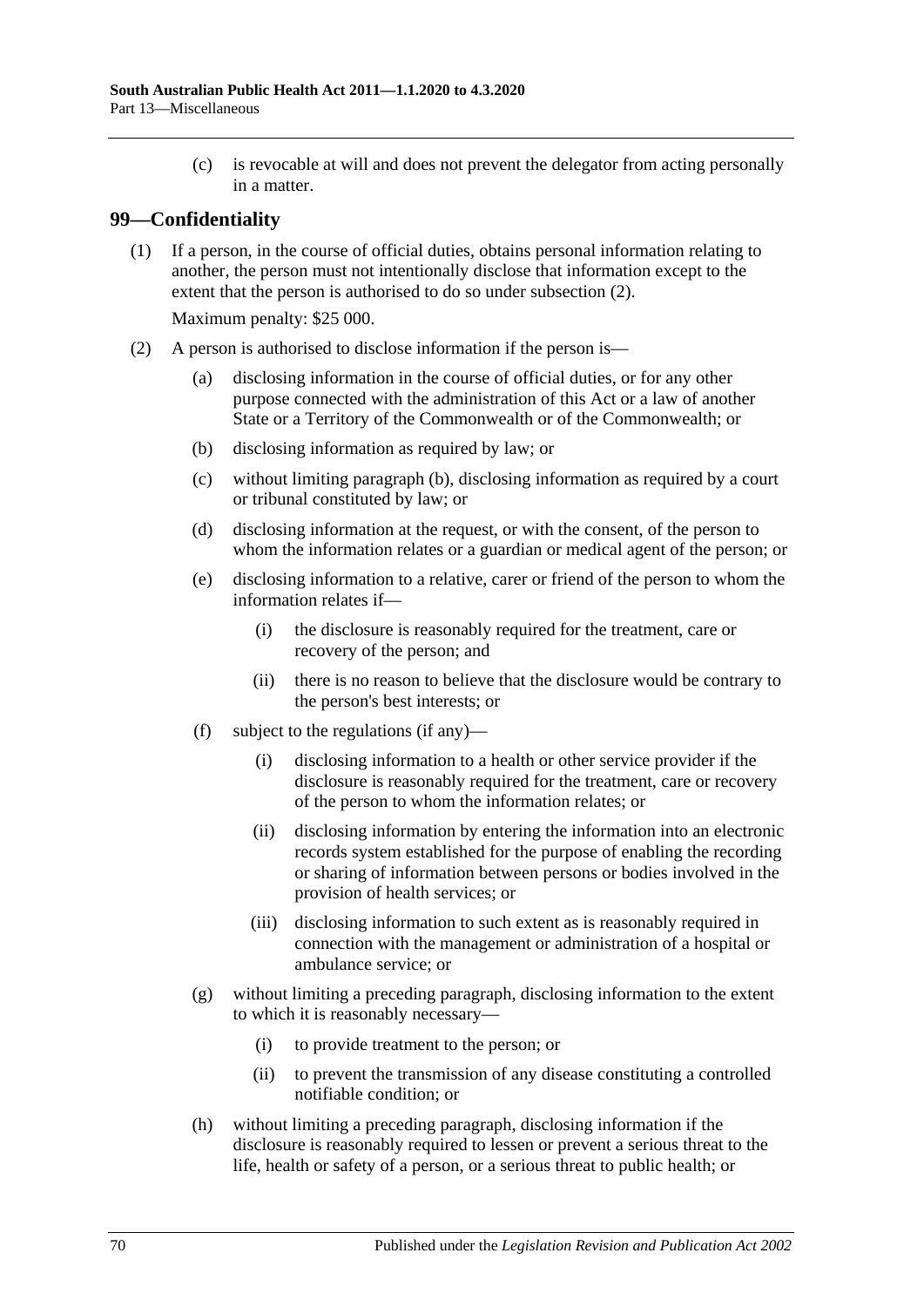- (i) disclosing information for medical, research or statistical purposes if—
	- (i) there is no reason to believe that the disclosure would be contrary to the person's best interests; and
	- (ii) the disclosure is of a kind approved by the Chief Public Health Officer for the purposes of this paragraph; or
- (j) disclosing information in accordance with the regulations.
- (3) [Subsection](#page-69-2) (2)(e) does not authorise the disclosure of information in contravention of a direction given by the person to whom the information relates.
- (4) In this section—

*domestic partner*—a person is a domestic partner of another if the person is a domestic partner of the other within the meaning of the *[Family Relationships](http://www.legislation.sa.gov.au/index.aspx?action=legref&type=act&legtitle=Family%20Relationships%20Act%201975)  Act [1975](http://www.legislation.sa.gov.au/index.aspx?action=legref&type=act&legtitle=Family%20Relationships%20Act%201975)*, whether declared as such under that Act or not;

*personal information* means—

- (a) medical information; or
- (b) information relating to a person's personal affairs;

*relative*—a person is a relative of another if the person is a spouse, domestic partner or parent of the other of or over 18 years of age or a brother, sister, son or daughter of the other.

#### <span id="page-70-0"></span>**100—Confidentiality and provision of certain information**

- (1) This section applies to a person employed or engaged by the State for the purpose of—
	- (a) monitoring public health in the State; or
	- (b) investigating public health problems within the State; or
	- (c) assessing and improving the quality of public health in the State.
- <span id="page-70-1"></span>(2) The Minister may, by instrument in writing, authorise a person to whom this section applies to have access to personal information relating to the performance of any function referred to in [subsection](#page-70-0) (1).
- (3) Personal information may be disclosed to a person authorised under [subsection](#page-70-1) (2), and to any person providing technical, administrative or secretarial assistance to that person, without breach of any law or any principle of professional ethics.
- (4) A person must not disclose personal information obtained directly or indirectly pursuant to this section unless—
	- (a) the disclosure is made in the course of official duties; or
	- (b) the disclosure is made with the consent of the person to whom the information relates; or
	- (c) the disclosure is required by a court or tribunal constituted by law; or
	- (d) the disclosure is authorised under the regulations.

Maximum penalty: \$25 000.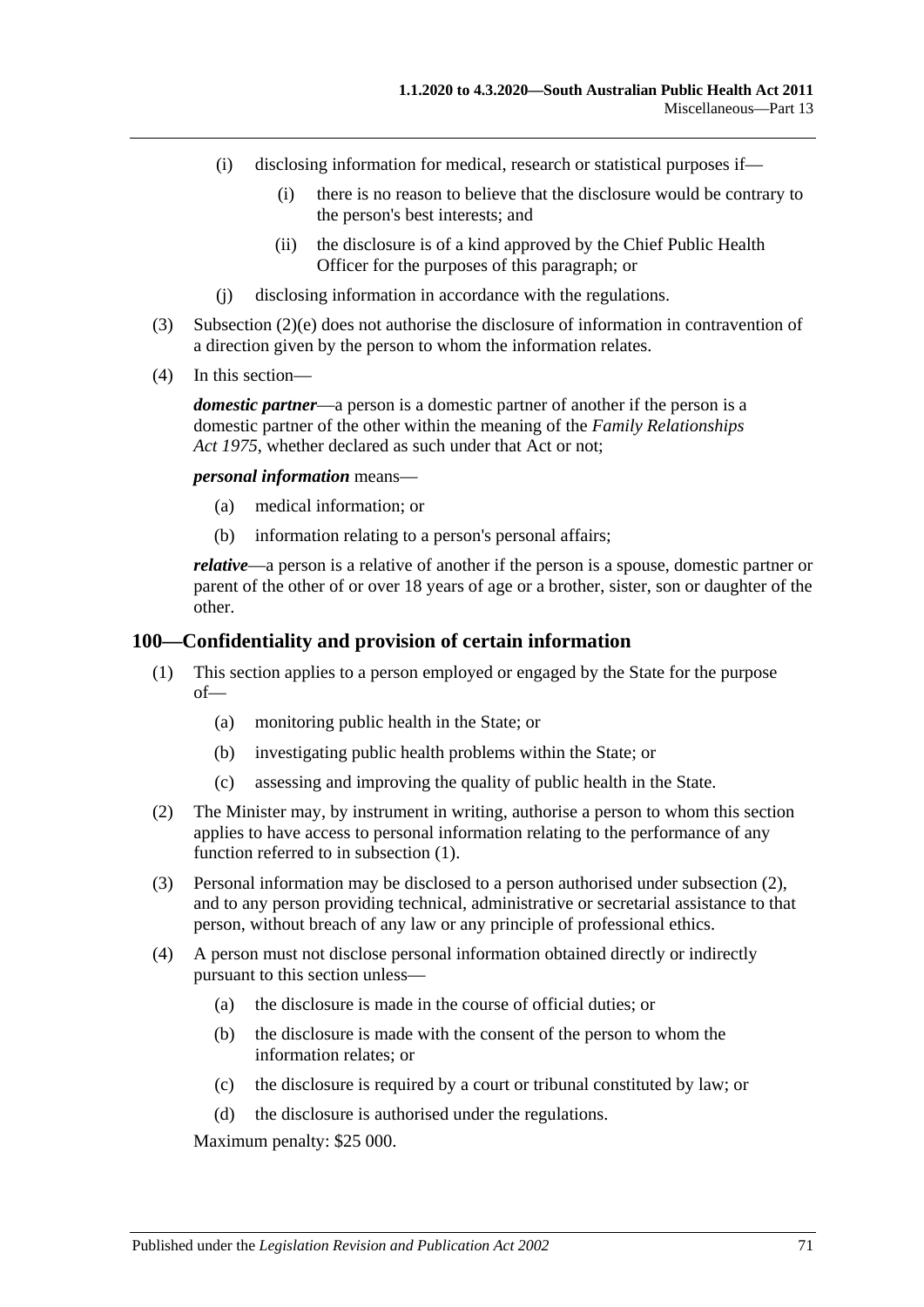(5) In this section—

*personal information* means—

- (a) medical information; or
- (b) information relating to a person's personal affairs.

#### <span id="page-71-0"></span>**101—Service of notices or other documents**

- (1) Subject to this section, if this Act requires or authorises a notice, order or other document to be served on, or given to, a person, the notice, order or document may—
	- (a) be served on, or given to, the person or an agent of the person; or
	- (b) be left for the person at his or her place of residence or business with someone apparently over the age of 16 years; or
	- (c) be sent by post to the person or an agent of the person at his or her last known address; or
	- (d) if the notice, order or document is to be served on the owner of land, the land is unoccupied, and the person seeking to serve the notice, order or document has taken reasonable steps to effect service under the other paragraphs of this subsection but has been unsuccessful—be served by fixing it to some conspicuous part of the land; or
	- (e) if the notice, order or document is to be served on the occupier of land—be sent by post to the occupier at the address of the land; or
	- (f) be served on the person by fixing it to, or leaving it on, a vessel that the person is apparently in charge of, or expected to board at some stage, if the person giving or serving the notice, order or document has reasonable grounds to believe that service in this manner will bring the notice, order or document to the attention of the person to be served; or
	- (g) be sent to the person by fax or email to a fax number or email address provided by the person (in which case the notice, order or document will be taken to have been served or given at the time of transmission); or
	- (h) be served or given in some other manner prescribed by the regulations.
- (2) Without limiting [subsection](#page-71-0) (1), a notice, order or document to be served on or given to a company or registered body within the meaning of the *Corporations Act 2001* of the Commonwealth may be served or given in accordance with that Act.
- (3) Subject to the regulations, a notice, order or document required or authorised to be given to an owner of land may, if it is to be served personally, be served on the owner, one of any joint owners, or the agent of the owner.
- (4) An order under [Part](#page-41-2) 10 must be served personally on the relevant person.

#### **102—Immunity**

- (1) No personal liability attaches to—
	- (a) the Chief Public Health Officer or Chief Executive; or
	- (b) a member of a body constituted under this Act; or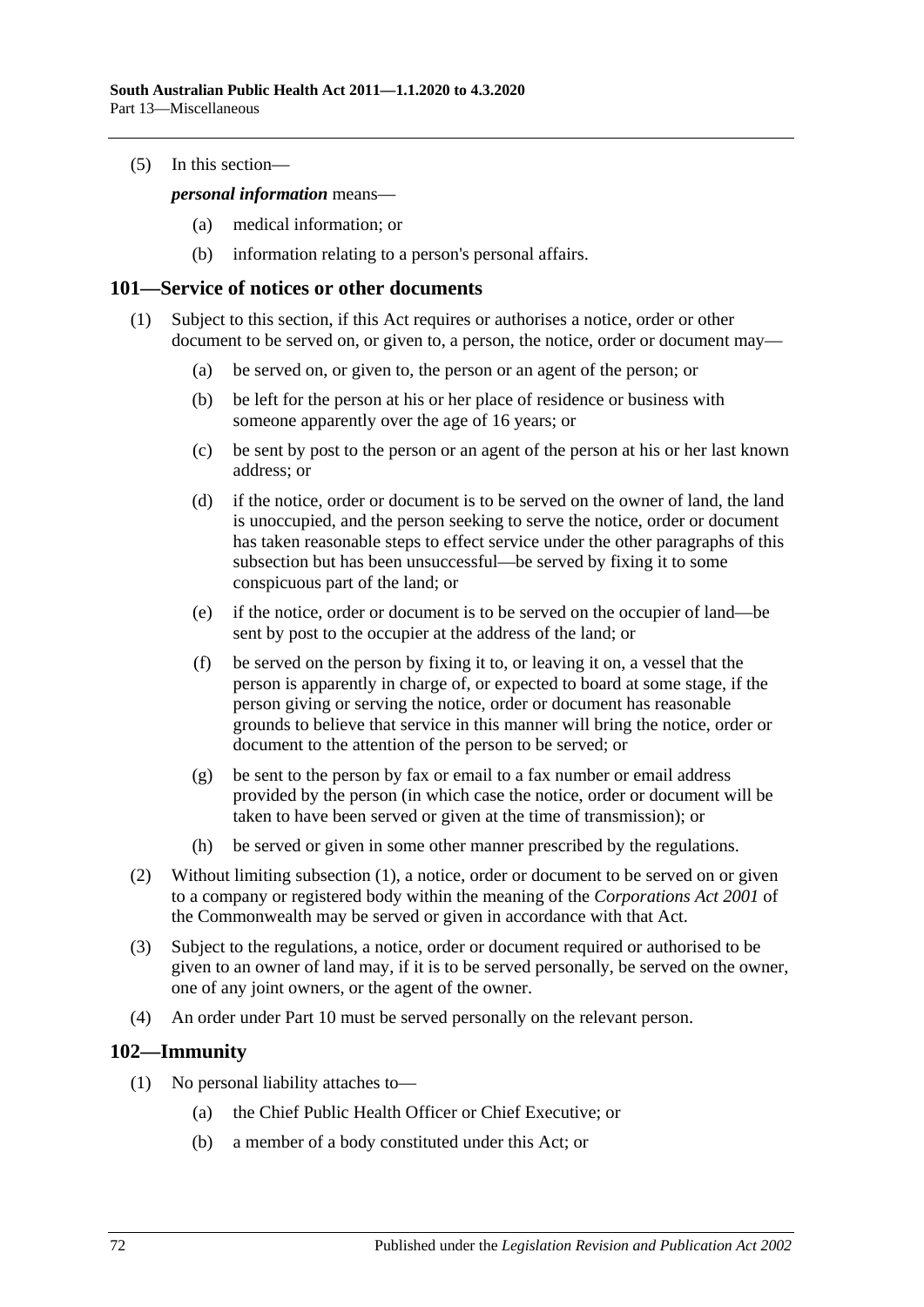(c) an authorised officer or any other person engaged in the administration of this Act,

for an honest act or omission in the performance, exercise or discharge, or purported performance, exercise or discharge, of a function, power or duty under this Act.

- (2) Subject to [subsection](#page-72-0) (3), a liability that would, but for [subsection](#page-71-0) (1), lie against a person lies instead against the Crown.
- <span id="page-72-0"></span>(3) A liability that would, but for [subsection](#page-71-0) (1), lie against an officer, employee, agent or contractor of a council lies instead against the council.
- (4) In addition, no action lies against a person (or an employer or contracting party with respect to a person) who in good faith and with reasonable care—
	- (a) takes a sample of blood, urine or other material in accordance with this Act; or
	- (b) conducts a test for the purposes of this Act; or
	- (c) provides a report about any test results under this Act.

#### **103—Protection from liability**

- (1) A failure by a designated authority to perform a function under this Act, or a breach of a duty imposed on a designated authority under this Act, does not give rise to any civil liability.
- (2) In this section—

*designated authority* means—

- (a) the Minister; or
- (b) the Chief Public Health Officer; or
- (c) a council; or
- (d) SAPHC.

#### **104—False or misleading information**

A person must not, in connection with a requirement or direction imposed by or under this Act, provide any information or produce or furnish any document that is false or misleading in a material particular.

Maximum penalty: \$25 000.

#### **105—Offences**

- (1) Proceedings for an offence against this Act may only be commenced by—
	- (a) the Minister; or
	- (b) the Director of Public Prosecutions; or
	- (c) the Chief Public Health Officer; or
	- (d) an authorised officer; or
	- (e) the chief executive officer of a council; or
	- (f) a police officer; or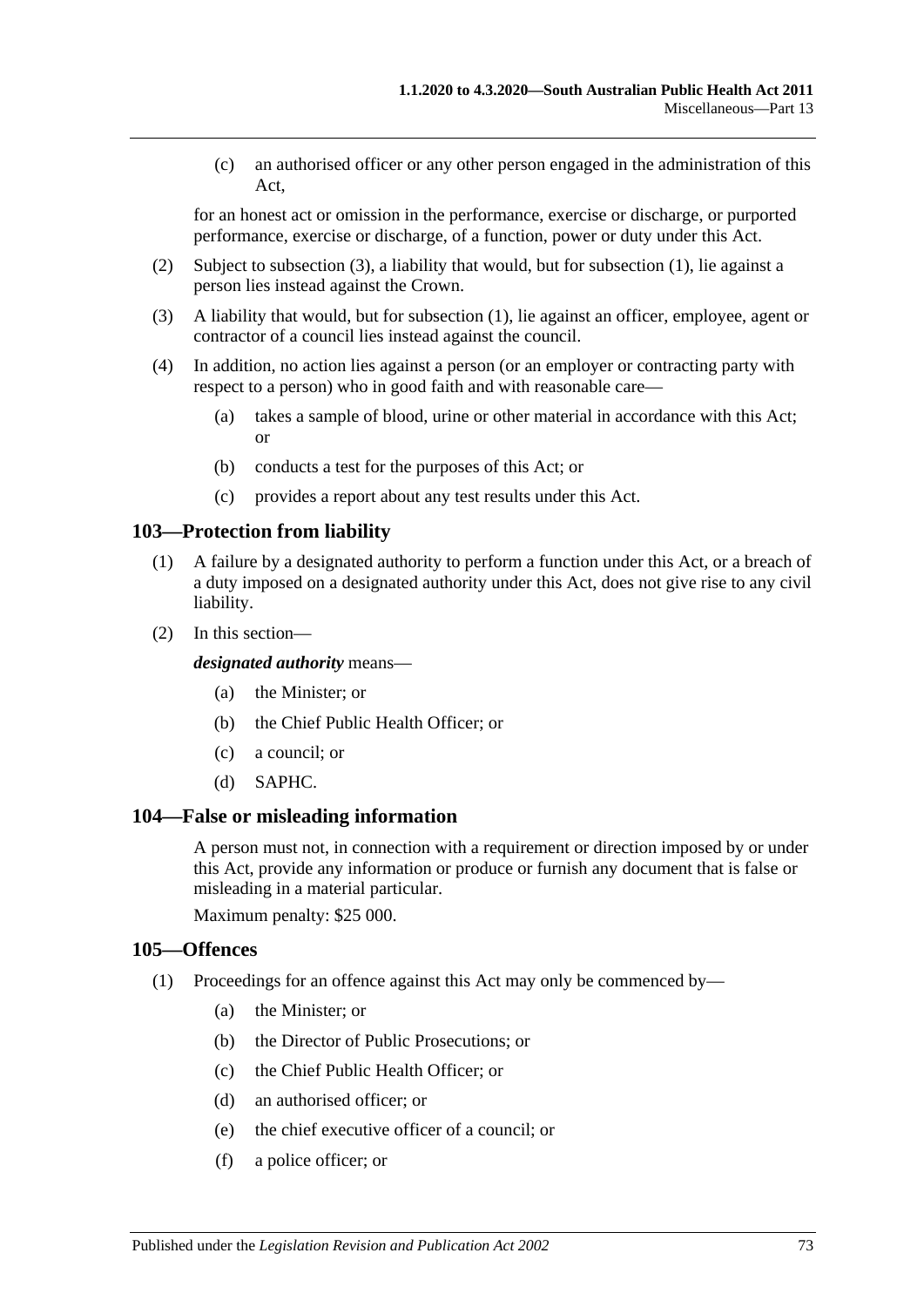- (g) a person acting on the written authority of the Minister.
- <span id="page-73-0"></span>(2) An apparently genuine document purporting to be under the hand of the Minister and to authorise the commencement of proceedings under this Act must be accepted in legal proceedings, in the absence of proof to the contrary, as proof of an authorisation under [subsection](#page-73-0)  $(1)(g)$ .

#### **106—Offences by bodies corporate**

- (1) If a body corporate is guilty of a prescribed offence, each director of the body corporate is guilty of an offence and liable to the same penalty as is prescribed for the principal offence unless the director proves that he or she could not by the exercise of due diligence have prevented the commission of the offence.
- (2) If a body corporate is guilty of an offence against [section](#page-33-0)  $57(3)$ , each member of the governing body of the body corporate is guilty of an offence and liable to the same penalty as is prescribed for the principal offence when committed by a natural person if the prosecution proves that—
	- (a) the member knew, or ought reasonably to have known, that there was a significant risk that such an offence would be committed; and
	- (b) the member was in a position to influence the conduct of the body corporate in relation to the commission of such an offence; and
	- (c) the member failed to exercise due diligence to prevent the commission of the offence.
- (3) In this section—

*prescribed offence* means an offence against [section](#page-33-1) 57(1), [57\(2\),](#page-33-2) [58](#page-33-3) or [92\(10\).](#page-60-0)

#### **107—Continuing offences**

- (1) If an offence against a provision of this Act is committed by a person by reason of a continuing act or omission—
	- (a) the person is liable, in addition to the penalty otherwise applicable to the offence, to a penalty for each day during which the act or omission continues of not more than an amount equal to one fifth of the maximum penalty prescribed for that offence; and
	- (b) if the act or omission continues after the person is convicted of the offence, the person is guilty of a further offence against that provision and liable, in addition to the penalty otherwise applicable to the further offence, to a penalty for each day during which the act or omission continues after that conviction of not more than an amount equal to one fifth of the maximum penalty prescribed for that offence.
- (2) For the purposes of this section, an obligation to do something is to be regarded as continuing until the act is done notwithstanding that any period within which, or time before which, the act is required to be done has expired or passed.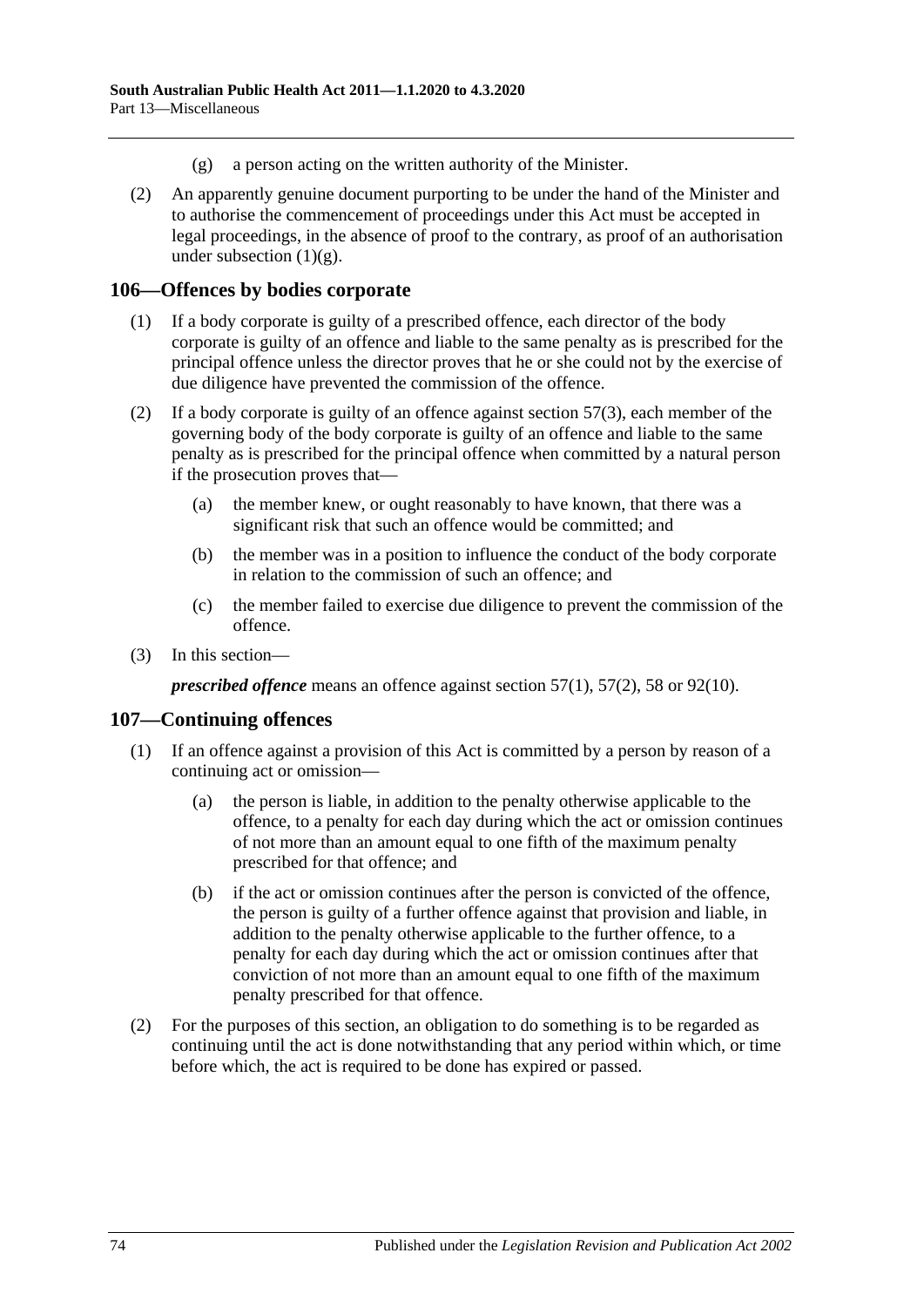#### **108—Evidentiary provision**

- (1) In any proceedings, if the court, Review Panel or Tribunal is satisfied that a designated entity has assessed a risk to public health in connection with the administration or operation of this Act, the court, Review Panel or Tribunal (as the case requires) must, in the absence of proof to the contrary, accept that assessment as evidence of the fact that a risk to public health existed or has occurred and, insofar as may be reasonably demonstrated by that assessment, the extent or significance of the risk.
- (2) In this section—

*designated entity* means—

- (a) the Chief Public Health Officer; or
- (b) an authorised officer; or
- (c) a council.

#### <span id="page-74-0"></span>**109—Regulations**

- (1) The Governor may make such regulations as are contemplated by this Act or as are necessary or expedient for the purposes of this Act.
- (2) Without limiting the generality of [subsection](#page-74-0) (1), those regulations may—
	- (a) require the furnishing of reports (including technical or expert reports), returns, documents or other forms of information relevant to public health (including the management of any system or infrastructure associated with public health) to the Chief Public Health Officer or other prescribed person or body;
	- (b) require the keeping of records, statistics and other forms of information by any person or body that performs a function under or pursuant to this Act (and the provision of reports based on that information);
	- (c) prohibit, restrict or regulate the manufacture, possession, transport, storage, use or disposal of any substance, material or equipment that may create a risk to public health;
	- (d) provide for the removal or destruction of any material, substance or equipment that creates a risk to public health;
	- (e) set standards or procedures that must be observed to protect public health (including with respect to the management or inspection of any infrastructure or other facility) and provide for public health planning (including in connection with the operation of any other Act);
	- (f) prohibit, restrict or regulate any activity, or the use or sale of any substance, equipment or material, or the use or installation of any infrastructure, that is relevant to the management of public health;
	- (g) prescribe information that must be provided to any person or body in relation to any activity, or the use of any substance, equipment or material, that is relevant to the management of public health;
	- (h) authorise or require the taking of specified measures to prevent the occurrence or spread of any notifiable condition;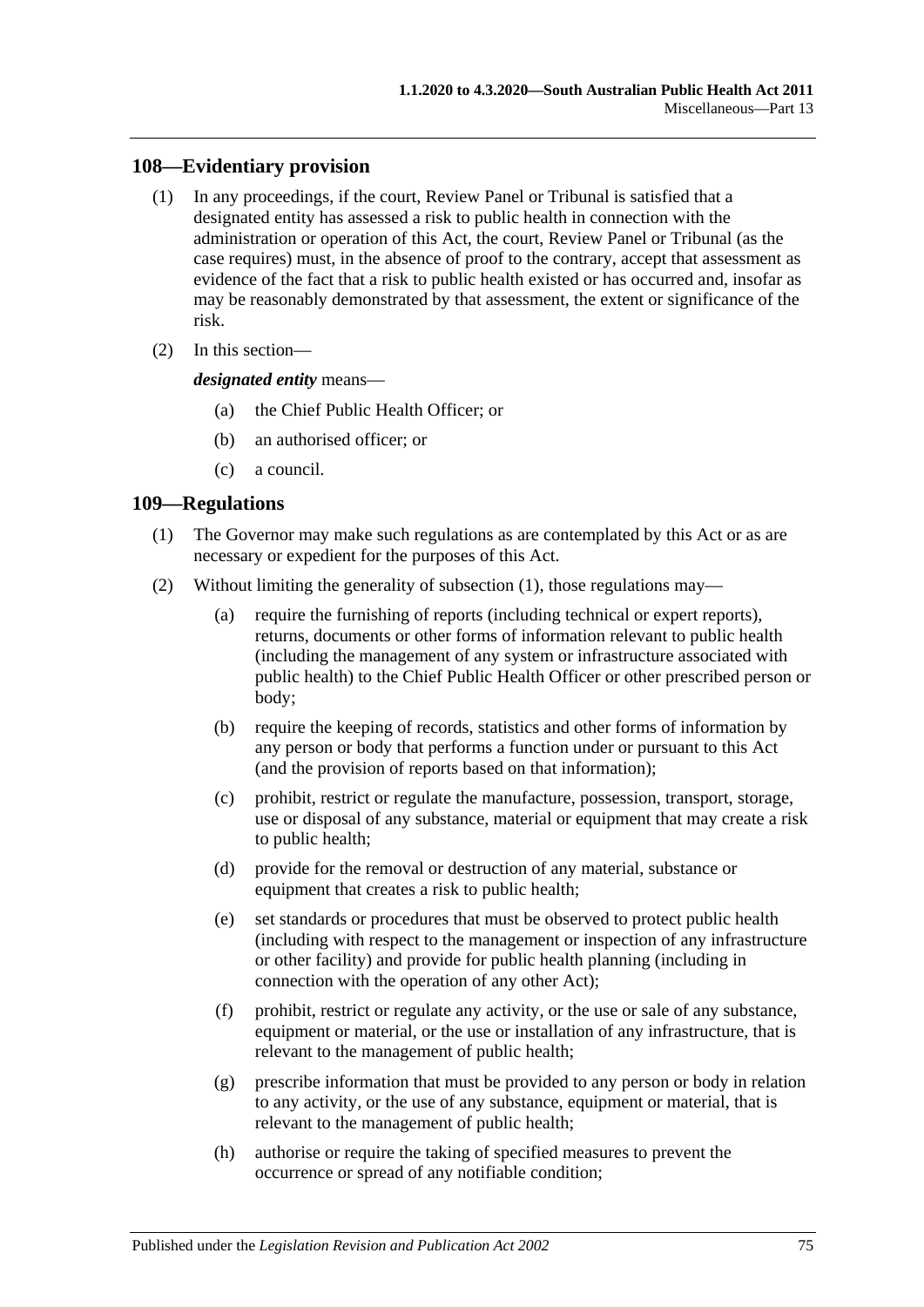- (i) authorise or require the taking of specified measures to manage any non-communicable condition (including in relation to preventing or reducing the incidence of any such condition);
- (j) provide for such matters as are necessary in consequence of conditions directly or indirectly caused by an emergency declared to be a public health incident or public health emergency under this Act;
- (k) provide for the analysis or testing of samples taken under or for the purposes of this Act, including—
	- (i) the persons who may analyse or test those samples; and
	- (ii) the places where those samples may be analysed or tested; and
	- (iii) the reporting of the results of the analysis or testing of those samples;
- (l) without limiting a preceding paragraph, regulate the construction, installation, alteration, maintenance and operation, and provide for the inspection, of any facility, infrastructure or structure designed for human use;
- (m) without limiting a preceding paragraph, regulate wastewater systems (or schemes associated with wastewater systems), including by—
	- (i) requiring approvals for specified classes of wastewater systems or providing for the referral of applications for approvals in relation to wastewater systems to specified persons or bodies; and
	- (ii) in connection with the implementation or operation of a scheme for a wastewater system for a town, regional area or other community—
		- (A) requiring public notification of the scheme; and
		- (B) requiring, or empowering a prescribed authority to require, installation, alteration or connection of wastewater systems for the purposes of the scheme; and
	- (iii) regulating the connection or disconnection of wastewater systems from the undertaking under the *[Sewerage Act](http://www.legislation.sa.gov.au/index.aspx?action=legref&type=act&legtitle=Sewerage%20Act%201929) 1929*;
- (n) empowering a prescribed authority to carry out necessary work if an owner or occupier of land fails to comply with the regulations and providing for the recovery of costs or expenses reasonably incurred in doing so from the owner or occupier;
- (o) on the recommendation of the Chief Public Health Officer, prescribe guidelines to assist in the administration or operation of this Act;
- (p) prescribe fees and expenses in connection with any matter arising under this Act, which may be of varying amounts according to factors prescribed in the regulations or determined by the Minister from time to time and published in the Gazette;
- (q) provide for the payment and recovery of prescribed fees and expenses;
- (r) empower or require the Minister or a council to refund, reduce or remit any fee payable under this Act;
- (s) prescribe forms for the purposes of this Act;
- (t) exempt, either absolutely or subject to prescribed conditions or limitations—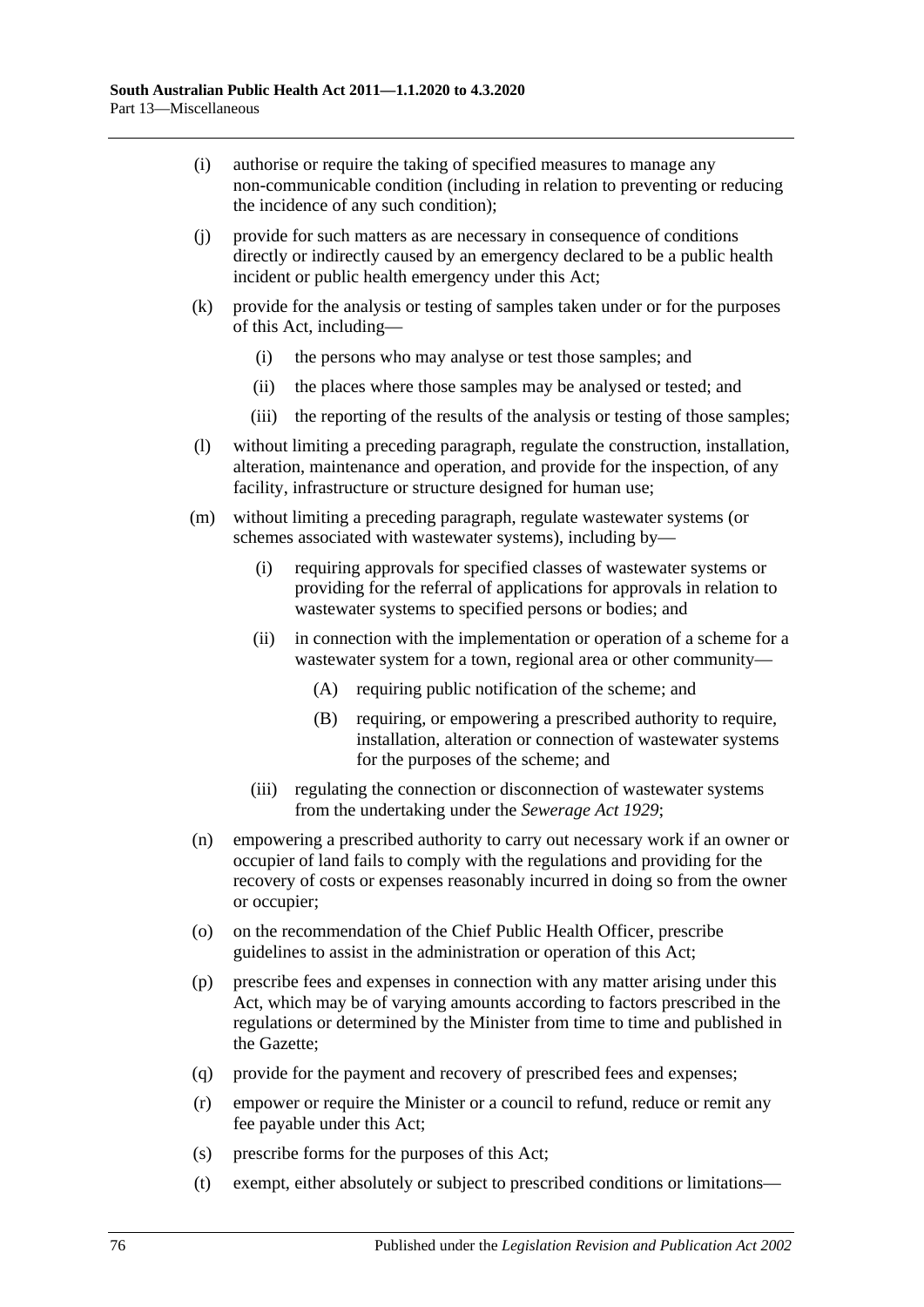- (i) persons or classes of persons;
- (ii) areas of the State,

from this Act or specified provisions of this Act;

- (u) prescribe penalties, not exceeding \$10 000, for breach of any regulation;
- (v) fix expiation fees, not exceeding \$500, for alleged offences against the regulations.
- (3) The regulations may adopt, wholly or partially and with or without modification—
	- (a) a code or standard relating to matters in respect of which regulations may be made under this Act; or
	- (b) an amendment to such a code or standard.
- (4) Any regulations adopting a code or standard, or an amendment to a code or standard, may contain such incidental, supplementary and transitional provisions as appear to the Governor to be necessary.
- (5) The regulations or a code or standard adopted by the regulations may—
	- (a) refer to or incorporate, wholly or partially and with or without modification, a standard or other document prepared or published by a prescribed body or person, either as in force at the time the regulations are made or as in force from time to time; and
	- (b) be of general or limited application (including so as to apply only to a specified part of the State); and
	- (c) make different provision according to the persons, things or circumstances to which they are expressed to apply; and
	- (d) provide that any matter or thing is to be determined, dispensed with, regulated or prohibited according to the discretion of the Minister, the Chief Public Health Officer, the Chief Executive or a council.
- $(6)$  If—
	- (a) a code or standard is adopted by the regulations; or
	- (b) the regulations, or a code or standard adopted by the regulations, refers to a standard or other document prepared or published by a prescribed body,

then—

- (c) a copy of the code, standard or other document must be kept available for inspection by members of the public, without charge and during normal office hours, at an office or offices specified in the regulations; and
- (d) in any legal proceedings, evidence of the contents of the code, standard or other document may be given by production of a document purporting to be certified by or on behalf of the Minister as a true copy of the code, standard or other document; and
- (e) the code, standard or other document has effect as if it were a regulation made under this Act.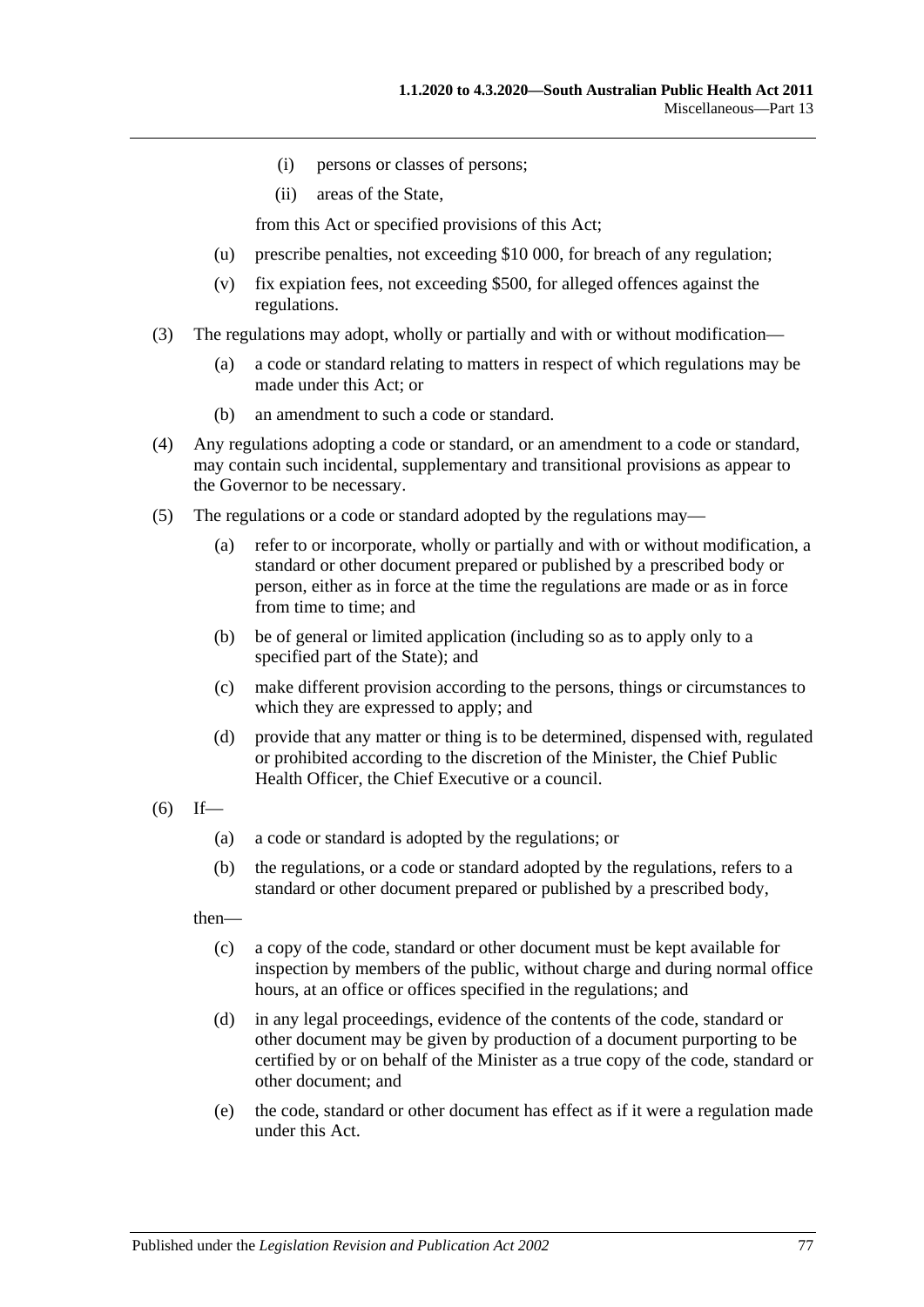#### **110—Review of Act**

- (1) The Social Development Committee of Parliament must review the operation of this Act as soon as practicable after the expiry of 5 years from its commencement.
- (2) The Social Development Committee must ensure that, as part of the review, reasonable steps are taken to seek submissions from—
	- (a) State agencies that have an interest in public health; and
	- (b) the local government sector; and
	- (c) relevant industry, health and community organisations,

(but may otherwise conduct the review in such manner as it thinks fit under the *[Parliamentary Committees Act](http://www.legislation.sa.gov.au/index.aspx?action=legref&type=act&legtitle=Parliamentary%20Committees%20Act%201991) 1991*).

## **Schedule 1—Transitional provisions Part 10—Transitional provisions**

#### **12—Interpretation**

In this Part—

*repealed Act* means the *[Public and Environmental Health Act](http://www.legislation.sa.gov.au/index.aspx?action=legref&type=act&legtitle=Public%20and%20Environmental%20Health%20Act%201987) 1987*.

#### <span id="page-77-2"></span>**13—Appeals**

- <span id="page-77-0"></span>(1) An appeal under section 25 of the repealed Act will, after the commencement of this clause—
	- (a) lie to the South Australian Public Health Council constituted under this Act rather than the Public and Environmental Health Council constituted under the repealed Act; and
	- (b) be heard and determined by the Public Health Review Panel constituted under this Act (with 3 members constituting the Review Panel and 2 members constituting a quorum) rather than a review committee constituted by the Council under the repealed Act.
- <span id="page-77-3"></span><span id="page-77-1"></span>(2) A reference in Part 3 Division 5 of the repealed Act to the Council will be taken to include a reference to SAPHC acting under [subclause](#page-77-0) (1)(a) and a reference in that Division to a review committee will be taken to include a reference to the Review Panel acting under [subclause](#page-77-1) (1)(b).
- (3) [Subclauses](#page-77-2) (1) and [\(2\)](#page-77-3) apply despite the fact—
	- (a) that section 25 of the repealed Act may still be in operation on the commencement of this clause; and
	- (b) that the appeal relates to a requirement imposed under Part 3 of the repealed Act before the commencement of this clause.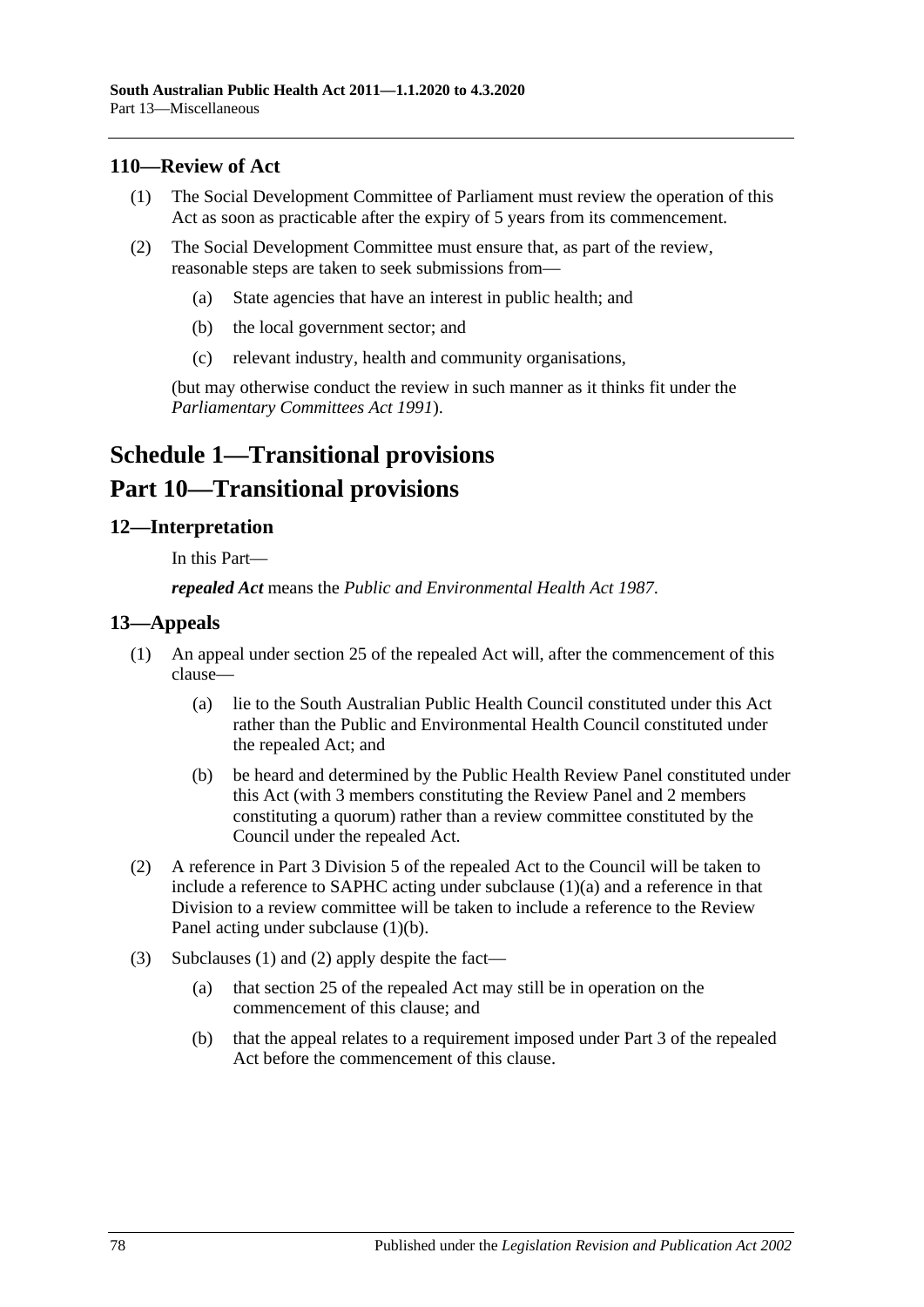#### **14—Detention**

To avoid doubt, nothing in this Act affects the operation of a warrant issued under section 32 of the repealed Act before the commencement of this clause (and that section will continue to apply to and in relation to a person who is subject to an application for a warrant or detention under that section until the matter or detention is brought to an end under that section).

#### **15—Directions**

To avoid doubt, nothing in this Act affects the operation of a direction under section 33 of the repealed Act in force immediately before the commencement of this clause (and that section will continue to apply to and in relation to a person who is subject to a direction under that section until the direction no longer has effect under that section).

#### <span id="page-78-0"></span>**16—Other transitional provisions**

- (1) The Governor may, by regulation, make other provisions of a saving or transitional nature consequent on the enactment of this Act.
- <span id="page-78-1"></span>(2) A provision of a regulation made under [subclause](#page-78-0) (1) may, if the regulation so provides, take effect from the commencement of the relevant Act or from a later day.
- (3) To the extent to which a provision takes effect under [subclause](#page-78-1) (2) from a day earlier than the day of the regulation's publication in the Gazette, the provision does not operate to the disadvantage of a person by—
	- (a) decreasing the person's rights; or
	- (b) imposing liabilities on the person.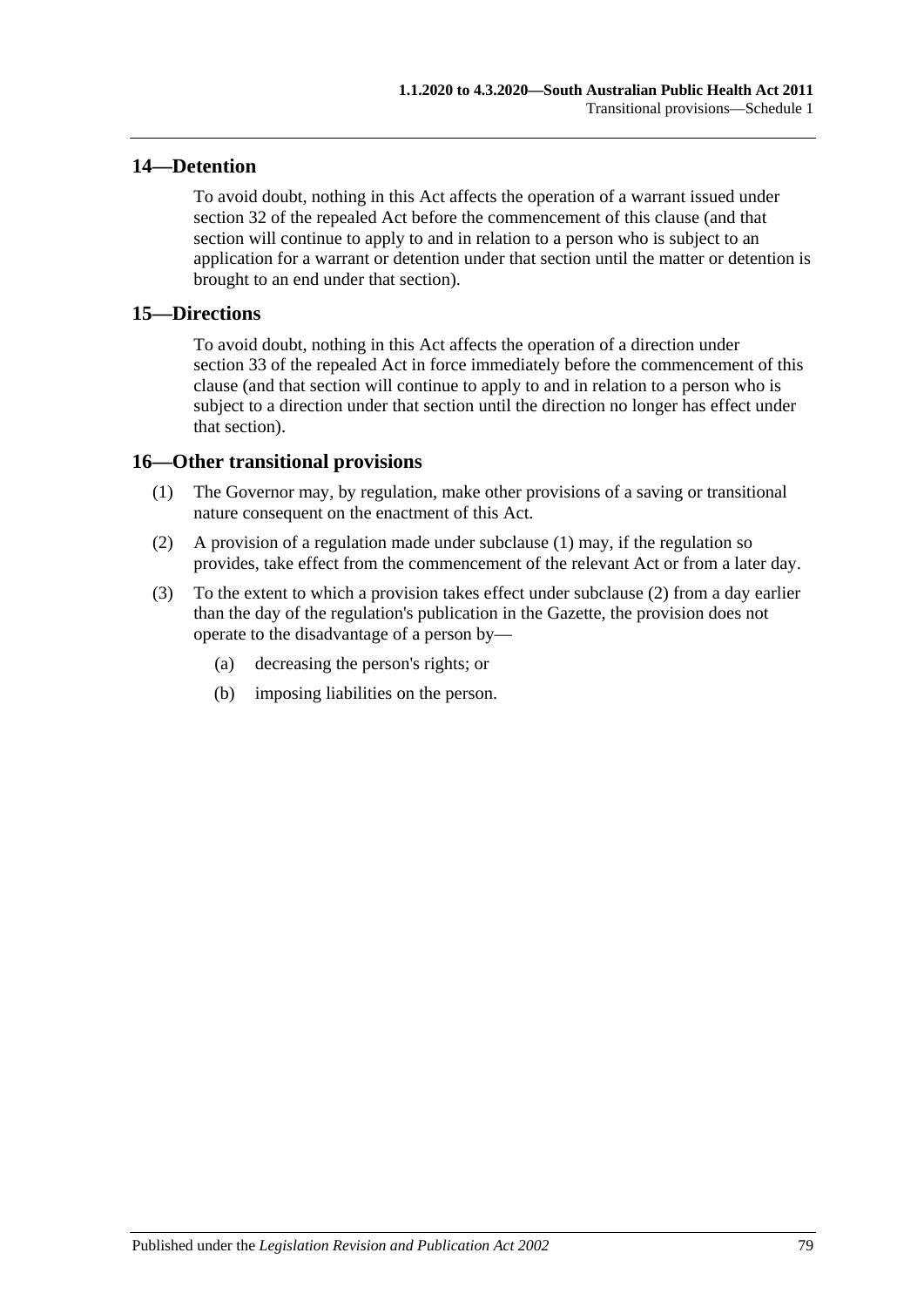# **Legislative history**

### **Notes**

- Please note—References in the legislation to other legislation or instruments or to titles of bodies or offices are not automatically updated as part of the program for the revision and publication of legislation and therefore may be obsolete.
- Earlier versions of this Act (historical versions) are listed at the end of the legislative history.
- For further information relating to the Act and subordinate legislation made under the Act see the Index of South Australian Statutes or www.legislation.sa.gov.au.

## **Legislation repealed by principal Act**

The *South Australian Public Health Act 2011* repealed the following: *Public and Environmental Health Act 1987*

## **Legislation amended by principal Act**

The *South Australian Public Health Act 2011* amended the following:

*Electricity Act 1996 Emergency Management Act 2004 Essential Services Act 1981 Fire and Emergency Services Act 2005 Gas Act 1997 Health Care Act 2008 Summary Offences Act 1953*

### **Principal Act and amendments**

New entries appear in bold.

| Year    | - No | Title                                                        | Assent    | Commencement                                                                                                                                                                                                                                                                                                                                                                                                                      |  |
|---------|------|--------------------------------------------------------------|-----------|-----------------------------------------------------------------------------------------------------------------------------------------------------------------------------------------------------------------------------------------------------------------------------------------------------------------------------------------------------------------------------------------------------------------------------------|--|
| 2011 21 |      | South Australian Public Health<br>Act 2011                   | 16.6.2011 | 23.2.2012 (Gazette 23.2.2012 p840)<br>except $s$ 14, Pt 3 Div 6, Pts 9-11 and<br>Sch 1 cll $1-10$ , $14 & 15-16.9.2012$<br>( <i>Gazette 30.8.2012 p3945</i> ) and<br>except—ss 43, 45—47—20.12.2012 and<br>Pt 4 Div $2 - 1.1.2013$ ( <i>Gazette</i><br>20.12.2012 p5743) and except s 44,<br>Pts 6 & 7, Pt 12 Divs 1 & 2 and<br>s 95(1)—(11), (17), (18) &<br>$96 - 16.6.2013$ (s $7(5)$ Acts<br><i>Interpretation Act 1915</i> ) |  |
| 2013    | -16  | <b>Statutes Amendment (Directors'</b><br>Liability) Act 2013 | 23.5.2013 | Pt 46 (ss 96 & 97)-17.6.2013 ( <i>Gazette</i><br>$6.6.2013$ $p2498$                                                                                                                                                                                                                                                                                                                                                               |  |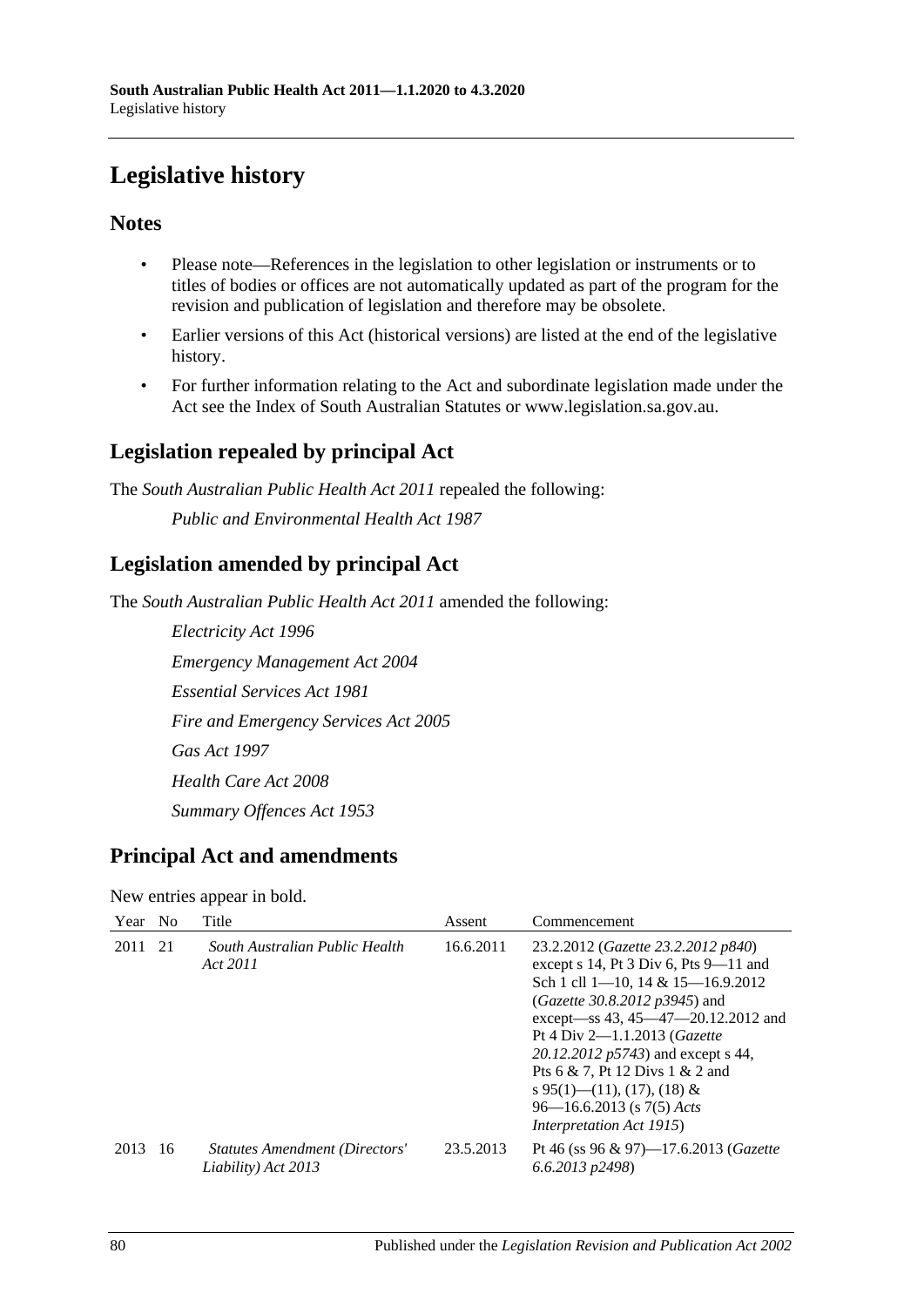| 2019 | - 8  | <b>South Australian Public Health</b><br>(Early Childhood Services and<br><b>Immunisation</b> ) Amendment<br>Act 2019 | 9.5.2019  | 1.7.2019 except ss 96B & 96C(1)(b) (as<br>inserted by $s$ 4)-1.1.2020 ( <i>Gazette</i><br>27.6.2019 p2321) |
|------|------|-----------------------------------------------------------------------------------------------------------------------|-----------|------------------------------------------------------------------------------------------------------------|
| 2019 | - 14 | Statutes Amendment (SACAT)<br>Act 2019                                                                                | 11.7.2019 | Pt 27 (ss 165 to 171)—2.12.2019<br>(Gazette 21.11.2019 p3928)                                              |

## **Provisions amended**

New entries appear in bold.

| Provision      | How varied                                                            | Commencement                                       |  |
|----------------|-----------------------------------------------------------------------|----------------------------------------------------|--|
| Long title     | amended under Legislation Revision and<br><b>Publication Act 2002</b> | 1.7.2019                                           |  |
| Pt 1           |                                                                       |                                                    |  |
| s <sub>2</sub> | omitted under Legislation Revision and<br><b>Publication Act 2002</b> | 1.7.2019                                           |  |
| s 3            |                                                                       |                                                    |  |
| $s \; 3(1)$    |                                                                       |                                                    |  |
| Tribunal       | inserted by 14/2019 s 165                                             | 2.12.2019                                          |  |
| Pt 7           |                                                                       |                                                    |  |
| s 59           |                                                                       |                                                    |  |
| s 59(3)        | inserted by 16/2013 s 96                                              | 17.6.2013                                          |  |
| Pt 10          |                                                                       |                                                    |  |
| s 76           |                                                                       |                                                    |  |
| $s \, 76(1)$   | amended by 14/2019 s 166(1)                                           | 2.12.2019                                          |  |
| $s \, 76(3)$   | amended by 14/2019 s 166(2)                                           | 2.12.2019                                          |  |
| $s \, 76(4)$   | deleted by 14/2019 s 166(3)                                           | 2.12.2019                                          |  |
| s76(5)         | amended by 14/2019 s 166(4)                                           | 2.12.2019                                          |  |
| $s \, 76(6)$   | deleted by 14/2019 s 166(5)                                           | 2.12.2019                                          |  |
| s 92           |                                                                       |                                                    |  |
| $s\,92(5)$     | amended by 14/2019 s 167(1)                                           | 2.12.2019                                          |  |
| $s\,92(7)$     | amended by 14/2019 s 167(2)                                           | 2.12.2019                                          |  |
| s 95           |                                                                       |                                                    |  |
| $s\,95(15)$    | amended by 14/2019 s 168                                              | 2.12.2019                                          |  |
| s 96           |                                                                       |                                                    |  |
| $s\,96(1)$     | amended by $14/2019$ s $169(1)$ —(3)                                  | 2.12.2019                                          |  |
| $s\,96(2)$     | amended by 14/2019 s 169(4)                                           | 2.12.2019                                          |  |
| $s\,96(3)$     | substituted by 14/2019 s 169(5)                                       | 2.12.2019                                          |  |
| $s\,96(4)$     | amended by 14/2019 s 169(6)-(8)                                       | 2.12.2019                                          |  |
| <b>Pt 12A</b>  | inserted by 8/2019 s 4                                                | 1.7.2019 except ss 96B<br>$& 96C(1)(b) - 1.1.2020$ |  |
| Pt 13          |                                                                       |                                                    |  |
| s 106          | substituted by 16/2013 s 97                                           | 17.6.2013                                          |  |
| s 108          |                                                                       |                                                    |  |
| s 108(1)       | amended by 14/2019 s 170(1), (2)                                      | 2.12.2019                                          |  |